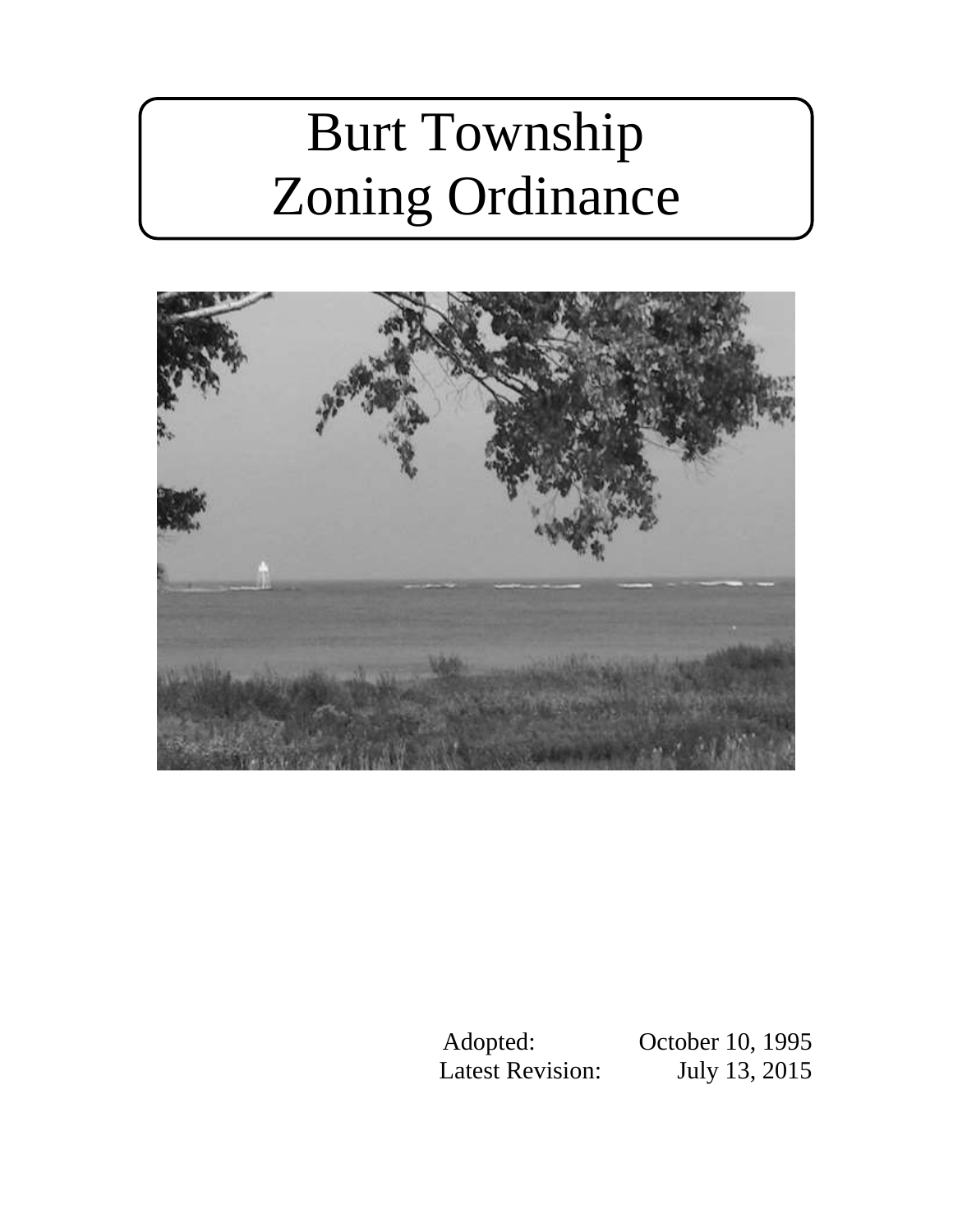# **Burt Township Zoning Ordinance Table of Contents**

| Section 303: Replacement of Official Zoning Maps  20                     |  |
|--------------------------------------------------------------------------|--|
| Section 304: Application of District Regulations  20                     |  |
|                                                                          |  |
|                                                                          |  |
|                                                                          |  |
|                                                                          |  |
|                                                                          |  |
|                                                                          |  |
| Section 311: District LS/R Lakeshore and River  26                       |  |
| Section 312: District NR Fox River Natural River District 27             |  |
|                                                                          |  |
|                                                                          |  |
| Section 315: District RF Recreational Forest District 32                 |  |
| Section 316: District RP Resource Production  33                         |  |
|                                                                          |  |
| Section 318: District SD/TP-IBZ Seasonal Dwelling/Timber Production -    |  |
|                                                                          |  |
| Section 319: District RM-IBZ   Resource Management - Inland Buffer Zone  |  |
|                                                                          |  |
| Section 320: District RR-IBZ Rural Residential - Inland Buffer Zone  37  |  |
| Section 321: District SC-IBZ Seasonal Commercial - Inland Buffer Zone 37 |  |
| Section 322: District PR Pictured Rocks District 38                      |  |
|                                                                          |  |
| Section 401: Height, Bulk and Placement Regulations 40                   |  |
| Section 402: Erosion Control District Regulations  42                    |  |
|                                                                          |  |
|                                                                          |  |
|                                                                          |  |
| Section 406: One Principal Structure or Use Per Lot  44                  |  |
| Section 407: Variance of Requirements for Lots of Record 44              |  |
| Section 408: Allocation and Reduction of Lot Area  44                    |  |
|                                                                          |  |
|                                                                          |  |
| Section 411: Off-Street Parking Requirements 45                          |  |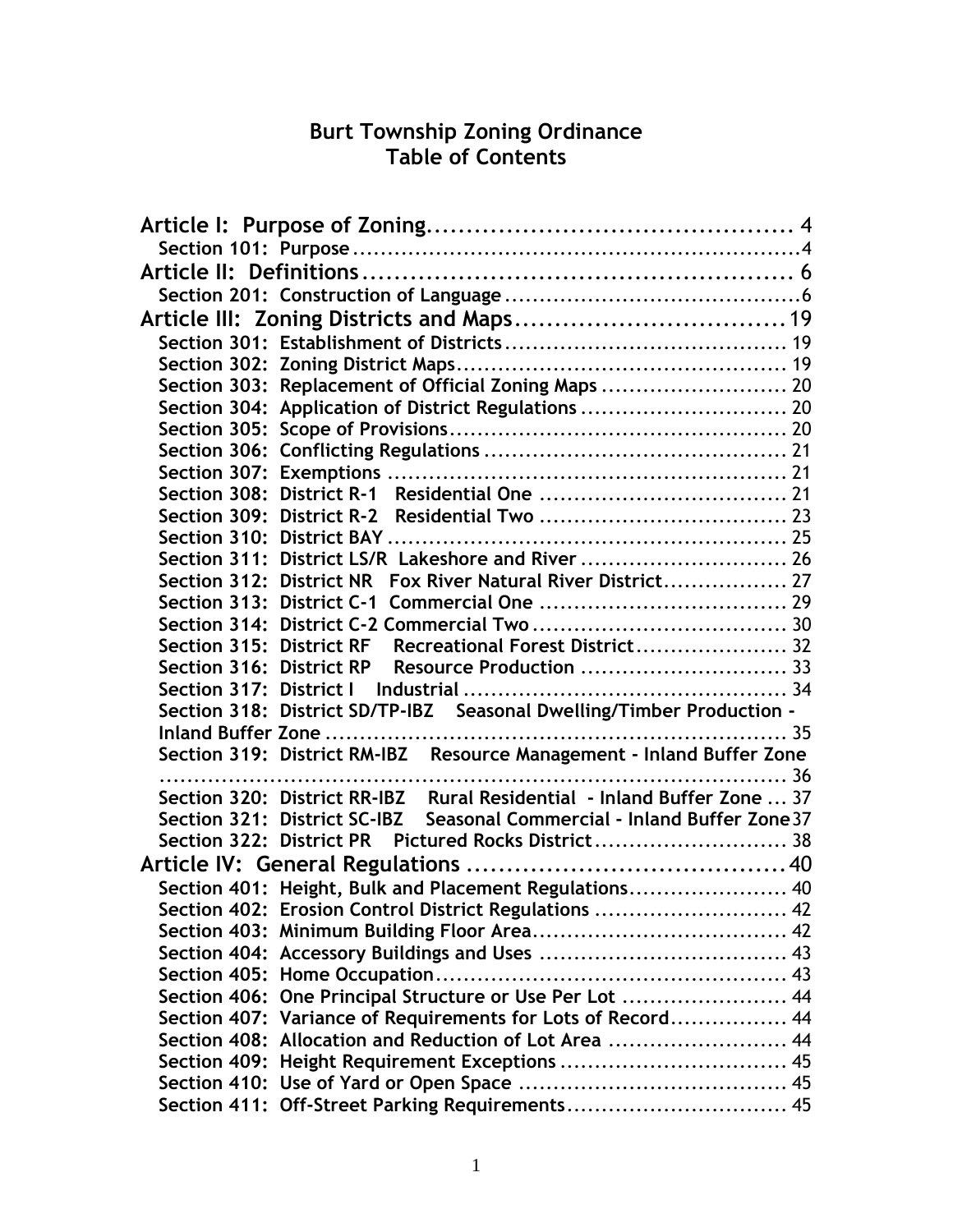|                     | Section 413: Recreational Vehicle or Mobile Home Located Within Inland                                                     |  |
|---------------------|----------------------------------------------------------------------------------------------------------------------------|--|
|                     |                                                                                                                            |  |
|                     |                                                                                                                            |  |
|                     |                                                                                                                            |  |
|                     | Section 502: Residential District Regulations for Signs  51                                                                |  |
|                     | Section 503: Commercial Districts Sign Regulations 52                                                                      |  |
|                     | Section 504: Industrial District Sign Regulations 52                                                                       |  |
|                     | Section 505: Natural Rivers District Sign Regulations 52                                                                   |  |
|                     | Section 506: Resource Production District Sign Regulation 53                                                               |  |
|                     | Section 507: Inland Buffer Zone Districts Sign Regulations  53                                                             |  |
|                     |                                                                                                                            |  |
|                     | Section 509: Conditional Use and Residential Zone - Non-                                                                   |  |
|                     |                                                                                                                            |  |
|                     |                                                                                                                            |  |
|                     |                                                                                                                            |  |
|                     |                                                                                                                            |  |
|                     |                                                                                                                            |  |
|                     |                                                                                                                            |  |
|                     |                                                                                                                            |  |
|                     |                                                                                                                            |  |
|                     |                                                                                                                            |  |
|                     |                                                                                                                            |  |
|                     | Section 603: Site Plans for Single and Two Family Dwellings, and                                                           |  |
|                     | Residential Accessory Uses and Structures and for Recreational Structures                                                  |  |
|                     |                                                                                                                            |  |
|                     | Section 604: Site Plans for Commercial, Industrial and Multi Family                                                        |  |
|                     |                                                                                                                            |  |
|                     | Section 606: Standards for Site Plan Approval  59                                                                          |  |
|                     |                                                                                                                            |  |
|                     |                                                                                                                            |  |
| Section 701: Intent |                                                                                                                            |  |
|                     |                                                                                                                            |  |
|                     |                                                                                                                            |  |
|                     |                                                                                                                            |  |
|                     |                                                                                                                            |  |
|                     |                                                                                                                            |  |
|                     |                                                                                                                            |  |
|                     |                                                                                                                            |  |
|                     | Section 802: Application and Modification Powers  66                                                                       |  |
|                     |                                                                                                                            |  |
|                     | Section 804: PUD Design Standards and Objectives  68                                                                       |  |
|                     |                                                                                                                            |  |
|                     | Article IX: Nonconforming Uses and Structures                                                                              |  |
|                     |                                                                                                                            |  |
|                     | Section 902: Class A Nonconforming Uses and Structures  71<br>Section 903: Procedure For Obtaining Class A Designation  72 |  |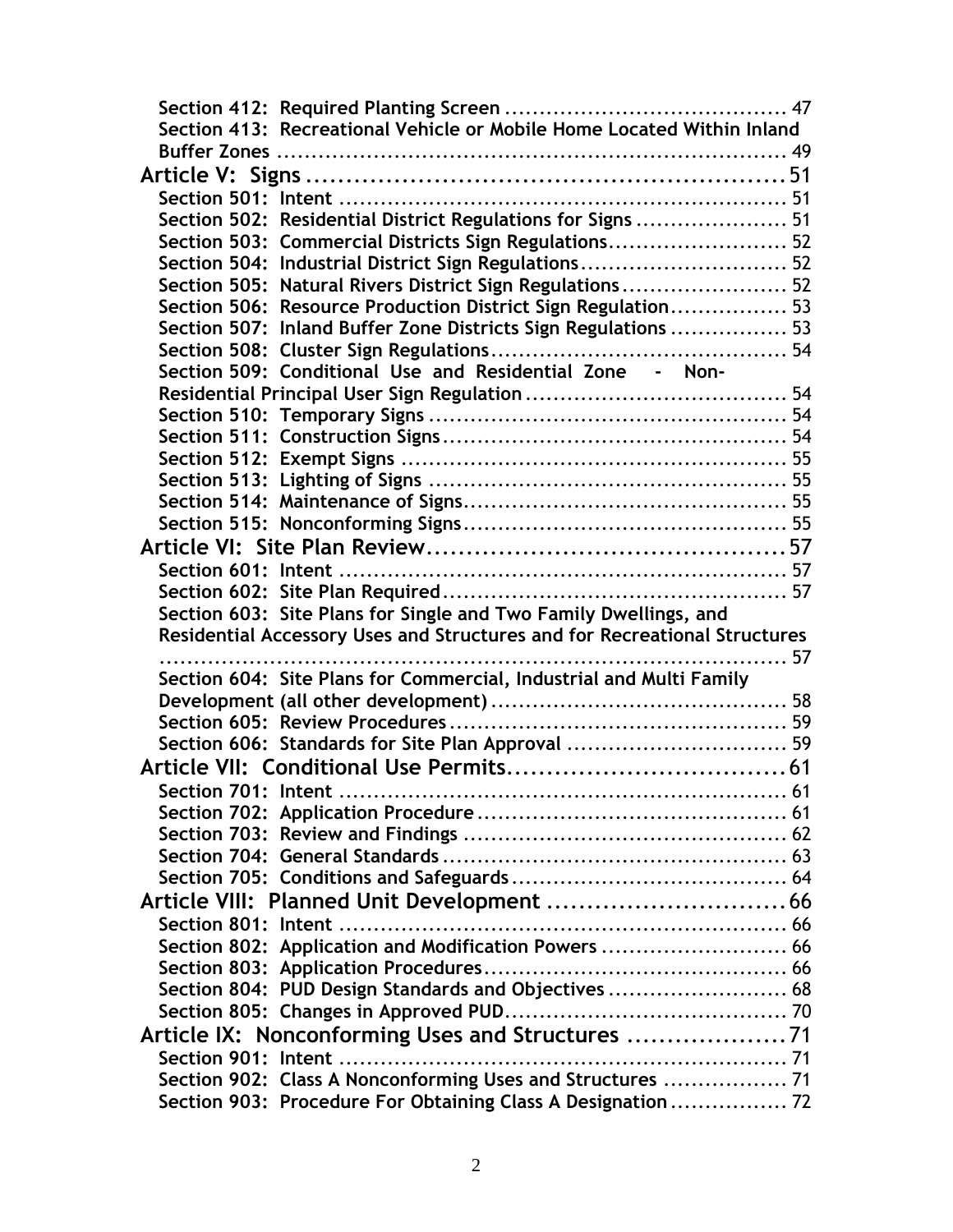| Section 904: Provisions for Class A Nonconforming Uses and Structures 72    |  |  |  |  |
|-----------------------------------------------------------------------------|--|--|--|--|
| <b>Regulations Pertaining to Class A Nonconforming Uses</b><br>Section 905: |  |  |  |  |
|                                                                             |  |  |  |  |
|                                                                             |  |  |  |  |
|                                                                             |  |  |  |  |
|                                                                             |  |  |  |  |
|                                                                             |  |  |  |  |
| Section 1004: Duties of the Zoning Administrator 78                         |  |  |  |  |
|                                                                             |  |  |  |  |
| Section 1006: Enforcement, Violations, & Penalties (amended 2/29/08) 79     |  |  |  |  |
| Section 1007: Special Zoning Orders Book and Map 80                         |  |  |  |  |
|                                                                             |  |  |  |  |
|                                                                             |  |  |  |  |
|                                                                             |  |  |  |  |
|                                                                             |  |  |  |  |
|                                                                             |  |  |  |  |
|                                                                             |  |  |  |  |
|                                                                             |  |  |  |  |
|                                                                             |  |  |  |  |
|                                                                             |  |  |  |  |
| Article XII: Township Planning Commission - Planning and Zoning             |  |  |  |  |
|                                                                             |  |  |  |  |
|                                                                             |  |  |  |  |
|                                                                             |  |  |  |  |
| Article XIII: Interpretation, Severability, Vested Right, Penalties,        |  |  |  |  |
|                                                                             |  |  |  |  |
|                                                                             |  |  |  |  |
|                                                                             |  |  |  |  |
|                                                                             |  |  |  |  |
| Section 1304: Civil & Administrative Remedies: (amended 2/29/08) 88         |  |  |  |  |
|                                                                             |  |  |  |  |
|                                                                             |  |  |  |  |
| Article XIV: Condominium and Site Condominium  90                           |  |  |  |  |
|                                                                             |  |  |  |  |
|                                                                             |  |  |  |  |
| Section 1403 Application and Approval Process  92                           |  |  |  |  |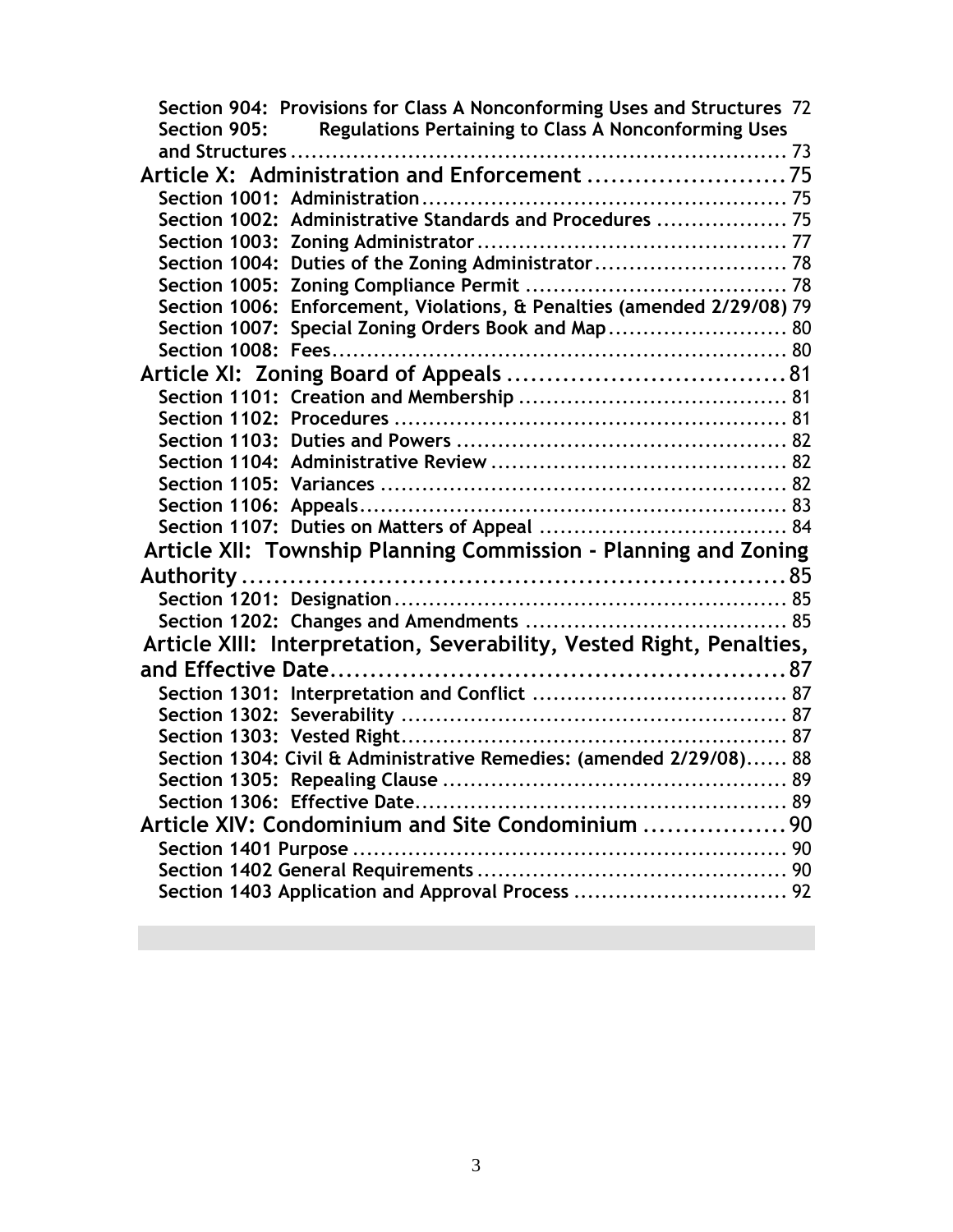# <span id="page-4-0"></span>**Article I: Purpose of Zoning**

An Ordinance to establish zoning districts and regulations governing the development and use of land within Burt Township, in accordance with the provisions of Act 184 of 1943, as amended; to provide for regulations governing nonconforming uses and structures; to provide for a Board of Appeals and for its powers and duties; to provide for permits, fees, penalties and other administrative provisions to enforce this Ordinance; and to provide for regulations regarding conflicts with other ordinances or regulations.

The Township of Burt Hereby Ordains:

## <span id="page-4-1"></span>**Section 101: Purpose**

Pursuant to the authority conferred by the Public Acts of the State of Michigan, this Ordinance has been established for the purpose of:

- 1. Promoting and protecting the public health, safety, and general welfare;
- 2. Implementing the various concepts, objectives, and directions of Burt Township Comprehensive Plan;
- 3. Protecting the character and stability of the Township's most valuable natural resources – its Lake Superior coastline and forests;
- 4. Promoting the orderly and beneficial development of residential and non-residential areas within Burt Township;
- 5. Regulating the intensity of use of land and lot areas and determining the area of open spaces surrounding buildings and structures necessary to provide adequate light, air, access and privacy to protect the public health.
- 6. Lessening and avoiding congestion or other traffic related problems on the public highways and roads;
- 7. Providing for the needs of forest resource production, housing, and commerce for future growth;
- 8. Protecting the public and adjacent uses from fire, explosion, noxious fumes or odors, excessive heat, dust, smoke, glare, noise, vibration, radioactivity, and other health and safety hazards;
- 9. Preventing the overcrowding of land and undue concentration of buildings and structures so far as possible and appropriate in each zoning district by regulating the use and bulk of buildings in relation to the land surrounding them;
- 10. Enhancing social and economic stability in the Township;
- 11. Conserving the taxable value of land, buildings and structures in the Township;
- 12. Enhancing the aesthetic desirability of the environment through the Township;
- 13. Preserving the aesthetic quality of the Lake Superior coastal area; and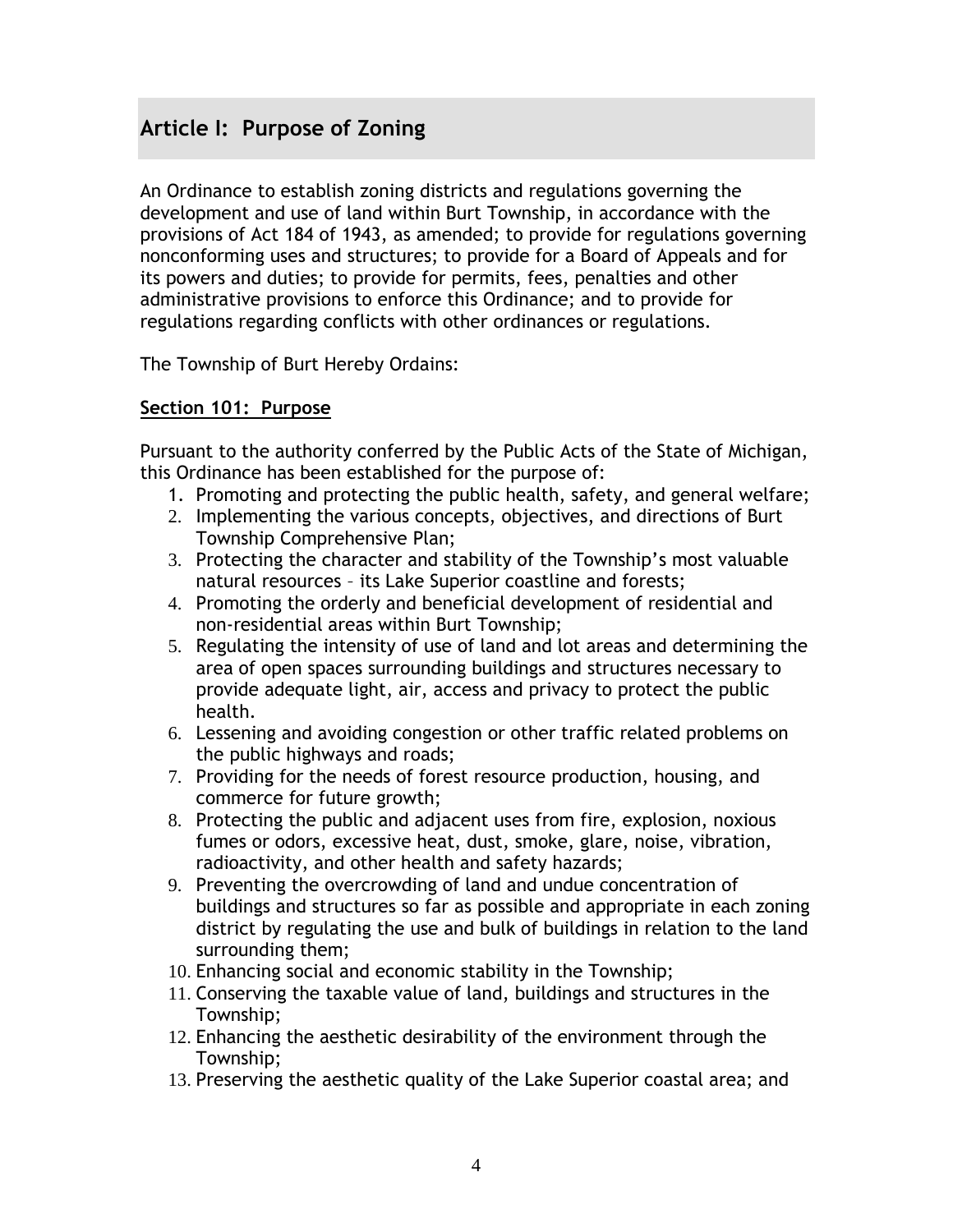14. Conserving the expenditure of funds for public improvements and services to conform with the most advantageous uses of land.

## **Section 102: Short Title**

This ordinance shall be known and may be cited as the Burt Township Zoning Ordinance of the Township of Burt, County of Alger, Michigan.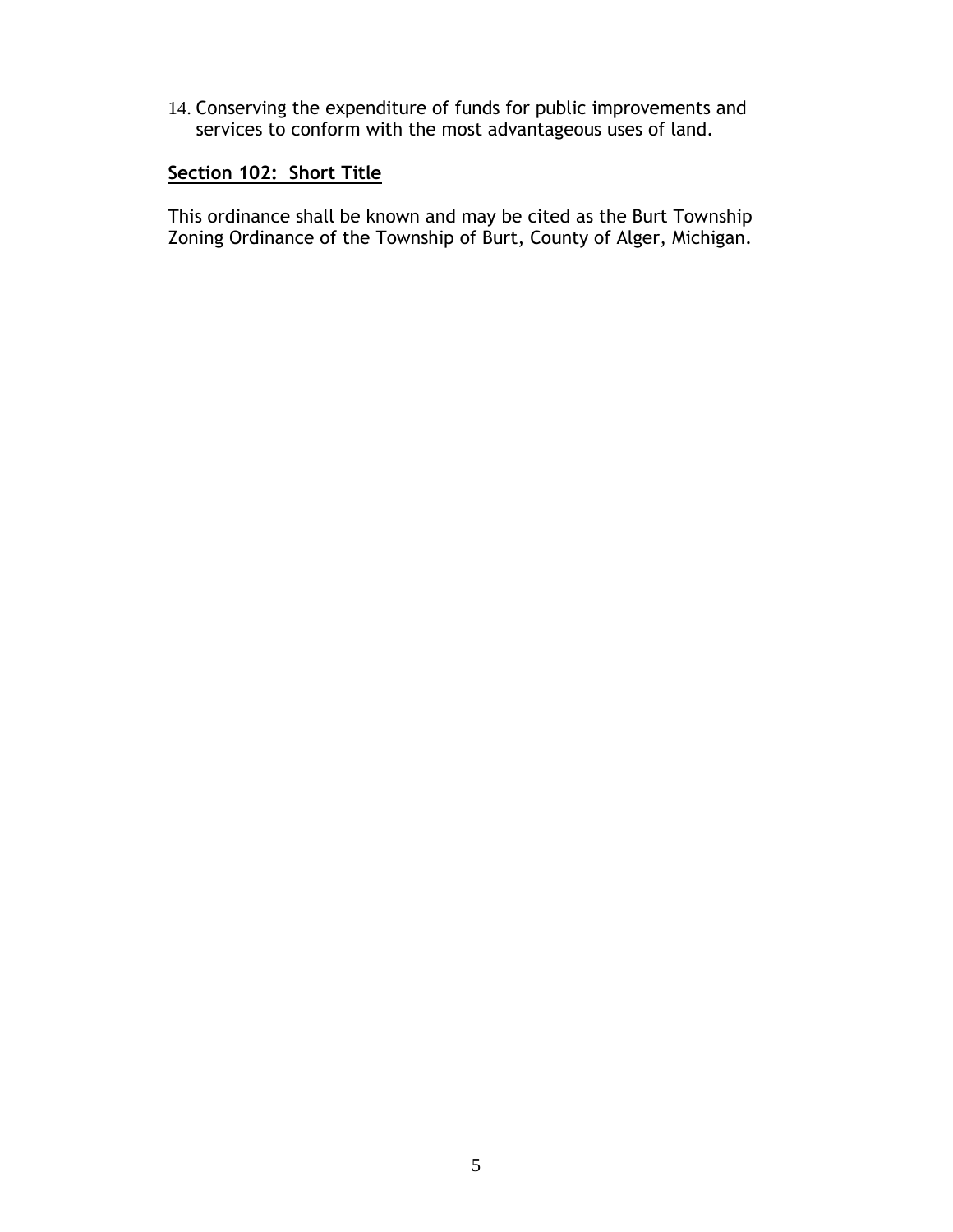# <span id="page-6-0"></span>**Article II: Definitions**

## <span id="page-6-1"></span>**Section 201: Construction of Language**

The following rules of construction shall apply to the text of this Ordinance:

- A. All words and phrases shall be construed and understood according to the common and approved usage of the language; but technical words and phrases that have a peculiar and appropriate meaning in the law, shall be construed and understood according to such peculiar and appropriate meanings.
- B. The particular shall control the general.
- C. In case of any difference of meaning or implication between the text of this Ordinance and any caption or illustration, the text shall control.
- D. The word "shall" is always mandatory and not discretionary. The word "may" is permissive.
- E. The word "use" includes the words, structures and buildings associated with such use.
- F. When not inconsistent with the context, words in the present tense shall include the future and words in the singular number shall include the plural.
- G. The word "building" includes the word "structure," and the world "dwelling" includes the word "residence." A "building" or "dwelling" includes any part thereof.
- H. The word "used" or "occupied" include the words "intended," "designed," or "arranged" to be used or occupied.
- I. The word "person" includes any firm, association, organization, partnership, trust, corporation, or similar entity, as well as an individual.
- J. The word "lot" includes the words "plot" and "parcel."
- K. Unless the context clearly indicates the contrary, where a regulation involves two or more items, conditions, provisions, or events connected by the conjunction "and," "or," "either….or," the conjunction shall be interpreted as follows:
	- (1) "And" indicates that all connected items, conditions, provisions, or events shall apply.
	- (2) "Or" indicates that the connected items, conditions, provisions, or events may apply singly or in any combination.
	- (3) "Either….Or" indicates that the connected items, conditions, provisions, or events shall apply single but not in combination.
- L. Words in the singular number shall include the plural number and words in the plural number shall include the singular number. The masculine gender shall include the feminine and the feminine gender shall include the masculine.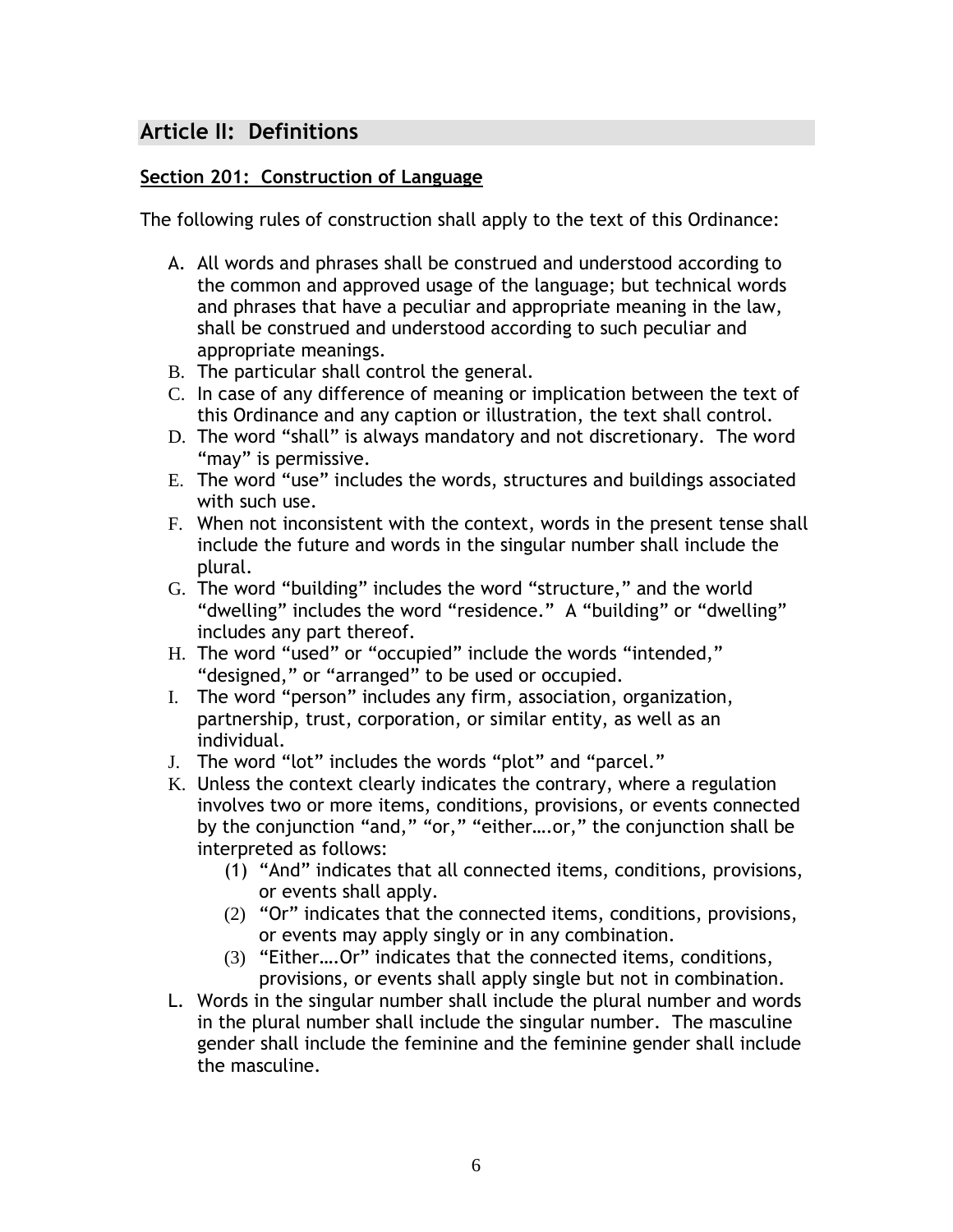M. Whenever a reference is made to several sections and the section numbers are connected by the word "to," the reference includes both sections whose numbers are given and all intervening sections.

## **Section 202: Definitions**

For the purpose of this Ordinance words pertaining to access, building, property, land use, building use, building measurement, and enforcement shall have the following meaning:

- (1) Accessory Building: A building or structure customarily incidental and subordinate to the principal structure and located on the same lot as the principal building.
- (2) Accessory Use: A use customarily incidental and subordinate to the principal use of the land or building and located on the same lot at the principal use.
- (3) Agriculture: The art or science of cultivating the ground, including the harvesting of crops and by extension, the rearing, reproducing and managing of livestock and poultry or other animals upon the ground in fields or pastures or pens.
- (4) Agricultural Produce Stand: A structure used for the seasonal sale of items propagated on the premises.
- (5) Alley: A public or legally established private thoroughfare, other than a street, affording a secondary means of vehicular access to abutting property and not intended for general traffic circulation.
- (6) Apartment: A dwelling unit in a "multiple family dwelling."
- (7) Area, Sign: The entire area within a circle, triangle, or parallelogram enclosing the extreme limits of writing, representation, emblem, or any figure of similar character, together with any frame or other material or color forming an integral part of the display or used to differentiate the sign from the background on which it is placed; excluding the necessary support or uprights on which the sign is placed. Where a sign consists solely of lettering or other sign elements printed or mounted on a wall of a building without any distinguishing border, panel, or background, the area of such a sign shall be computed using the dimension of the rectangle which touches the outermost points of the sign. In the case of a two-sided identification sign where both sides are used, only one side shall be considered in calculating the total area.
- (8) Automotive Repair Garage: A premise where the following services may be carried out in a completely enclosed building: general repairs, engine rebuilding, rebuilding or reconditioning of motor vehicles; collision service such as body, frame or fender straightening and repair; painting and undercoating of automobiles.
- (9) Basement: That portion of a building which is partially or wholly below grade, but so located that the vertical distance from the average grade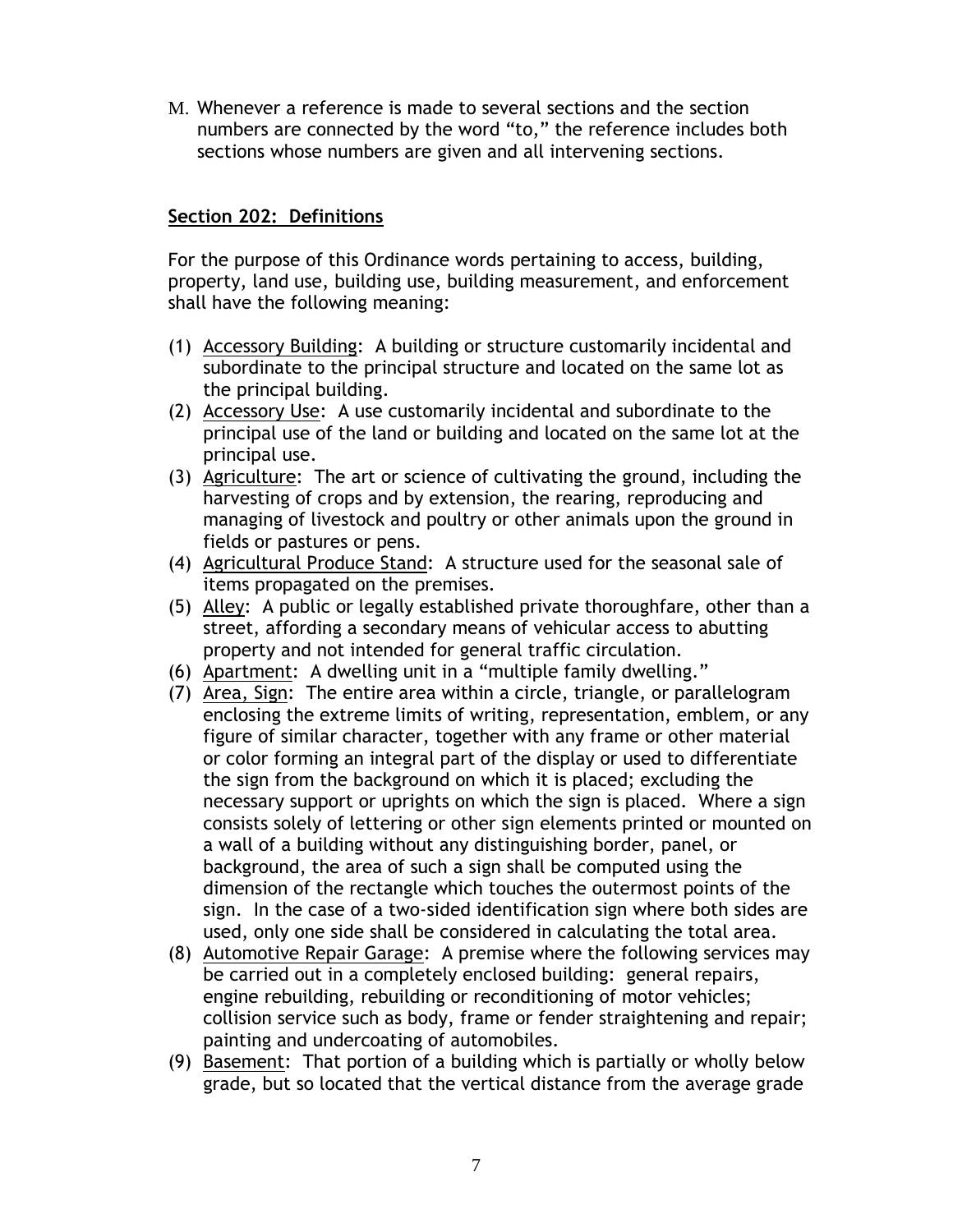to the floor is greater than the vertical distance from the average grade to the ceiling. A basement shall not be counted as a story.

- (10)Berm: A man-made, formed, earth mound of definite height and width used for obscuring purposes; the intent of which is to provide a transition between uses of differing intensity.
- (11)Block: The property abutting one side of a street and lying between the two nearest intersecting streets (crossing or terminating) or between the nearest such street and railroad right-of-way, unsubdivided acreage, lake, river, stream, or other barrier to the continuity of development.
- (12)Bluff: The top of a steep bank rising sharply from the water's edge.
- (13)Breezeway: A covered structure connecting an accessory building with the principal dwelling unit. For purposes of determining yard and area requirements, such buildings shall be considered as one integral unit.
- (14)Buffer: A strip of land, including any specified type and amount of planting or structures which may be required to protect one type of land use from another, or minimize or eliminate conflicts between them.
- (15)Building: Any structure having a roof supported by columns for walls for the shelter, support, enclosure of persons, animals or property.
- (16)Building Height: The vertical distance measured from the established grade to the highest point of the roof surface. for flat roofs; to the deck line of mansard roofs; to the average height between eaves and ridge for gable, hip, and gambrel roofs. AMENDED 2/23/2005. Where a building is located on sloping terrain, the height may be measured from the average ground level of the grade at the building walls.
- (17)Building, Principal: A building in which is conducted the main or principal use of the lot on which said building is located.
- (18) Bulletin Board: A sign whose primary purpose is to announce events or other occurrences related to the premise.
- (19)Carport: A partially open structure, intended to shelter one or more vehicles. Such structure shall comply with all yard requirements applicable to private garages.
- (20)Cemetery: A place for the interment of the dead.
- (21)Child Care Facility: A group home, family home or center licensed by the State of Michigan to provide child care services. A family day-care home with six or less children is considered an accessory use.
- (22)Church: A building whose primary purpose is the regular assembly for religious worship and which is maintained and controlled by a religious body organized to sustain public worship, together with all accessory buildings and uses customarily associated with such primary purpose.
- (23)Clinic: A place where medical or dental care is furnished to persons on an out-patient basis by two or more licensed health care professionals.
- (24)Club: An organization of persons for special purposes or for the promulgation of sports, arts, science, literature, politics or similar activities, but not operated for profit and open only to members and not the general public.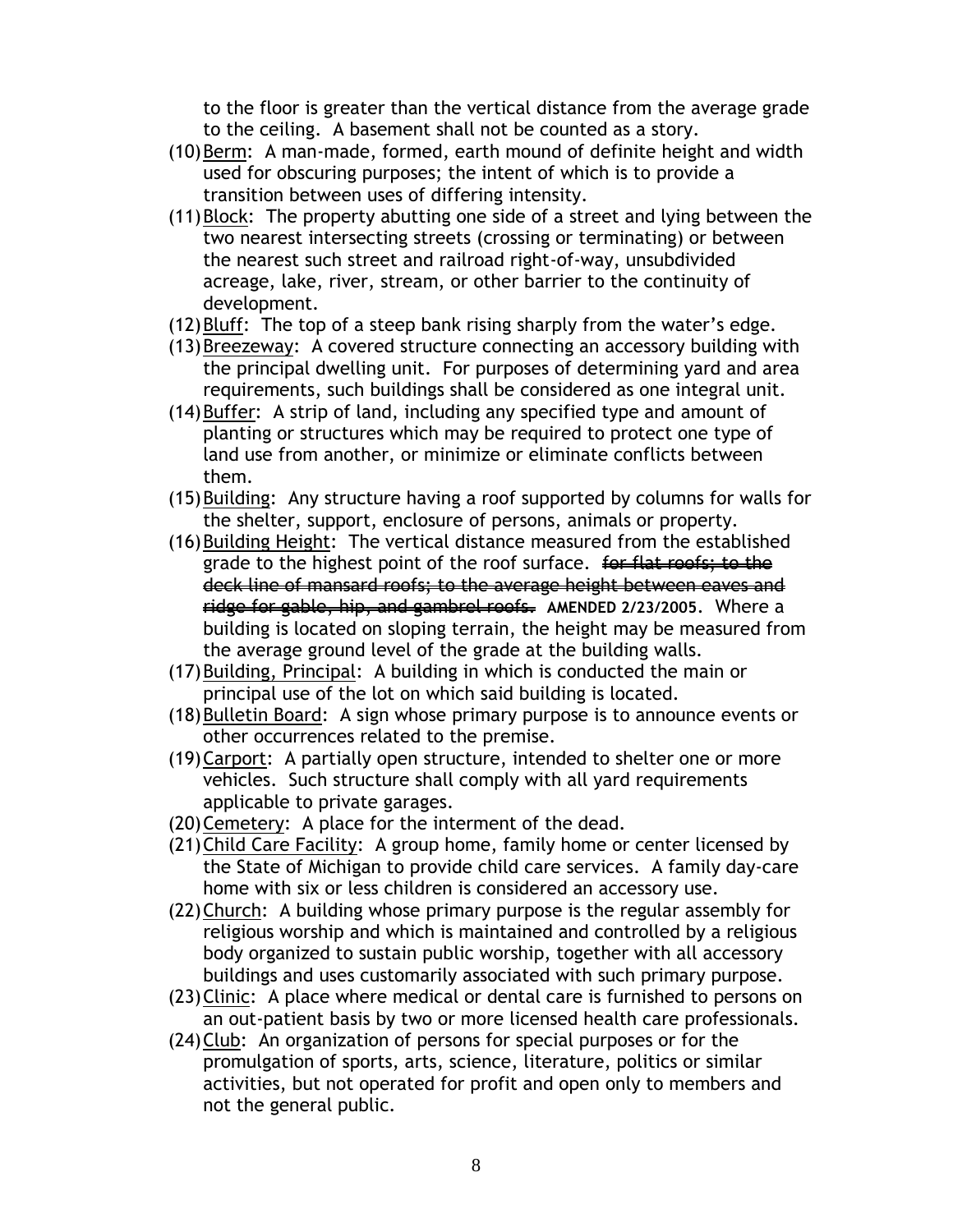- (25)Commercial Vehicle: A vehicle licensed as a commercial vehicle registered to do business in the State of Michigan.
- (26)Comprehensive Development Plan: The statement of policy by the Township Planning Commission relative to the agreed upon and officially adopted guidelines for a desirable physical pattern for future community development. The plan consists of a series of maps, charts and written materials representing in summary form, the soundest concept for community growth to occur in an orderly, attractive, economical and efficient manner thereby creating the very best community living conditions.
- (27)Conditional Use Permit: A permit issued by the Planning Commission to a person or persons intending to undertake the operation of a use upon land or within a structure or building specifically identified in the affected Zoning District under Conditional Uses Authorized by Permit. These Conditional Uses possess unique characteristics and are found to be not injurious to the health, safety, convenience, and general welfare of the Township's inhabitants.
- (28)Contiguous Property: Any portion of an individual's lot or property which can be identified as one parcel, including those properties in the same ownership which would otherwise be touching except for a public right-of-way or easement running through them. Property which is joined at a common point is not considered contiguous property.
- (29)County Board: Alger County Board of Commissioners.
- (30)Directional Sign: A sign which gives a name, location, and general nature of a specific establishment or attraction and is intended to give directions to that place.
- (31)District: One zoning district.
- (32)Dwelling, Single-Family: A structure designed or used for residential occupancy by one family.
- (33)Dwelling, Two-Family: A structure containing two dwelling units each designed for residential occupancy by one family.
- (34)Dwelling, Multiple Family: A structure containing more than two dwelling units each designed for residential occupancy by one family, including condominiums.
- (35)Dwelling Unit: One or more rooms with bathroom, bedroom, and kitchen facilities designed as a self-contained unit for occupancy by one family for living, cooking and sleeping purposes.
- (36)Earth Sheltered Home: A building which is partially or entirely below grade and is designed and intended to be used as a single-family dwelling.
- (37)Essential Services: The erection, construction, alteration, or maintenance by public utilities or municipal departments of underground, surface or overhead gas, communication, telephone, electrical, steam, fuel or water transmission or distribution systems, collections, supply or disposal systems, including towers, poles, wires, mains, drains, sewers, pipes, conduits, cables, fire alarm and police call boxes, traffic signals, hydrants and similar accessories in connection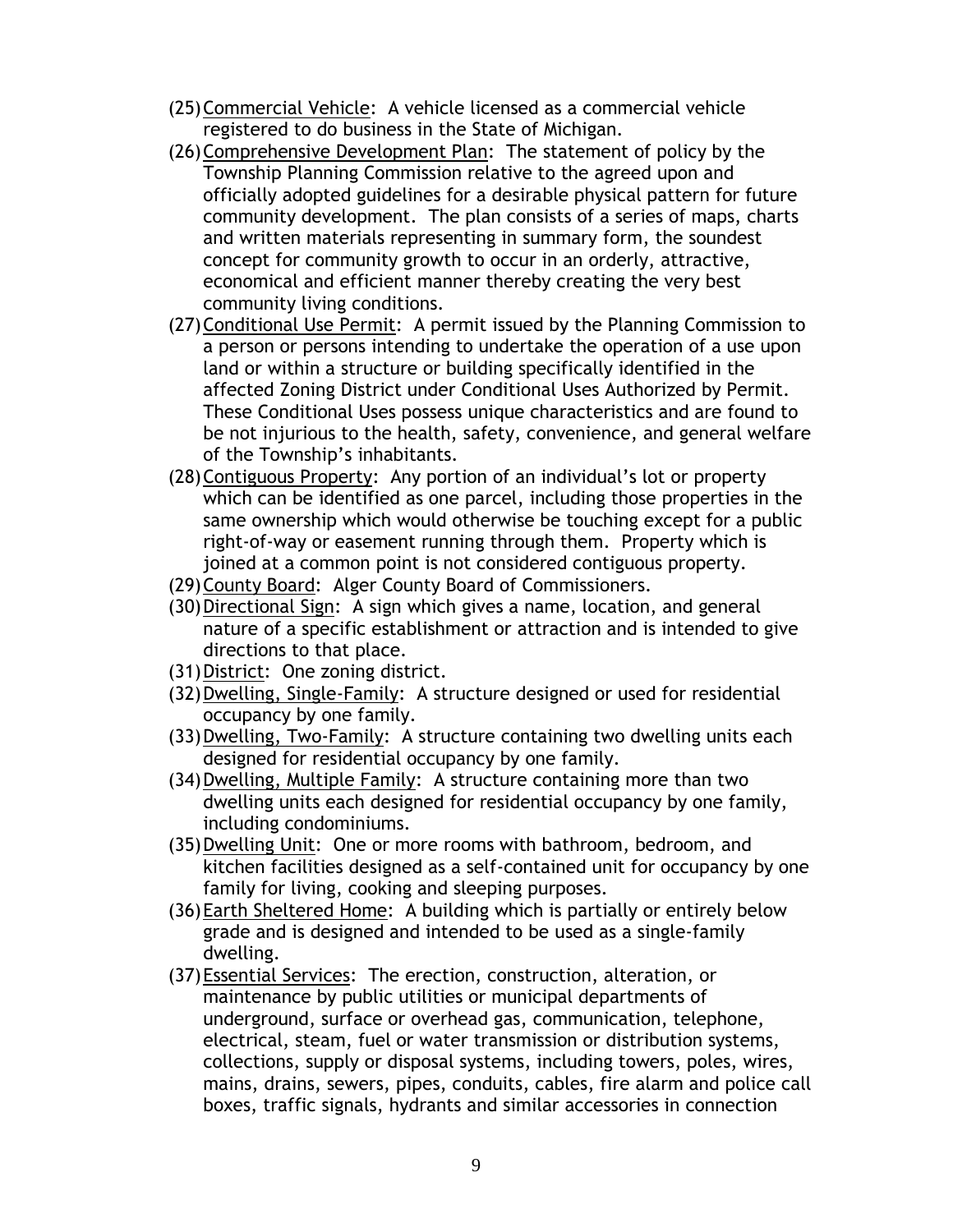therewith which are necessary for the furnishing or adequate service by such utilities or municipal departments for the general public health, safety, convenience, or welfare, but not including office buildings, substations, or structures which are enclosures or shelters for service equipment or maintenance depots.

- (38)Excavation: Any breaking of ground, except common household gardening, general farming and ground care.
- (39)Family: An individual, or two or more persons related by blood, marriage or adoption, or parents along with their direct lineal descendants, and adopted or foster children, or a group not to exceed three persons not related by blood or marriage, occupying a premises and living as a single cooking, sleeping, and bathroom housekeeping unit shall be considered a separate family for the purpose of this Ordinance. Said definition shall not apply in instances of ground care centers, or state licensed residential facilities as established under P.A. 395 of 1976, as amended.
- (40)Farm: A tract of land devoted to agriculture for the purpose of raising crops or animals as a source of income.
- (41)Feed Lot: The place of confined or concentrated feeding of farm animals which are being fattened for market.
- (42)Fence: An artificially constructed barrier of wood, metal, stone, or any manufactured materials erected for the separation of yard areas.
- (43)Filling: The depositing or dumping of any matter into or onto the ground except common household gardening and general maintenance.
- (44)Fish Market: A commercial establishment engaged in retail and/or wholesale trade of fish.
- (45)Floodplain: That area of land adjoining the designated portions of rivers and tributaries which:
	- 1. Will be inundated by a flood which has a one percent chance of occurring or being exceeded in any given year (intermediate regional flood), as determined by detailed hydraulic studies which are acceptable to the Michigan Water Resources Commission; or
	- 2. In the absence of such detailed floodplain studies, have a history of flooding or are delineated by approximate methods such as USGS flood prone area maps or HUD's special flood hazard boundary maps.
- (46)Floor Area, Gross: The sum of all gross horizontal areas of the several floors of a building or buildings, measured from the outside dimensions of the structure. Unenclosed porches, courtyards, or patios (whether covered or uncovered), basements, and breezeways shall not be considered as a part of the gross floor area unless used for commercial purposes, such as nursery beds or sales of outdoor equipment.
- (47)Floor Area Ratio: An intensity measured as a ratio, derived by dividing the total floor area of a building(s) by the lot area.
- (48)Floor Area, Usable: For purposes of computing parking requirements, is that area to be used for the sale of merchandise or services, or for use to serve patrons, clients or customers. Such floor area which is used or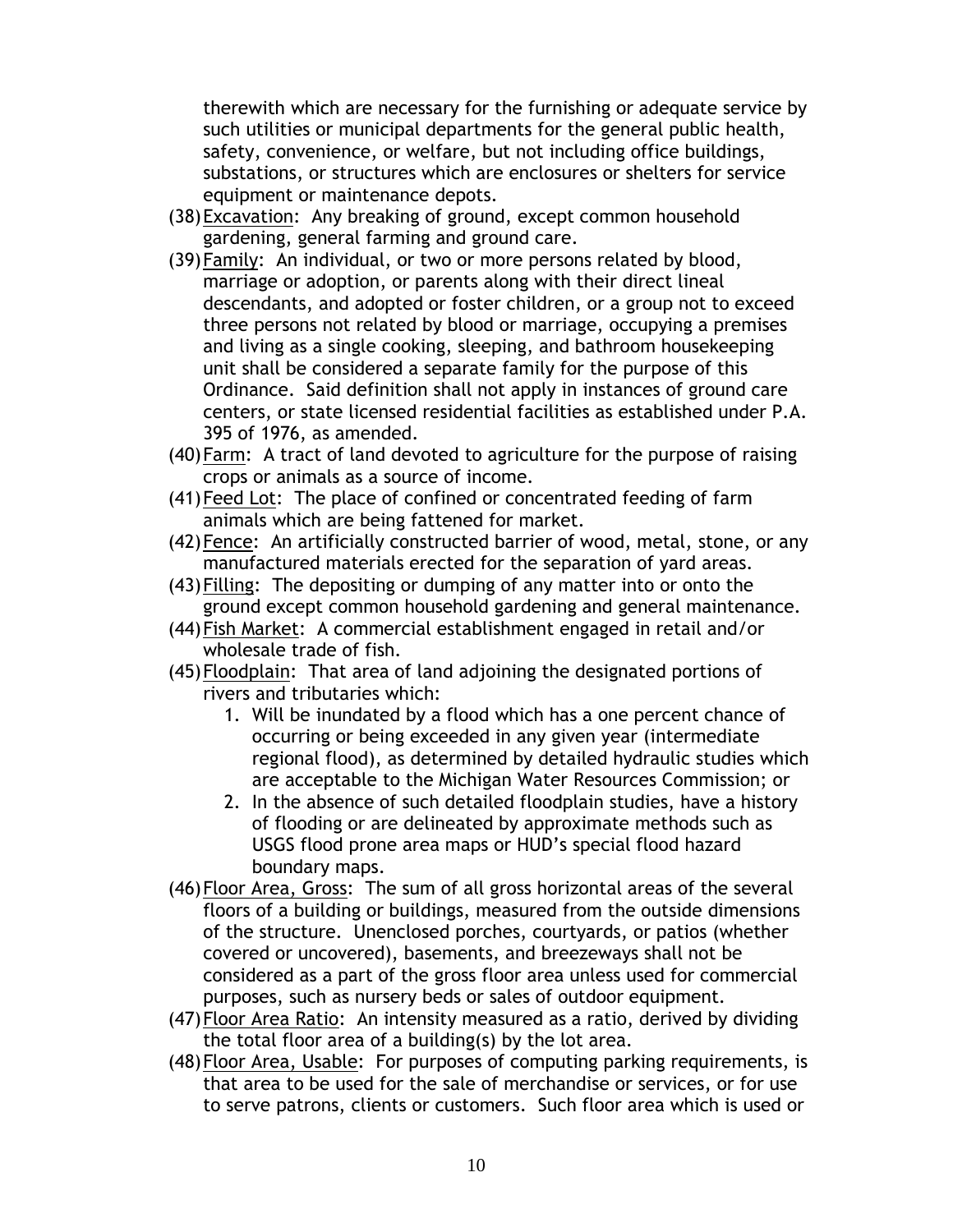intended to be used for the storage or processing of merchandise, for hallway, stairways and elevator shafts, or for utilities or sanitary facilities shall be excluded from this computation of "usable floor area." Measurement of usable floor area shall be the sum of the horizontal areas of the several floors of living areas of the building, measured from the interior faces of the exterior walls, including private garages.

- (49)Fur Farm: The place of confined keeping, raising, or breeding of animals for the purpose of producing fur or pelts.
- (50)Garage, Residential: An accessory building, or portion of a principal building, designed or used solely for the storage of non-commercial motor vehicles, boats, and similar items or equipment, and having no public sales or shop services in connection thereof.
- (51)Gasoline Service Stations: A structure used for the retail sale or supply of fuels, lubricants, air, water and other operating commodities for motor vehicles, and including the customary space and facilities for the installation of such commodities on or in such vehicles, and including space for storage, minor motor refinishing, or conveyor-type car wash operations.
- (52)Grade: A ground elevation established for the purpose of controlling the number of stories and the height of any structure. The building grade shall be determined by the level of the ground adjacent to the walls of any structure if the finished grade is level. If the ground is not level, the grade shall be determined by averaging the elevation of the ground for each face of the structure. The average of all faces shall be used to determine the height of the structure.
- (53)Greenhouse: A building whose roof and sides are made largely of glass or other transparent or translucent material and in which the temperature and humidity can be regulated for the cultivation of delicate or out-of-season plants for subsequent sale or for personal enjoyment.
- (54)Home Occupation: Home occupation means a use or occupation conducted on the premises either within the main residential dwelling or an accessory building which is clearly incidental and secondary to residential occupancy.
- (55)Hotel: A structure designed, used, or offered for residential occupancy for any period less than one month, including tourist homes, resorts, lodges, motels and youth camps, but does not include hospitals and nursing homes.
- (56)Identification Sign: A sign which pertains to the use of a premise and contains any or all of the following information:
	- 1. The occupant of the use.
	- 2. The address of the use.
	- 3. The kind of business and/or the principle commodity sold on the premise.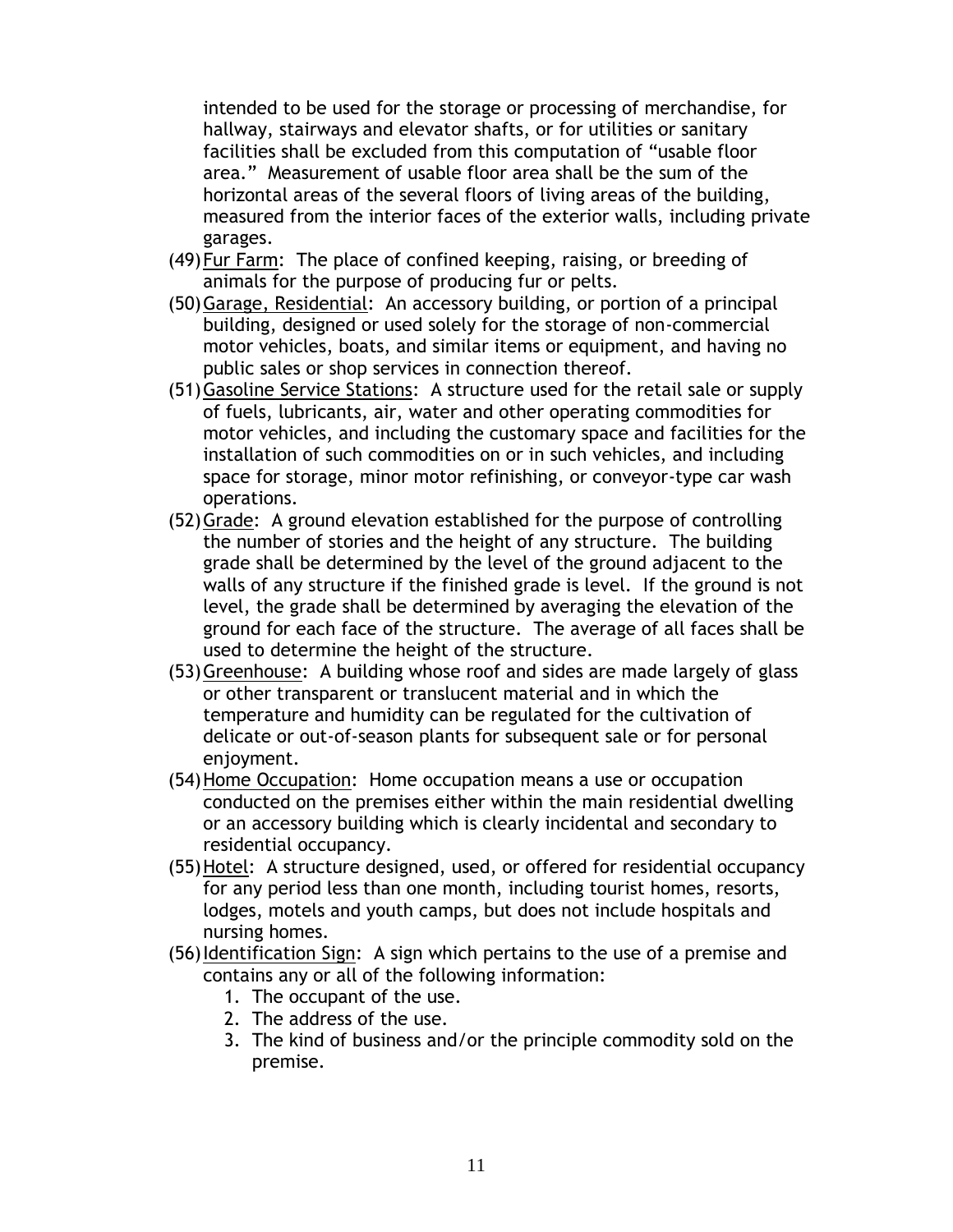- (57)Inland Buffer Zone: That portion of the lands and waters of Burt Township situated within the legislated boundary of the Pictured Rocks national Lakeshore so identified in 16 U.S.C. 460s, 80 Stat. 922 as the inland buffer zone.
- (58)Junkyard: Any land or building used for abandonment, storage, keeping, collecting, or baling of paper, rags, scrap metals, other scrap or discarded materials, or for abandonment, demolition, dismantling, storage or salvaging of automobiles or other vehicles not in normal running conditions, machinery or parts thereof.
- (59)Kennel: The permanent or temporary keeping, as a commercial or business enterprise, of more than three dogs that are more than six months of age. This specifically excludes dogs kept and raised for a person's personal enjoyment or hobby or recreational purposes.
- (60)Loading Space: An off-street space on the same lot with a building, or group of buildings for the temporary parking of a commercial vehicle while loading or unloading merchandise or materials.
- (61)Lodge: A building or group of buildings under single management containing both rooms and dwelling units available for temporary rental to transient individuals or families.
- (62)Lot: A parcel of land, excluding any portion in a street or road right-ofway, of at least sufficient size to meet minimum requirements for use, coverage and lot area, and to provide such setback area and other open space as required by this Ordinance. Such lot shall have access to a public street, and may consist of:
	- A. A single lot of record;
	- B. A portion of a lot of record;
	- C. Any combination of complete and/or portions of lots of record; or
	- D. A parcel of land described by metes and bounds in a recorded deed or by number in a recorded plat, provided that in no case of division or combination shall the area of any lot or parcel created, including residuals, be less than that required by this Ordinance.
- (63)Lot Area: The area of land within the boundary of a lot excluding any part under water, and, in addition, it is the area of land bounded by any front lot lines, the right-of-way line of the highway on which it fronts, and the side lot lines intersecting the front lot line at its ends extended to the rear property (lot) lines.
- (64)Lot, Corner: A lot which has at least two contiguous sides abutting upon a street for their full length.
- (65)Lot, Depth of: The average distance from the front lot line of the lot to its opposite rear line measured in the general direction of the side lines of the lot.
- (66)Lot, Interior: A lot other than a corner lot.
- (67)Lot Line(s): Any of the lines bounding a lot as defined herein.
	- A. Front Lot Line: In the case of an interior lot, it is that line separating said lot from the street. In the case of a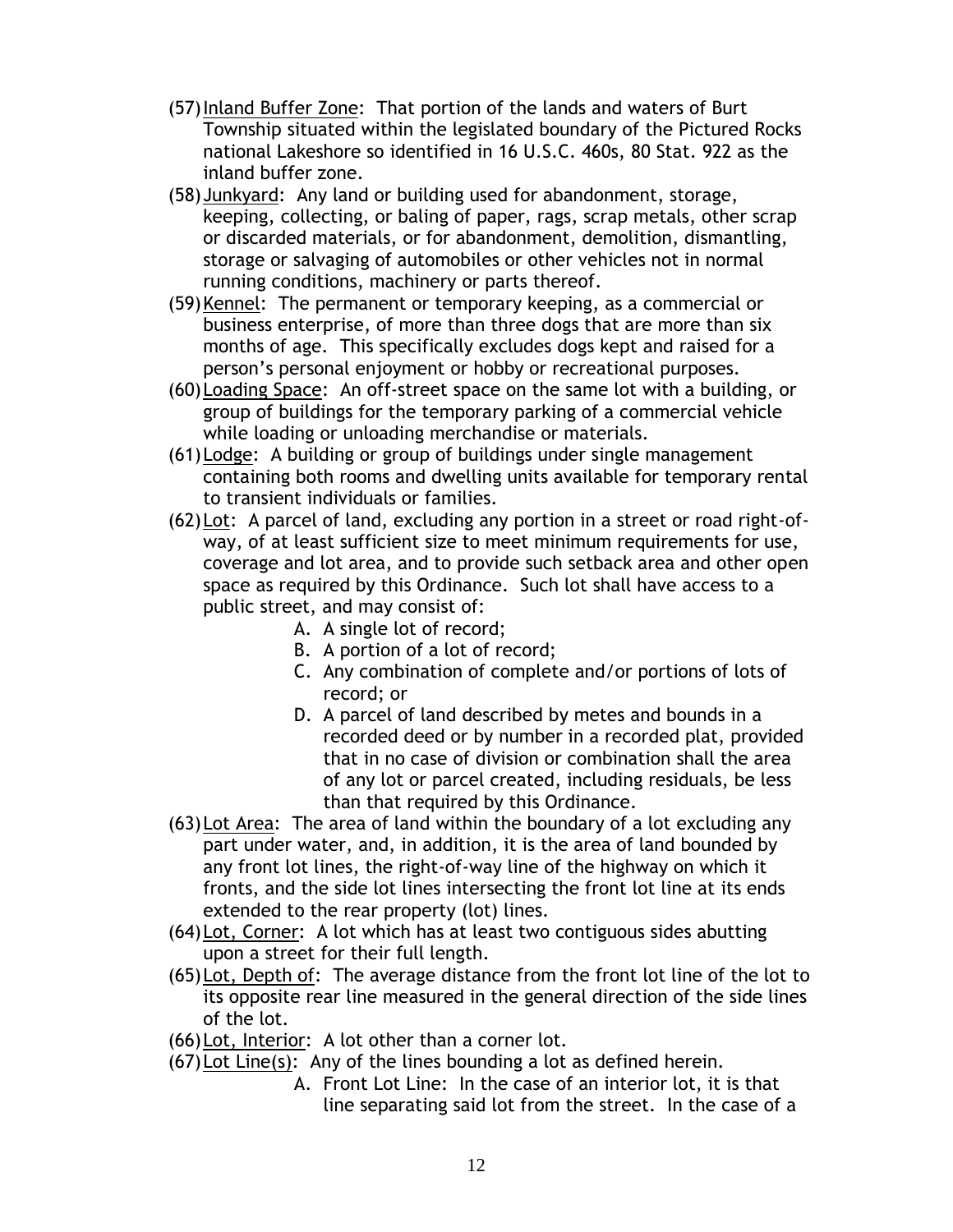through lot, it is each line separating said lot from each street. In the case of a corner lot, both sides abutting the street are considered front yards and consequently both have front lot lines.

- B. Rear Lot Line: That lot line opposite and most distant from the front lot line. In the case of an irregularly shaped lot, the rear lot line shall be an imaginary line parallel to the front lot line not less than ten (10) feet in length, lying farthest from the front lot line and wholly within the lot. Where the lot has a discontinuous lot line, all lot lines approximately parallel to the front lot line shall be rear lot lines.
- C. Side Lot Line: Any lot line other than the front lot line or rear lot line. A side lot line separating a lot from another lot or lots is an interior side lot line.
- (68)Lot of Record: A lot in a map recorded with the County Register of Deeds, or described in a deed or land contract or lease agreement which has been perpetual, executed together with an affidavit or acknowledgement of a notary public, prior to the effective date of this Ordinance, and which lot actually exists as shown or described.
- (69)Lot, Through: A double frontage lot, not a corner lot, having a street for both front and rear lot lines.
- (70)Lot, Width: The straight line horizontal distance between the side lot lines, measured at the front lot line.
- (71)Marquee: A roof-like structure of a permanent nature projecting from the wall of a building.
- (72)Mineral: An organic or inorganic substance in the earth having a consistent and distinctive set of physical properties and composition that can be expressed by a chemical formula and includes, but not limited to, iron ore, copper, sand, gravel, stone, gypsum, peat, silver, gold, diamonds and other precious and semi-precious stones, and uranium.
- (73)Mining: The extraction of minerals including the actual removal, processing and transportation of minerals and attendant by-products.
- (74)Mobile Home: A structure, transportable in one or more sections, which is built on a chassis and designed to be used as a dwelling with or without permanent foundation, when connected to the required utilities, and includes the plumbing, heating, air conditioning, and electrical systems contained in the structure. A mobile home does not include a recreational vehicle.
- (75)Mobile Home Park: Any lot, parcel or tract of land under the control or management of any person, occupied or designated for occupancy by more than two (2) mobile homes and including any accessory buildings, structures or enclosures comprising facilities used by park residents.
- (76)Modular (Pre-Manufactured) Housing Unit: A dwelling unit constructed solely within a factory, as a single unit, or in various sized modulars or components, which are then transported by truck or other means to a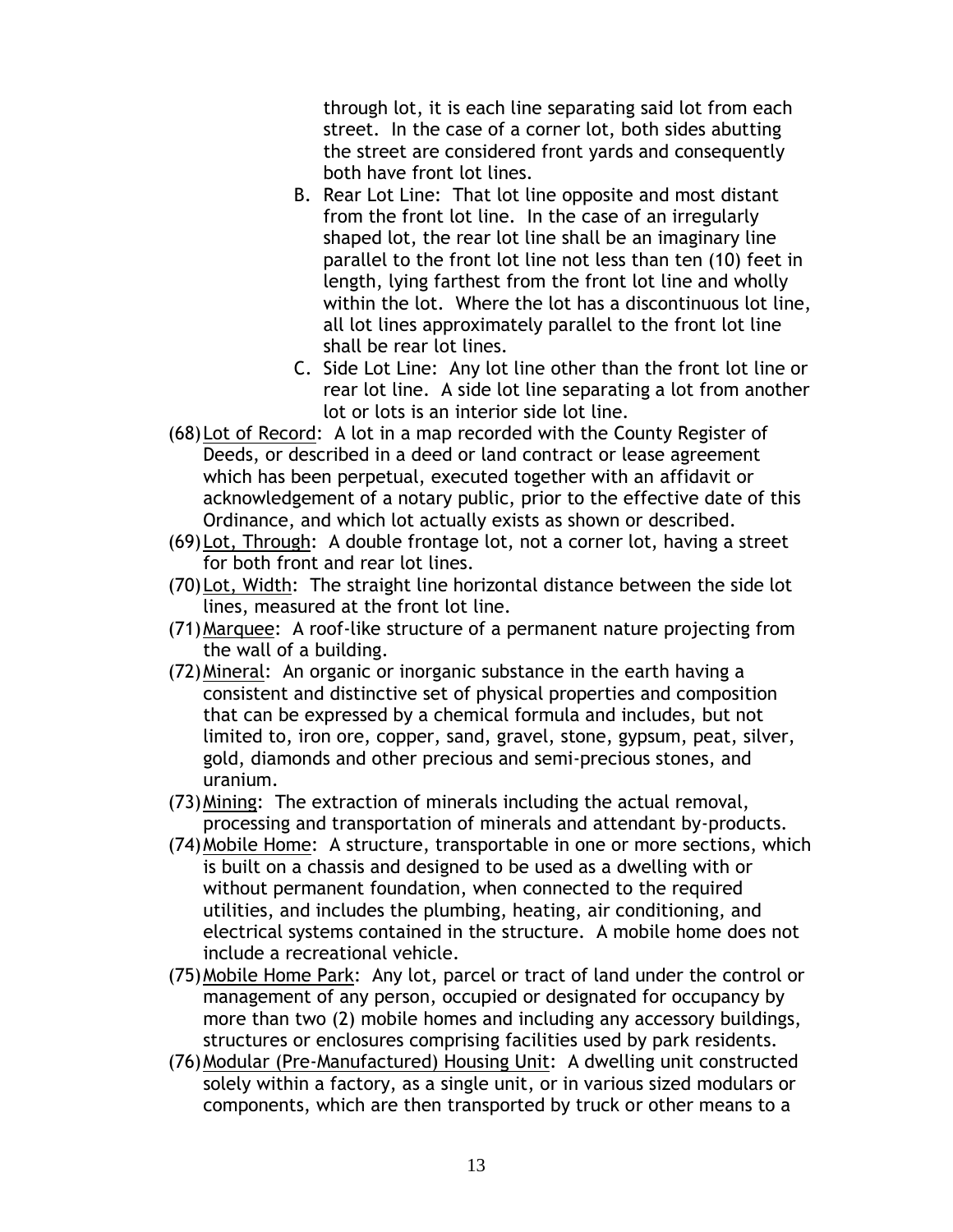site where they are assembled on a permanent foundation to form a single-family dwelling unit, and meeting all codes and regulations applicable to conventional single-family home construction.

- (77)Nonconforming Building (Nonconforming Structure): A building or structure (or portion thereof) lawfully existing at the time of adoption of this Ordinance or a subsequent amendment thereto, that does not conform to the provisions of this Ordinance relative to height, bulk, area, placement or yards for the zoning district in which it is located.
- (78)Nonconforming Use: A use of a building or structure or of a parcel or tract of land, lawfully existing at the time of adoption of this Ordinance or subsequent amendment thereto, that does not conform to the regulations of the zoning district in which it is situated.
- (79)Nursery: Land or greenhouses used to raise flowers, shrubs, and plants for sale.
- (80)Nursing Home: An installation other than a hospital, having as its primary function the rendering of nursing care for extended periods of time to persons afflicted with illness, injury, or an infirmity.
- (81)Off-Premise Sign: A sign which advertises goods, services, events, and facilities available at a location other than the premises on which the sign has been placed.
- (82)On-Premise Sign: A sign which advertises only goods, services, facilities, events, or attractions available on the premises where located, or identifies the owner or occupant or directs traffic on the premises. All other signs are off-premise signs.
- (83)Open Space Ratio: The ratio between open space on the lot, whether required or not, and the total lot area.
- (84)Open Space, Required: The yard space of a lot which is established by and between the street, or the lot lines and required setback line and which shall be open, unoccupied and unobstructed by any structure or any part thereof, except as otherwise provided in this Ordinance.
- (85)Ordinary High Water Mark: The line between upland and bottomland which persists through successive changes in water levels, below which the presence and action of the water is so common or recurrent that the character of the land is markedly distinct from the upland and is apparent in the soil itself, the configuration of the surface of the soil and the vegetation. Where water returns to its natural level as the result of the permanent removal or abandonment of a dam, it means the natural ordinary high water mark.
- (86)Ordinary High Water Mark (Lake Superior): For structures located within the immediate Lake Superior coastline, the ordinary high water mark for Lake Superior shall be deemed to be at 601.5 feet above sea level, international Great Lakes datum of 1955.
- (87)Parking Lot: A use containing one of more parking spaces located at or above or below grade accessible for the storage or parking of permitted vehicles, including drives and entrances giving access thereto.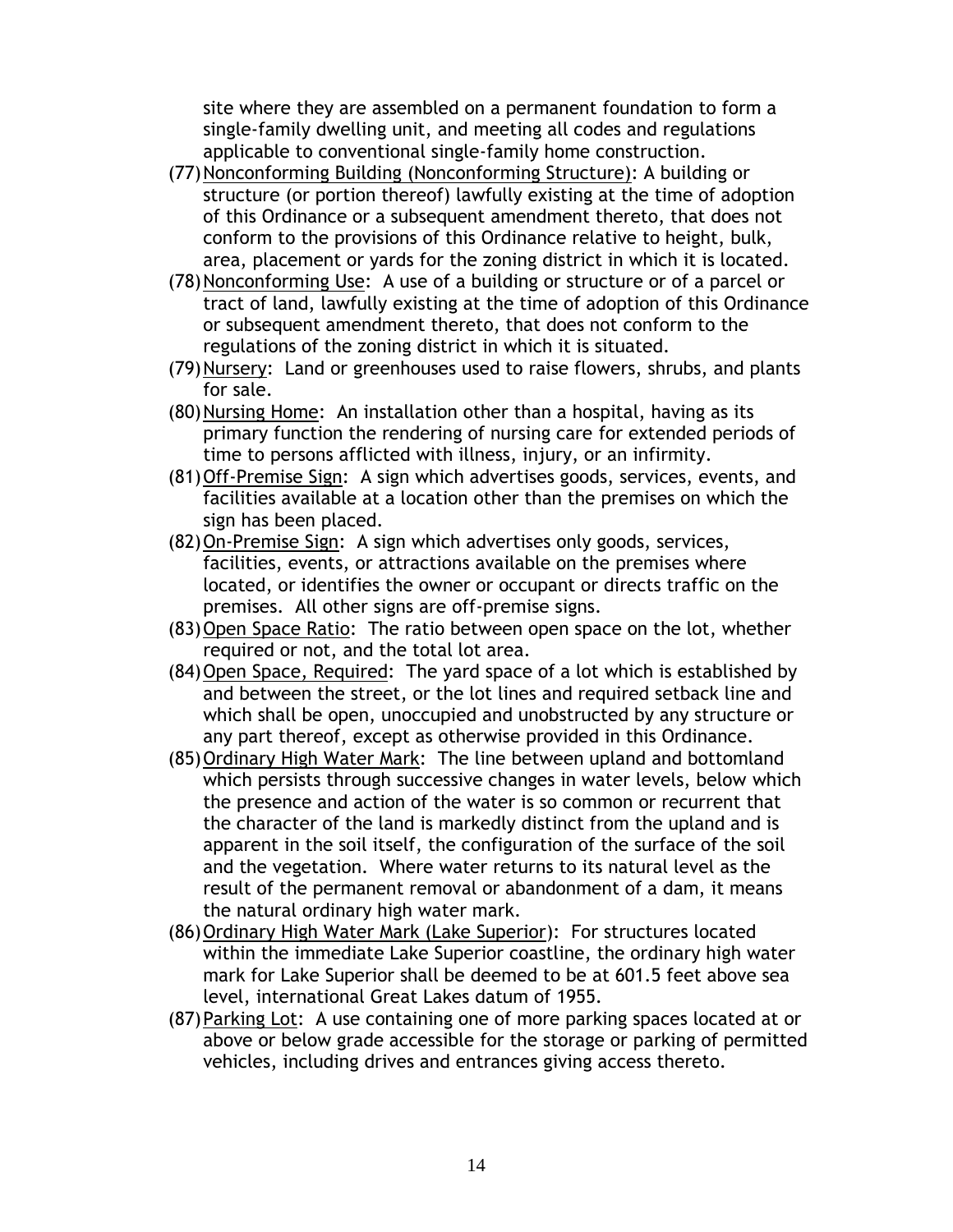- (88)Parking Space: An accessible area including drives, aisles or entrance giving access thereto, utilized for the parking or temporary storage of permitted vehicles.
- (89)Personal Services: A type of business providing services for personal atonement and exercise, such as health clubs, spas, chiropractic services, etc.
- (90)Planning Commission: The Township Planning Commission of the Township of Burt.
- (91)Poultry Farm: The place of confined keeping, raising, or breeding fowl on a commercial scale for the production of eggs or meat.
- (92)Premises: A lot as otherwise used in this Ordinance.
- (93)Principal Structure: The main structure or building to which the premises are devoted.
- (94)Principal Use: The main use to which the premises are devoted.
- (95)Private Club: A building and related facilities owned or operated by a corporation, association, or group of individuals established for the fraternal, social, educational, recreational, or cultural enrichment of its members and not primarily for profit and whose members pay dues and meet certain prescribed qualifications for membership.
- (96)Public Utility: Any person, firm, corporation, municipal department, board or commission duly authorized to furnish and furnishing under federal, state, or municipal regulations to the public; gas, stream, electricity, sewage disposal, refuse removal, transportation, water or communications (including, radio, telephone, telegraph, television, cable, or fiber optics).
- (97)Reclamation Plan: A plan for reconditioning or rehabilitating of mining area or portions thereof for useful purposes, and the protection of natural resources, including, but not limited to the control of erosion, visual blight and the prevention of land or rock slides and air and water pollution.
- (98)Recreation Facility: A place designed and equipped for the conduct of sports and leisure-time activities.
- (99) Recreation Facility, Commercial: A recreation facility operated as a business and open to the public for a fee.
- (100) Recreation Facility, Private: A recreation facility operated by a nonprofit organization and open only to bona fide members and guests of such nonprofit organization.
- (101) Recreation Facility, Public: A recreation facility open to general public use. The facility does not have to be owned or operated by a government agency; the facility may be owned by a private company or individual but is open to general public use.
- (102) Recreational and Residential Storage Facility: A structure or group of structures for the dead storage of customer's residential goods and wares, recreational vehicles and related equipment.
- (103) Recreational Structure: A cabin, cottage, camp, hunting camp, mobile home or other similar structure used intermittently for recreational or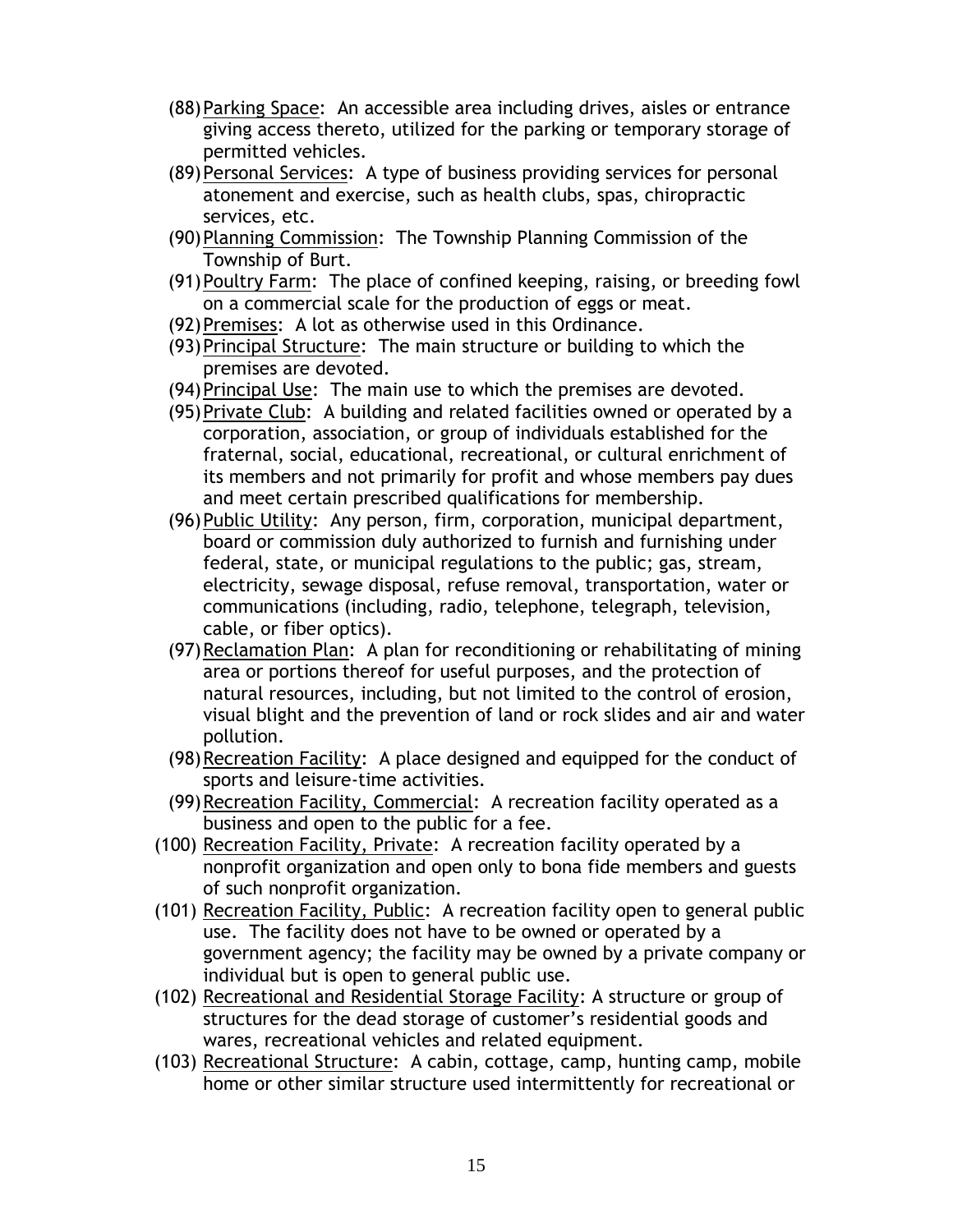vacation purposes and which is not a permanent place of domicile or residency of the owner, his or her agents, lessees, heirs or assigns.

- (104) Recreational Vehicle: A vehicle or a unit that is mounted on or drawn by another vehicle primarily designed for temporary living. Recreational vehicles include travel trailers, camping trailers, truck campers, and motor homes.
- (105) Restaurant: An establishment where food or beverages are cooked or prepared and offered for sale and where consumption is permitted on the premises whether or not entertainment is offered, and includes establishments commonly known as bars, grills, cafes, taverns, nightclubs, drive-ins, and any fast food establishments permitting consumption on the premises.
- (106) Right-of-Way: A street, alley, or other thoroughfare or easement permanently established for passage of persons, vehicles, or the location of utilities. The right-of-way is delineated by legally established lines or boundaries.
- (107) Sanitary Landfill: A method of disposing of refuse on land without creating nuisances or hazards to public health or safety.
- (108) Sawmill: The machinery and appurtenant structures used for the manufacture of wood products. Included but not limited to are circular or band saws, planers, debarkers, chippers, and kilns.
- (109) Screen: A structure providing separation, such as a fence, and a visual barrier between the area enclosed and the adjacent property. A screen may also be non-structured, consisting of shrubs or other living vegetation.
- (110) Setback: The minimum unoccupied distance between the lot line and the principal and accessory buildings, as required herein.
- (111) Setback, Front: The minimum unoccupied distance, extending the full lot width, between any building or structure and the front lot line.
- (112) Setback, Rear: The minimum required unoccupied distance, extending the full lot width, between the principal and accessory buildings and the lot line opposite the front lot line.
- (113) Setback, Side: The minimum required unoccupied distance, extending from the front setback to the rear setback, between the principal and accessory buildings and the side lot line.
- (114) Shopping Center: Is a group of businesses providing a variety of merchandise and/or services located on the same lot.
- (115) Sign: A name, identification, image, description, display, or illustration which is affixed to, painted, or represented directly or indirectly upon a building, structure, or piece of land, and which directs attention to an object, product, place, activity, structure, facility, service, event, attraction, person, institution, organization, or business and which is visible from any street, right-of-way, sidewalk, alley, park, or other public property. Customary displays of merchandise or objects and materials without lettering placed behind a store window are not signs or parts of signs.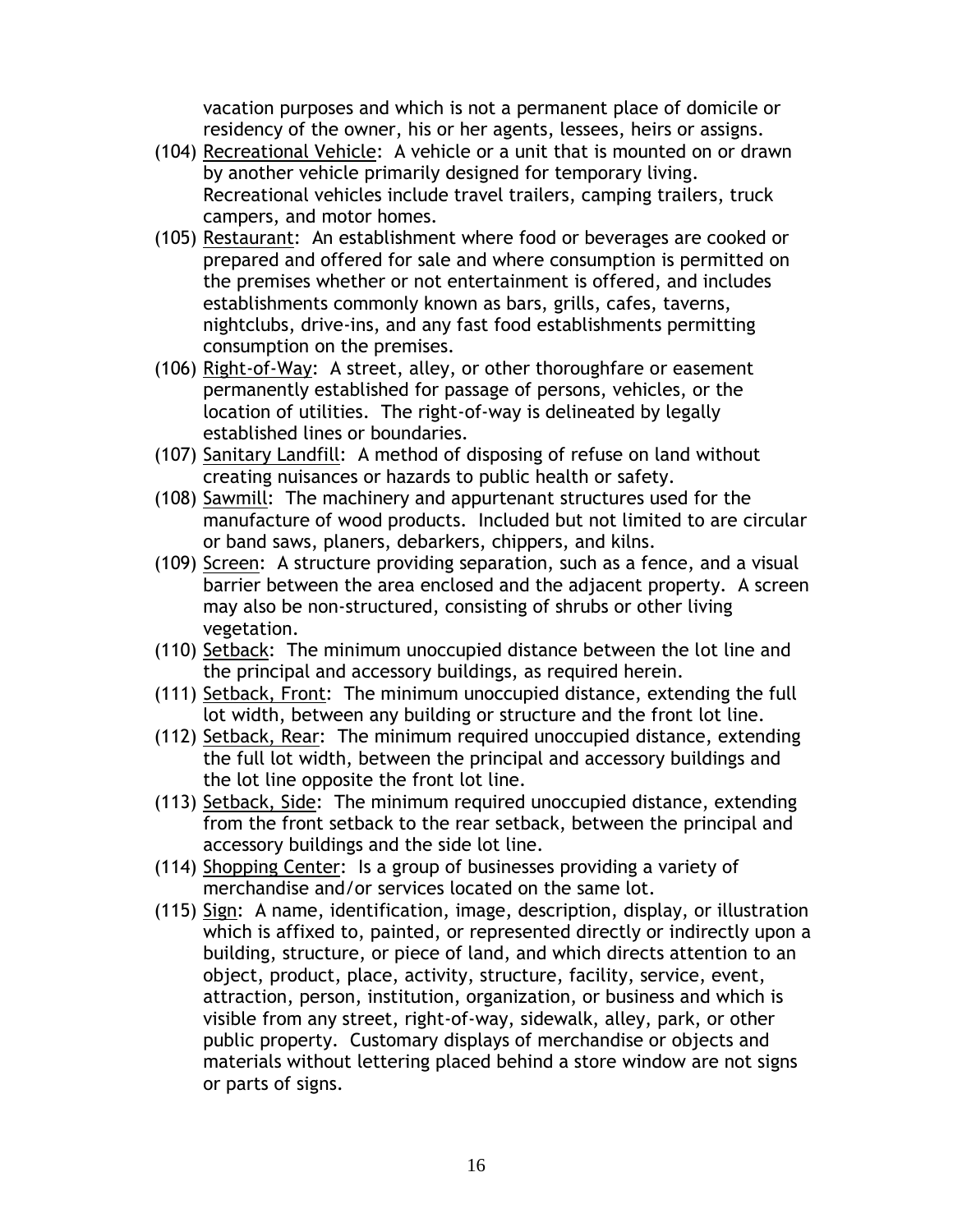- (116) Sign, Free Standing: A sign having its own support mechanism placed in or upon the ground.
- (117) Site Plan: A plan showing all salient features of a proposed development, so that it may be evaluated in order to determine whether it meets the provisions of this Ordinance.
- (118) Stable, Riding or Boarding: A facility where horses are kept for hire, sale or boarding.
- (119) Story: That part of a building, except a mezzanine, included between the surface of one floor and the surface of the next floor, or if there is no floor above, then the space between the floor and the ceiling next above it. A story thus defined, shall not be counted as a story when more than fifty (50) percent by cubic content, is below the height level of the adjoining ground.
- (120) Street: A public dedicated right-of-way which afford traffic circulation and principal mans of access to abutting property.
- (121) Structure: Any constructed, erected, or placed material or combination of materials in or upon the ground, including, but not limited to buildings, porches, decks, mobile homes, sheds, free standing signs, storage bins, and satellite dishes, but no including sidewalks, driveways, patios, parking lots, utility poles and fences. Building areas separated by fire walls or bearing walls shall not be considered separate structures under this Ordinance.
- (122) Township Board: The elected governing body of the Township of Burt.
- (123) Transfer Station: A tract of land, a building and any appurtenances, or a container, or any combination of land, buildings, or containers that is used or intended for use in the rehandling or storage of solid waste incidental to the transportation of the solid waste, but is not located at the site of generation or the site of disposal of the solid waste.
- (124) Traverse Line: Although a traverse line is used as a surveying tool, in some cases, the Burt Township Zoning Ordinance will refer to this line as a rear buildable lot line. *ADDED TO ORDINANCE 9/29/2005*.
- (125) Variance: A modification of the literal provisions of the Zoning Ordinance granted in specific cases when strict enforcement of the Zoning Ordinance would cause practical difficulty or unnecessary hardship owing to circumstances unique to the individual property on which the variance is granted.
- (126) Wood Yard: A parcel of land where pulp wood and other logs are gathered from various locations and stored for commercial sale.
- (127) Yards:
- A. Yard, Front: An open space extending the full width of the lot and lying between the front line of the lot and the nearest line of any building or structure. For lots on a river or lake, the front yard is the waterfront.
- B. Yard, Rear: An open space extending the full width of the lot an lying between the rear line of the lot and the nearest line of any building or structure.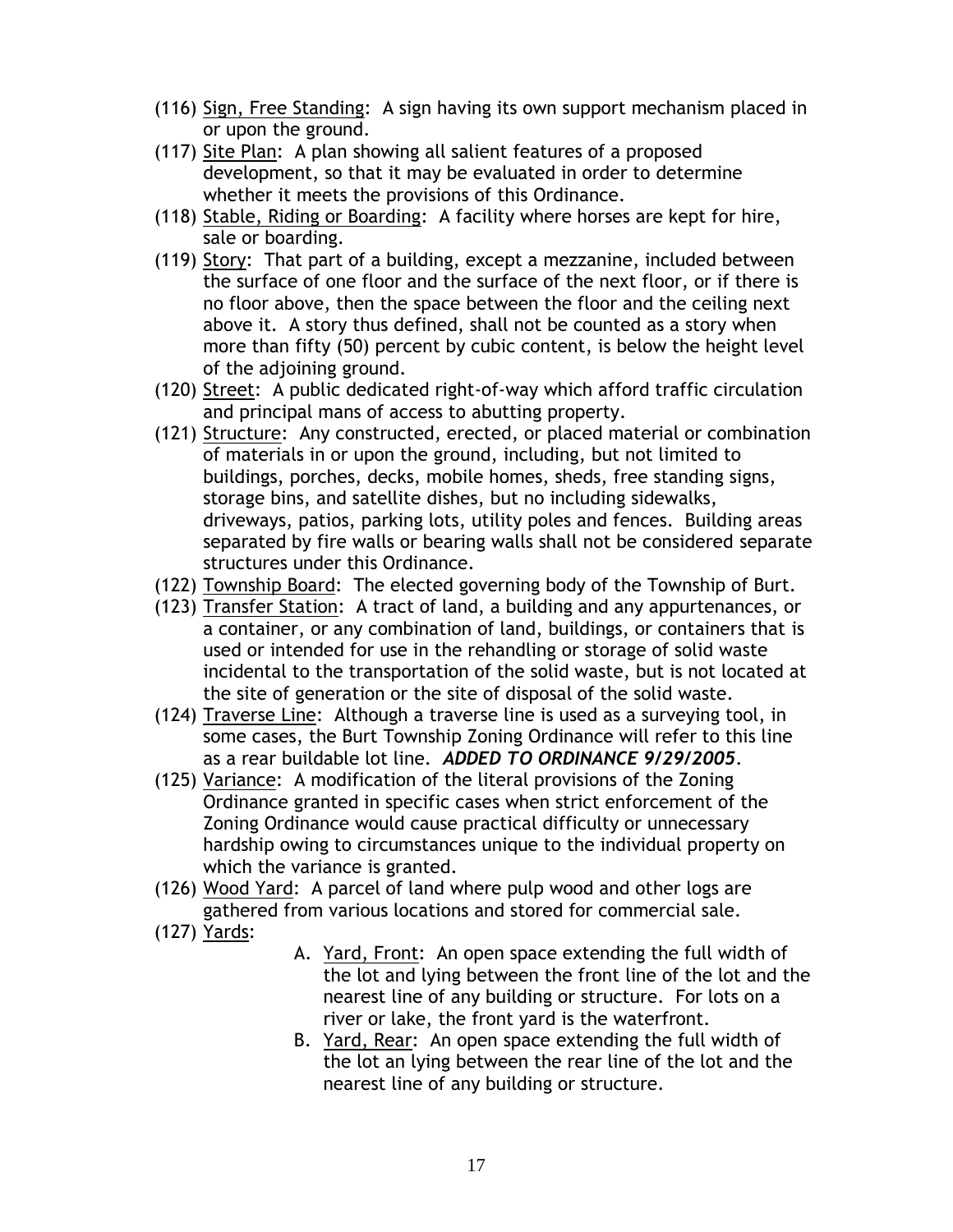- C. Yard, Side: An open space between the side line of the lot and the nearest line of any building or structure and extending from the front yard to the rear yard.
- (128) Zoning Administrator: The Township Board's authorized representative charged with the responsibility of administering this Ordinance.
- (129) Zoning Board of Appeals: The Zoning Board of Appeals of the Township of Burt.
- (130) Zoning Compliance Permit: A certificate issued by the Zoning Administrator to a party intending to initiate any work or change any use of property or build or construct any buildings or structures in the Township (also known as a Land Use Permit).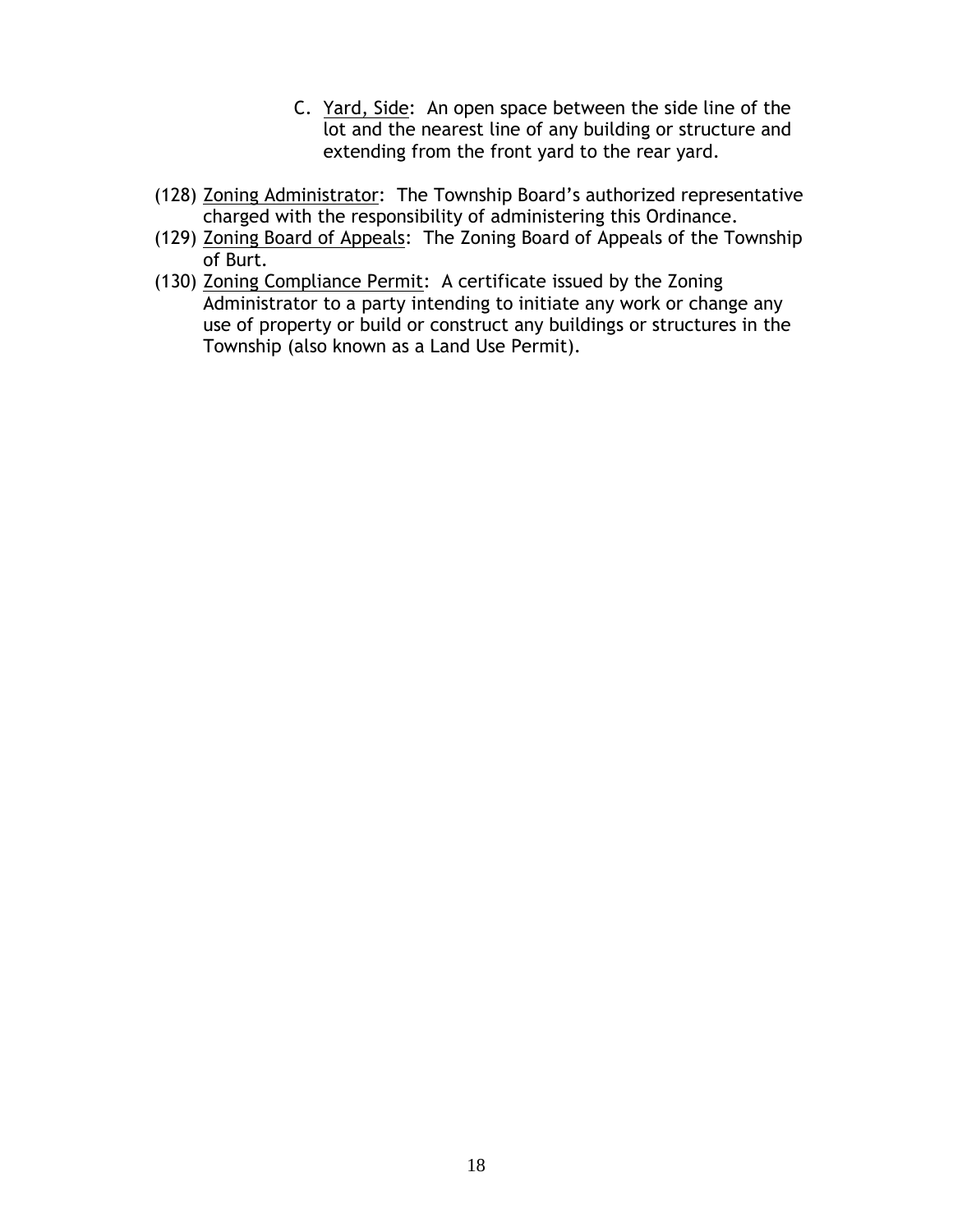# <span id="page-19-0"></span>**Article III: Zoning Districts and Maps**

## <span id="page-19-1"></span>**Section 301: Establishment of Districts**

For the purpose of this Ordinance, Burt Township is hereby divided into the following zoning districts, which shall be known by the following respective symbols and names:

| $R - 1$    | <b>Residential One District</b>          |
|------------|------------------------------------------|
| $R-2$      | <b>Residential Two District</b>          |
| <b>BAY</b> | <b>Bay District</b>                      |
| LS/R       | Lakeshore and River                      |
| NR.        | <b>Fox River Natural River District</b>  |
| $C-1$      | <b>Commercial One District</b>           |
| $C-2$      | <b>Commercial Two District</b>           |
| RF         | <b>Recreational Forest District</b>      |
| <b>RP</b>  | <b>Resource Production District</b>      |
| L          | Industrial District                      |
| SD/TP-IBZ  | Seasonal Dwelling/Timber Production -    |
|            | <b>Inland Buffer Zone</b>                |
| RM-IBZ     | Resource Management - Inland Buffer Zone |
| RR-IBZ     | Rural Residential - Inland Buffer Zone   |
| SC-IBZ     | Seasonal Commercial - Inland Buffer Zone |
| PR.        | <b>Pictured Rocks District</b>           |

#### <span id="page-19-2"></span>**Section 302: Zoning District Maps**

The boundaries of the respective districts enumerated in Sec. 301 are defined and established as depicted on the maps entitled "Burt Township Official Zoning Map," which is an integral part of this Ordinance. These maps, along with all notations and explanatory matter thereon, shall become as much a part of this Ordinance as if fully described herein.

The Burt Township Official Zoning Map shall be identified by the signature of the Township Board Supervisor, attested by the Township Clerk. If, in accordance with the provisions of this Ordinance, changes are made in district boundaries, such changes shall be incorporated on the Burt Township Official Zoning Map and approved by the Township Board together with an entry on the Burt Township Official Zoning Map showing the date and official action taken.

One copy of the Burt Township Official Zoning Maps is to be maintained and kept up-to-date by the Township Clerk, accessible to the public and shall be the final authority as to the current zoning status of properties in Burt Township.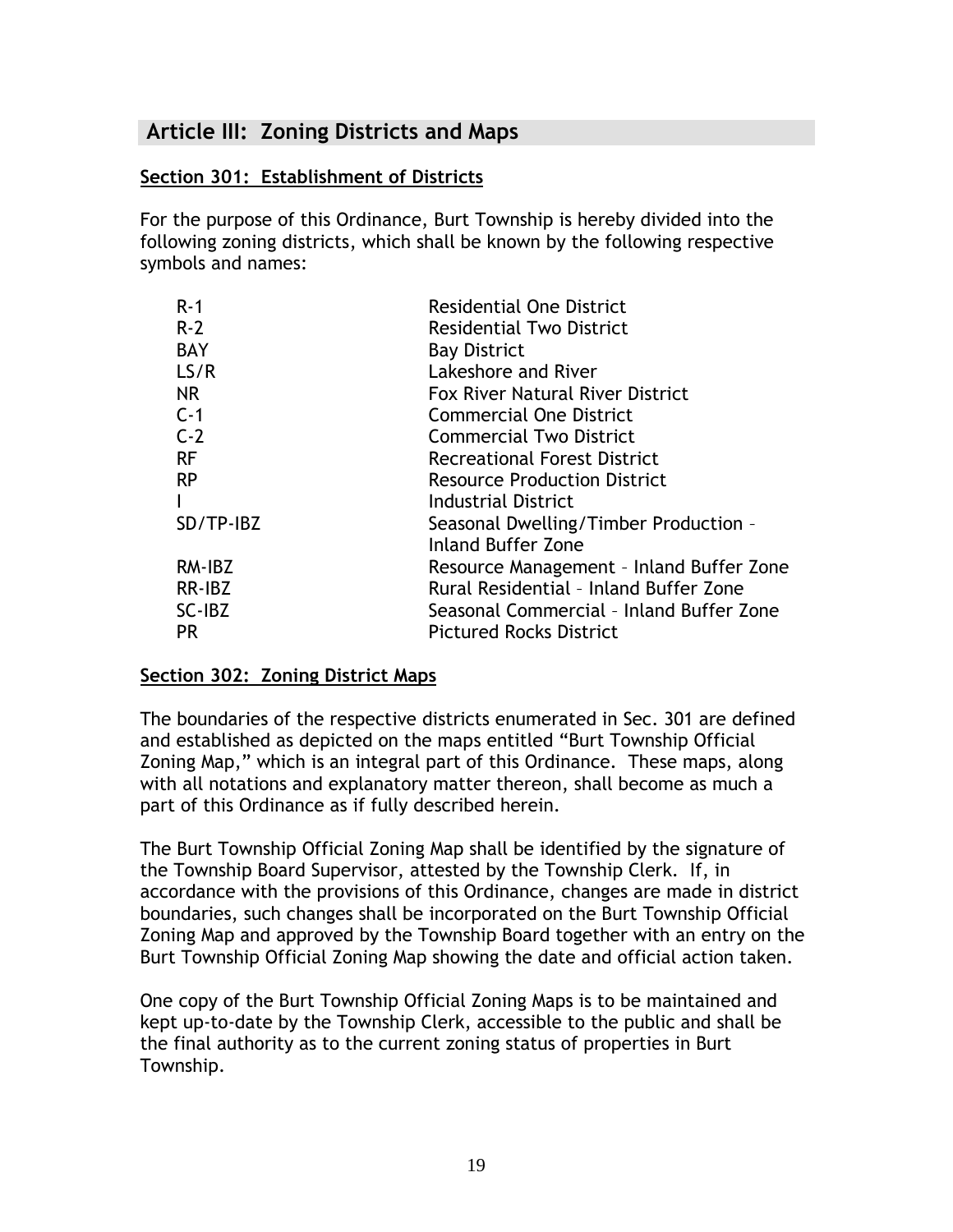# <span id="page-20-0"></span>**Section 303: Replacement of Official Zoning Maps**

In the event the Official Zoning Map becomes damaged, destroyed, lost or difficult to interpret because of the nature or number of changes made thereto, the Township Board may adopt a new Official Zoning Map which shall supersede the prior Official Zoning Map. The Official Zoning Map shall bear the same signatures and certification as required in Sec. 302. Unless the official Zoning Map has been lost, or has been totally destroyed, the prior map or any significant parts thereof remaining, shall be preserved together with all available records pertaining to its adoption or amendment.

#### <span id="page-20-1"></span>**Section 304: Application of District Regulations**

The regulations herein established within each Zoning District shall be the minimum regulations for promoting and protecting the public health, safety and general welfare, and shall be uniform for each class of land or buildings and structures throughout each district. Where there are practical difficulties in the way of carrying out the strict letter of this Ordinance, the Zoning Board of Appeals shall have power in passing upon appeals, in accordance with Article X herein, to vary or modify regulations and provisions of this Ordinance so that the intent and purposes of this Ordinance shall be observed, public safety secured and substantial justice done.

#### <span id="page-20-2"></span>**Section 305: Scope of Provisions**

- (A) Except as may otherwise be provided in this Ordinance, every building and structure erected, every use of any lot, building or structure established, every structural alteration or relocation of an existing building or structure occurring, and every enlargement of or addition to an existing use, building or structure occurring after the effective date of this Ordinance shall be subject to all regulations of this Ordinance which are applicable in the Zoning District in which such use, building, or structure shall be located.
- (B) Uses are permitted by right only if specifically listed as uses permitted by right in the various Zoning Districts. Where not specifically permitted, either by right or conditionally, uses are thereby prohibited unless construed to be similar to an expressly permitted use. The Zoning Board of Appeals shall determine if a use is similar to an expressly permitted use.
- (C) Accessory uses are permitted as indicated for the various Zoning Districts and if such uses are clearly incidental to the permitted principal uses.
- (D) The uses permitted subject to special conditions are recognized as possessing characteristics of such unique and special nature (relative to location, design, size, etc.) as necessitating individual standards and conditions in order to safeguard the general health, safety and welfare of the community.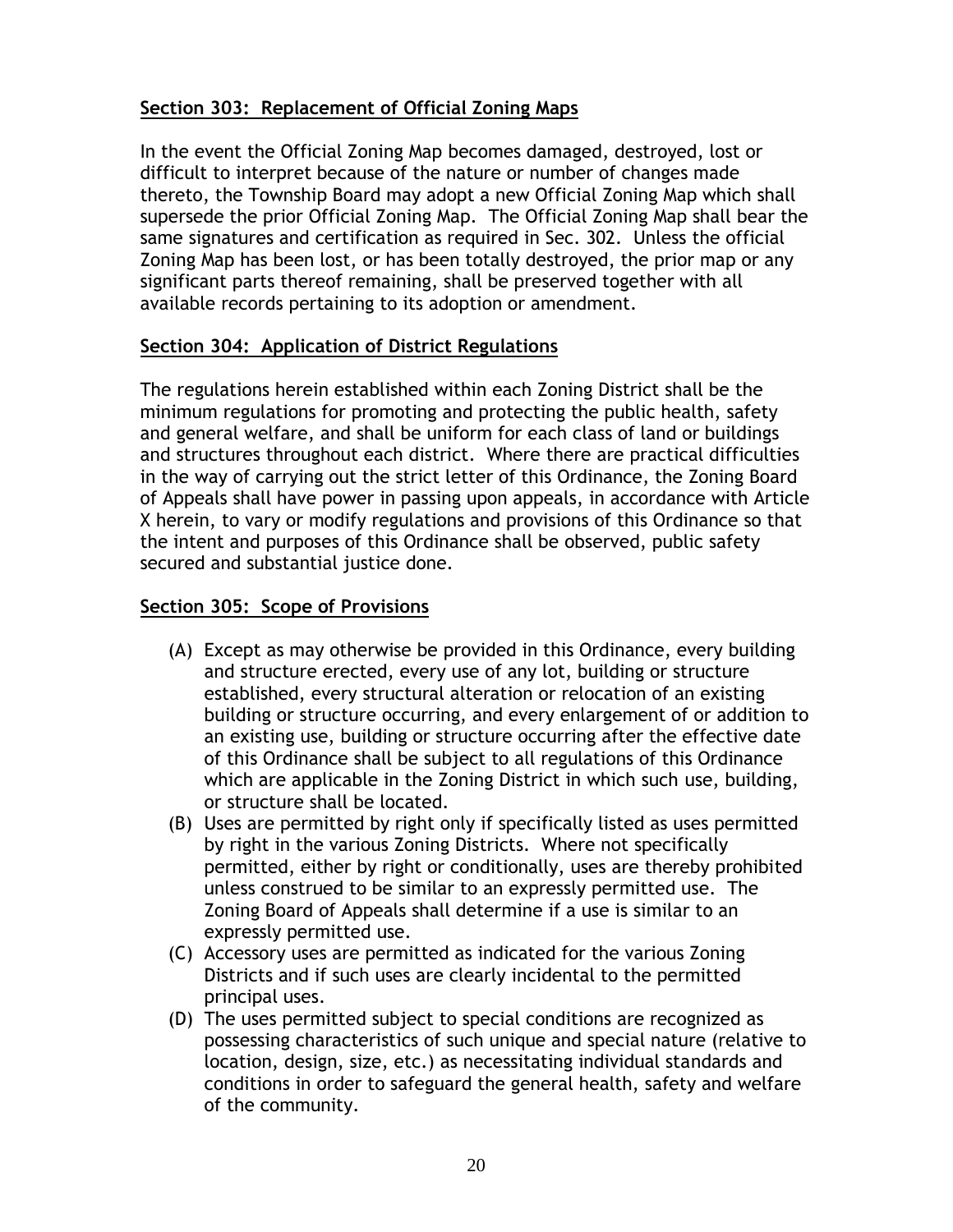(E) Any structure, use of a structure or land use and any lot, the size, width, or other characteristic of which fails to meet the requirements of the land use district in which it is located and which was lawfully established in accordance with state and local statutes ("of record") prior to the effective date of this amendment shall be considered a legal nonconforming use.

## <span id="page-21-0"></span>**Section 306: Conflicting Regulations**

Wherever any provision of this Ordinance imposes more stringent requirements, regulations, restrictions or limitations than those imposed or required by the provisions of any other law or ordinance, then the provisions of this Ordinance shall govern. Whenever the provisions of any other law or ordinance impose more stringent requirements than are imposed or required by this Ordinance, then the provisions of such law or ordinance shall govern. No vested right shall arise to the property owner for any parcel or use created in violation of any preceding Burt Township Zoning Ordinance.

#### <span id="page-21-1"></span>**Section 307: Exemptions**

The location of pipes, wires, poles, and generating and transmission equipment of public utilities or railroad tracks regulated by the State of Michigan or by the United States are exempt from regulation under this Ordinance.

#### <span id="page-21-2"></span>**Section 308: District R-1 Residential One**

(A) Intent: The R-1, Residential One, District is intended for the establishment and preservation of quiet neighborhoods for single-family dwellings free from other uses except those which are both compatible with and convenient to the residents in this District. The R-1 District is designed to accommodate residential opportunities for those who are willing to assume the costs of providing their own services, insuring a safe, potable water supply and treatment of wastewater on same lot.

## (B) Permitted Principal Uses:

- 1. Single-family dwellings
- 2. Public recreational facilities
- (C) Permitted Accessory Uses: The following are permitted accessory uses:
	- 1. Accessory structures normally associated with single-family dwellings, such as a garage, shed for yard tools, playhouse, pens, boat house, swimming pools, woodshed, and sauna.

#### *AMENDED ON 5/25/2004 to include:*

.Storage Sheds, whether permanent or moveable, require a land use permit. *Amended on 12/13/2011 to read:* No Land use permit will be required for structures 200 square feet or smaller.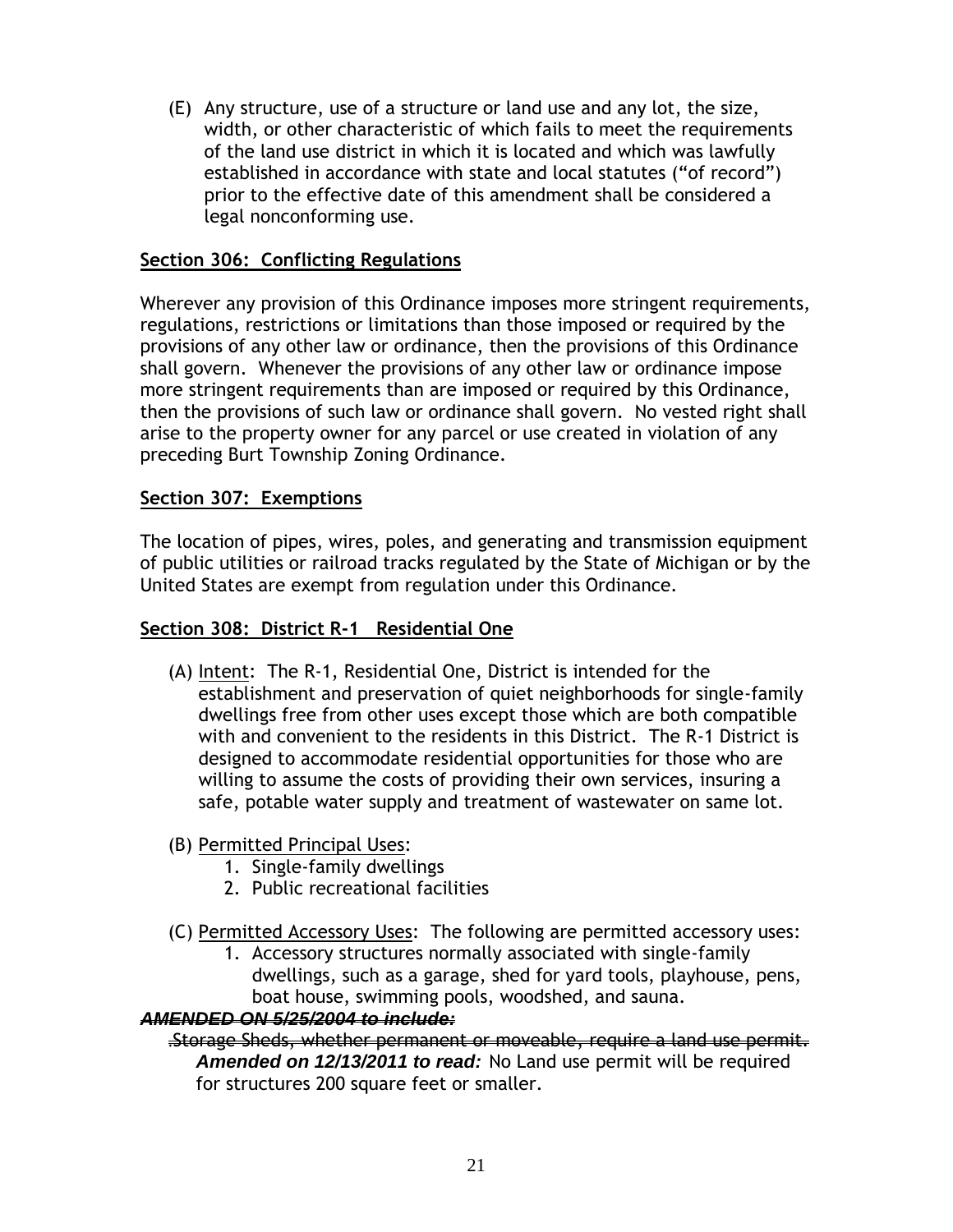- (D) Conditional Uses Authorized by Permit: The following uses of land and structures may be permitted in this District by application for and the issuance of a Conditional use Permit as provided for in Article VII.
	- 1. Churches
	- 2. Bed and breakfast facility
	- 3. Child care facility
	- 4. Township hall, community centers, governmental buildings, fire halls or public buildings
	- 5. Home occupations
- (E) Special District Regulations: The following regulations shall be applied to all dwellings located in the R-1 District.

A building containing not more than one dwelling unit designed for residential use, complying with the following standards:

Dwelling shall:

- 1. Have a minimum width across any front, side or rear elevation of 20 continuous feet of exterior wall and complies in all respects with the county building code, including minimum heights for habitable rooms. Where a dwelling is required by law to comply with any federal or state standards of regulations for construction and where such standards or regulations for construction are different than those imposed by the county building code, then and in that event such federal or state standard or regulation shall apply.
- 2. Be firmly attached to a permanent foundation constructed on the site in accordance with the county building code and shall have a wall of the same perimeter dimensions of the dwelling and constructed of such materials and type as required in the applicable building code for singlefamily dwellings.
- 3. Contain a storage capability area in a basement located under the dwelling, in an attic area, crawl space, in close areas, or in a separate structure of standard construction similar to or of better quality than the principal dwelling, which storage area shall be equal to 10% of the square footage of the dwelling or 100 square feet, whichever shall be less.
- 4. The dwelling contains no additions or rooms or other areas which are not constructed with similar quality workmanship as the original structure, including permanent attachment to the principal structure and construction of a foundation as required herein.
- 5. The dwelling complies with all pertinent building and fire codes. The dwelling shall meet or exceed all applicable roof snow load and strength requirements.

## *AMENDED ON 5/25/2004 to include:*

6. All newly established driveways, in all districts, require a land use permit.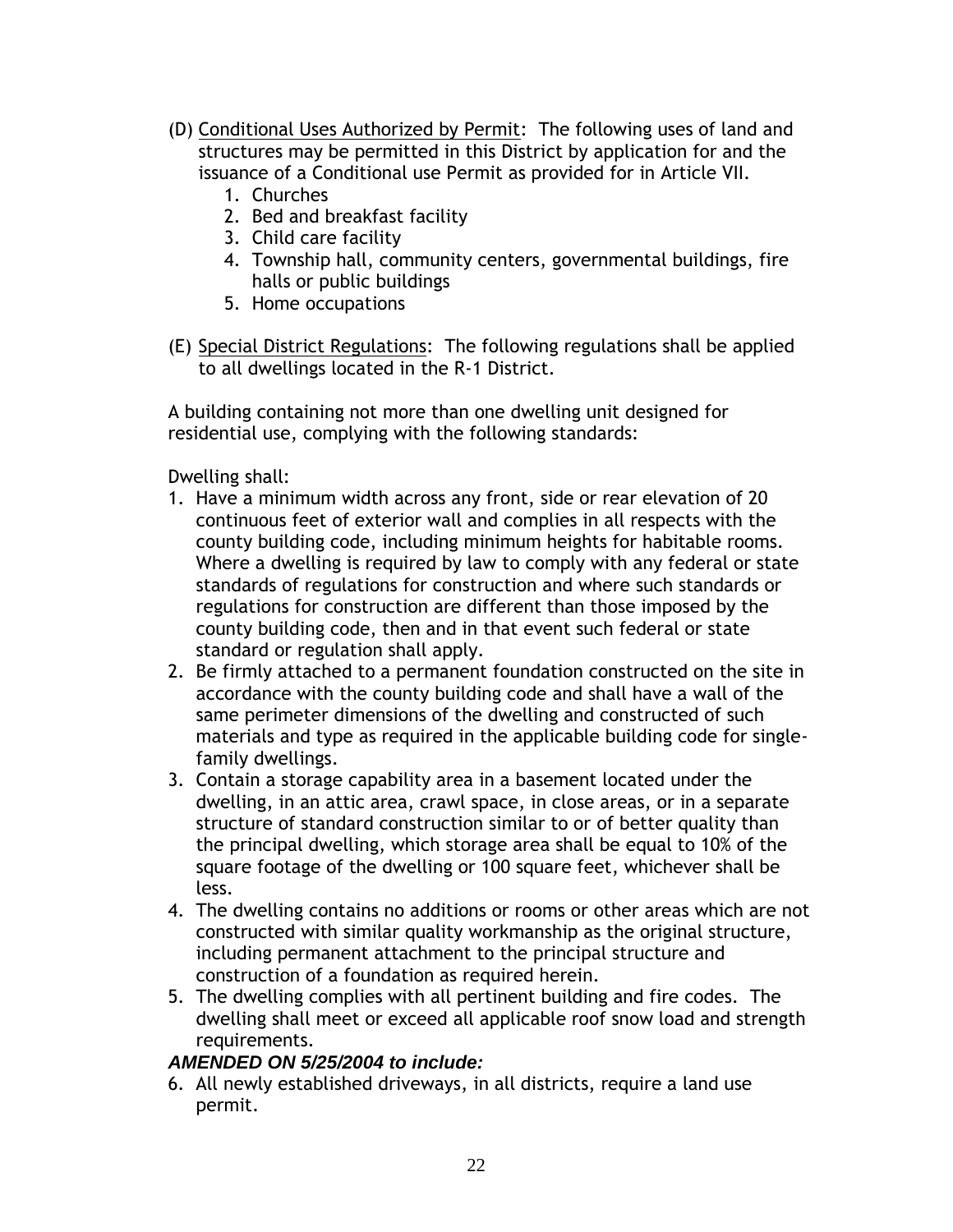## <span id="page-23-0"></span>**Section 309: District R-2 Residential Two**

- (A) Intent: The R-2, Residential Two, District is intended for the establishment and preservation of quiet neighborhoods for single-family dwellings and two-family dwellings free from other uses except those which are both compatible with and convenient to the residents in this District. The R-2 District is designed to accommodate residential opportunities for those who are willing to assume the costs of providing their own services, requiring spacious lots, insuring a safe, potable water supply and treatment of wastewater on the same lot.
- (B) Permitted Principal Uses:
	- 1. Single-family dwellings
	- 2. Two-family dwellings
	- 3. Mobile homes
	- 4. Timber harvest on sustained yield basis
- (C) Permitted Accessory Uses: The following are permitted accessory uses: Accessory structures normally associated with single-family dwellings, two-family dwellings, such as a garage, shed for yard tools, playhouse, pens, boat house, swimming pools, woodshed, and sauna.

#### *AMENDED ON 5/25/2004 to include:*

#### .Storage Sheds, whether permanent or moveable, require a land use permit. *Amended on 12/13/2011 to read:* No Land use permit will be required for structures 300 square feet or smaller.

- (D) Conditional Uses Authorized by Permit: The following uses of land and structures may be permitted in this District by application for and the issuance of a Conditional User Permit as provided for in Article VII.
	- 1. Churches
	- 2. Public, private and commercial recreational facilities
	- 3. Multiple family dwellings
	- 4. Mobile home parks
	- 5. Tourist cabins
	- 6. Township hall, community center, governmental buildings and other similar public buildings
	- 7. Bed and breakfast facility
	- 8. Gravel pits
	- 9. Child care facility
	- 10. Stabling of two horses per five acres with the minimum distance to an adjacent residential structure of 175 feet
	- 11. Condominiums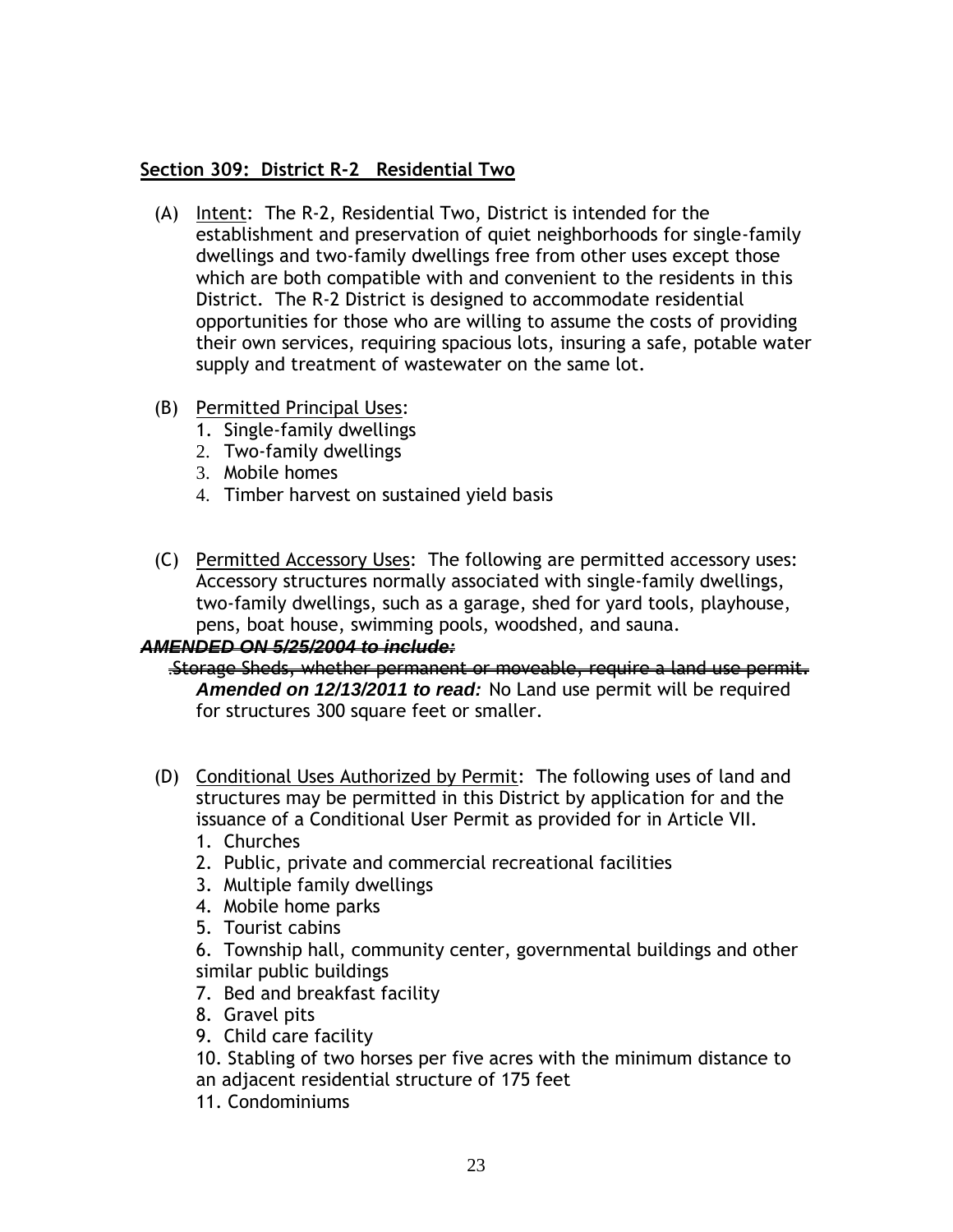- 12. Adult foster care
- 13. Commercial nursery and greenhouse facility
- 14. Home occupations
- 15. Offices

# *AMENDED ON 5/25/2004 to include:*

All newly established driveways, in all districts, require a land use permit.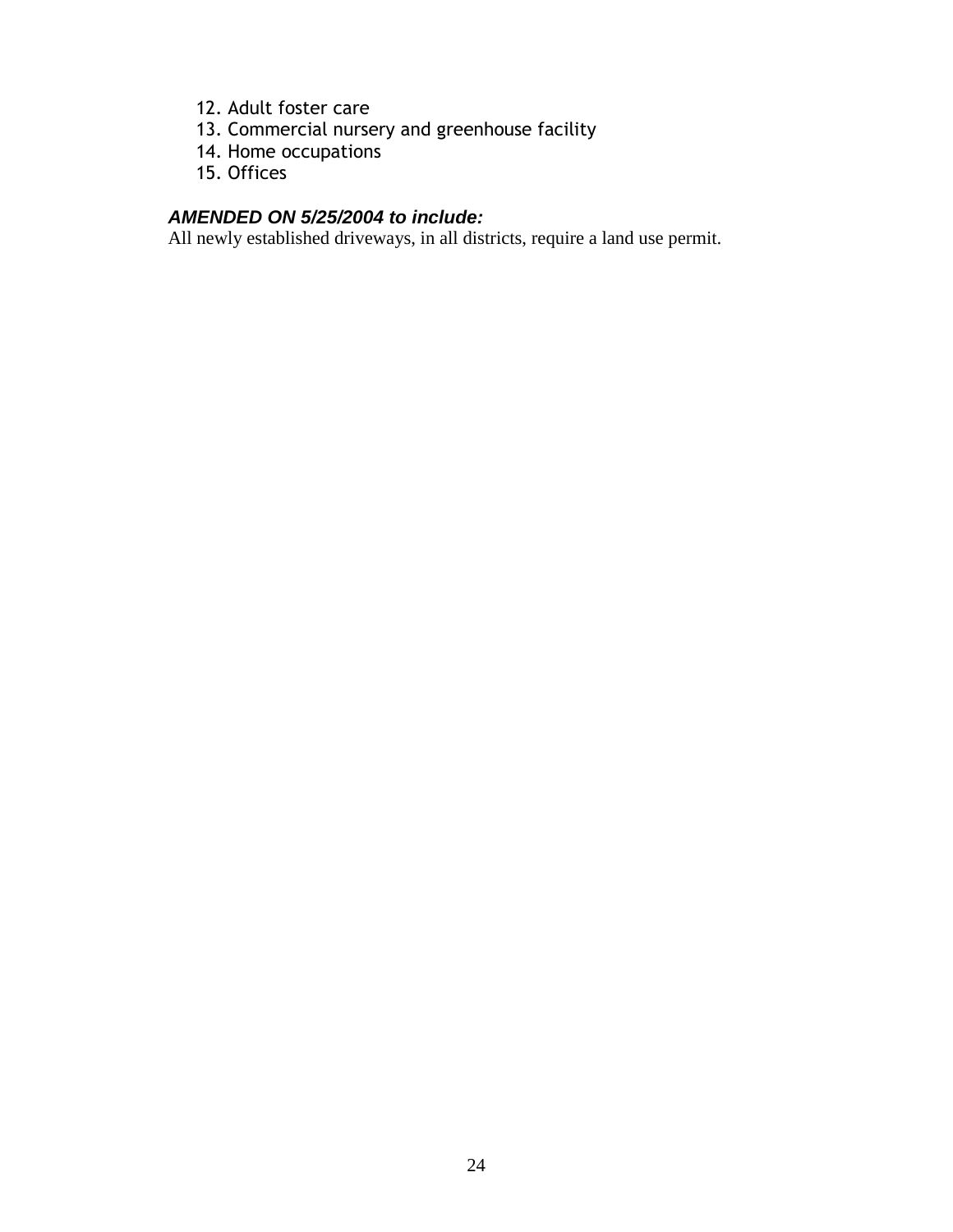## <span id="page-25-0"></span>**Section 310: District BAY**

(A) Intent: This district is intended to protect the fragile eco-system in the coastal area, while at the same time permitting residential and recreational development and limiting other uses that are compatible with the area. Any development in the Bay District must be accomplished in a manner that preserves the qualities found within the Lake Superior coastline as well as protecting the Piping Plover, a listed endangered species.

- (B) Permitted Principal Uses:
	- 1. Single-family dwellings
	- 2. Public recreational facilities
- (C) Permitted Accessory Uses: The following are permitted accessory uses: Accessory structures normally associated with single-family dwellings, such as a garage, shed for yard tools, playhouse, pens, boat house, swimming pools, woodshed, and sauna.

#### *AMENDED ON 5/25/2004 to include:*

- .Storage Sheds, whether permanent or moveable, require a land use permit. *Amended on 12/13/2011 to read:* No Land use permit will be required for structures 200 square feet or smaller.
- (D) Conditional Uses Authorized by Permit: The following uses of land and structures may be permitted in this District by application for and the issuance of a Conditional User Permit as provided for in Article VII.
	- 1. Tourist cabins, resorts, lodges and associated facilities
	- 2. Marinas, boat liveries, bathing facilities and fishing piers and docks
	- 3. Fish markets
	- 4. Township halls, community center, governmental buildings
	- 5. Bed and breakfast facilities
	- 6. Child care facilities
	- 7. Home occupation
- (E) Special District Regulations: The following regulations shall be applied to all dwellings located in the Bay District.

A building containing not more than one dwelling unit designed for residential use, complying with the following standards:

Dwelling shall….

1. Have a minimum width across any front, side or rear elevation of 20 continuous feet of exterior wall and complies in all respects with the county building code, including minimum heights for habitable rooms. Where a dwelling is required by law to comply with any federal or state standards of regulations for construction and where such standards or regulations for construction are different than those imposed by the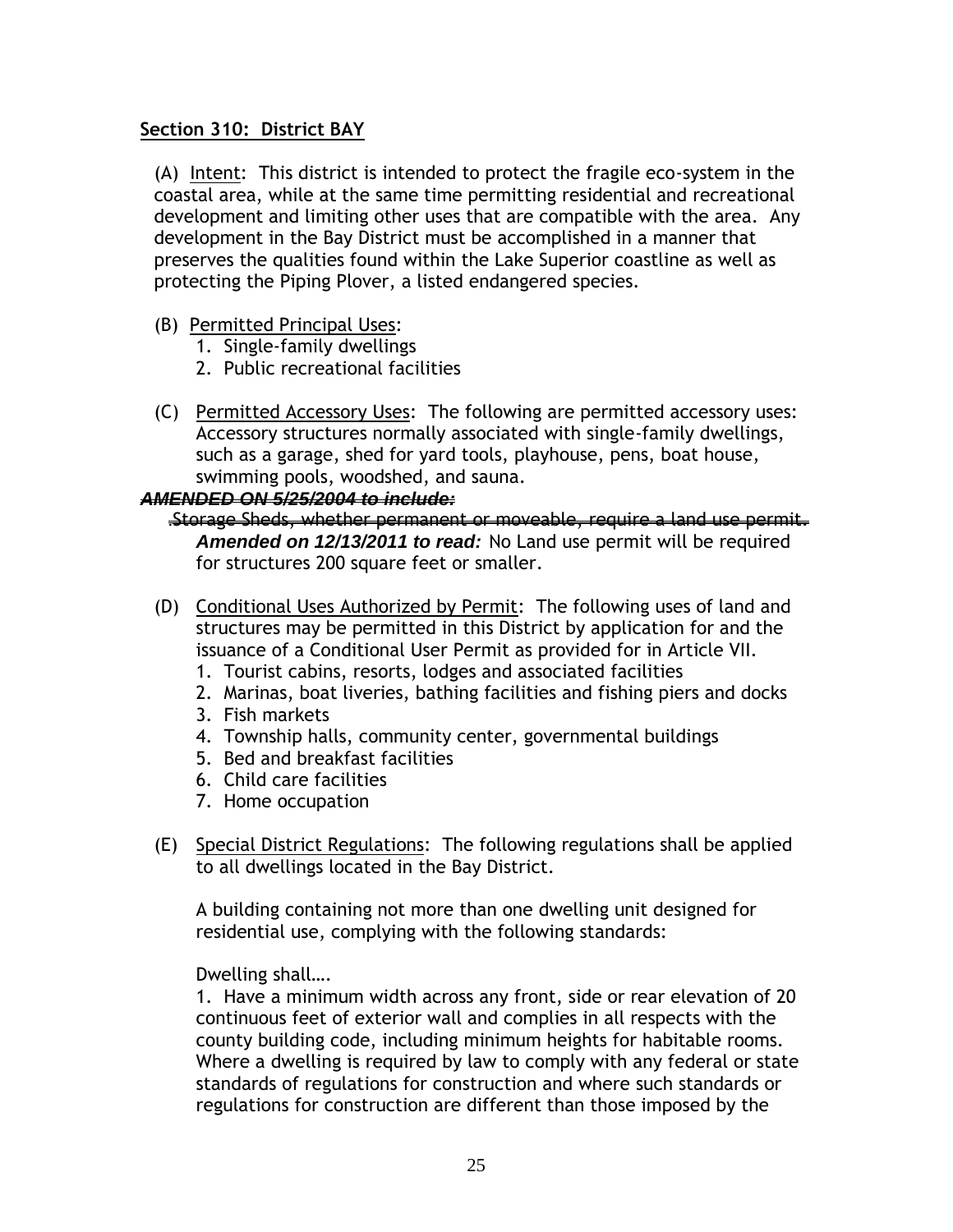county building code, then and in that event such federal or state standard or regulation shall apply.

2. Be firmly attached to a permanent foundation constructed on the site in accordance with the county building code and shall have a wall of the same perimeter dimensions of the dwelling and constructed of such materials and type as required in the applicable building code for singlefamily dwellings.

3. Contain a storage capability area in a basement located under the dwelling, in an attic area, crawl space, in closet areas, or in a separate structure of standard construction similar to or of better quality than the principal dwelling, which storage area shall be equal to 10% of the square footage of the dwelling or 100 square feet, whichever shall be less.

4. The dwelling contains no additions or rooms or other areas which are not constructed with similar quality workmanship as the original structure, including permanent attachment to the principal structure and construction of a foundation as required herein.

5. The dwelling complies with all pertinent building and fire codes. The dwelling shall meet or exceed all applicable roof snow load and strength requirements.

## *AMENDED ON 5/25/2004 to include:*

All newly established driveways, in all districts, require a land use permit.

# <span id="page-26-0"></span>**Section 311: District LS/R Lakeshore and River**

(A) Intent: The LS/R, Lakeshore/River, District is established and maintained for residential and recreational use to those areas with frontage on inland lakes and the rivers, which because of their natural characteristics and accessibility, are suitable for development and to preserve the visual appearance and accessibility of the water area but still permit development along the shoreline. The lot requirements are intended, among other things, to reduce the spread of fire in the event of conflagration and to provide safe conditions for on-site water supply and on-site sewage disposal.

(B) Permitted Principal Uses:

(A) Single-family dwellings

(A) Public recreational facilities other than those listed as conditional uses (A) Harvesting and growing of timber on a sustained yield basis

(C) Permitted Accessory Uses: The following are permitted accessory uses: Accessory structure normally associated with single-family dwellings, such as a garage, shed for yard tools, playhouse, pens, boat house, swimming pools, woodshed, and sauna.

# *AMENDED ON 5/25/2004 to include:*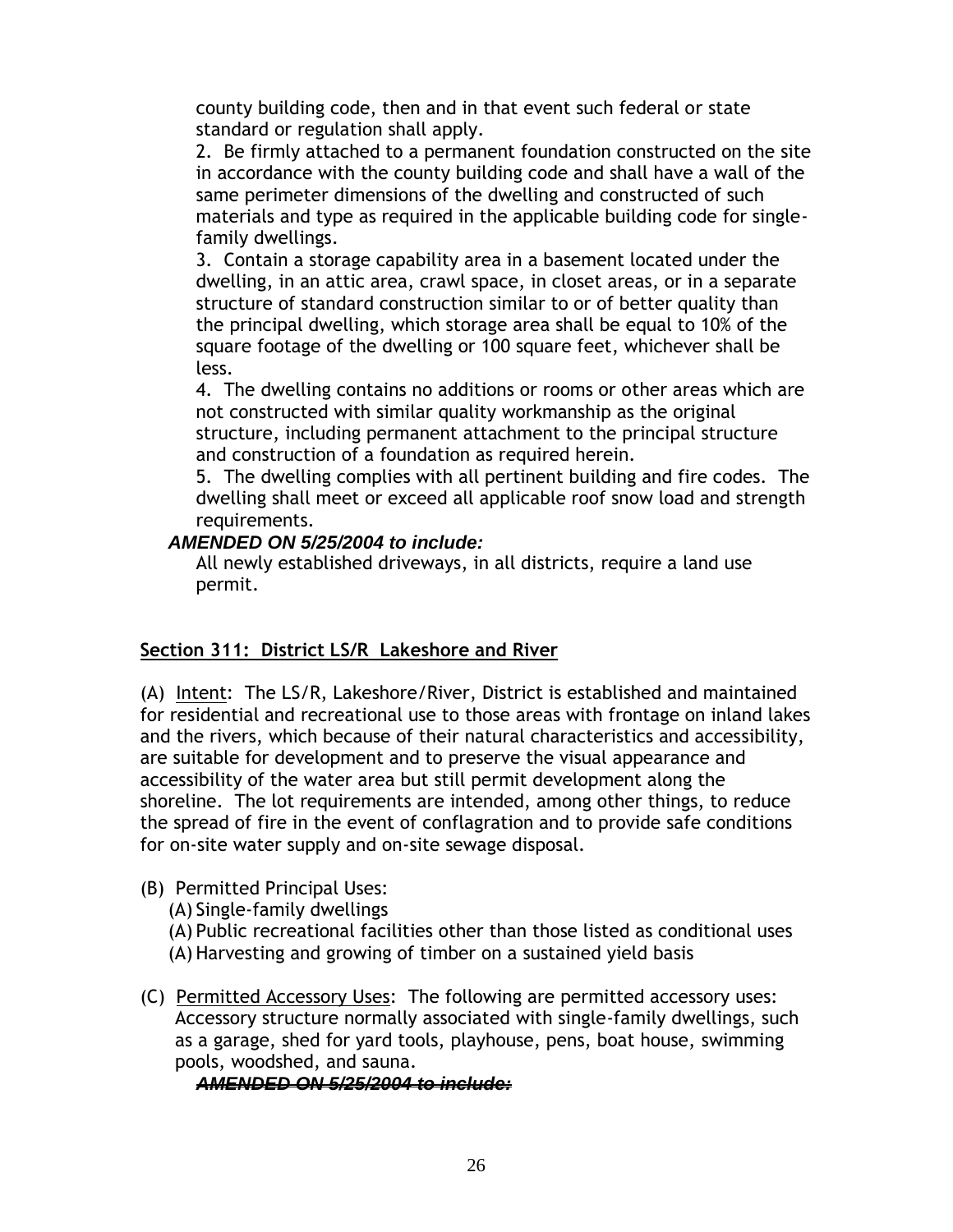.Storage Sheds, whether permanent or moveable, require a land use permit. *Amended on 12/13/2011 to read:* No Land use permit will be required for structures 300 square feet or smaller.

(D) Conditional Uses Authorized by Permit: The following uses of land and structures may be permitted in this District by application for and the issuance of a Conditional User Permit as provided in Article VII.

- 1. Campgrounds
- 2. Marinas, boat liveries, bathing facilities, fishing piers, bathing facilities, and docks.
- 3. Bed and breakfast facility
- 4. Home occupation

# *AMENDED ON 5/25/2004 to include:*

All newly established driveways, in all districts, require a land use permit.

# <span id="page-27-0"></span>**Section 312: District NR Fox River Natural River District**

(A) Intent: To preserve, protect and enhance the Fox River environment and to keep it in a natural state for the use and enjoyment of the populace, Burt Township hereby incorporates the adopted "Fox River Natural River Plan" into and as part of its Township Zoning Ordinance.

The width of the natural River District is 400 feet of the Ordinary High Water Mark on either side of the river.

The Fox River Natural Plan was adopted by the Michigan Natural Resources Commission on November 3, 1988, under authority of the Natural River Act, P.A. 231 of 1970.

A copy of the Fox River Plan is available for public review at the Burt Township offices during normal business hours.

- (B) Permitted Principal Uses:
	- 1. Single-family dwelling

2. Mobile homes must be installed with the wheels removed and shall have no exposed towing mechanism under the carriage or chassis

3. Timber harvesting on sustained yield basis up to 100 feet of high water mark.

- (C) Permitted Accessory Uses: The following are permitted accessory uses:
	- 1. Accessory structures associated with single-family dwellings as private garages, shed for yard tools, playhouse, pens sauna and woodshed
	- 2. Dock sizes are limited to 4 feet by 12 feet with no more than 4 feet into the River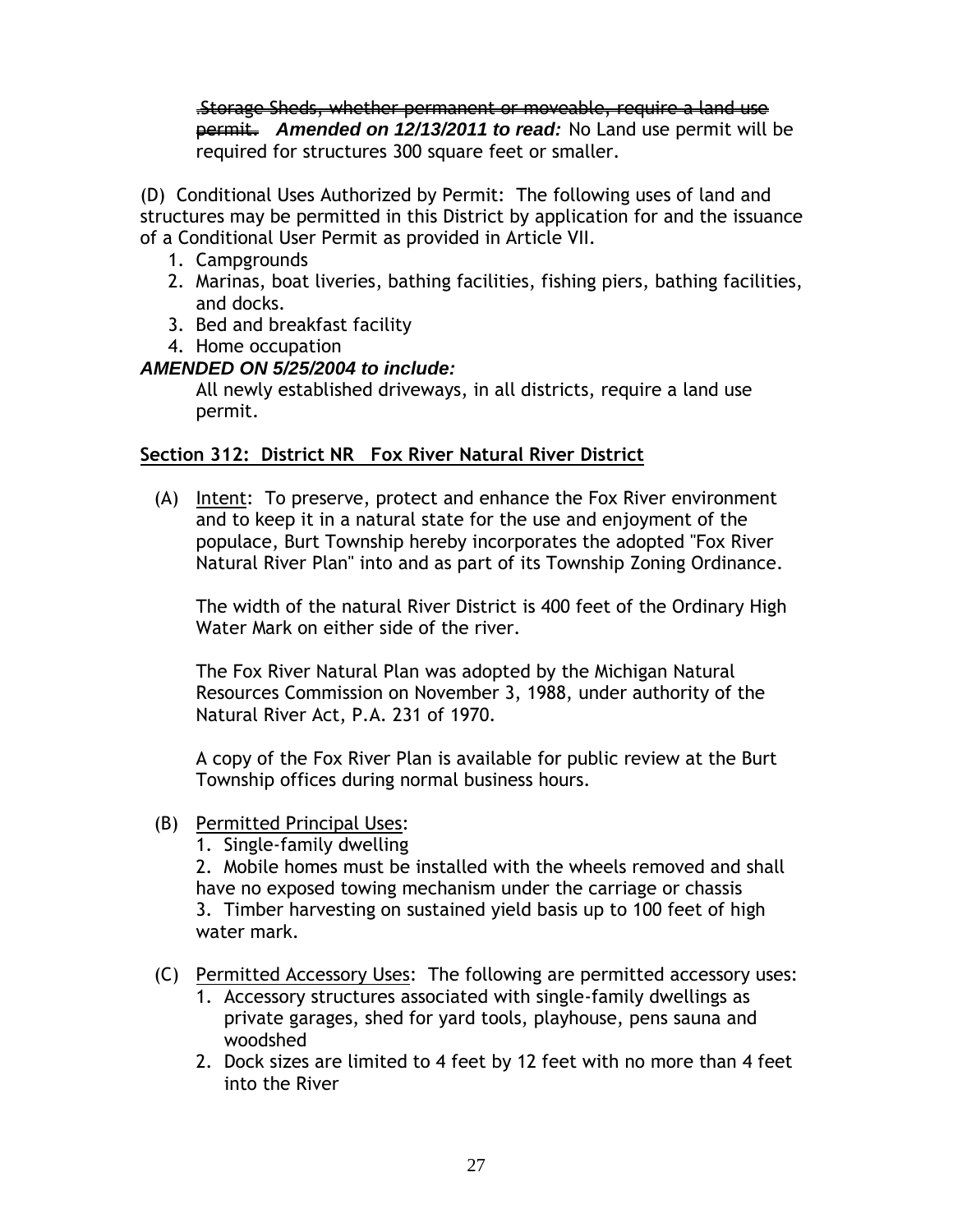3. Septic systems must be setback 150 feet from the Ordinary High Water Mark and not located within the floodplain.

#### *AMENDED ON 5/25/2004 to include:*

.Storage Sheds, whether permanent or moveable, require a land use permit. *Amended on 12/13/2011 to read:* No Land use permit will be required for structures 300 square feet or smaller.

(D) Conditional Uses Authorized by Permit: The following uses for land and structures may be permitted in this District by application for and the issuance of a Conditional Use Permit as provided for in Article VII. 1. Boat or canoe liveries in commercial areas

## *AMENDED ON 5/25/2004 to include:*

All newly established driveways, in all districts, require a land use permit.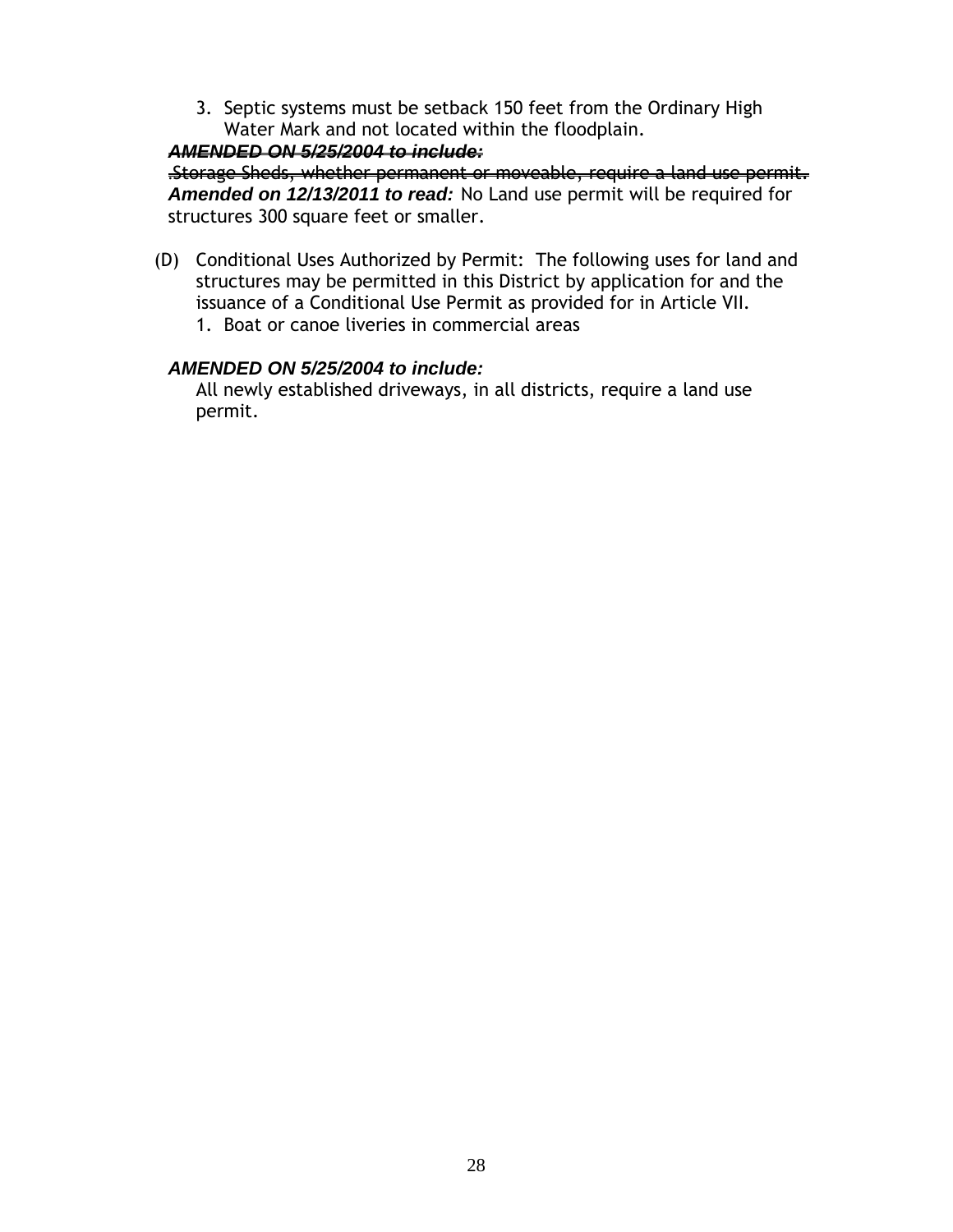## <span id="page-29-0"></span>**Section 313: District C-1 Commercial One**

- (A) Intent: The C-1, Commercial One, District is established to preserve a district for residential, retail and service establishments, and certain governmental uses that are compatible with a small town setting servicing residents and tourists. This district is designed for small unincorporated town areas where a mix of residential and retail is in accord with established patterns of land use and the needs of nearby residents.
- (B) Permitted Principal Uses:
	- 1. Single-family dwellings
	- 2. Motels, resorts, lodges and hotels
	- 3. Laundromats
	- 4. Medical and dental offices
	- 5. Offices
	- 6. General retail sales to the consumer. Production may occur provided
	- it is ancillary to retail sales.
	- 7. Gas stations
	- 8. Restaurants, taverns, bars
- (C) Permitted Accessory Uses: The following are permitted accessory uses:
	- 1. Accessory structures normally associated with recreational structures, such as a private garage, shed for yard tools, playhouse, pens, boat house, swimming pools, recreational docks, sauna, and woodshed.
	- 2. Any structural or mechanical building or use customarily incidental to the permitted principal use.

#### *AMENDED ON 5/25/2004 to include:*

.Storage Sheds, whether permanent or moveable, require a land use permit. *Amended on 12/13/2011 to read:* No Land use permit will be required for structures 300 square feet or smaller.

(D) Conditional Uses Authorized by Permit: The following seasonal uses for land and structures may be permitted in this District by application for and the issuance of a Conditional Use Permit as provided for in Article VII.

1. Private and public commercial parks and similar recreational facilities

- 2. Bed and breakfast facilities
- 3. Fish markets and docks
- 4. Child care facilities
- 5. Township halls, community centers, governmental buildings and other public buildings and structures
- 6. Home occupation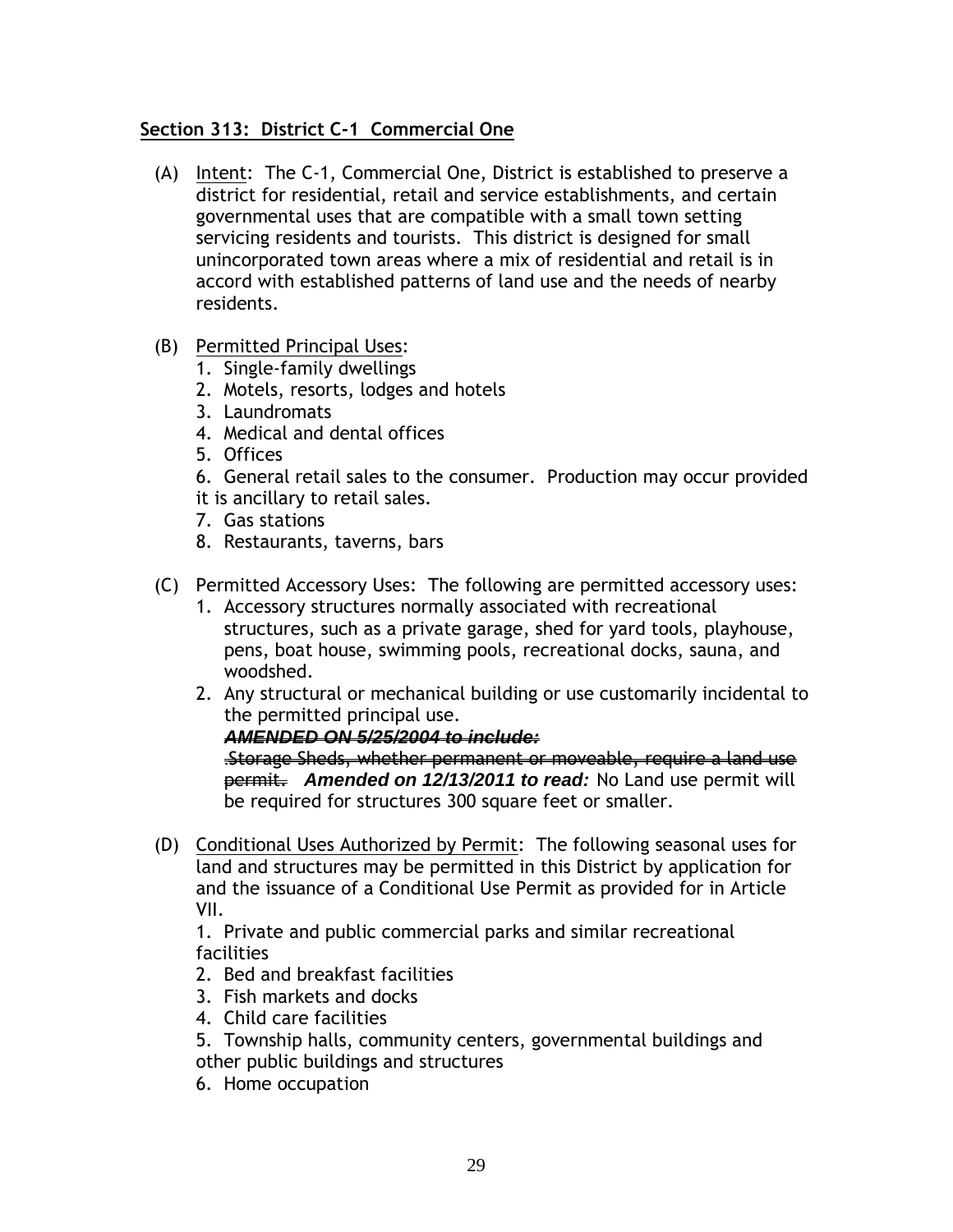(E) Special District Regulations: The following regulations shall be applied to all dwellings located in the C-1 District.

A building containing not more than one dwelling unit designed for residential use, complying with the following standards:

Dwelling shall.....

- 4. Have a minimum width across any front, side or rear elevation of 20 continuous feet of exterior wall and complies in all respects with the country building code, including minimum heights for habitable rooms. Where a dwelling is required by law to comply with any federal or state standards of regulations for construction and where such standards or regulations for construction are different than those imposed by the county building code, then and in that event such federal or state standard or regulation shall apply.
- 5. Be firmly attached to a permanent foundation constructed on the site in accordance with the county building code and shall have a wall of the same perimeter dimensions of the dwelling and constructed of such materials and type as required in the applicable building code for single-family dwellings.
- 6. Contain a storage capability area in a basement located under the dwelling, in an attic area, crawl space, in closet areas, or in a separate structure of standard construction similar to or of better quality than the principal dwelling, which storage area shall be equal to 10% of the square footage of the dwelling or 100 square feet, whichever shall be less.
- 7. The dwelling contains no additions or rooms or other areas which are not constructed with similar quality workmanship as the original structure, including permanent attachment to the principal structure and construction of a foundation as required herein.
- 8. The dwelling complies with all pertinent building and fire codes. The dwelling shall meet or exceed all applicable roof snow load and strength requirements.

# *AMENDED ON 5/25/2004 to include:*

All newly established driveways, in all districts, require a land use permit.

# <span id="page-30-0"></span>**Section 314: District C-2 Commercial Two**

- (A) Intent: The C-2, Commercial Two, District is established to preserve an area for light industrial and commercial establishments along with residential uses.
- (B) Permitted Principal Uses: 1. Single-family dwellings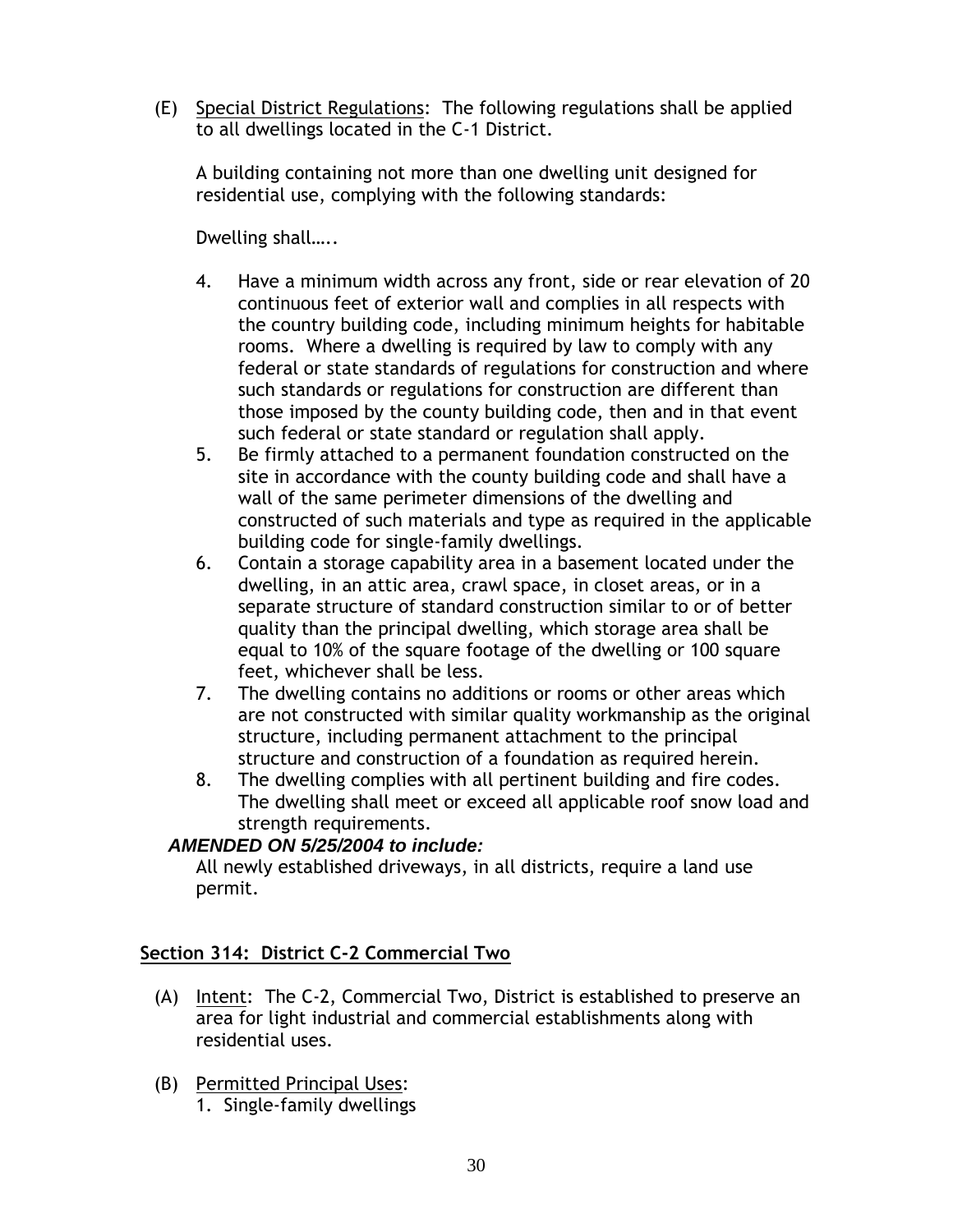- 2. Two-family dwellings
- 3. Mobile homes

4. General retail sales to the consumer, production may occur on the premises provided all goods produced on the premises must be sold on the premises.

5. Offices

- 6. Gas stations and motor vehicle repair garages
- 7. Construction and farm equipment sales and service
- 8. Motor vehicle sales and service
- 9. Restaurants, taverns and bars

10. Mobile home, camper, recreational vehicle and boat sales and service

11. Road Commission, public works buildings and maintenance/storage facilities and contractor's yards

- 12. Wholesale storage facilities
- 13. Storage yards, private storage garages
- 14. Boat liveries
- 15. Gravel pits
- 16. Home occupation

17. Stabling of two horses per five acres with the minimum distance to an adjacent residential structure of 175 feet

- 18. Laundromats
- 19. Nursing homes
- 20. Medical and dental offices
- 21. Commercial nursery and greenhouse facilities
- 22. Timber harvest on sustained yield basis
- (C) Permitted Accessory Uses: The following are permitted accessory uses:
	- 1. Accessory structures normally associated with residential dwellings, such as a private garage, shed for yard tools, playhouse, pens, boat house, swimming pools, woodshed and sauna.

*AMENDED ON 5/25/2004 to include:*

.Storage Sheds, whether permanent or moveable, require a land use permit. *Amended on 12/13/2011 to read:* No Land use permit will be required for structures 300 square feet or smaller.

- (D) Conditional Uses Authorized by Permit: The following uses of land and structures may be permitted in this District, by application for and issuance of a Conditional User Permit as provided for in Article VII.
	- 1. Public and commercial recreational facilities
	- 2. Multiple family dwellings
	- 3. Mobile home parks
	- 4. Light manufacturing facilities
	- 5. Sawmills and wood yards
	- 6. Tourist cabins and motels
	- 7. Township hall, community centers, governmental buildings, fire hall or other public hearings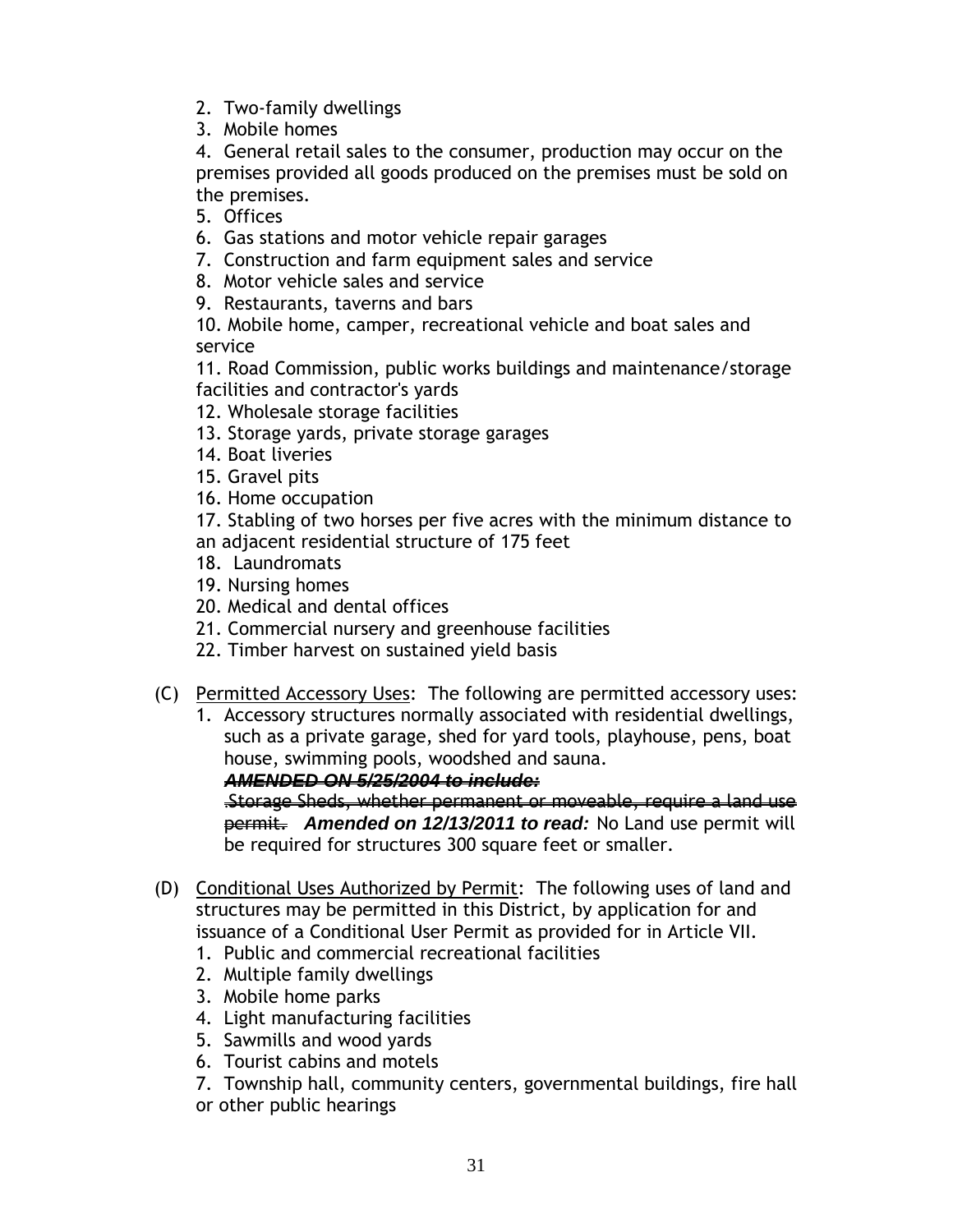- 8. Campgrounds
- 9. Kennels
- 10. Child care facilities
- 11. Adult foster care facilities
- 12. Private clubhouses and associated facilities

## *AMENDED ON 5/25/2004 to include:*

All newly established driveways, in all districts, require a land use permit.

## <span id="page-32-0"></span>**Section 315: District RF Recreational Forest District**

- (A) Intent: This district is designed to promote the proper use, enjoyment and conservation of the forest, water, land, topographic, geologic, historic, and other resources of the Township peculiarly adapted to recreational uses and/or forest industries. To facilitate such uses, certain commercial and other services may be authorized through the Conditional User permit process.
- (B) Permitted Principal Uses:

1. Single-family dwellings (governmental services may not be provided on a year-round basis or may not be provided at all to some locations within this district).

- 2. Public, private and commercial recreational facilities
- 3. Gravel Pits
- 4. Stabling of horses
- 5. Nursing homes
- 6. Public and private airfields or airports
- 7. Commercial nursery, greenhouse facilities, orchids
- 8. Private clubhouses
- 9. Growing and harvesting of timber
- (C) Permitted Accessory Uses: The following are permitted accessory uses:
	- 1. Accessory structures normally associated with recreational structures, such as a private garage, shed for yard tools, playhouse, pens, boat house, swimming pools, recreational docks, woodshed, and sauna.

#### *AMENDED ON 5/25/2004 to include:*

.Storage Sheds, whether permanent or moveable, require a land use permit. *Amended on 12/13/2011 to read:* No Land use permit will be required for structures 300 square feet or smaller.

- (D) Conditional Uses Authorized by Permit: The following seasonal uses of land and structures may be permitted in this District by application for and issuance of a Conditional Use Permit as provided for in Article VII.
	- 1. Resorts, lodges, tourist cabins and associated facilities
	- 2. Marinas, boat liveries, bathing facilities and fishing piers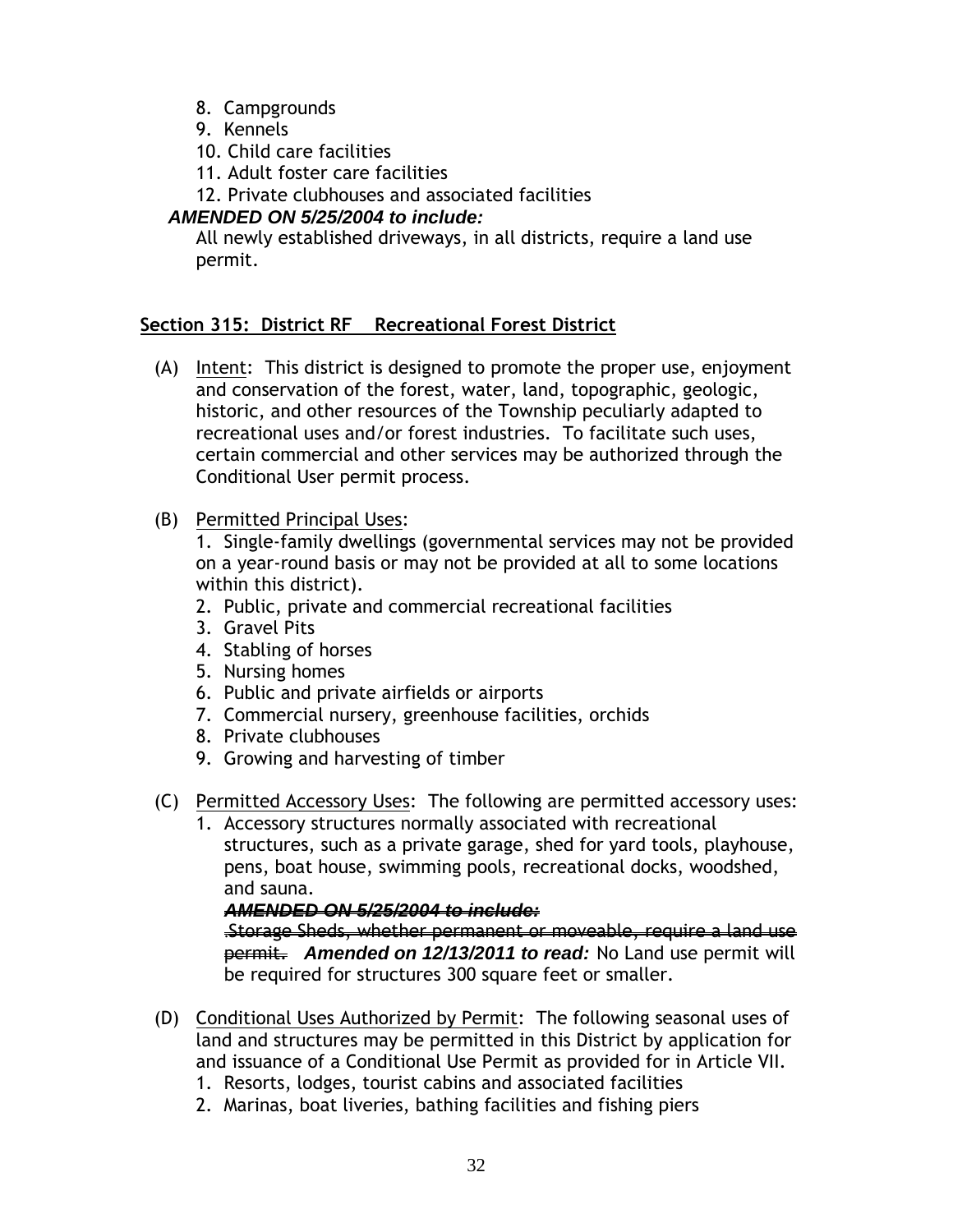- 3. Mobile home parks
- 4. Township halls, community centers, governmental buildings, fire hall and other public buildings
- 5. Campgrounds
- 6. Sawmills, wood yards
- 7. Bed and breakfast facilities
- 8. Kennel
- 9. Home occupation

## *AMENDED ON 5/25/2004 to include:*

All newly established driveways, in all districts, require a land use permit.

## <span id="page-33-0"></span>**Section 316: District RP Resource Production**

(A) Intent: The RP, Resource Production, District is established to maintain low density rural areas which because of their rural character and location, accessibility, natural characteristics and the potentially high cost of providing public services for intensive uses are more suitable for a wide range of forestry, agriculture, natural resources and recreational uses.

## (B) Permitted Principal Uses:

- 1. Single-family dwellings
- 2. Public and commercial recreational facilities

3. Seasonal dwellings (governmental services may not be provided on a year-round basis or may not be provided at all to some locations within this district)

- 4. Gravel pits
- 5. Stabling of horses
- 6. Commercial nursery and greenhouse facilities

7. Agricultural production, including the growing or raising of forage and sod crops, grains and feed crops, dairy and dairy products, livestock, kennels, fruits, plants, trees, shrubs, and nursery stock, vegetables and similar activities

- 8. Home occupation
- 9. Growing and harvesting timber
- (C) Permitted Accessory Uses: The following are permitted accessory uses: 1. Accessory structures normally associated with residential dwellings such as a private garage, shed for yard tools, playhouse, pens, boat house, swimming pools, woodshed, and sauna.
	- 2. Agricultural accessory uses and structures
	- 3. Agricultural produce stands

4. Accessory uses and structures normally associated with the operation of a gravel pit.

#### *AMENDED ON 5/25/2004 to include:*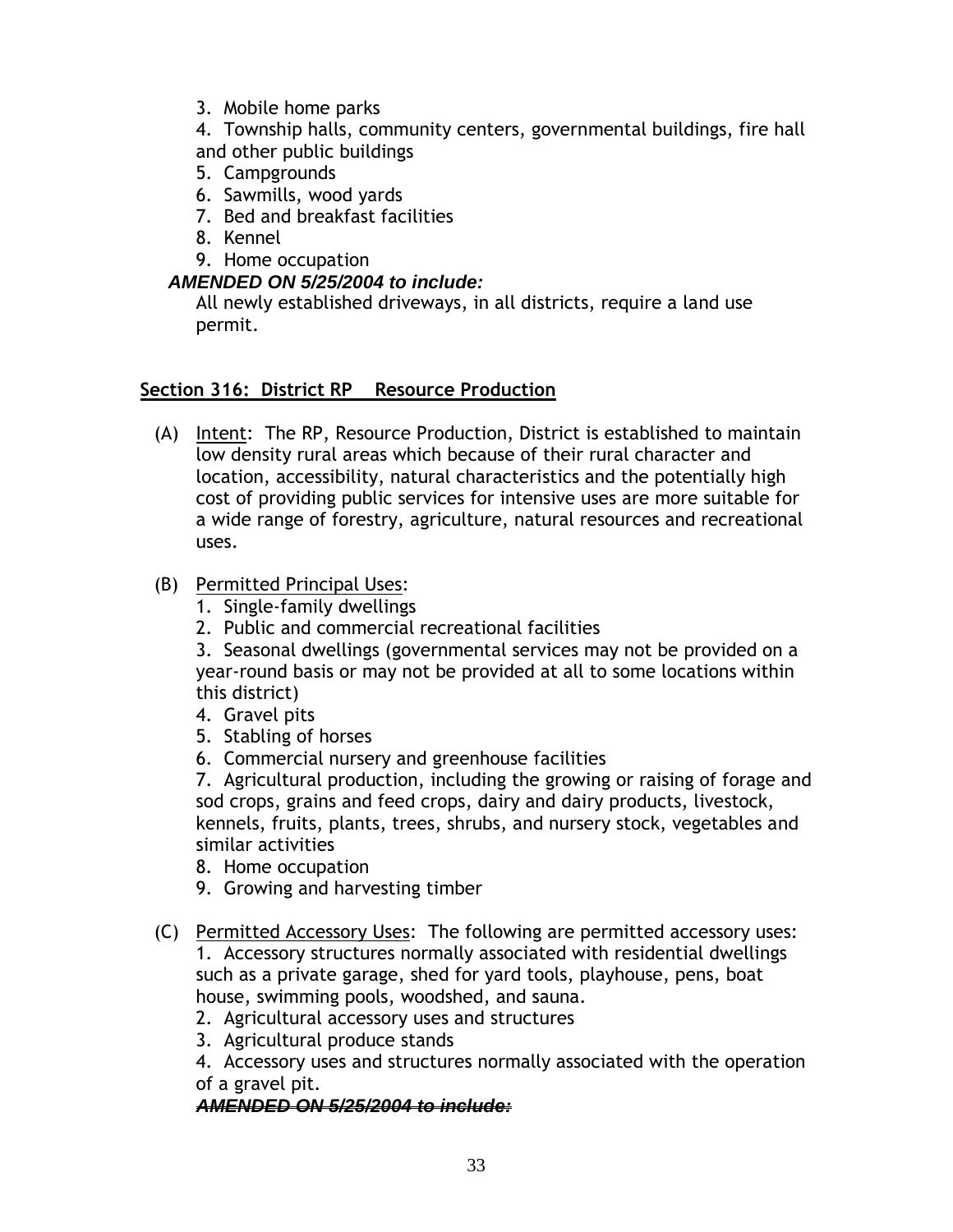.Storage Sheds, whether permanent or moveable, require a land use permit. *Amended on 12/13/2011 to read:* No Land use permit will be required for structures 300 square feet or smaller.

- (D) Conditional Uses Authorized by Permit: The following uses of land and structures may be permitted in this District, by application for the issuance of a Conditional Use Permit as provided for in Article VII. 1. Township halls, community center buildings, governmental buildings and other public buildings.
	- 2. Campgrounds
	- 3. Boat liveries
	- 4. Sawmills and wood yards
	- 5. Home occupation
	- 6. Fur farms

#### *AMENDED ON 5/25/2004 to include:*

All newly established driveways, in all districts, require a land use permit.

## <span id="page-34-0"></span>**Section 317: District I Industrial**

- (A) Intent: The I, Industrial, District is designed and intended for manufacturing, assembling, fabricating, and processing businesses, storage, mineral extraction, and other commercial activities which may require larger sites and isolation from many kinds of other land uses and to make provisions for commercial uses necessary to service the immediate needs of an industrial area.
- (B) Permitted Principal Uses:
	- 1. Manufacturing
	- 2. Processing, assembling and fabrication operations
	- 3. Contractor yards and shops
	- 4. Warehousing
	- 5. Auto repair garage
	- 6. Lumber yards
	- 7. Sawmills and wood yards
	- 8. Concrete and asphalt plants
	- 9. Junkyards and salvage yards
	- 10. Research laboratories
	- 11. Solid waste transfer stations
	- 12. Gravel pits
	- 13. Laundromats
	- 14. Home occupation
	- 15. Timber harvest on sustained yield basis
- (C) Permitted Accessory Uses: The following are permitted accessory uses: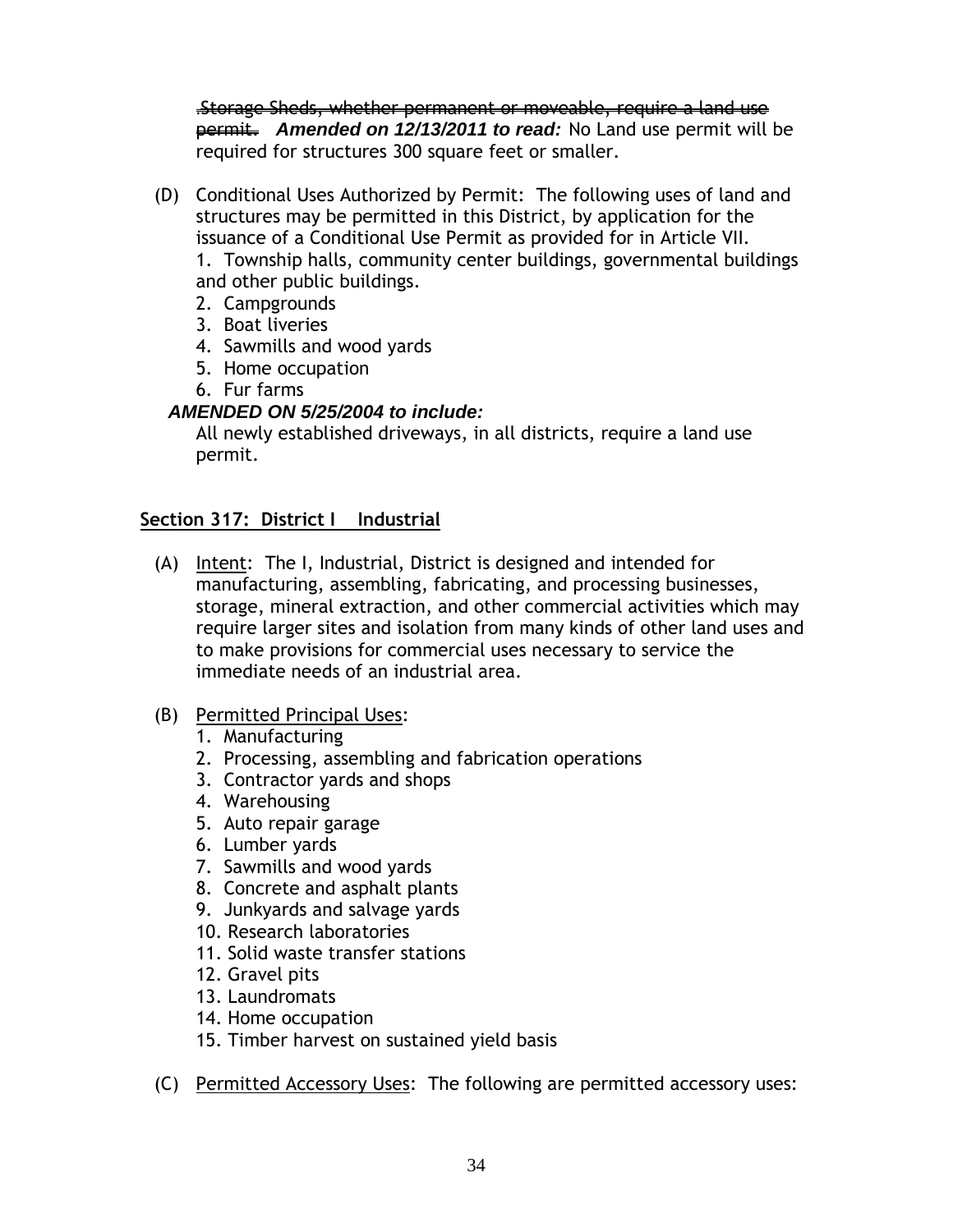1. Any structural or mechanical building or use customarily incidental to the permitted principal use

2. Signs, as required and subject to the regulations established in Article V

## *AMENDED ON 5/25/2004 to include:*

.Storage Sheds, whether permanent or moveable, require a land use permit. *Amended on 12/13/2011 to read:* No Land use permit will be required for structures 300 square feet or smaller.

- (D) Conditional Uses Authorized by Permit: The following uses of land and structures may be permitted in this District by application for and issuance of a Conditional Use Permit as required in Article VII.
	- 1. Single-family dwellings

2. Township halls, community centers, governmental buildings or other public buildings

- 3. Sanitary landfills
- 4. Other industrial or heavy commercial uses not specifically mentioned in Sec. 315(B).

# *AMENDED ON 5/25/2004 to include:*

All newly established driveways, in all districts, require a land use permit.

## <span id="page-35-0"></span>**Section 318: District SD/TP-IBZ Seasonal Dwelling/Timber Production - Inland Buffer Zone**

- (A) Intent: To establish and maintain for low intensity and seasonal use those areas within the Inland Buffer Zone of the Pictured Rocks National Lakeshore as established by Public Law 89-668, which because of their location, accessibility, soils, and other characteristics are best suited for timber production, seasonal dwelling and outdoor recreational uses.
- (B) Permitted Principal Uses:
	- 1. Growing and harvesting of timber on a sustained yield basis
	- 2. Outdoor recreational uses such as hunting, fishing and trapping

3. Single-family seasonal dwelling (government services may not be provided on a year-round basis or may not be provided at all to some locations within this district)

- 4. Mobile homes
- 5. Stabling two horses per 20 acres
- (C) Permitted Accessory Uses: The following are permitted accessory uses: 1. Accessory structures normally associated with single-family dwellings, such as private garage, shed for yard tools, playhouse, pens, boat house, swimming pools, recreational docks, sauna, and woodshed. *AMENDED ON 5/25/2004 to include:*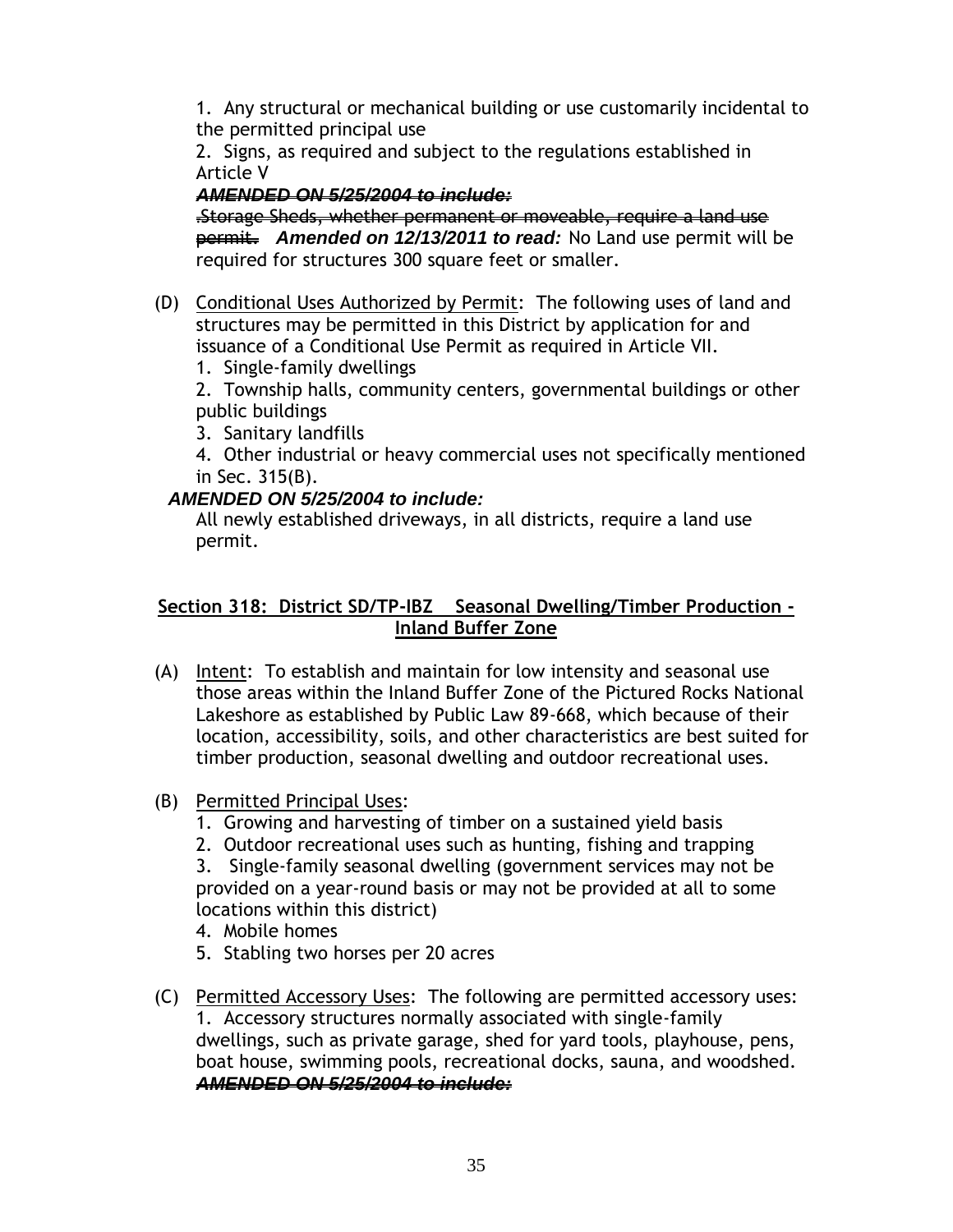.Storage Sheds, whether permanent or moveable, require a land use permit. *Amended on 12/13/2011 to read:* No Land use permit will be required for structures 300 square feet or smaller.

- (D) Conditional Uses Authorized by Permit: The following uses for land and structures may be permitted in this District by application for and the issuance of a Conditional User Permit as provided for in Article VII and Article VIII.
	- 1. None

### *AMENDED ON 5/25/2004 to include:*

All newly established driveways, in all districts, require a land use permit.

### **Section 319: District RM-IBZ Resource Management - Inland Buffer Zone**

(A) Intent: To establish and maintain for low intensity use those areas of the Pictured Rocks National Lakeshore Inland Buffer Zone as established by Public Law 89-668, which because of their location, accessibility, soils, drainage, and other characteristics are suitable for the development of single-family seasonal and year-round residences, for timber management and agricultural purposes, and for outdoor recreational uses.

### (B) Permitted Principal Uses:

- 1. Single-family dwellings
- 2. Mobile homes placed on a permanent foundation
- 3. Growing and harvesting of timber on a sustained yield basis

4. Agricultural production operations, including crop cultivation, pastures, orchards, farmstead, and similar uses (except feedlots, poultry farms and fur farms)

5. Outdoor recreational uses such as hunting, fishing and trapping

- (C) Permitted Accessory Uses: The following are permitted accessory uses:
	- 1. Accessory structures normally associated with single-family dwellings, such as private garage, shed for yard tools, playhouse, pens, boat house, swimming pools, recreational docks, sauna, and woodshed.

#### *AMENDED ON 5/25/2004 to include:*

.Storage Sheds, whether permanent or moveable, require a land use permit. *Amended on 12/13/2011 to read:* No Land use permit will be required for structures 300 square feet or smaller.

- (D) Conditional Uses Authorized by Permit: The following uses for land and structures may be permitted in this District by application for and the issuance of a Conditional Use Permit as provided for in Article VII and Article VIII.
	- 1. None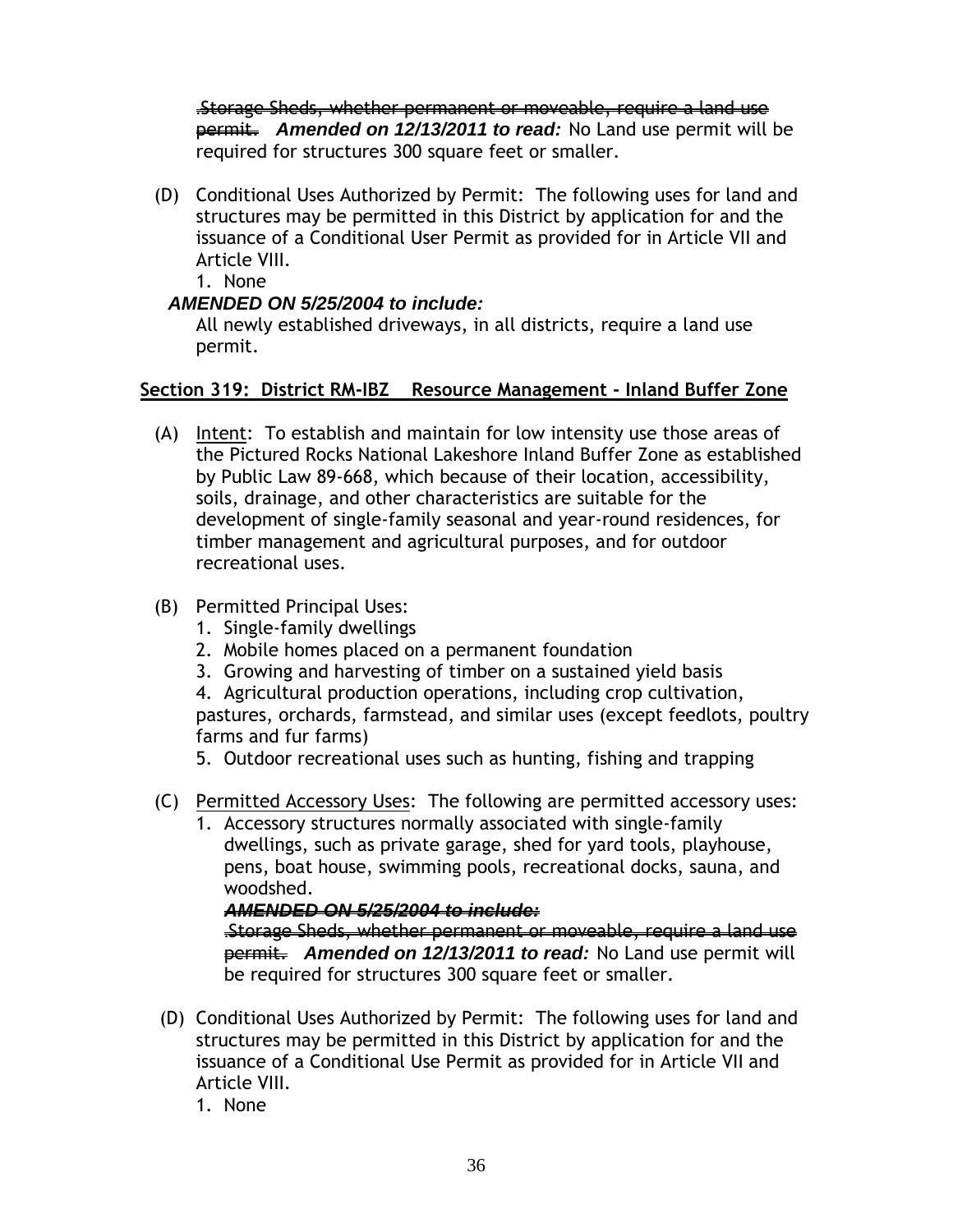### *AMENDED ON 5/25/2004 to include:*

All newly established driveways, in all districts, require a land use permit.

### **Section 320: District RR-IBZ Rural Residential - Inland Buffer Zone**

- (A) Intent: To establish and maintain a low intensity use rural residential environment for those areas of the Pictured Rocks National Lakeshore Inland Buffer Zone as established by Public Law 89-668, which because of their location, accessibility, soils, drainage, and other characteristics are suitable for the development of single-family, year-round dwellings.
- (B) Permitted Principal Uses:
	- 1. Campground
	- 2. Tourist cabins

3. Convenience stores providing gasoline, food and similar items needed by traveler

(C) Permitted Accessory Uses: The following are permitted accessory uses: 1. Accessory structures customarily associated with campgrounds, tourist cabins and convenience stores

*AMENDED ON 5/25/2004 to include:*

.Storage Sheds, whether permanent or moveable, require a land use permit. *Amended on 12/13/2011 to read:* No Land use permit will be required for structures 300 square feet or smaller.

(D) Conditional Uses Authorized by Permit: The following uses for land and structures may be permitted in District by application for the issuance of a Conditional Use Permit as provided for in Article VII and Article VIII. 1. None

### *AMENDED ON 5/25/2004 to include:*

All newly established driveways, in all districts, require a land use permit.

### **Section 321: District SC-IBZ Seasonal Commercial - Inland Buffer Zone**

(A) Intent: To establish and maintain areas for seasonal commercial uses within the Pictured Rocks National Inland Buffer Zone as established by Public Law 89-668 to service the needs of lakeshore visitors and other tourists in rural areas. Uses should be conceived and planned so that they will not require year-round road access and other services commonly found in more accessible areas. Commercial uses should be limited to those needed to provide necessary services to lakeshore visitors and so located so as not to detract from the visitor's enjoyment of the lakeshore.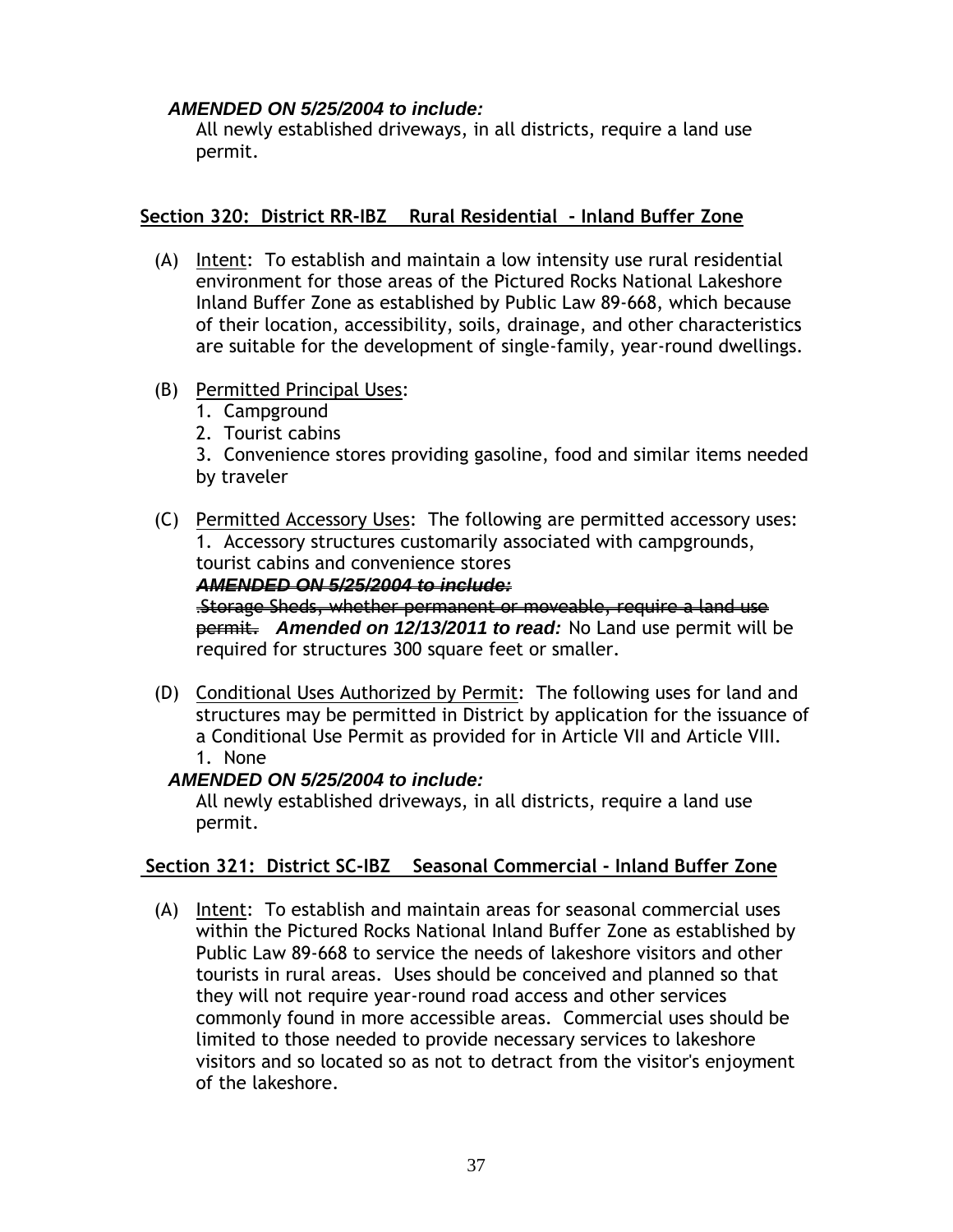- (B) Permitted Principal Uses:
	- 1. Campgrounds
	- 2. Tourist cabins

3. Convenience stores providing gasoline, food and similar items needed by traveler

(C) Permitted Accessory Uses: The following are permitted accessory uses: 1. Accessory structures customarily associated with campgrounds, tourist cabins and convenience stores

*AMENDED ON 5/25/2004 to include:*

.Storage Sheds, whether permanent or moveable, require a land use permit. *Amended on 12/13/2011 to read:* No Land use permit will be required for structures 300 square feet or smaller.

(D) Conditional Uses Authorized by Permit: The following uses for land and structures may be permitted in District by application for the issuance of a Conditional Use Permit as provided for in Article VII and Article VIII. 1. None

### *AMENDED ON 5/25/2004 to include:*

All newly established driveways, in all districts, require a land use permit.

### **Section 322: District PR Pictured Rocks District**

- (A) Intent: This District includes the lands of the shoreline zone of the Pictured Rocks National Lakeshore. The shoreline zone was established by Public Law 89-668 to preserve the scenery and outstanding natural features and "… to provide the benefits of public recreation". It is the intent of the Congress that the National Park Service manage and develop the Pictured Rocks National Lakeshore to protect the area's scenery and natural features and provide for public recreation.
- (B) Permitted Principal Uses:

1. Recreational facilities and other appropriate facilities and services as provided for by Public Law 89-668 and the Pictured Rocks National Lakeshore General Management Plan.

(C) Permitted Accessory Uses: The following are permitted accessory uses: 1. Accessory structures normally associated with recreational structures and uses as permitted by Public Law 89-668 and the Pictured Rocks National Lakeshore General Management Plan.

*AMENDED ON 5/25/2004 to include:*

.Storage Sheds, whether permanent or moveable, require a land use permit. *Amended on 12/13/2011 to read:* No Land use permit will be required for structures 300 square feet or smaller.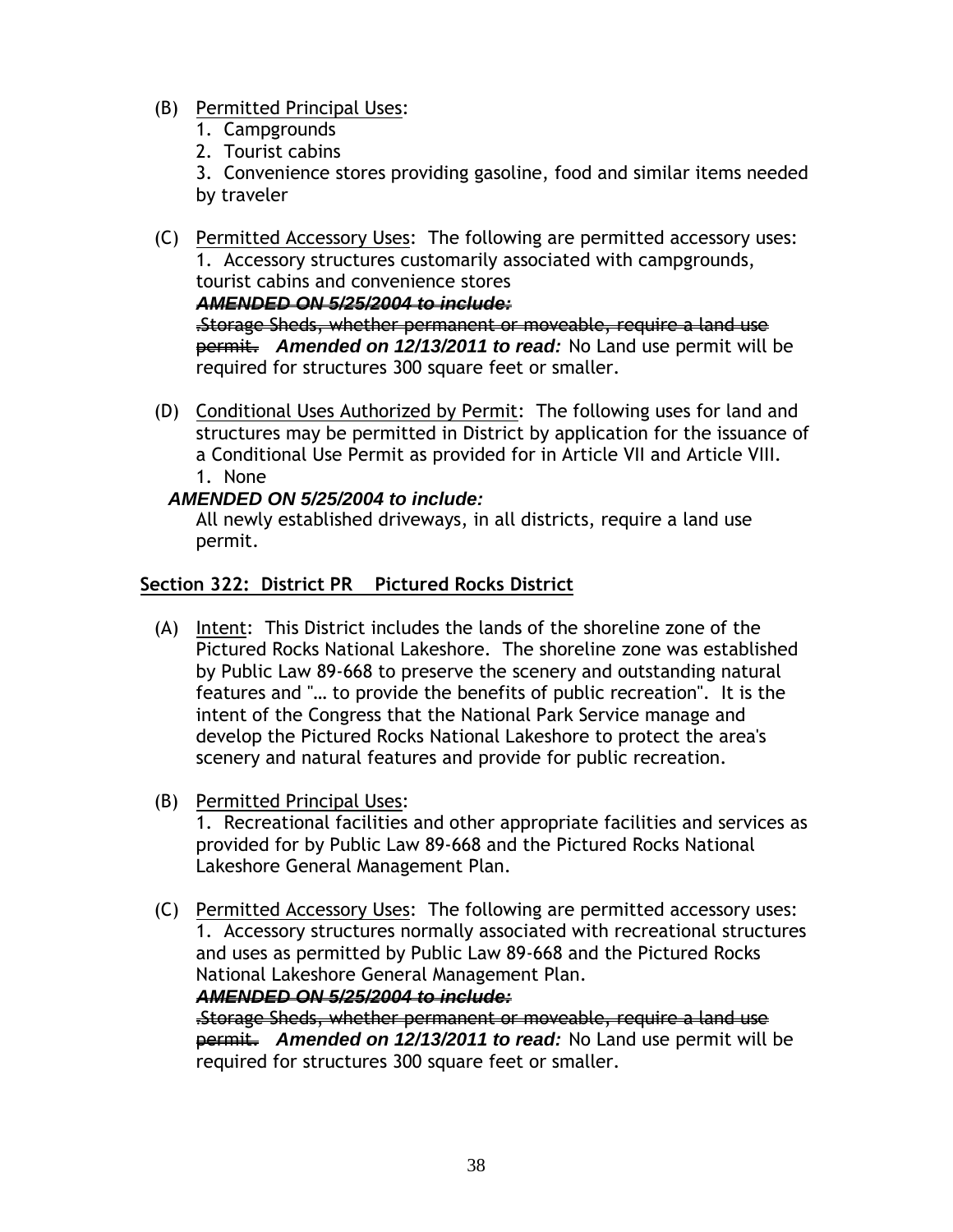(D) Conditional Uses Authorized by Permit: The following uses of land and structures may be permitted in this application for an issuance of a Conditional Use Permit as provided for in Article VII. 1. None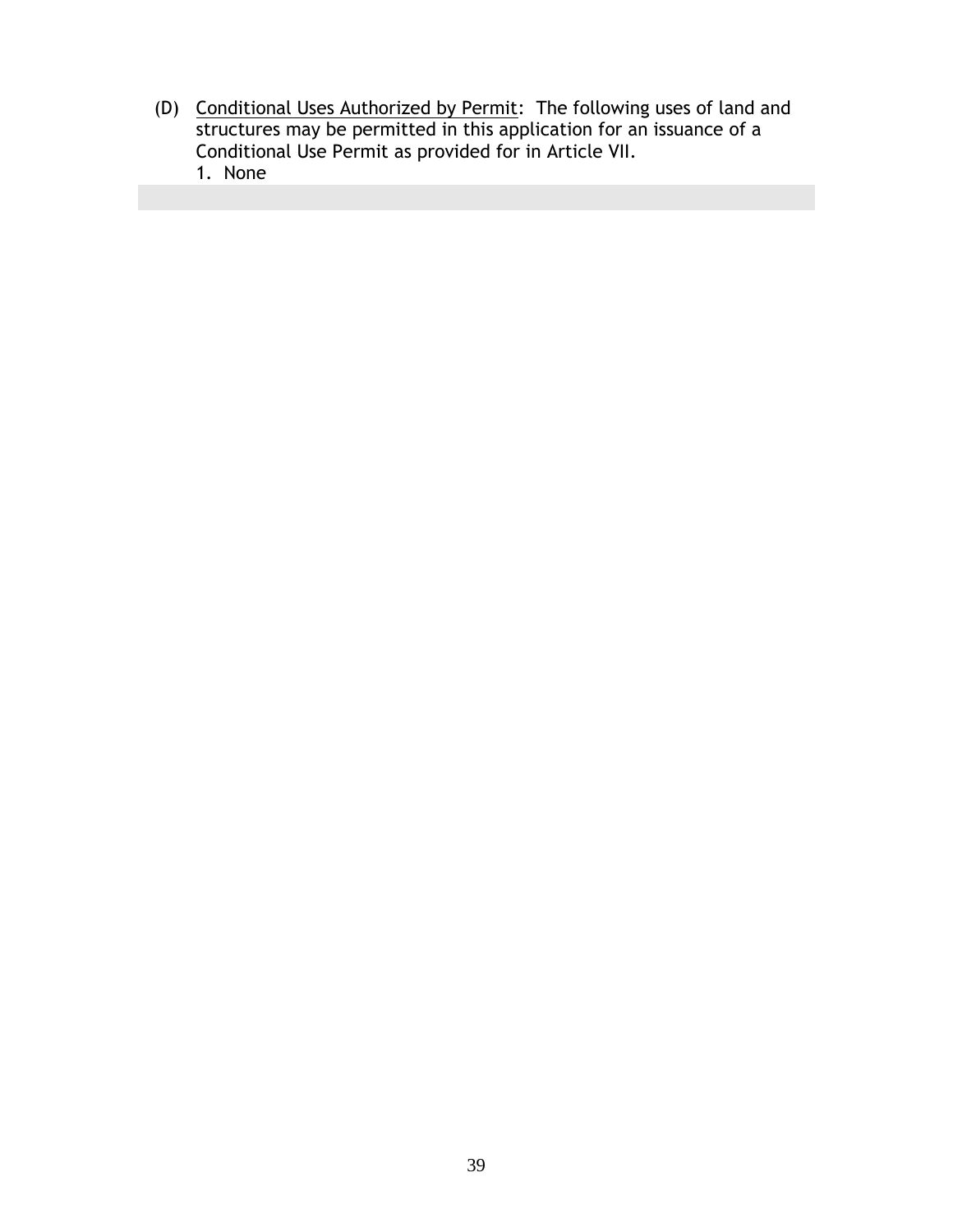# **Article IV: General Regulations**

### **Section 401: Height, Bulk and Placement Regulations**

(A) Except as otherwise specifically provided in this Ordinance, no lot or parcel shall be created and no structure shall be erected or maintained except in compliance with the Schedule of Regulations specified below. Any sale of land in violation of this section shall be void able at the option of the purchaser and shall subject the seller thereof to the forfeiture of any and all consideration received or pledged for the land. The purchaser may take additional action to recover any damages sustained. These remedies shall not preclude enforcement by the Zoning Administrator.

| <b>Schedule of Regulations</b><br>ADOPTED: FEB. 25, 2003 AMENDED: MAY 25, 2004, Feb 23, 2005 |                                  |                         |           |                |      |                                                           |
|----------------------------------------------------------------------------------------------|----------------------------------|-------------------------|-----------|----------------|------|-----------------------------------------------------------|
| <b>District</b>                                                                              | <b>New Lot</b><br><b>Minimum</b> | <b>New Lot</b><br>Width |           | Setback (Feet) |      | <b>Maximum</b><br>Height to<br><b>Highest</b><br>Point of |
|                                                                                              | <b>Size</b>                      | $(Feet)$ (a)            | Front     | Side           | Rear | <b>Roof</b><br>(Feet)                                     |
| $R-1$                                                                                        | 20,000 sq ft                     | 100                     | 15        | 10             | 15   | $30$ (d)                                                  |
| $R-2$                                                                                        | 20,000 sq ft                     | 100                     | 15        | 10             | 15   | $30$ (d)                                                  |
| <b>BAY</b>                                                                                   | $\sqrt{20,000}$ sq ft            | 100                     | 15        | 10             | 15   | $26$ (d)                                                  |
| LS/R                                                                                         | 30,625 sq ft                     | 175                     | $75$ (LS) | 15             | 15   | 30                                                        |
| NR(h)                                                                                        | 5 acres                          | 330                     | $100$ (g) | 15             | 15   | 30                                                        |
| $C-1$                                                                                        | 20,000 sq ft                     | 100                     | 15        | 10             | 15   | 30                                                        |
| $C-2$                                                                                        | 20,000 sq ft                     | 100                     | 15        | 15             | 15   | 30                                                        |
| <b>RF</b>                                                                                    | 10 acres                         | 300                     | 15        | 15             | 15   | 30                                                        |
| <b>RP</b>                                                                                    | 10 acres                         | 300                     | 15        | 15             | 15   | 30                                                        |
|                                                                                              | 1 acre                           | 150                     | 40        | (e)            | 30   | (f)                                                       |
| SD/TP/IBZ                                                                                    | 20 acres                         | 660                     | 150       | 50             | 50   | 30                                                        |
| RM-IBZ                                                                                       | 10 acres                         | 330                     | 100       | 50             | 50   | 30                                                        |
| RR-IBZ                                                                                       | 2 acres                          | 200                     | 50        | 30             | 30   | 30                                                        |
| SC-IBZ                                                                                       | 10 acres                         | 330                     | 200       | 50             | 50   | 30                                                        |
| <b>PR</b>                                                                                    | $ -$                             | $ -$                    | $ -$      | $ -$           | $ -$ | ۰.                                                        |

- a. Lot width shall be measured at front setback line and shall not include any encumbrances, such as easements or other such restrictions.
- b. An accessory building or structure may be located 6 feet from a side lot line.
- c. An accessory building or structure in the R-1, R-2 and BAY districts may be located twenty (20) feet from the rear lot line.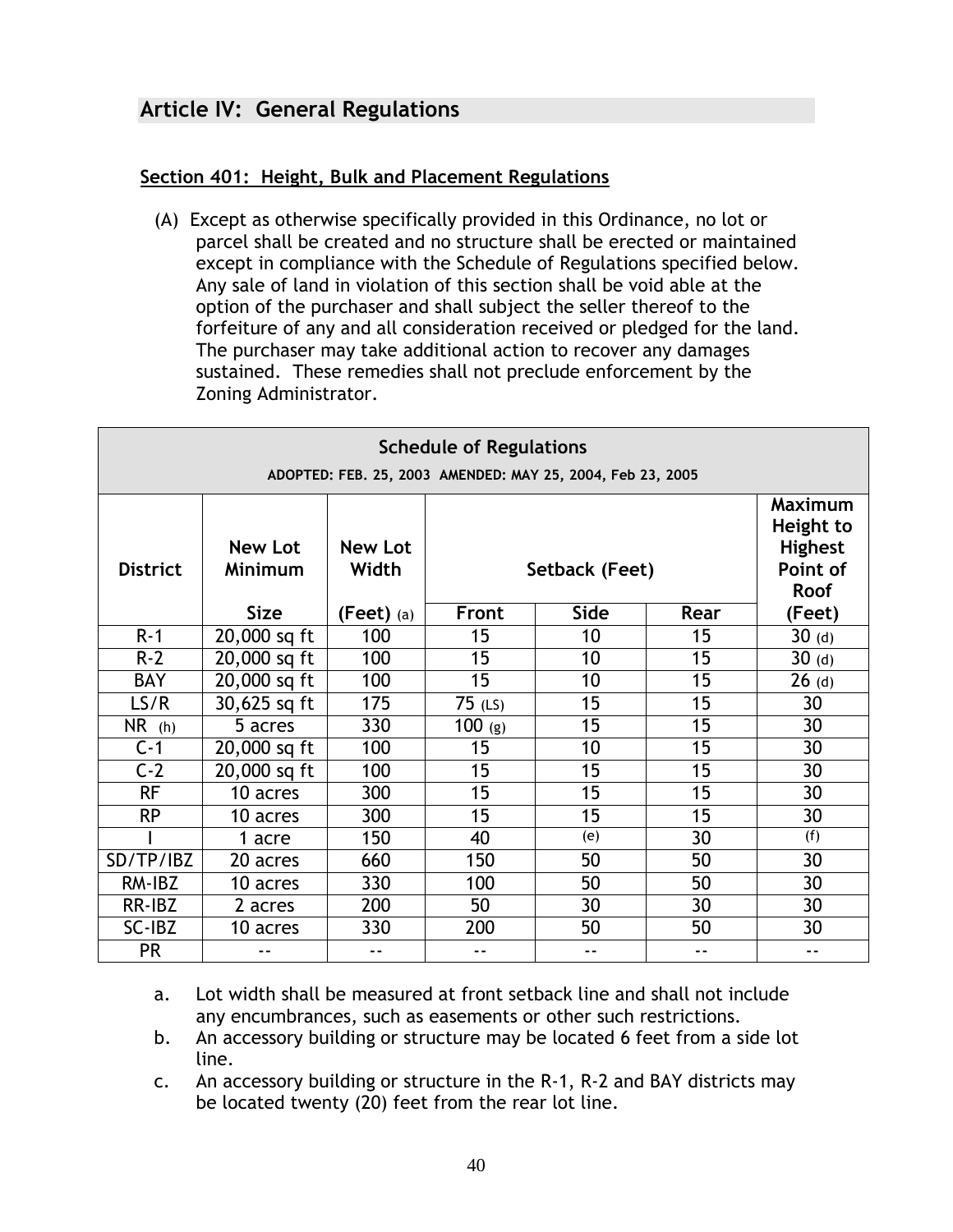- d. An accessory building or structure shall not exceed the maximum allowable height of the principal structure. **AMENDED 9/13/2005**
- e. All structures shall be provided with access to their rear yard, with a minimum of thirty (30) feet clear and unobstructed access way or easement. Setbacks from the existing residential parcels shall be: 50 feet for all buildings; 25 feet for driveways, entrances or exits; and 10 feet for parking areas.
- f. Height at any point on a structure shall not exceed the horizontal distance to any lot line. **REMOVED Feb 23, 2005**
- g. The front setback is measured from the Ordinary High Water Mark.
- h. All structures must be setback at least 50 feet from the top of a bluff and outside of the floodplain.
- i. The determination of lot size when adjoining a road shall be made as if the road was a part of the lot in question. For example, a 20 acre parcel fronting on a road will lose approximately one-half acre in the road right-of-way. This will then make the parcel size 19.5 acres, however, it will still conform to the 20 acre minimum lot size requirement.
- j. The minimum landscaped open space ratio shall be twenty-five (25) percent in the C-1 district.
- k. Customary accessory buildings or structures shall be at least located thirty (30) feet from the rear lot line and water front. Rear setback for parcels not abutting water courses shall be thirty (30) feet from all structures.
- (B) Waterfront Development
- 1. Setbacks from Inland Waters and Rivers All structures on lots abutting any body of water, as defined in Act No. 346 of the Public Acts of 1972, including, but not limited to, inland lakes, rivers, streams, and impoundments, shall maintain a minimum setback of seventy-five (75) feet as measured from the high water mark or lot line. All uses shall be subject to this setback except private bathing facilities, saunas, storage sheds, and associated facilities which shall maintain a minimum setback of thirty (30) feet as measured from the high water mark or lot line.

## *AMENDED ON 9/29/2005 to include:*

2. Setbacks on the Lake Superior Shoreline side of Coast Guard Point Rd. [Assessors Plat of Coast Guard Point, Part of Government Lot 1, Section 6, T.49N., R.13W., Burt Township, Alger County, Michigan] – the outermost point of any dwelling shall be a least fifty (50) feet behind (South) of the Traverse Line, as indicated on the Assessors Plat of Coast Guard Point – as referenced above, the Traverse Line is considered the rear buildable lot line on Lots 134 through 169 of this section of Burt Township.

Setbacks from Lake Superior Water - All structures on lots located within Erosion Control Districts shall be subject to the setbacks from the buff line of Lake Superior as indicated in Section 402.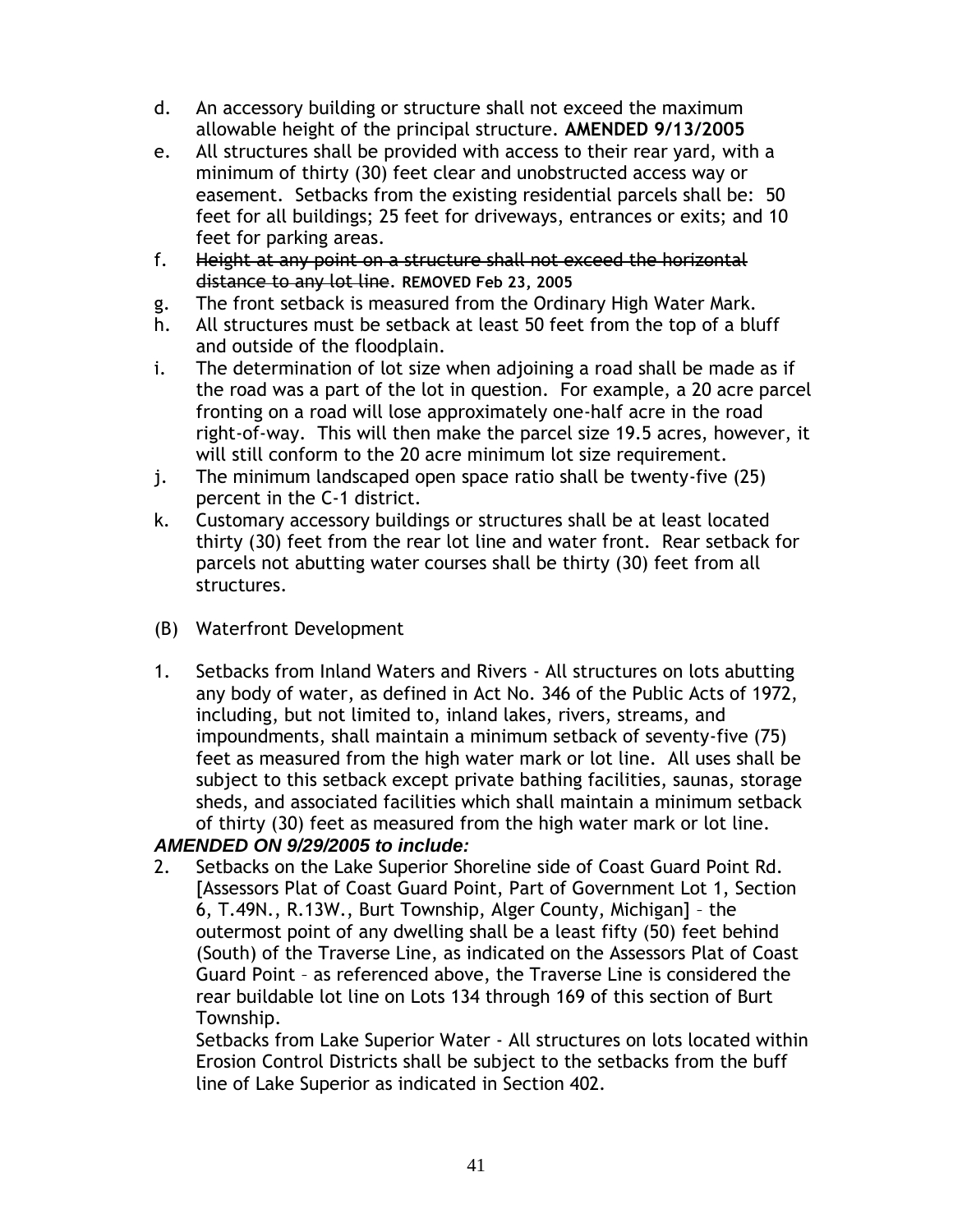- 3. Shore and Bank Area Alterations The part of the setback which lies within thirty (30) feet of the water edge shall be maintained in its natural condition. Trees and shrubs in a space fifty (50) feet wide may be trimmed or pruned for a view of the fronting waters and for access thereto no change shall be made in its natural grade. A lot shall be regarded in its natural condition when there is at least one tree or shrub having a height of at least fifteen (15) feet for each seventy-five (75) square feet of area thereof in wooded areas or sufficient natural ground cover in open areas. There shall be no commercial timber harvesting within seventy-five (75) feet of the water edge.
- 4. Limitation of "Funnel Development" Any development in any zoning district which shares a common lake front or stream area may not permit more than one single family home, cottage, condominium or apartment unit to the use of each one-hundred (100) feet of lake or stream frontage in such common lake front or stream areas as measured along the waters edge of normal high water mark of the lake or stream. This restriction is intended to limit the number of users of the lake or stream frontage to preserve the quality of the waters, avoid congestion, and to preserve the quality of recreational use of all waters and recreational lands within the township. This restriction shall apply to any parcel regardless of whether access to the water shall be gained by easement, common fee ownership, single fee ownership or lease. This restriction shall not apply to an official public access site.
- (C) Where the right-of-way is established under the McKnitt Act (P.A.130 of 1931 as amended) and varies from the standard sixty-six (66) feet of width, the setback shall not be less than sixty-three (63) feet from the centerline of the roadway.

#### **Section 402: Erosion Control District Regulations**

Within the designated Erosion Control District of Lake Superior as determined by the Michigan Department of Environmental Quality (DEQ), no structure except an erosion control structure shall be erected within the required setbacks from the buff line of Lake Superior in accordance with the said regulations in force at the time of construction. Applicants for zoning permits must have a state permit issued by the Michigan Department of Environmental Quality prior to making application for said zoning permit.

#### **Section 403: Minimum Building Floor Area**

Every single/two family dwelling, excluding recreational structures, shall have a floor area of not less than six-hundred (600) square feet, exclusive of unfinished basements, garages, porches and breezeways. Every unit in a multi-family dwelling shall have a minimum floor area of at least fourhundred (400) square feet. Every recreational structure shall have a floor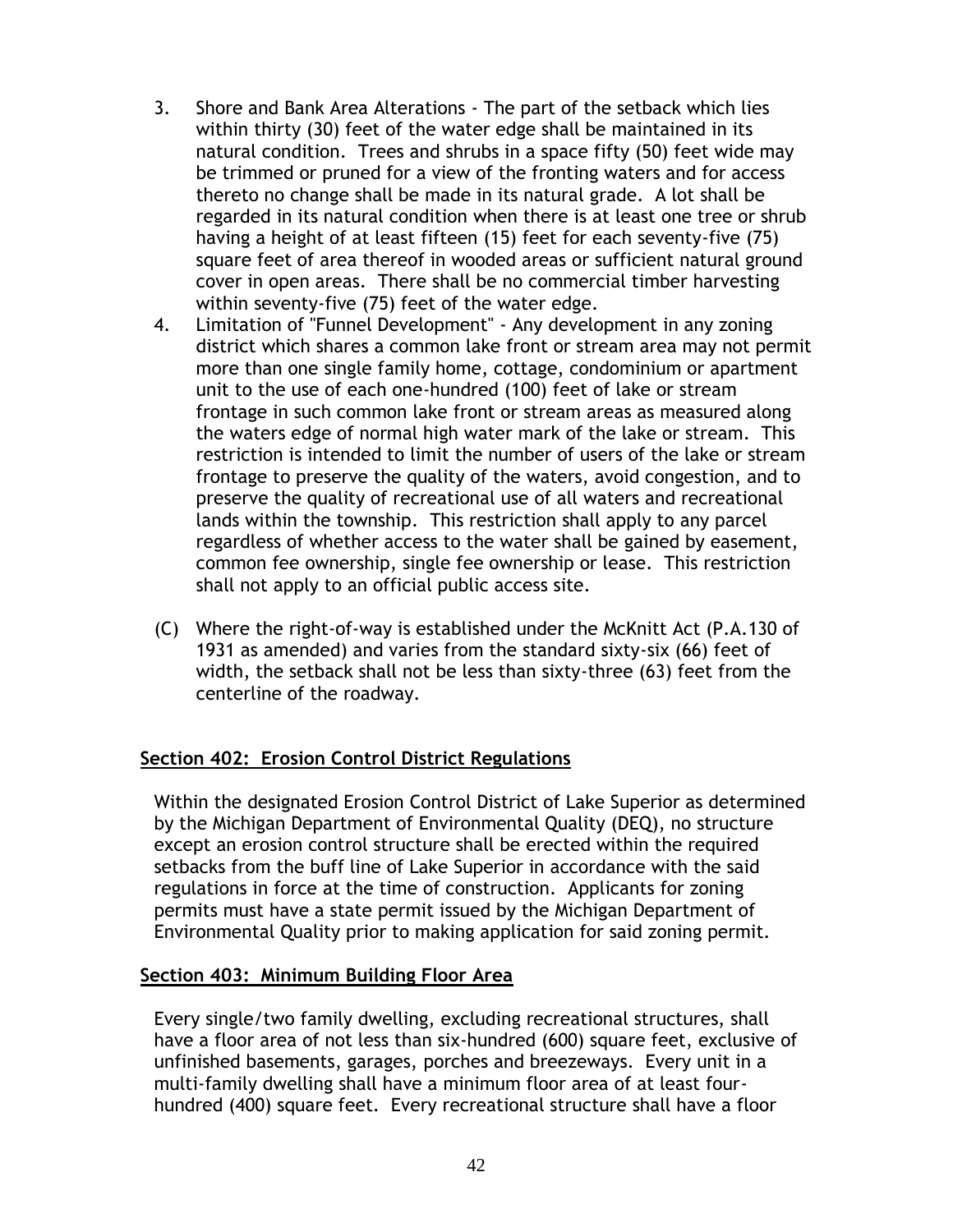area of not less than four-hundred (400) square feet, exclusive of unfinished basements, garages, porches and breezeways. The maximum groundcover ratio for all structures in a multiple family development shall be forty (40) percent.

#### **Section 404: Accessory Buildings and Uses**

Where a lot is devoted to a permitted principal use, customary accessory uses and buildings are authorized except as prohibited specifically or by necessary implication in this or any other ordinance. The following special rules are applicable:

- (A) An accessory building, including carports, attached to the principal building shall be made structurally a part thereof, and shall comply in all respects with the requirements of this Ordinance applicable to the principal building. Breezeways, as an attachment between the garage or carport and the main building, shall be considered a part of the main building, but *shall not* be considered livable floor space.
- (B) All accessory buildings *shall not* be closer than ten (10) feet to any other structure on the lot.
- (C) The sum of the floor area of all accessory buildings located within Districts R-1 and BAY *shall not* exceed one-thousand (1000) square feet.
- (D) Lots located in R-1 and BAY which exceed one acre in area; the sum of the floor area of all accessory buildings *shall not* exceed two-thousand five-hundred (2500) square feet. **ADDED Feb. 23, 2005**

#### **Section 405: Home Occupation**

Home occupation shall have the following:

- (A) Home occupations shall employ only those members of the family residing on the premises and not more than three outside employees.
- (B) There shall be no outdoor storage and there shall be no exterior evidence of the conduct of home occupation, other than an approved sign.
- (C) There shall be no storage, display, or sale of merchandise not directly related to the approved conditional use.
- (D)Home occupation may be conducted within the principal dwelling unit or in an accessory building, the building can have a maximum of four hundred (400) square feet devoted to the home occupation in the R-1 and C-1 Districts, a maximum of six hundred (600) square feet devoted to the home occupation in the R-2, LAS/R and C-2 Districts and one thousand (1000) square feet devoted to the home occupation in the RF, RP and I Districts.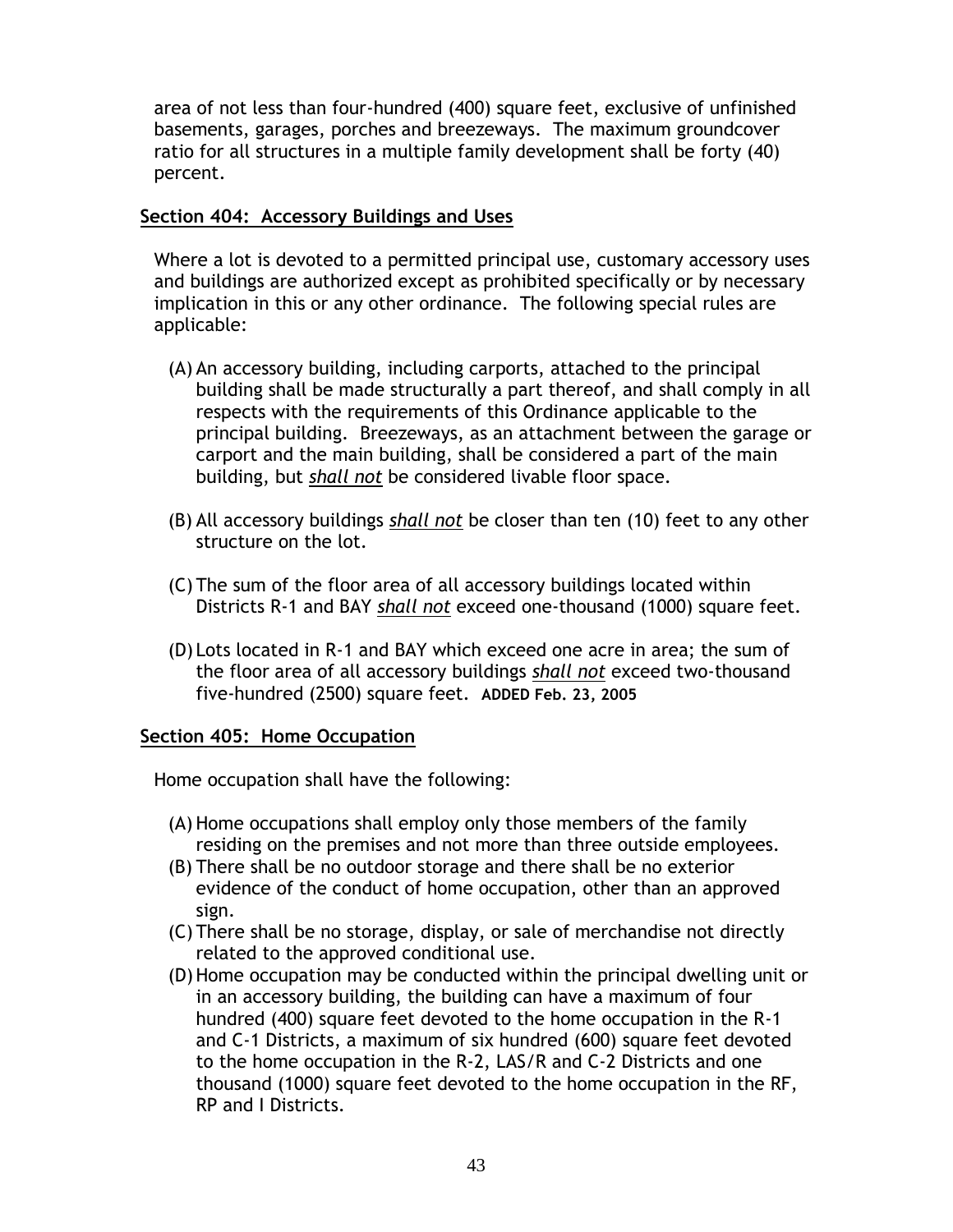- (E) The use of the dwelling unit for home occupation shall be clearly incidental and subordinate to its use for residential purposes by its occupants, and if such home occupation is conducted in the principal dwelling not more than twenty-five (25) percent of the usable floor area of the dwelling shall be used in the conduct of home occupation.
- (F) No traffic shall be generated by such home occupation in greater volumes than would be normally expected in that neighborhood, and any need for parking generated by the conduct of such home occupation shall be provided for on the premises.
- (G)No equipment or processes shall be used in such home occupation which creates noise, vibration, glare, fumes, odors, or electrical interference detectable to the normal senses off the lot. In the case of electrical interference, no equipment or process shall be used which creates visual or audible interference in any radio or television receivers off the premises, or causes fluctuation in line voltage off the premises.
- (H)One sign advertising a home occupation shall not exceed six (6) square feet and shall not be illuminated or have working parts. The sign shall not exceed a height of five (5) feet. The sign may be located within the front yard setback but located not to materially obstruct the vision of motorists on adjacent streets or vision of motorists entering any street or other public way open to vehicular traffic from an adjacent driveway.

### **Section 406: One Principal Structure or Use Per Lot**

No more than one principal structure or use may be permitted on the lot, unless specifically provided for elsewhere in this ordinance.

#### **Section 407: Variance of Requirements for Lots of Record**

Minimum lot size and lot width with relations do not apply to any nonconforming parcel of land shown as a lot in a map recorded with the County Register of Deeds, or described in a deed or land contract or lease agreement which has been perpetual, executed together with an affidavit or acknowledgement of a notary republic, prior to the effective date of this Ordinance, and which lot actually exists as shown or described. No vested right shall arise to the property owner for any parcel created in violation of any preceding Burt Township Zoning Ordinance. When a non-conforming lot is held in common ownership with the budding parcel(s) of land, the two or more parcels shall be considered combined to reduce or eliminate the nonconformity.

#### **Section 408: Allocation and Reduction of Lot Area**

No portion of a lot shall be used more than once in complying with the provisions of lot area and yard dimensions for construction or alteration of buildings.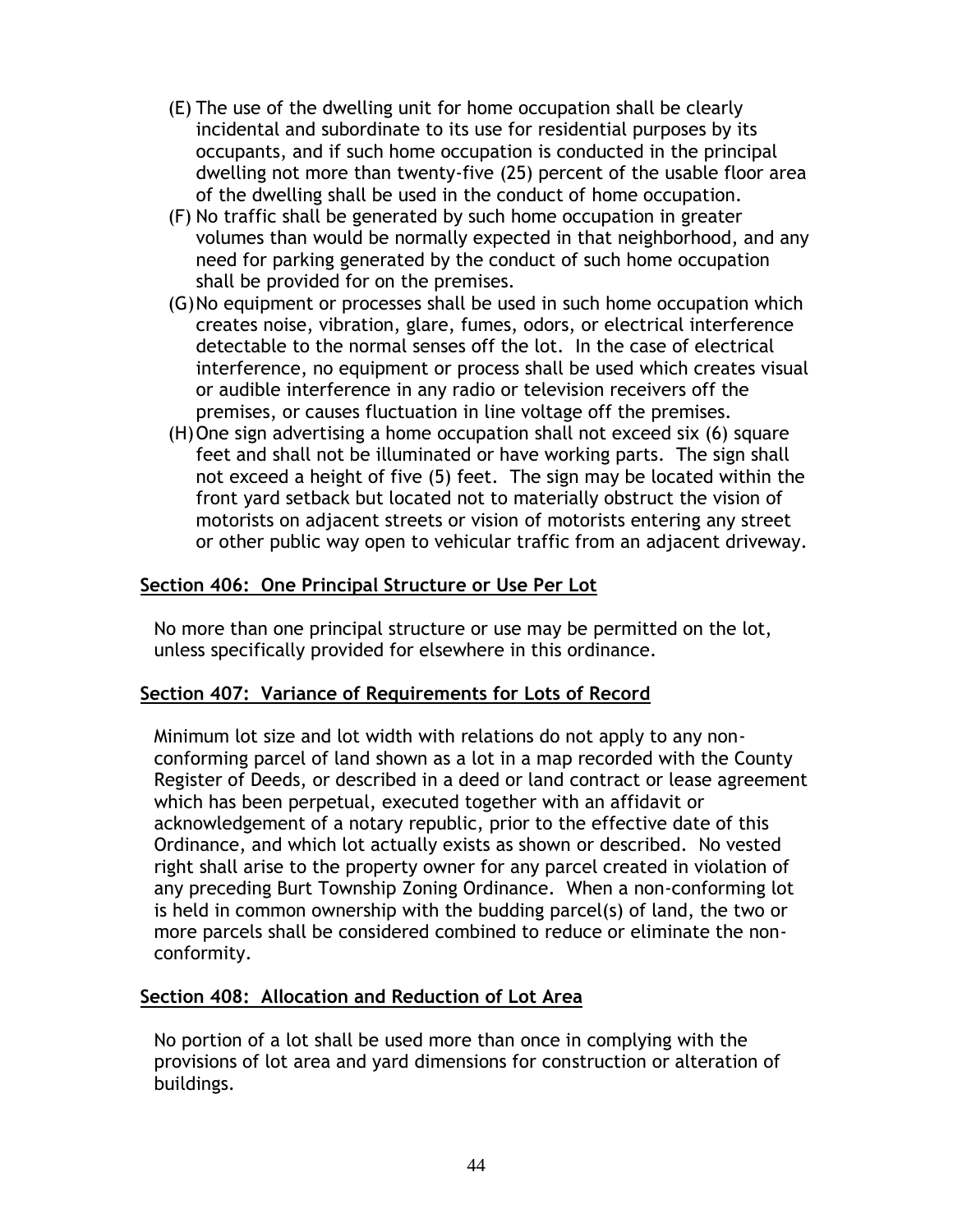No setback area or lot existing at the time of adoption of this ordinance shall be reduced in dimensions or area below the stated minimum requirements. Yards or lots created after the effective date of this ordinance shall meet at least the established minimum requirements.

#### **Section 409: Height Requirement Exceptions**

The following are exempt from height limit requirements, provided that no portion of the accepted structure may be used for human occupancy.

- 1. Those purely ornamental in purpose such as church spires, belfries, domes, ornamental towers, flag poles and monuments;
- 2. Those necessary appurtenances to mechanical or structural functions, such as chimneys or smokestacks, water tanks, radio towers, television antennas and satellite dishes, wire transmission structures, and cooling towers, *Amended on 12/13/2011 to read:* and wind towers. All towers mentioned shall be so located that the distance from the base of the tower to the nearest property line shall be either equal to the height of the structure plus the setback in that district or the radius of the collapse/failure zone as certified by a structural engineer plus the setback in that district.
- 3. Public utility structures; and
- 4. Agriculture related structures such as barns, silos, elevators and the like.

### **Section 410: Use of Yard or Open Space**

In a residential district, it is prohibited to use the open space surrounding a dwelling for the open air parking, disposition, storage, wrecking, dismantling, accumulation or abandonment, either temporarily or otherwise, of disused, discarded, worn out, wrecked or dismantled vehicles, machinery, implements, apparatus, furniture, appliances, junk, or any other personal property. A maximum of two unlicensed or temporarily disabled vehicles may be stored on the premises provided they are screened from adjacent residences and the road.

#### **Section 411: Off-Street Parking Requirements**

There shall be provided off-street parking for motor vehicles, and the minimum number of parking spaces to be provided is shown in the following list:

| USE                                                                    | <b>SPACES REQUIRED</b>             |
|------------------------------------------------------------------------|------------------------------------|
| Single and two-family dwellings,<br>recreational structures            | Two (2) per dwelling unit          |
| Rooming houses, fraternities,<br>sororities, dormitories, convalescent | Pt. Four (.4) times maximum lawful |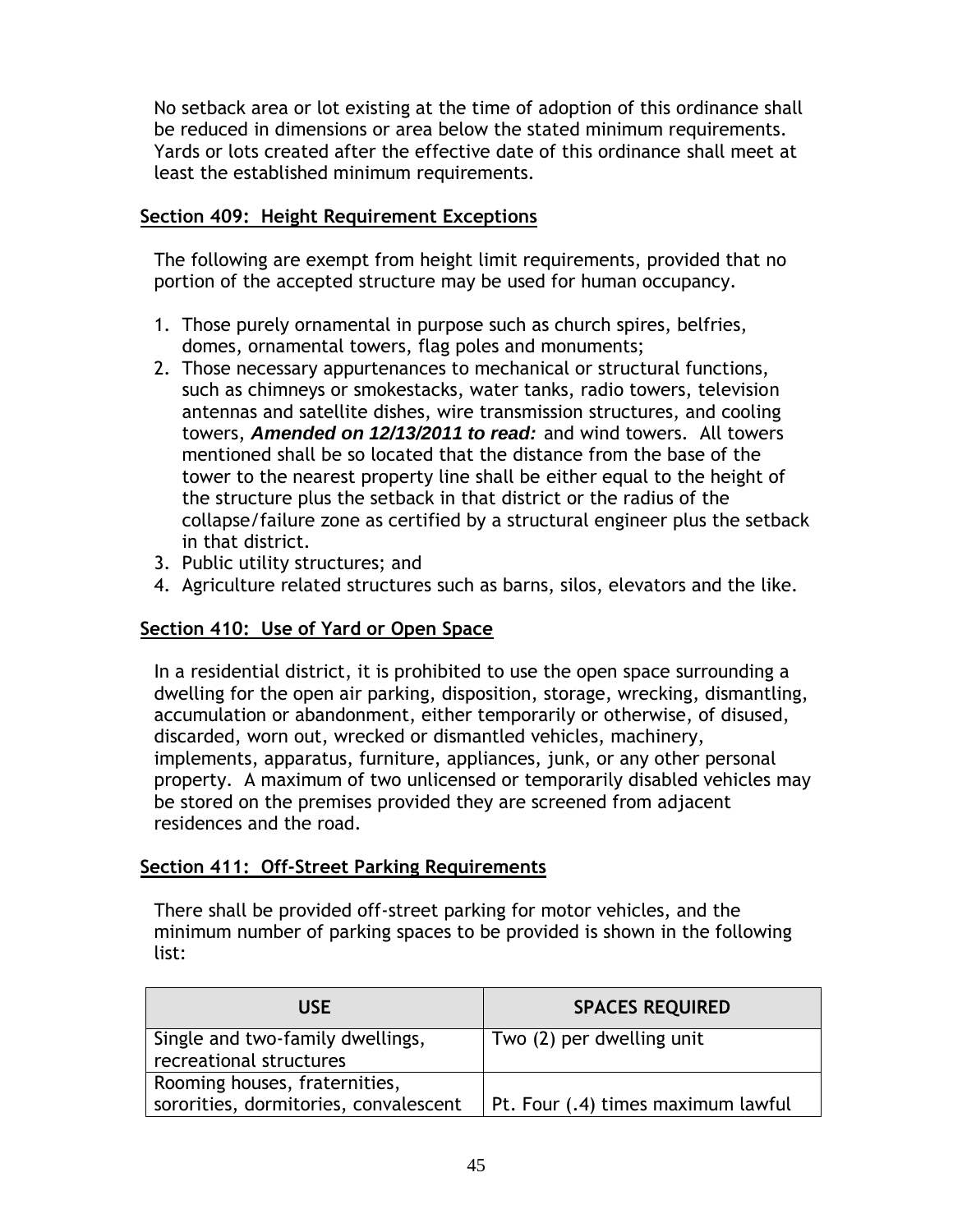| homes, and housing for the elderly    | number of occupants                     |
|---------------------------------------|-----------------------------------------|
| <b>Hotels and Motels</b>              | One pt. Two (1.2) per room in           |
|                                       | addition to spaces required for         |
|                                       | restaurant facilities                   |
| Apartments and townhouses             | Two (2) per dwelling unit               |
| Churches, theaters, facilities for    | Pt. Three-five (.35) times the seating  |
| spectator sports, auditoriums,        | capacity                                |
| concert halls                         |                                         |
| Golf courses                          | Seven (7) per hole                      |
| Barber shops and beauty parlors       | Two (2) plus One pt. Five (1.5) per     |
|                                       | chair                                   |
| <b>Bowling Alleys</b>                 | Five (5) per lane in addition to spaces |
|                                       | required for restaurant facilities.     |
| <b>Child-Care Facility</b>            | Two (2) per dwelling unit plus pt.      |
|                                       | Three (.3) per child                    |
| Fast food take-out establishments     | Pt. Zero One (.01) times floor area     |
| drive-in restaurants                  | and square feet                         |
| Restaurants (except drive-ins), bars, | One pt. Two (1.2) per one-hundred       |
| and taverns                           | (100) square feet of floor space        |
|                                       | One (1) parking space per 150 square    |
| AMENDED on 5/25/2004:                 | foot of useable seating floor area.     |
| <b>Furniture and Appliance Stores</b> | Pt. Three (.3) per one-hundred (100)    |
|                                       | square feet of floor space              |
| Household equipment, carpet and       |                                         |
| hardware stores, repair shops         |                                         |
| including shoe repair, contractors    |                                         |
| showrooms and others, museums and     | One pt. Two (1.2) per square feet of    |
| galleries                             | floor space                             |
| <b>Funeral Parlors</b>                | One (1) per Fifty (50) square feet of   |
|                                       | floor space                             |
| <b>Gas Stations</b>                   | One (1) per pump plus two (2) per lift  |
|                                       | (in addition to stopping places         |
|                                       | adjacent to pumps)                      |
| <b>Automotive Service Centers</b>     | One (1) per employee plus two (2)       |
|                                       | per service bay                         |
| Laundromats                           | Pt. Five (.5) per washing machine       |
| Doctor's or Dentist's Office          | One (1) per One-hundred (100) square    |
|                                       | feet of waiting room area and one (1)   |
|                                       | per doctor or dentist                   |
| <b>Banks</b>                          | One (1) per One-hundred fifty (150)     |
|                                       | square feet of floor space              |
| Warehouses                            | One (1) per five-hundred (500) square   |
|                                       | feet of floor space                     |
| Retail and service establishments     | One (1) per one-hundred fifty (150)     |
|                                       | square feet and outdoor sales space     |
| <b>Offices</b>                        | One (1) per three-hundred (300)         |
|                                       | square feet of floor space              |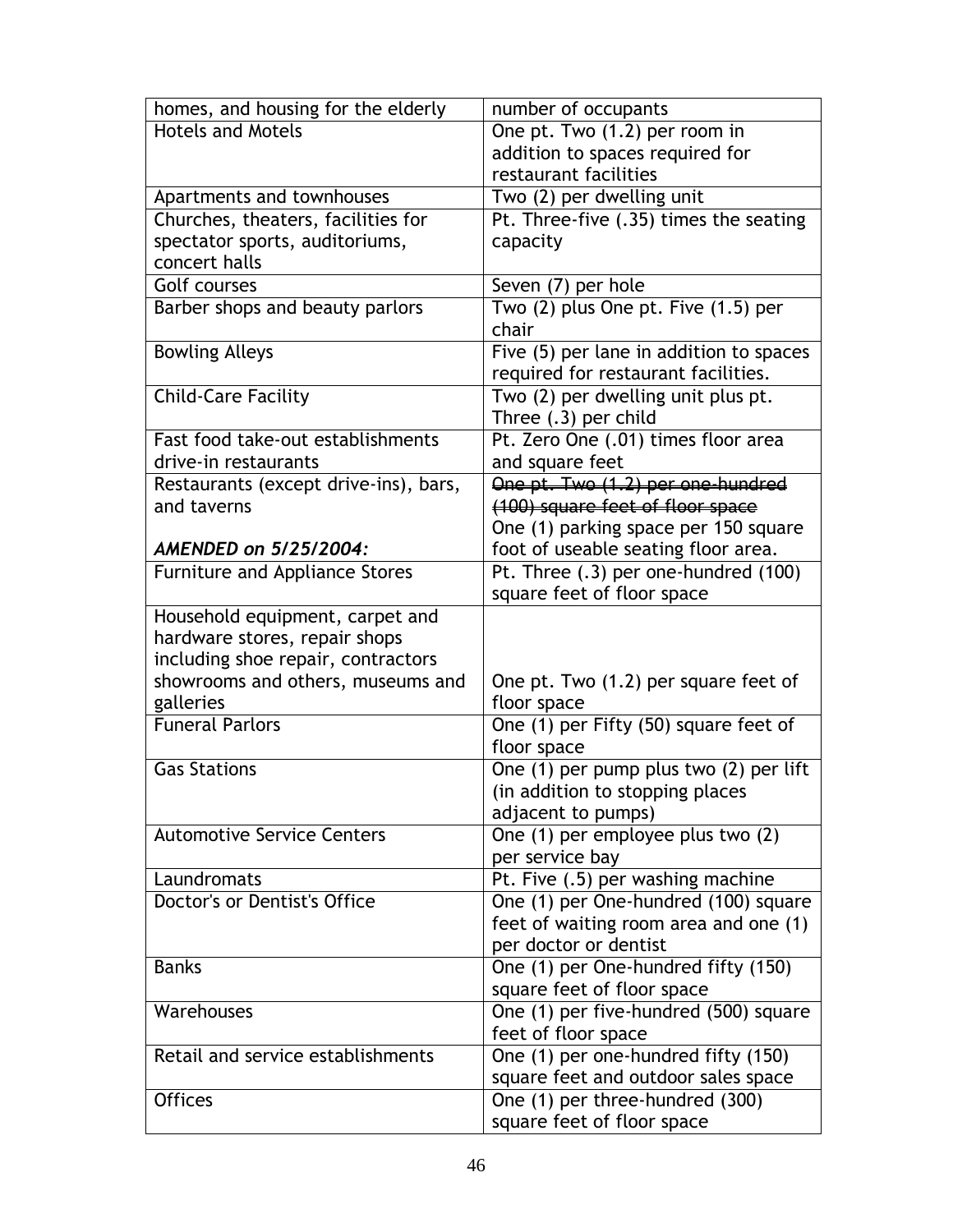| Other businesses and industrial uses | Pt. Seven Five (.75) times the |
|--------------------------------------|--------------------------------|
|                                      | maximum number of employees on |
|                                      | premises at any one time       |

Where calculation in accordance with the foregoing lists results in requiring a fractional space, any fraction less than one half shall be disregarded and any fraction of one half or more shall require one space.

Required off-street parking shall be provided on the lot to which it pertains. Access drives may be placed in the required front, side or rear yards so as to provide access to accessory or attached structures. Further, any walk or other pavement serving a like function shall not be considered a structure and shall be permitted in any required yard.

The use of any required parking space for the storage of any motor vehicle for sale, or for any other purpose other than the parking of motor vehicles is prohibited. For recreational and residential storage facilities and warehousing, loading areas shall be provided adjacent to the openings of the buildings. In no case shall these loading areas including access lanes be less than twenty-six (26) feet wide when loading occurs on one side of the lane nor less than thirty (30) feet wide when loading would occur from both sides.

The following minimum design standards shall be observed in laying out offstreet spaces and providing access lanes to each space.

*AMENDED on 5/25/2004 to remove:* Layouts requiring vehicles to back out onto roads or streets are prohibited.

| <b>Parking Angle</b>    | <b>Stall Width</b><br>(feet) | Aisle<br>Width<br>(feet) | <b>Parking Stall</b><br>Length<br>(feet) | Curb to<br>Curb<br>(feet) |
|-------------------------|------------------------------|--------------------------|------------------------------------------|---------------------------|
| $0^\circ$ to $15^\circ$ |                              |                          | 23                                       | 30                        |
| 16° to 37°              |                              |                          | 18                                       | 47                        |
| 38° to 57°              |                              | 13                       | 18                                       | 54                        |
| 58° to 74°              |                              | 18                       | 18                                       | 61                        |
| 75° to 90°              |                              | 74                       |                                          |                           |

### **Section 412: Required Planting Screen**

(A) In Districts Commercial One (C-1), Commercial Two (C-2), Seasonal Commercial-Inland Buffer Zone (SC-IBZ), and Industrial (I), wherever any parking lot, trash collection, outdoor storage, merchandising, or service area lies within fifty (50) feet of any Residential One (R-1), Residential Two (R-2) or BAY District or adjoins a residential dwelling within the C-1, C-2 or I Districts a planting screen of sufficient length to interfere with the view thereof from the adjoining property shall be required accept where the view is blocked by a changing grade or other natural or man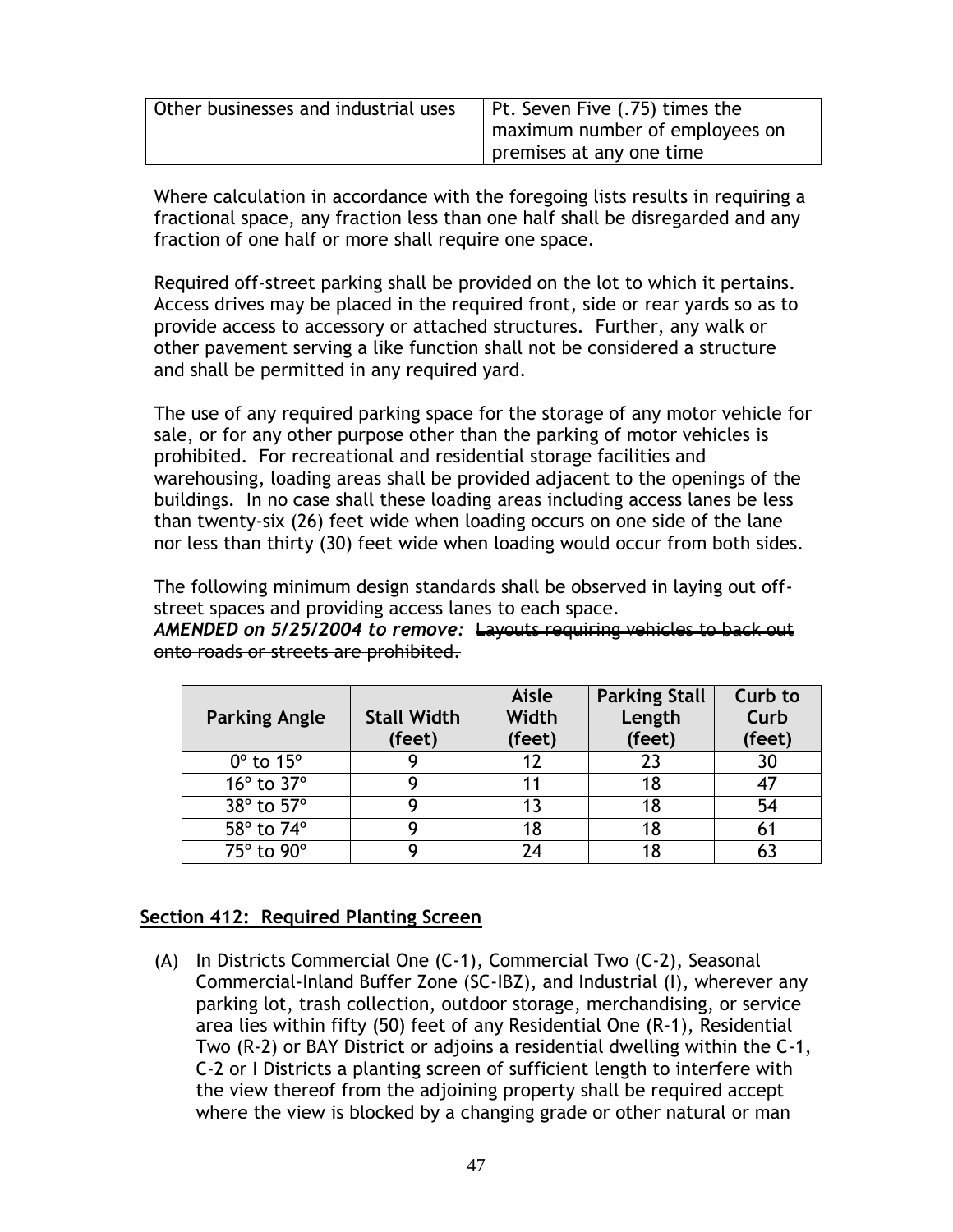made features. Where, because of intense shade or soil conditions, the planting screen cannot be expected to thrive, a six (6) foot high fence whether it be an opaque wooden fence, a chain link fence with interwoven slats, or a masonry wall may be substituted.

(B) Planting Screen Specifications: All planting screens required by this ordinance shall consist of plants, at least thirty (30) inches high when planted, maintained in a healthy condition and so pruned as to provide maximum opacity from the ground to a height of five (5) feet. One of the plant materials in the following list shall be used and plants shall be located no farther apart than the distance indicated in each case.

| Plant              | <b>Distance Apart</b><br>(feet) |
|--------------------|---------------------------------|
| Lilac              |                                 |
| Privet             | 1.5                             |
| Arbor Vitae        |                                 |
| Pfitzer            |                                 |
| <b>Scotch Pine</b> |                                 |
| Jack Pine          |                                 |
| Spruce             |                                 |

Substitution of other plant materials shall be permitted only upon certification to the Zoning Administrator that the proposed plantings can be expected to thrive and provide equivalent screening and will create no nuisance or hazard.

(C) Parking Lot Planting: Where the provision of off-street parking for fifty (50) or more vehicles is required, there shall be landscaped open space within the perimeter of the parking area, or areas, in the minimum amount of eighteen (18) square feet for each parking space, which shall be so located that no parking space is more than one-hundred twenty (120) feet from a portion of the landscaped open space required by this Section. Landscaped open space required by this Section shall be kept continuously planted with living vegetation. The required landscaped open space need not be contiguous, but there shall be at least one tree in each separate area. Required trees shall be at least 12 feet high when planted or when this Ordinance becomes applicable thereto, shall be maintained in a healthy condition, and shall not be pruned, except to remove dead wood, in such a manner as to prevent growth to a height of at least fifteen (15) feet or to reduce existing height below fifteen (15) feet. The following varieties of trees are prohibited in meeting the requirements of this Ordinance: poplars, willows, American Elm, seedbearing locusts, and box elders. All plant materials shall be kept pruned to maximize visibility through them between the heights of three and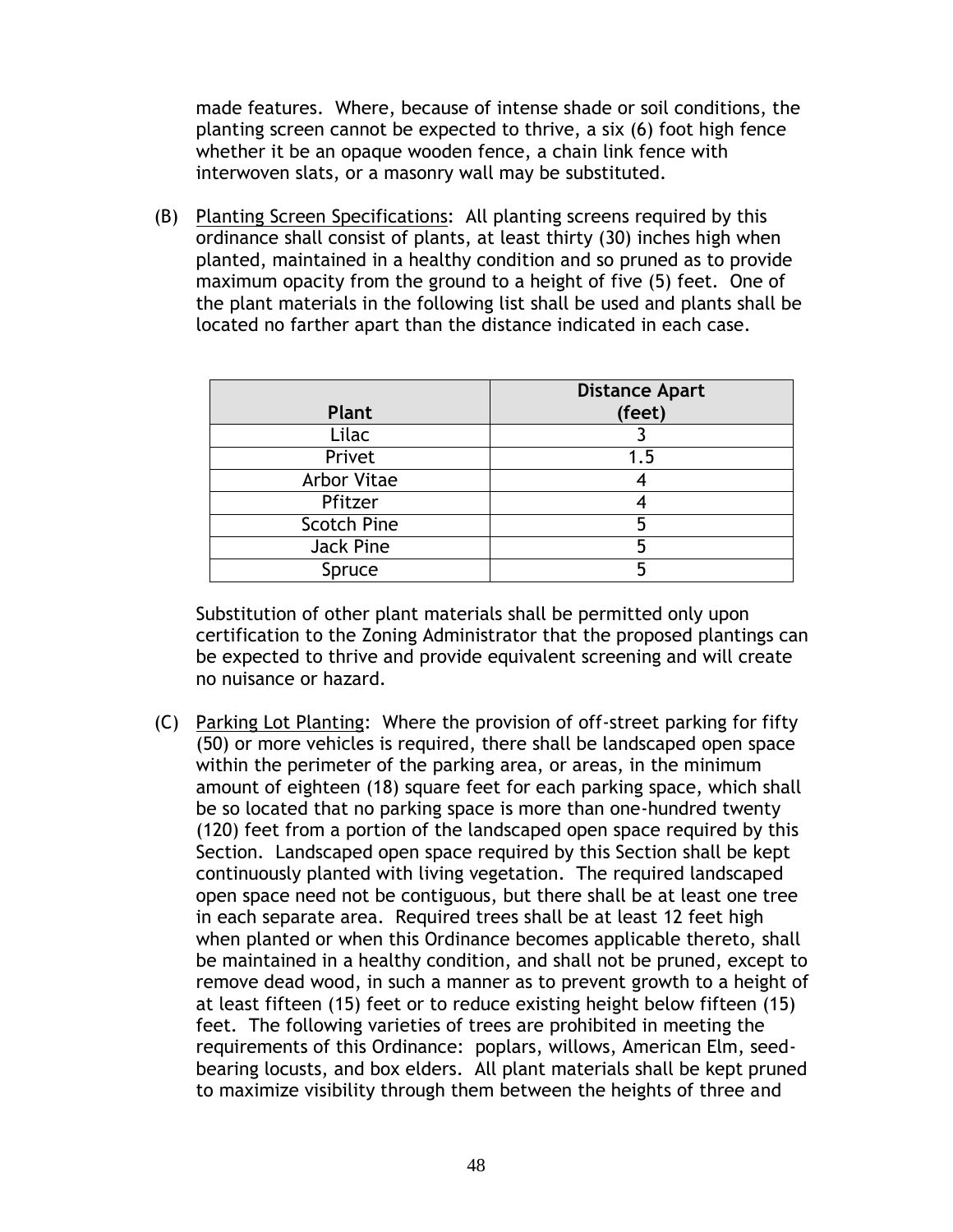eight feet except where located so as to create a hazard to drivers or pedestrians.

(C) Time of Completion of Plantings: All plantings required by the Ordinance shall be installed prior to occupancy or commencement of use. Where compliance is not possible because of the season of the year, the Zoning Administrator shall grant an appropriate delay. Any Zoning Compliance Permit may be revoked, after 30 days written notice to the person assessed for taxes on the affected lot and to the occupant, whenever plantings are not maintained as required by this Ordinance.

#### *AMENDED ON 5/25/2004 to include:*

(D)Fences: Land use permits are required to construct a fence. The purpose of this article is to allow such fences that will not, by their reason, size, location, construction or manner of display, endanger the public safety of individuals, obstruct the vision necessary for traffic safety or otherwise endanger public health, safety and to permit and regulate fences in such a way as to support and complement land use objectives and aesthetic purposes while protecting the rights of adjacent properties to light, air and view. No fence or hedge shall materially obstruct the vision of motorists on adjacent streets or vision of motorists entering any street or other public way open to vehicular traffic from an adjacent driveway. There is a 6-foot maximum height. Any person erecting a fence or hedge shall be fully responsible for the care and maintenance of said fence or hedge and shall assume full responsibility for any damage arising due to the erection of such fence or hedge. Normally required front, side and rear setbacks need not be met so long as the fence is not trespassing. Setbacks must comply with county right of way.

### **Section 413: Recreational Vehicle or Mobile Home Located Within Inland Buffer Zones**

- (A) If a recreational vehicle or mobile home is occupied on a site for more than fourteen (14) days in any one year, it must meet all the requirements for a residential dwelling, including a permanent foundation and the same water and sewage disposal requirements of those residential dwellings constructed on site.
- (B) A recreational vehicle or mobile home may be occupied in the Inland Buffer Zone (IBZ) for a period of fourteen (14) days or less in any one year without meeting the requirements of a residential dwelling. These units must be self contained and not have external sources of electricity, natural gas, propane, telephone, sewage disposal, potable water, or other services. Sewage disposal must be done at approved sanitary dumping stations. Where such a vehicle is stored and not occupied in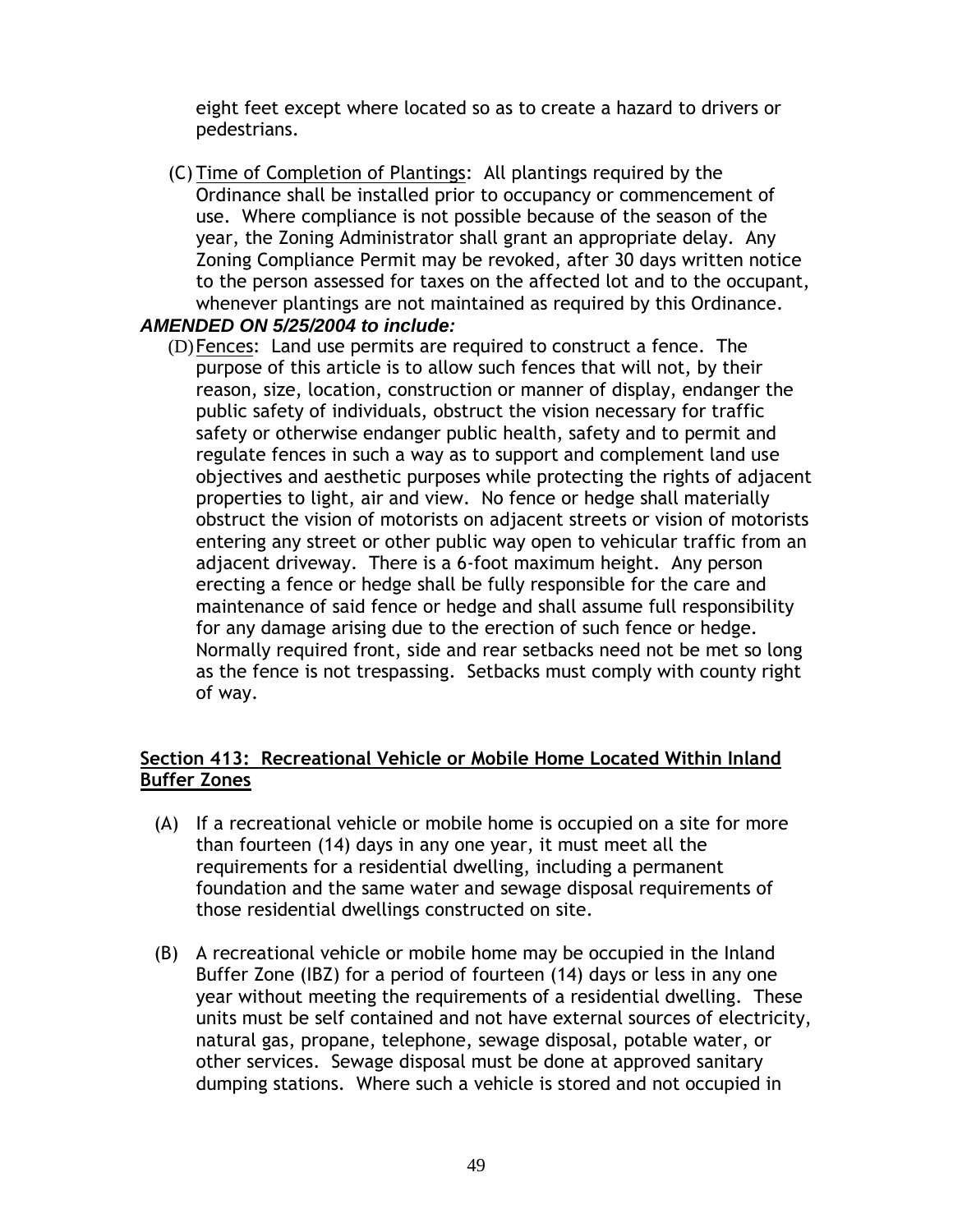the IBZ, it must be parked near the permanent dwelling and screened by vegetation where possible.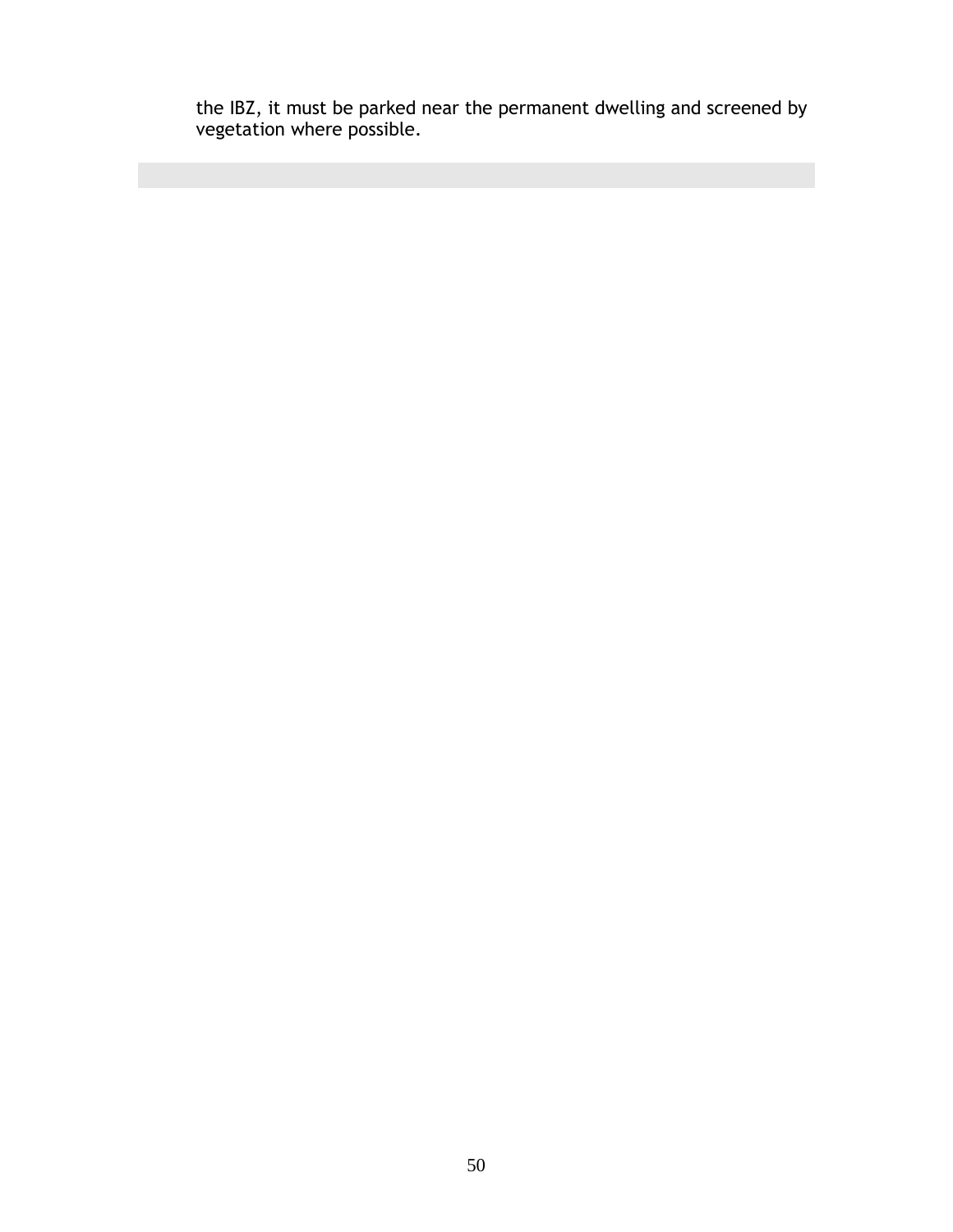## **Article V: Signs**

### **Section 501: Intent**

It is hereby determined that regulation of the locations, size, placement, and certain features of signs is necessary to enable the public to locate goods, services, and facilities without difficulty and confusion, to prevent wasteful use of natural resources and competition among business for attention, to prevent hazards of life and property, and to assure the continued attractiveness of the community and protect property values. It is further determined that signs which may lawfully be erected and maintained under the provisions of this ordinance are consistent with customer usage, and that signs which may not lawfully be erected or maintained under the provisions hereof are not consistent with customer usage, are an abuse thereof, and are unwarranted invasions of the rights of legitimate business interests and of the public.

#### **Section 502: Residential District Regulations for Signs**

Within all districts allowing residential uses as a permitted principal use, signs shall be permitted as follows:

- (A) One sign to announce the sale or rent of property whose are shall not exceed six (6) square feet.
- (B) Churches shall be permitted total sign area of twenty (20) square feet. The total sign area may be divided into two signs: one identification sign and one bulletin board.
- (C) One sign per vehicle entrance which identified a platted subdivision development or mobile home park not exceeding thirty-two (32) square feet and eight (8) feet in height.
- (D) Multiple dwellings and nursing homes shall be permitted one identification sign not to exceed twelve (12) square feet and eight (8) feet in height.
- (E) One sign shall be permitted to advertise a home occupation not to exceed six (6) square feet and shall not be illuminated or have working parts. The sign shall not exceed a height of five (5) feet. It may be attached flush to the building or placed to the front of the lot or parcel and shall not detract from the visual appearance of the neighborhood. The sign shall not materially obstruct the vision of motorists on adjacent streets or vision of motorists entering any street or other public roadway or private driveway.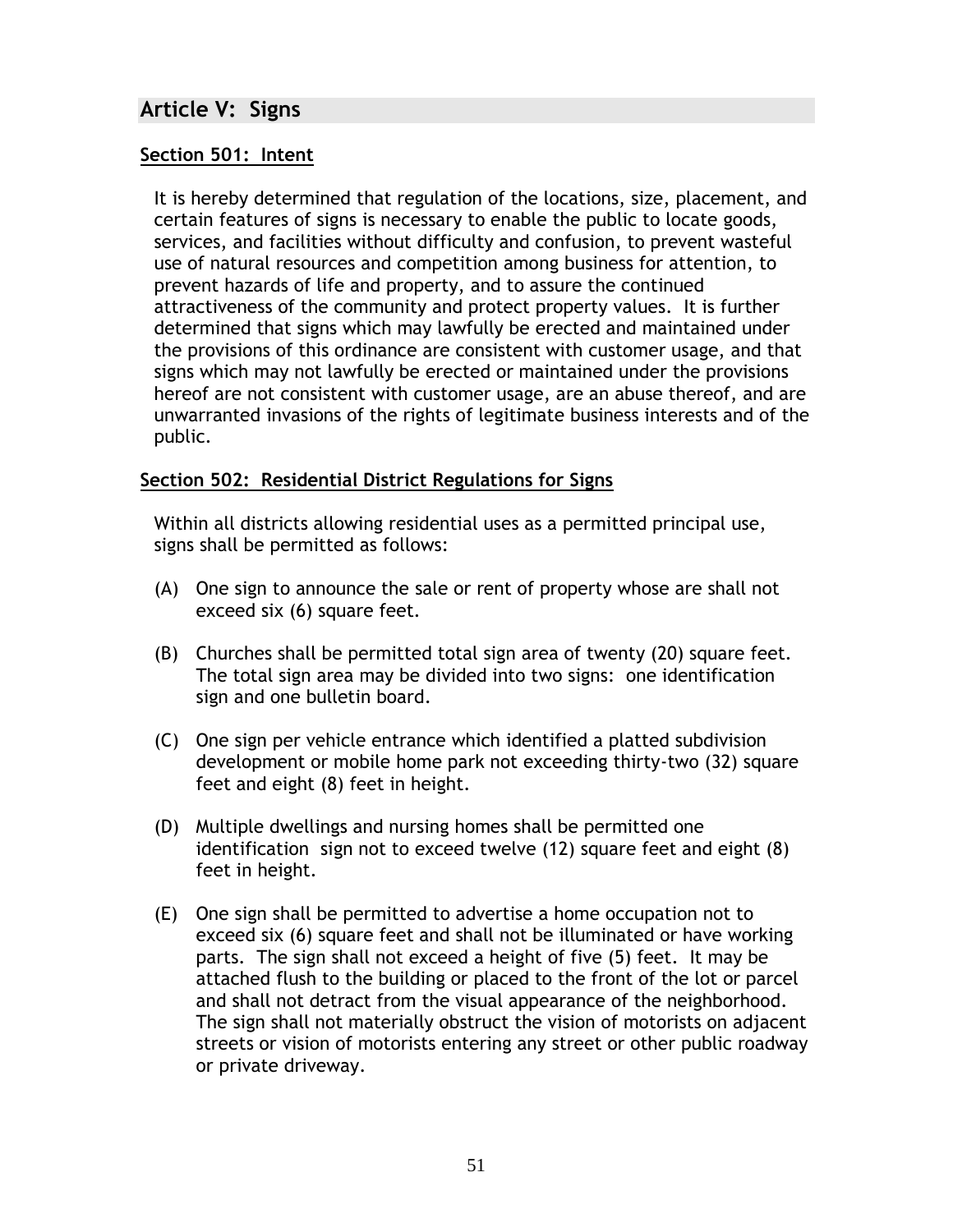(F) Signs permitted by this Section are exempt from the setback requirements of Section 401. Signs, however, shall not be located on the right-of-way and shall not interfere with traffic visibility.

#### **Section 503: Commercial Districts Sign Regulations**

Signs are permitted in the Commercial (C-1 and C-2) Districts on parcels that are already developed. Free-standing (ground) signs are permitted having an area not exceeding six (6) square feet for each acre or fraction of area of the developed premises, whichever is larger. There shall be a maximum of one hundred (100) square feet of sign area for each developed parcel. Where a premise has more than one occupant, the permitted sign area shall be divided among them in the same proportion as floor space and outdoor sales as occupied by them. Where a premise has more than two occupants and has a name district from that of the occupants, as in a shopping center, an additional two (2) square feet of sign area for each ten (10) feet or fraction of street frontage, with a maximum of two hundred (200) square feet, is permitted only for signs identifying the developed premises.

With the exception of area provided for shopping center identification, sign area not utilized by occupants of the premises may be made available for off premise directional signs.

Signs shall be subject to the following setback requirements; minimum of five (5) feet setback when the right-of-way width from the centerline of the road to the property line is less than fifty (50) feet; and may be located at the lot line when the right -of-way width from the centerline of the road to the property line is greater than fifty (50) feet. Setback measurement shall be from the right-of-way to the closest part of the sign, whether it be at or above grade. Signs shall be subject to the height regulations for the C-1 and C-2 Districts.

#### **Section 504: Industrial District Sign Regulations**

In the Industrial District, on-premises signs are permitted having a sign area not exceeding one hundred (100) square feet. Off-premise sighs are permitted and shall have a maximum sign area of one hundred (100) square feet per sign. Back-to-back signs shall have a maximum of one hundred (100) square feet for each side and shall not be further apart than four (4) feet. Individual signs shall be at least three hundred (300) feet apart and shall maintain a forty (40) foot setback. The maximum height for signs in the Industrial District shall be fifteen (15) feet.

#### **Section 505: Natural Rivers District Sign Regulations**

In the Natural River District, only those signs necessary for identification, direction, resource information, regulation of use and related to permitted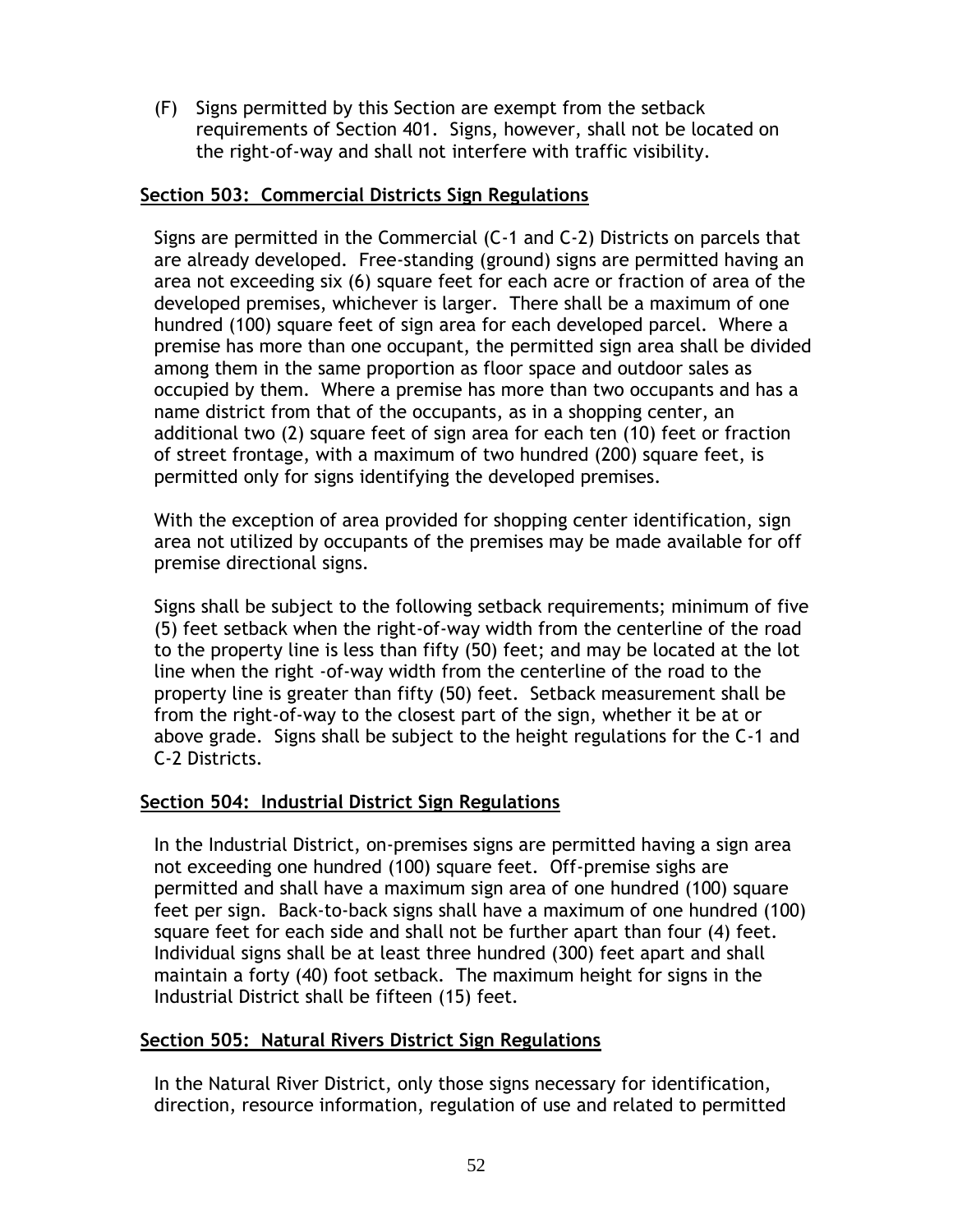uses shall be placed along the designated river and tributaries. Signs for the sale of products or services shall be prohibited. Signs must be in conformance with the following standards:

- a. Signs shall not be larger than one square foot in area.
- b. No more than 1 per 100 feet or one sign posted at upstream and downstream corner lot. However, one temporary real estate "For Sale" sign per parcel of land not to exceed four square feet in area shall be allowed outside the natural vegetation strip.
- c. Signs shall not be attached to any tree or shrub.
- d. Signs shall not be illuminated.

### **Section 506: Resource Production District Sign Regulation**

Where a farm or other agricultural operation is permitted within the Resource Production District, one sign is permitted, not to exceed twenty (20) square feet to advertise agricultural goods or other items for sale at that location.

### **Section 507: Inland Buffer Zone Districts Sign Regulations**

All signs within the Inland Buffer Zones (RM-IBZ, RR-IBZ, SD/TP-IBZ) are subject to appropriate regulations as provided in Article V Signs with the following exceptions and provisions:

- (A) All signs must be subdued in appearance, harmonizing in design and color with the surroundings. Signs may not be illuminated by neon or flashing devices.
- (B) Sign restrictions are established in two categories, on-premises and offpremises. An off-premises sign is located off the property for which the sign information is provided, in a location visible from a road or highway. Three types of off-premises signs are permitted: safety signs or symbols, public site identification signs, and commercial directories.

Commercial directories for permitted commercial uses may be established at various lakeshore access road intersections along H-58 and Michigan 77.

On-premises signs that can be seen from Inland Buffer Zone roads must be limited to public site identification signs and business identification signs. One such sign is allowed per property, and it must be on the premises and relate to the use of those premises. Posting and trespassing signs are exempt. On-premises signs must be at least 15 feet from the street line or road. One name plate or sign, not illuminated, equal to or less than 3' x 2' (6 square feet) is permitted. One temporary sign, not illuminated, equal to or less than 3' x 2' (6 square feet) advertising the sale, lease, or rental of the property is permitted.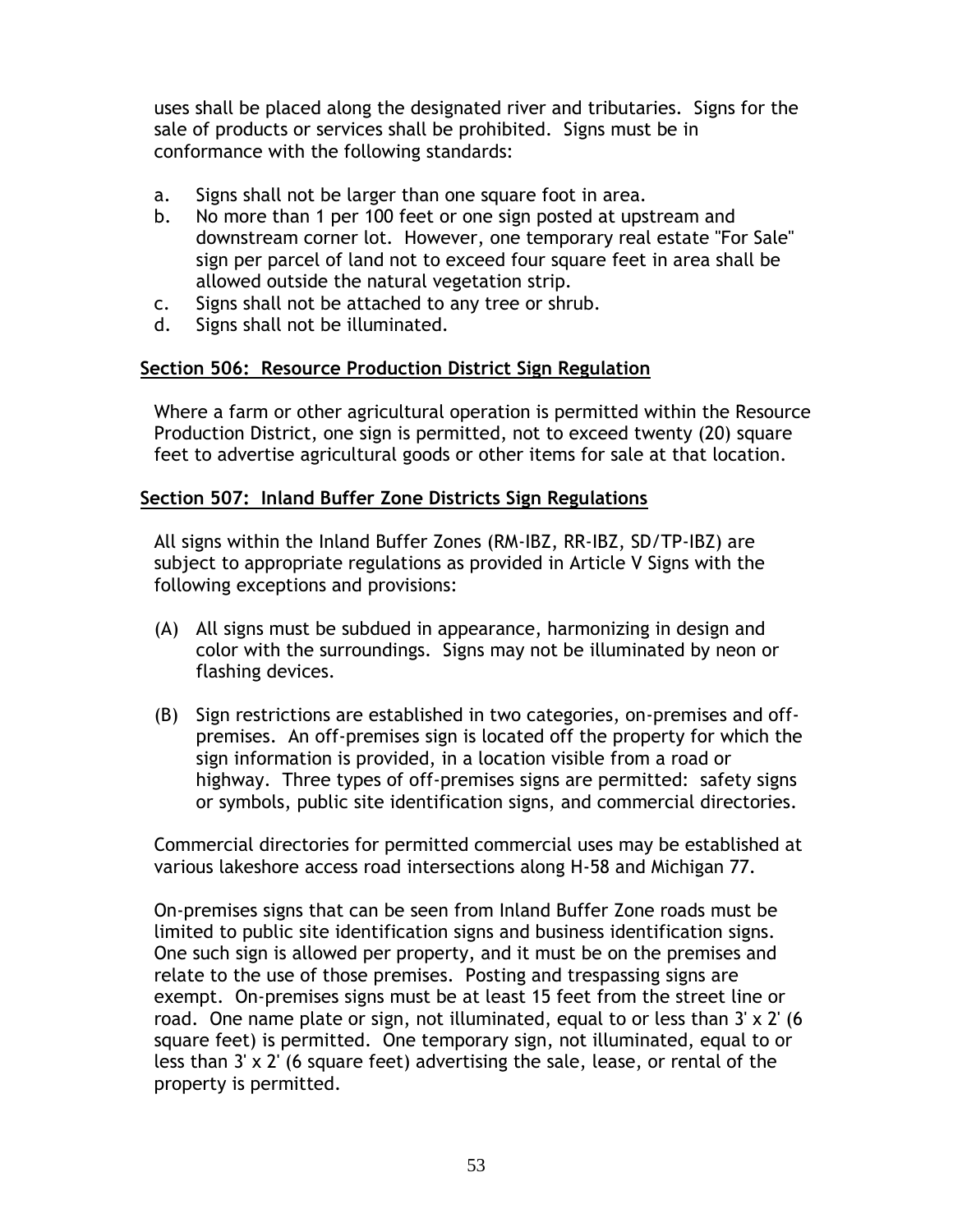### **Section 508: Cluster Sign Regulations**

A sign that lists and identifies a number of institutions, organizations, churches and/or businesses which contain the names, locations, hours, products sold, services offered, announcement of events or similar messages is permitted in zoning districts, except NR, R-1 and Bay. A cluster sign at one location shall have a maximum sign area of sixty (60) square feet. The cluster sign must be maintained by either the Township or recognized civic organization or church.

### **Section 509: Conditional Use and Residential Zone - Non-Residential Principal User Sign Regulation**

On-premise signs are permitted to identify or advertise an approved conditional use or activity and shall not advertise a specific product not produced on the premises. Signs shall have a maximum sign area of sixteen (16) square feet and not exceed eight (8) feet in height. Signs shall be subject to the following setback requirements: minimum of five (5) feet setback when the right-of-way width from the centerline of the road to the property line is greater than fifty (50) feet; and may be located at the lot line when the right-of-way width from the centerline of the road to the property line is greater than fifty (50) feet. Setback measurement shall be from the right-of-way to the closest part of the sign, whether it be at or above grade. Sign regulations in this Section shall not apply to any conditional use or nonresidential principal use located in the C-1, C-2 or I Districts, or to churches, multiple family dwellings, nursing home occupations which are regulated elsewhere in this section.

### **Section 510: Temporary Signs**

Signs which are intended to identify or advertise a non-profit annual or one time event or occurrence, such as a fair or other event of general public interest, shall be permitted for a period not to exceed two months provided that the sign is not contrary to the spirit and purpose of this Ordinance and shall conform to all size limitations set forth by this Ordinance. The applicant is responsible for both the erection and removal of all signs. All signs must be removed no later than 10 days after the end of event.

#### **Section 511: Construction Signs**

One construction sign is permitted per project not exceeding sixteen (16) feet in sign area for residential districts and thirty-two (32) square feet for C-1, C-2 or I Districts. Signs shall be erected no more than five (5) days prior to the beginning of construction for which a valid building permit has been issued, shall be confined to the site of construction, and shall be removed no later than 30 days following occupancy.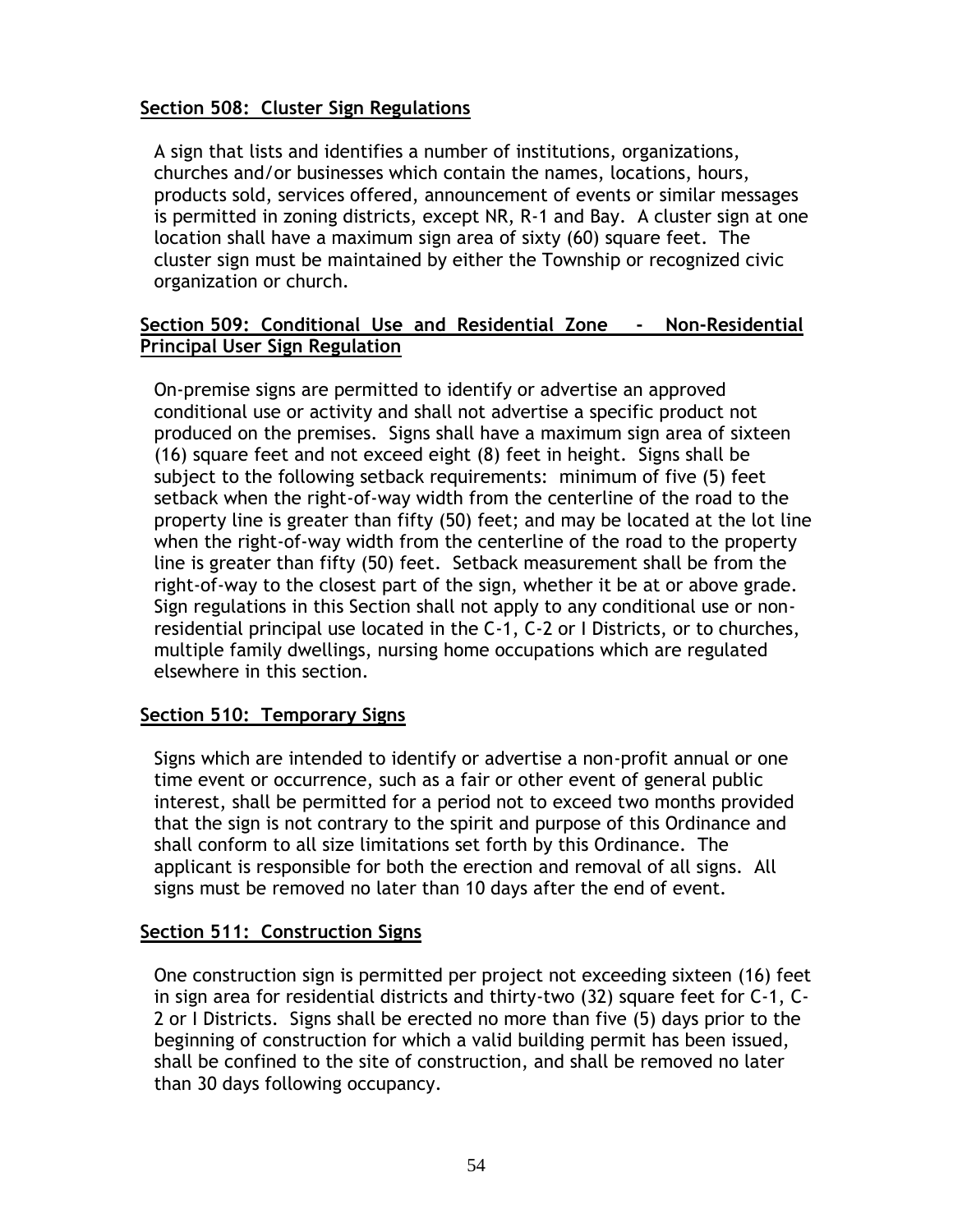### **Section 512: Exempt Signs**

The following signs shall not exceed nine (9) square feet and are otherwise exempt from this Ordinance:

Public Signs - Signs for a non-commercial nature and in the public interest, erected by, or on the order of a public officer in the performance of official duty.

Political Signs - Those signs which are intended to advertise a public election, individual actively participating in such an election, or other public ballot issue, are permitted on private property with the owners permission. All political signs must be removed within ten (10) days after the election date and shall not be located on the public right-of-way.

#### Signs which announce "No Hunting" or "No Trespassing"

#### Signs which identify the name of a farm or a farming operation

Residential Identification Signs - Those signs which have an occupants name and/or house number.

#### **Section 513: Lighting of Signs**

No lighted signs shall be permitted within the R-1, R-2, NR, BAY, or Inland Buffer Zone Districts. No strobe or other pulsating lights shall be permitted in any district. No sign shall be lighted as to create a traffic hazard or to adversely affect neighboring land uses. No sign may be lighted to such an intensity or in such a manner that it creates a public nuisance or adversely affects the public health, safety, or general welfare.

#### **Section 514: Maintenance of Signs**

Dilapidated sign structures which are likely to cause injury or degrade the surrounding area, and signs which advertise a closed business, past events or political elections, are no longer legible, or are otherwise untimely or unsafe, are a nuisance or a danger to the public. The Zoning Administrator is authorized to remove, or to have removed, all dangerous or nuisance signs, the cost of which is to be borne by the sign owner and/or property owner.

#### **Section 515: Nonconforming Signs**

(A) It is the intent and purpose of this section to eliminate non-conforming signs except as otherwise specifically set forth in this section as rapidly as the police power of the Township permits. No sign shall be designated as Class A Nonconforming.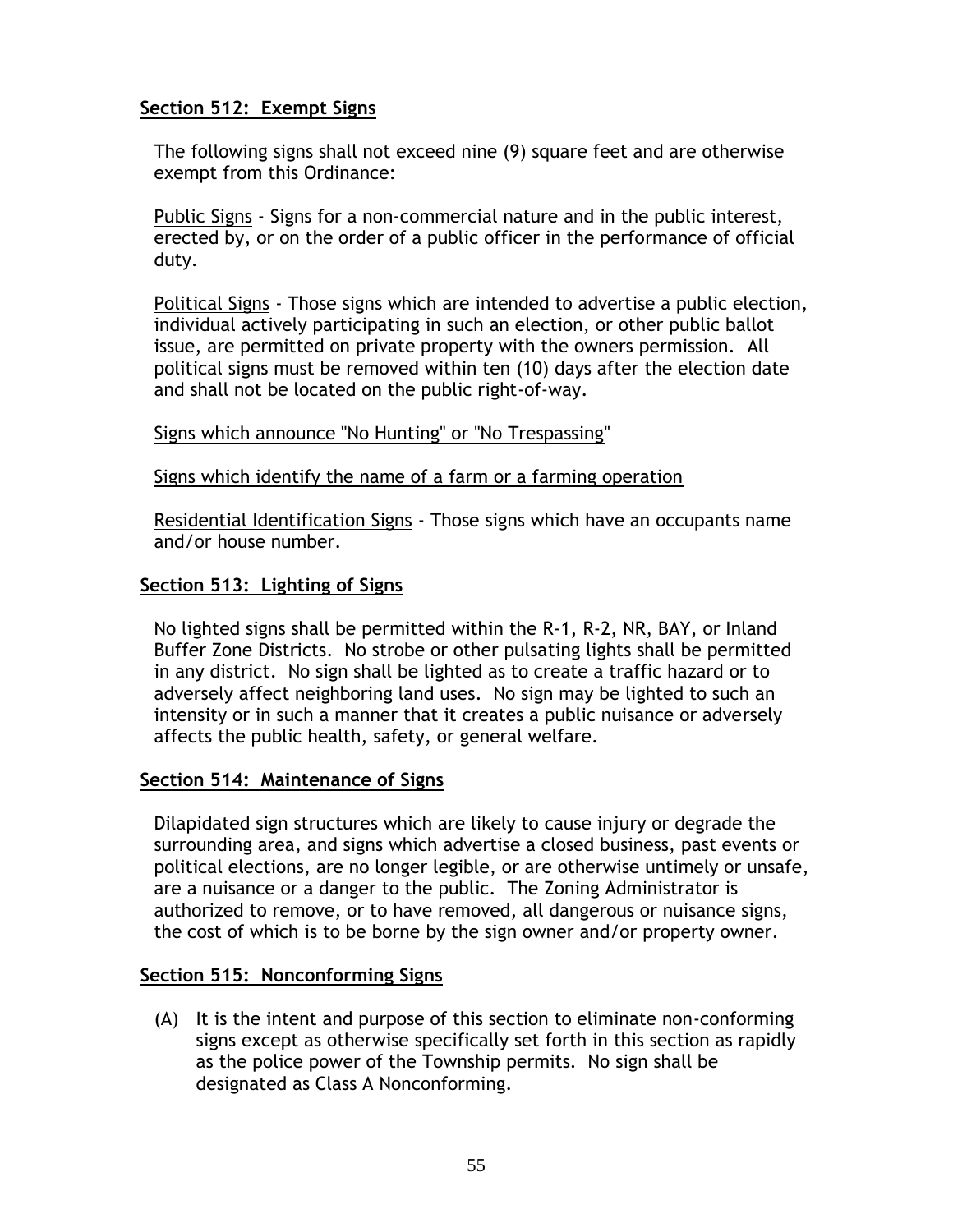#### (B) No nonconforming sign:

1. shall be structurally altered so as to prolong the life of the signs, nor shall the shape, size, type, or design of the sign structure to be altered; 2. shall be continued after the activity, business, or usage to which it relates has been discontinued for thirty (30) days or longer; or 3. shall be re-established after damage or destruction if the estimated expense of reconstruction exceeds fifty (50) percent of the sign value.

- (C) No conforming sign may be changed to another non-conforming use.
- (D) Nonconforming signs may have their face or message updated but not structurally altered.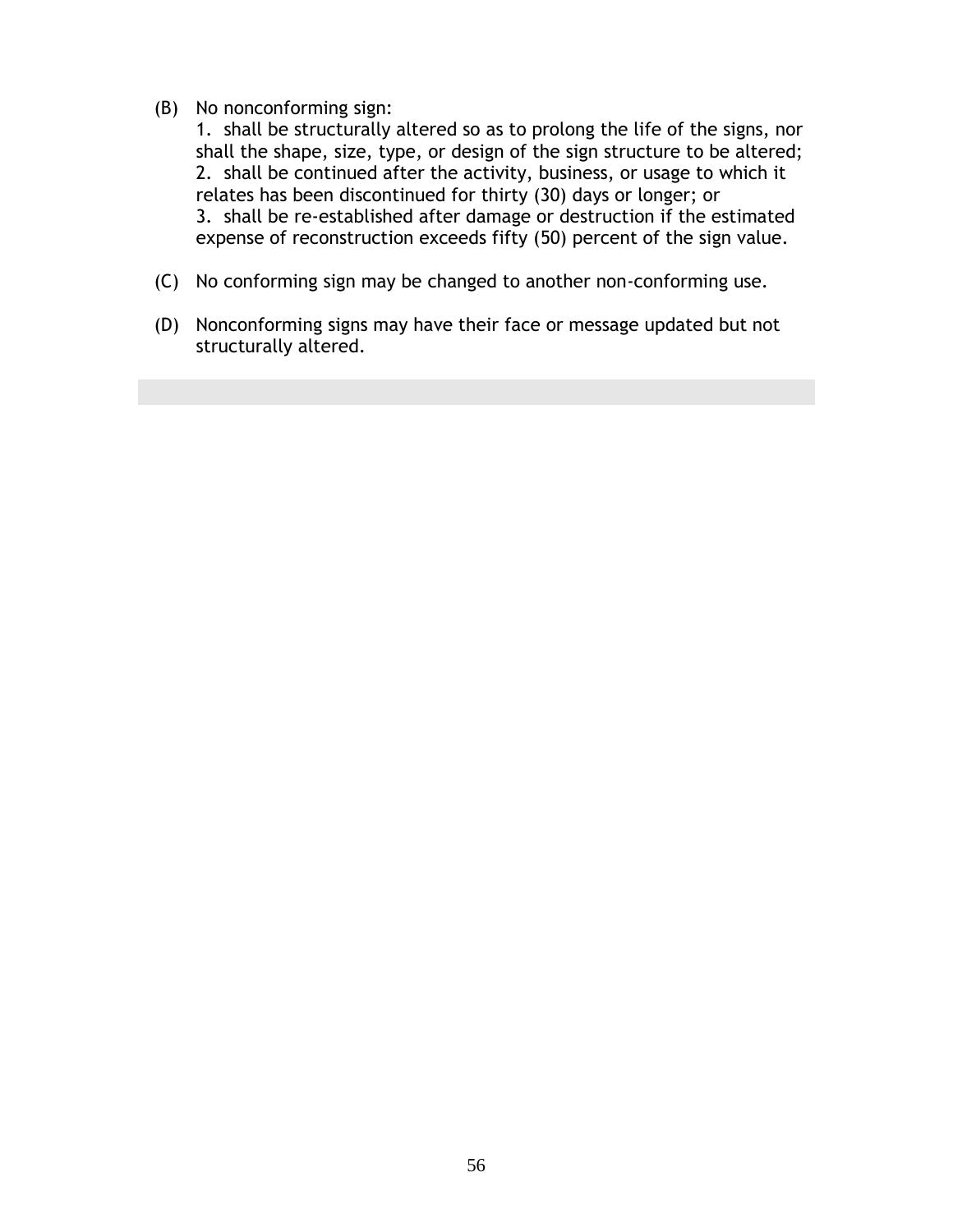## **Article VI: Site Plan Review**

#### **Section 601: Intent**

It is the purpose of this section to require site plan review approval for all buildings, structures and uses that can be expected to have a significant impact on natural resources, traffic patterns, adjacent parcels and the character of future development. The regulations contained herein are intended to provide and promote the orderly development of the Township; safe and convenient traffic movement, both within a site and in relation to access streets; the stability of land values and investments by preventing the impairment of depreciation of land values and development, by the erection of structures or additions or alterations thereto, without proper attention to setting or to unsightly or undesirable appearances; harmonious relationship to buildings, other structures and uses, both within a site and/or adjacent sites; and the conservation of natural amenities and resources.

#### **Section 602: Site Plan Required**

A site plan is required for and shall accompany the application for:

- (A) Zoning Compliance Permits for:
	- a. any proposed construction
	- b. any commencement of a new use
	- c. any proposed change in use
- (B) Conditional Use Permit
- (C) Variances
- (D) Class A Non-conforming Use Designations
- (E) Any other requests for zoning status where the Zoning Administrator determines that a site plan is necessary for accurate review or documentation of the existing development.

The site plan may be drawn on the application form or on a separate sheet of paper as appropriate to the scale and amount of information shown.

#### **Section 603: Site Plans for Single and Two Family Dwellings, and Residential Accessory Uses and Structures and for Recreational Structures**

The site plan for single and two family dwellings, residential accessory uses and structures and recreational structures shall show the following information:

- (A) A legal description of the site.
- (B) All lot lines and dimensions of the lot.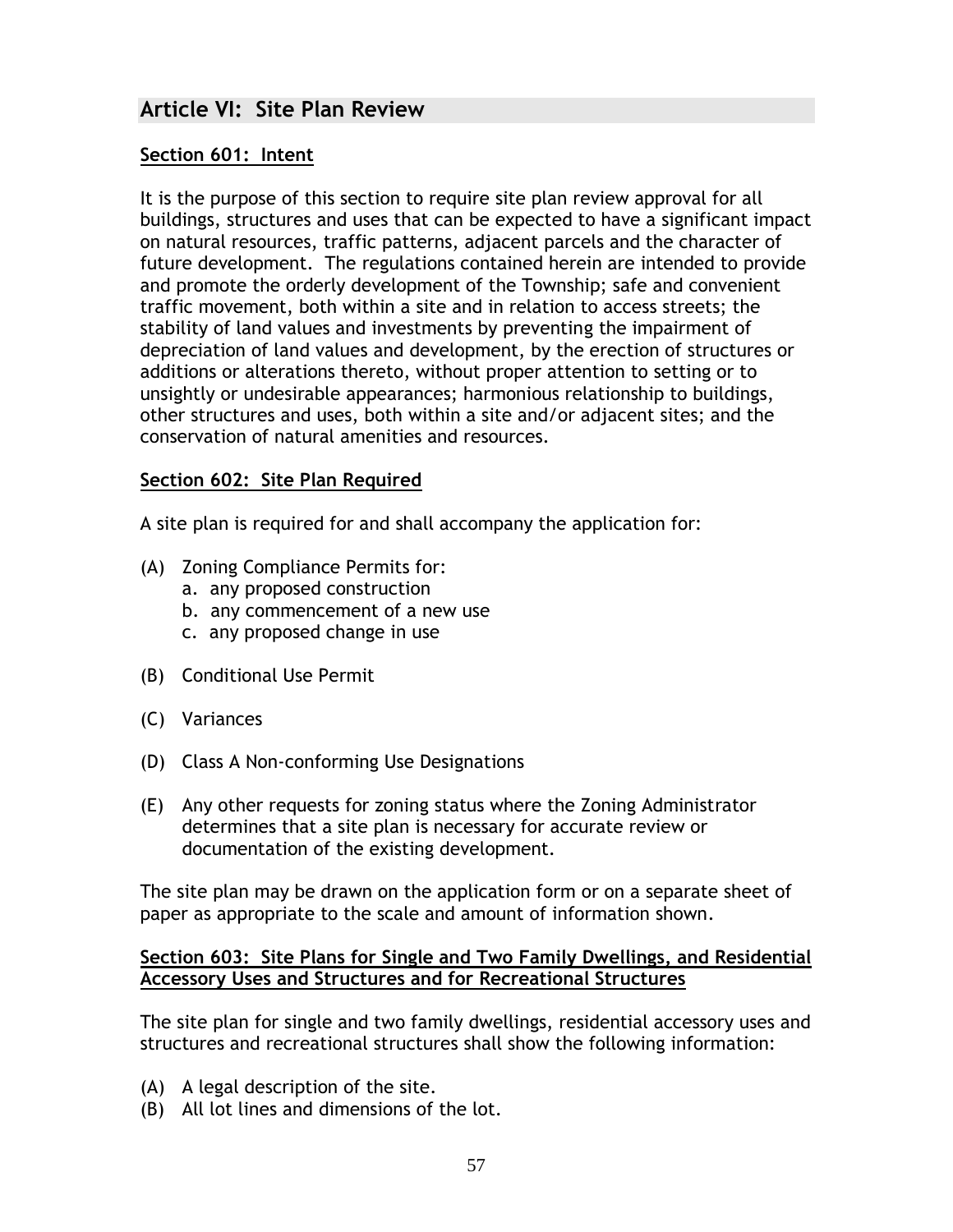- (C) All roads and easements.
- (D) All existing and proposed buildings shall be shown and labeled.
- (E) Proposed use of each building.
- (F) Distances between buildings and ALL lot lines.
- (G) Building dimensions
- (H) Natural features affecting development (rock, water, etc)
- (I) Well and septic locations
- (J) A NORTH Arrow

### **Section 604: Site Plans for Commercial, Industrial and Multi Family Development (all other development)**

Site plans meeting the following standards shall be required for the following: all commercial uses and developments in the C-1, C-2, SC-IBZ, RF, RP, and I Districts; all non-residential Conditional Use Permits; and uses utilizing more than one (1) acre of land (except for timber and agricultural uses). This information shall be provided on six (6) identical copies on one or more sheets.

- (A) A scale adequate to illustrate the proposed activity
- (B) A legal description of the lot; the name, address and telephone of the owner, developer and designer.
- (C) Date, North point, and Scale
- (D) The actual dimensions of the proposed developed area (as shown by a licensed surveyor, engineer, architect, or registered landscape architect, with the survey stakes visible) showing the relationship of the subject property to abutting properties.
- (E) The location of all existing and proposed structures, including signs, on the subject property and all existing structures on land immediately adjacent to the site within one hundred (100) feet of the sites parcel lines.
- (F) The location of all existing and proposed drives and parking areas.
- (G) The location and right-of-way widths of all abutting streets, alleys, and private easements.
- (H) The location of proposed planting and screening, fencing, signs and advertising features.
- (I) The height and floor area of all proposed structures.
- (J) The size and location of all existing and proposed public and private utilities and required landscaping.
- (K) Any other information necessary to establish compliance with this ordinance or any other applicable ordinances.
- (L) Location of all existing and proposed surface water impoundments and surface water drainage pattern.
- (M) The location and extent of all earth movement which is planned. Indicate if a sedimentation and erosion control permit has been applied for.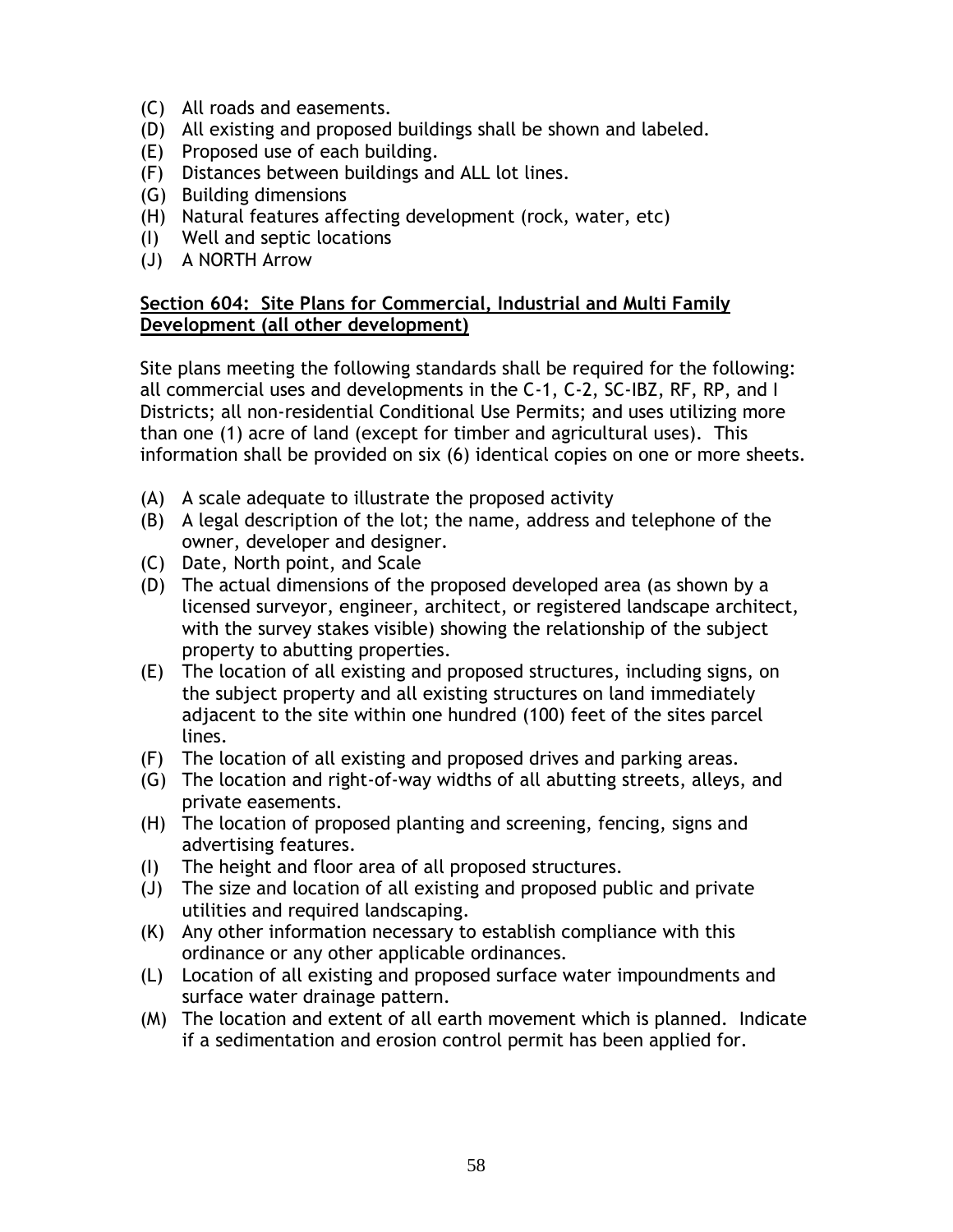### **Section 605: Review Procedures**

Upon receipt of any site plan, the Zoning Administrator shall review it to determine whether it is in proper form, contains all of the required information, shows compliance with this ordinance and all other ordinances of Burt Township, and demonstrates the adequacy of utility service. Upon demand by the proposer of the site plan, the Zoning Administrator shall, within ten (10) working days approve or deny in writing, setting forth in detail the reasons which shall be limited to any defect in form or required information, any violation of any provision of this or any other ordinance and any changes which would make the plans acceptable. The proposer may appeal any denial to the Township Zoning Board of Appeals. The Zoning Administrator and Zoning Board of Appeals shall use the following standards in their review.

#### **Section 606: Standards for Site Plan Approval**

- 1. All elements of the site plan shall be harmoniously and efficiently organized in relation to topography, the size and type of lot, the character of adjoining property and the type and size of buildings. The site will be so developed as not to impede the normal and orderly development or improvement or surrounding property for uses permitted in this ordinance.
- 2. The landscaping shall be preserved in it's natural state, in so far as practicable, by minimizing tree and soil removal, and the topographic modifications which result in maximum harmony with adjacent areas.
- 3. Special attention shall be given to proper site surface drainage so that removal of storm waters will not adversely affect neighboring properties.
- 4. The site plan shall provide reasonable visual and auditory privacy for all dwelling units located therein. Fences, walks, barriers and landscaping shall be used, as appropriate, for the protection and enhancement of property and for the privacy of its occupants.
- 5. All buildings or group of buildings shall be so arranged as to permit emergency vehicle access to all sides.
- 6. Every structure or dwelling shall have access to a public street, walkway or other area dedicated to common use.
- 7. All loading or unloading and outside storage areas, including areas for storage of trash, which face or are visible from residential properties, abut a residential zone or public thoroughfares, shall be screened by a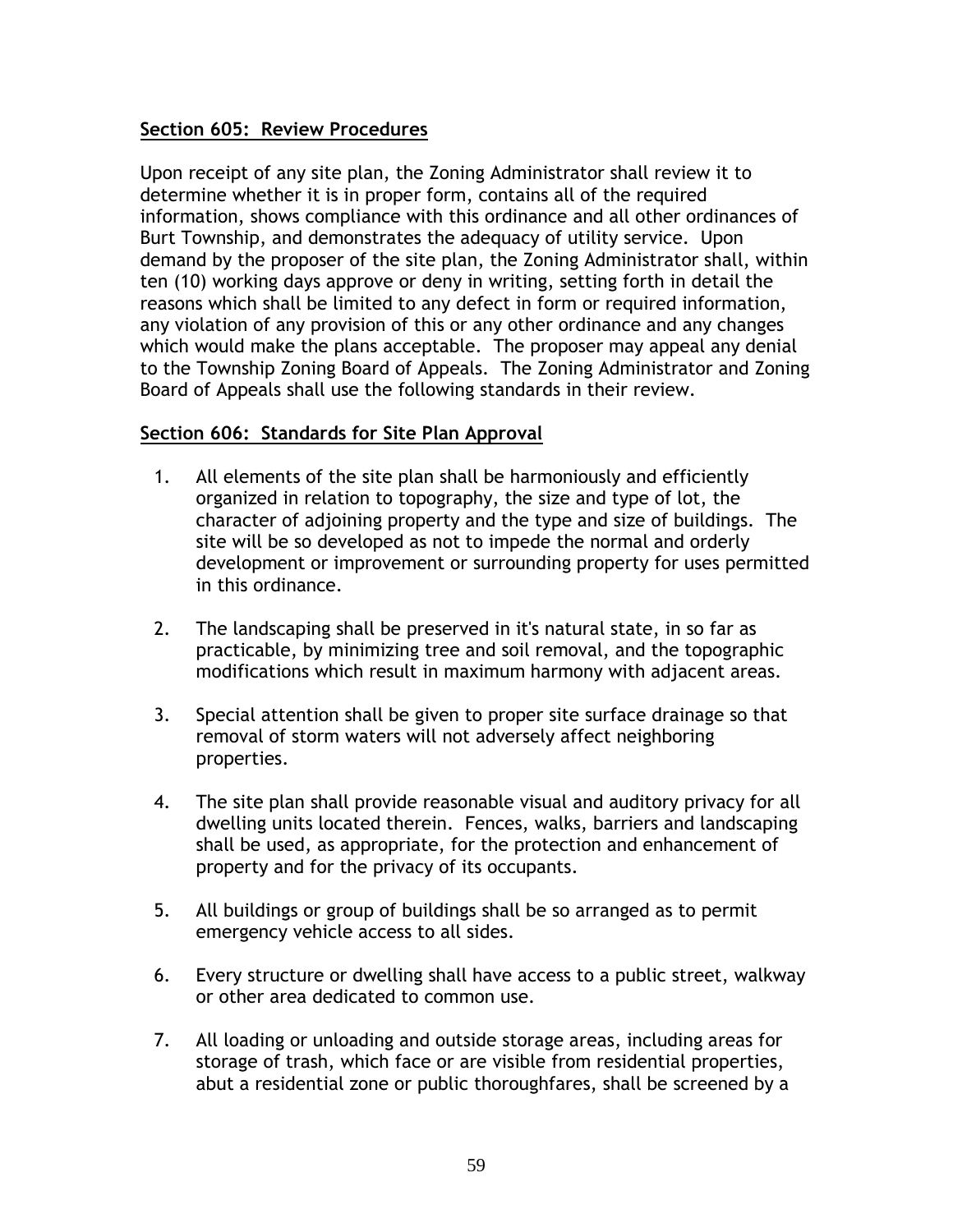vertical fence consisting of structural (fence) or plant materials no less than six (6) feet in height.

8. Exterior lighting shall be so arranged that it is deflected away from adjacent properties and so that it does not impede the vision of traffic along adjacent streets. Flashing or intermittent lights shall not be permitted.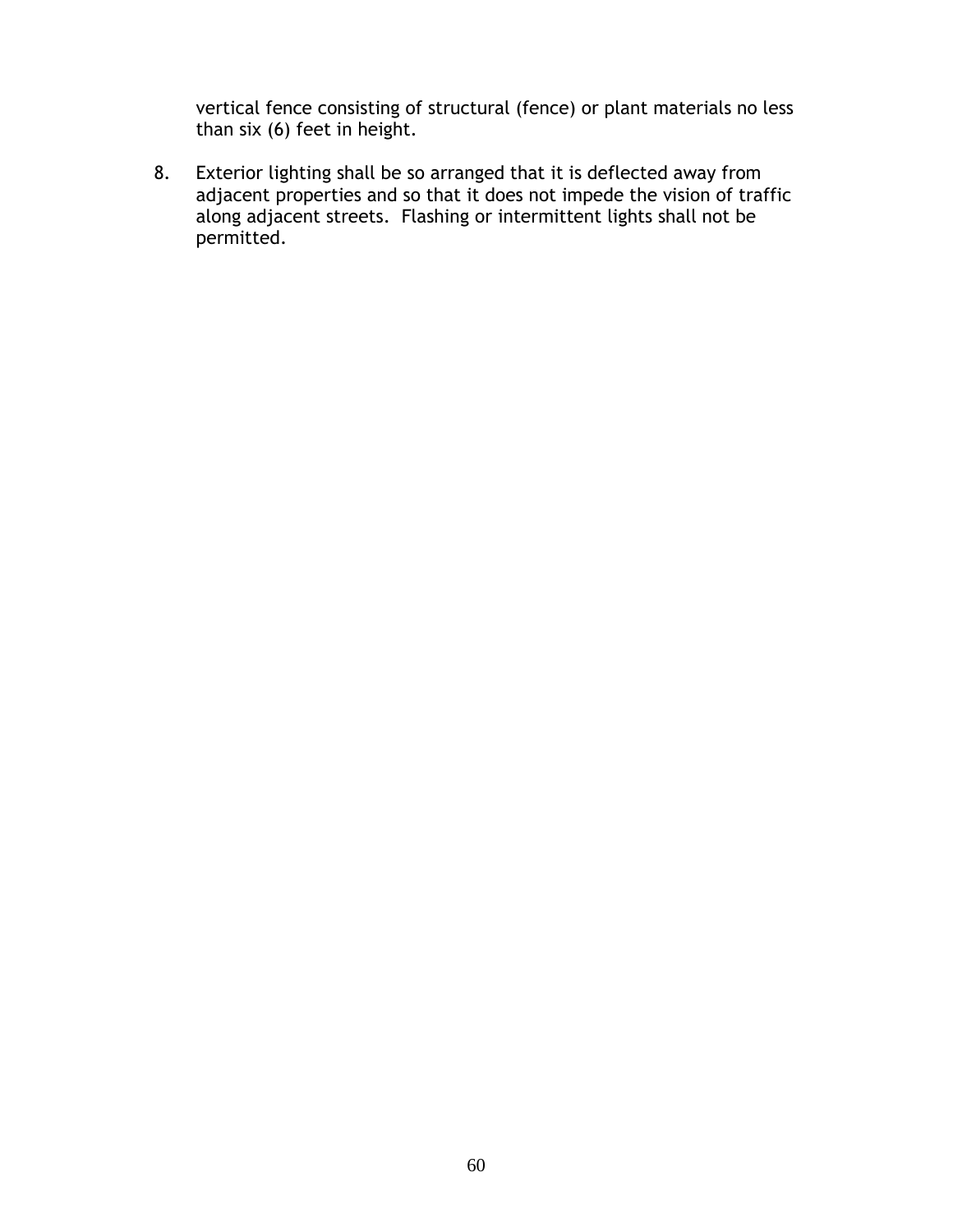# **Article VII: Conditional Use Permits**

### **Section 701: Intent**

Until recent years, the regulation of all use of land and structures through zoning has been accomplished by assigning each use to one or more districts. However, the functions and characteristics of an increasing number of new kinds of land uses combined with some of the older, more familiar kinds of uses call for more flexibility and equitable procedure for properly accommodating these activities in the community. It should be recognized that the forces that influence decisions regarding the nature, magnitude and location of such types of land use activities are many and varied depending upon functional characteristics, competitive situations and the availability of land. Rather than assign all uses to special, individual, and limited zoning districts, it is important to provide controllable and reasonable flexibility and requirements for certain kinds of uses, but that will, at the same time, maintain adequate provision for the security of the health, safety, convenience and general welfare of the communities inhabitants.

In order to accomplish such a dual objective, provision is made in this ordinance not only for flexibility in individual district regulations, but also for a more detailed consideration of certain specified activities as each may relate to proposed conditions of location, design, size, operation, intensity of use, generation of traffic movements, concentration of population, processes of equipment employed, amount and kind of public facilities and services required, together with many other possible factors. Land and structure uses possessing these particularly unique characteristics are designated as *Conditional Uses* and may be authorized by the issuance of a *Conditional Use Permit* with such conditions and safeguards attached as may be deemed necessary for the protection of the public welfare.

The following sections (702 through 705), together with previous references in other sections (308 through 316), designate what uses require a Conditional Use Permit. With any exception noted, the procedures for obtaining such a permit apply to all conditional uses indicated.

#### **Section 702: Application Procedure**

- (A) Any person having an interest in a property may file an application for a Conditional Use Permit for the zoning district in which the land is situated.
- (B) Applications shall be submitted through the Zoning Administrator to the Planning Commission. Each application shall be signed by the property owner and accompanied by the payment of a fee in accordance with the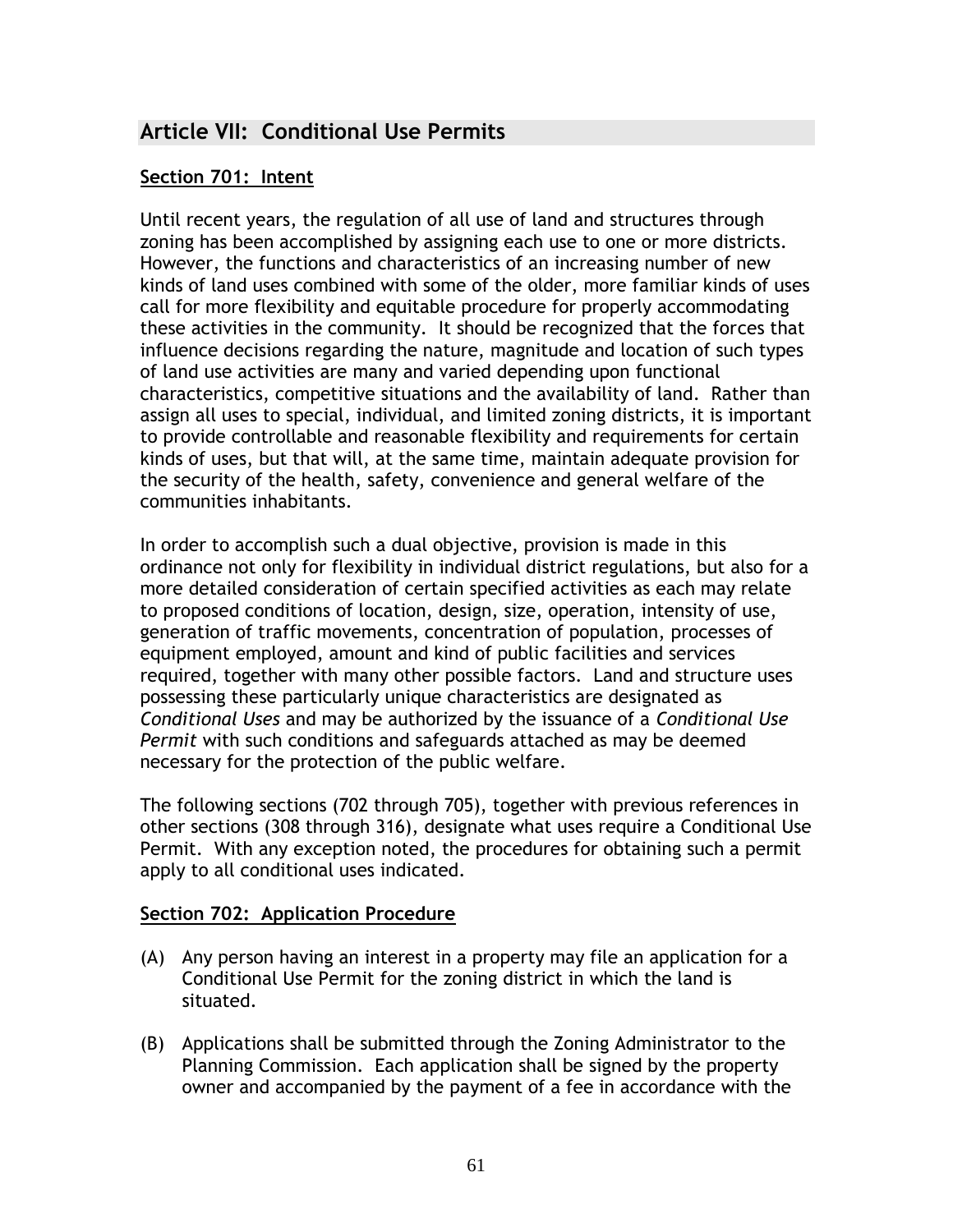duly adopted "Schedule of Fees" to cover costs of processing the application. No part of any fee shall be refundable.

(C) Data Required in Application: Every application shall be accompanied by one copy of the following information and data: a. Conditional use form supplied by the Zoning Administrator filled

out by the applicant. b. Site plan drawn to a readable scale and containing that

information specified in Article VI, Section 603 or 604. c. A statement with supporting evidence regarding the required findings specified in Section 704.

- (D) Approval of a Conditional Use Permit shall be valid regardless of change of ownership, provided that all terms and conditions of the permit are met by all subsequent owners *AMENDED on April 12, 2005:* The Conditional Use Permit will be issued to the owner in residence at the specified location. Transfer of resident ownership voids the conditional use permit. A Conditional Use permit may also be voided by the Township Board at any time upon the written request of the owner. Transfer of the residence to a new owner immediately voids the conditional use.
- (E) In instances where development authorized by a Conditional Use Permit has essentially changed in nature, extent or character, the Planning Commission shall review the permit in relation to the applicable standards and requirements of the Ordinance. Upon finding that there has been a violation in the conditions of the Conditional Use Permit granted under the provisions of this Ordinance, the Planning Commission may declare the permit null and void.
- (F) If development of a Conditional Use Permit has not commenced within one year from the date of issuance, said permit shall expire automatically. The Planning Commission can approve an extension for one additional year upon request by the applicant.

### **Section 703: Review and Findings**

The Planning Commission shall approve, approve with conditions, or reject the application within sixty (60) days of the hearing based upon materials received and testimony recorded at the public hearing. The Planning Commission shall set forth the reasons for approval, denial, or modification of the conditional use permit application. All conditions shall be clearly specified in writing and be consistent with Sections 704 and 902(C). The petitioner has one year from date of hearing to comply with all specified conditions. Compliance shall occur prior to the issuance of a Zoning Compliance Permit by the Zoning Administrator pursuant to Section 905 and the commencement of the use, unless a specified time is set or implied in the motion granting the Conditional Use Permit.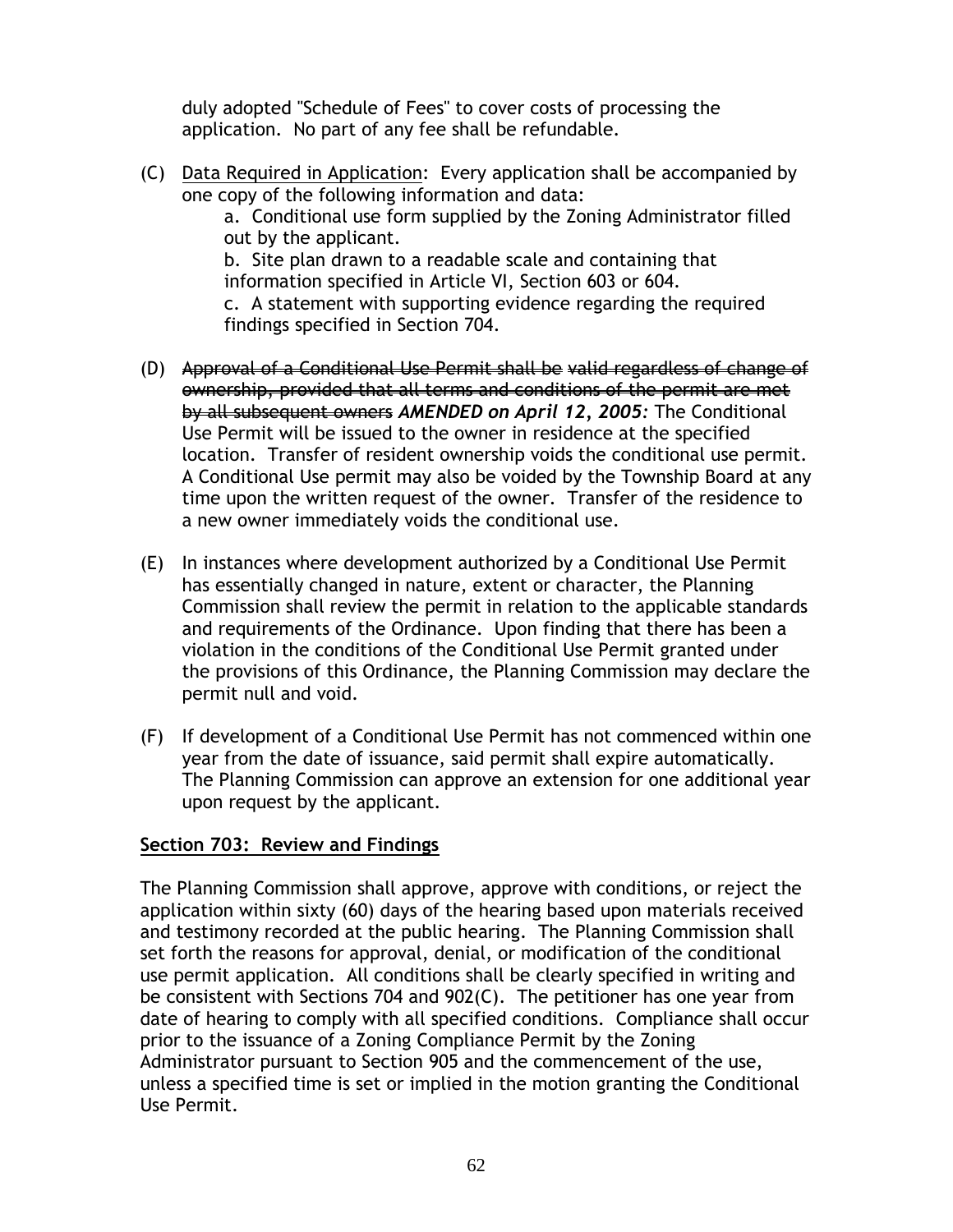#### **Section 704: General Standards**

The Planning Commission shall review the particular facts and circumstances of each proposal in terms of the following standards and shall find adequate evidence showing that the proposed use:

- (A) Will be harmonious with and in accordance with the general policies of Burt Township or with any specific objectives of any adopted development plans;
- (B) Will be designated, constructed, operated, and maintained to be harmonious and appropriate in appearance with the existing or intended character of the general vicinity and that the use will not change the essential character of the same area;
- (C) Will not be hazardous or disturbing to existing or future neighboring uses;
- (D) Will not diminish the value of land, buildings, or structures in the District;
- (E) Will be served adequately by essential public facilities and services, such as highways, streets, police or fire protection, drainage structures, refuse disposal, or schools, and that the persons or agencies responsible for the establishment of the proposed use shall be able to provide adequately any such service;
- (F) Will not create excessive additional requirements at public costs for public facilities and services and will not be detrimental to the economic welfare of the community;
- (G) Will not involve uses, activities, processes, materials and equipment and conditions of operation that will be detrimental to any person, property, or the general welfare by reason of excessive production of noise, traffic, smoke, fumes, glare, or odors;
- (H) Will protect the public health, safety and general welfare of the community; and
- (I) Will be consistent with the intent and purpose of the specific zoning district in which it is located.

The following standards shall be used by the Planning Commission when considering child care facilities:

- 1. Is located not closer than one-thousand five-hundred (1500) feet to any of the following:
	- a. Another licensed group day care home.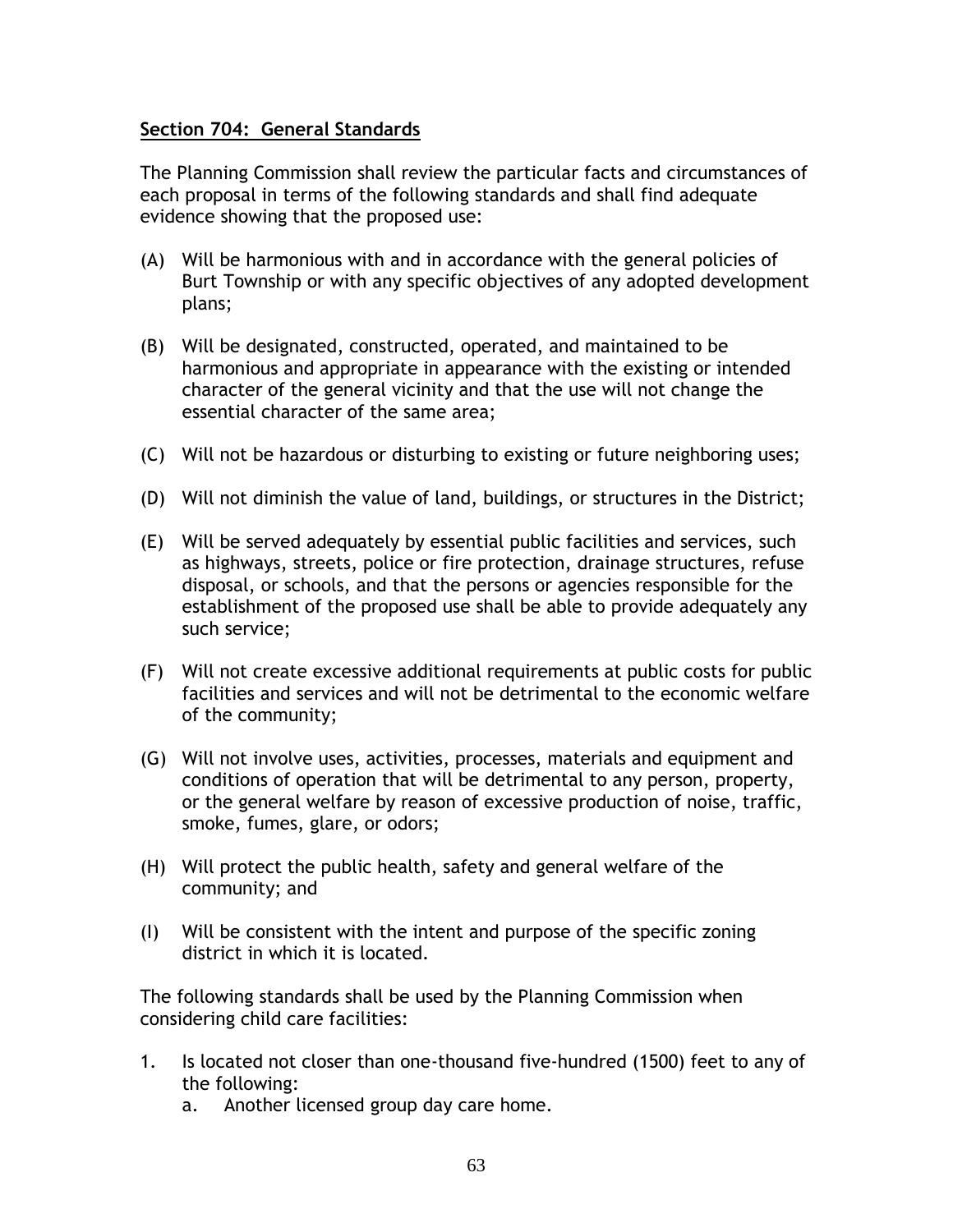- b. Another adult foster care small group home or large group home licensed under the adult foster care facility licensing act, Act No. 218 of the Public Acts of 1979, being Sections 400.701 to 400.737 of the Michigan Complied Laws (MCL).
- c. The facility offering substance abuse treatment and rehabilitation service to seven (7) or more people licensed under Article 6 of the Public Health Code, Act No. 368 of the Public Acts of 1978, being Sections 333.6101 to 333.6523 of the Michigan Complied Laws (MCL).
- d. A community correction center, resident home, halfway house, or other similar facility which houses an inmate population under the jurisdiction of the Department of Corrections.
- 2. Has appropriate fencing for the safety of the children and a group daycare home as determined by the Burt Township Planning Commission.
- 3. Maintains the property consistent with the visible characteristics of the neighborhood.
- 4. Does not exceed sixteen (16) hours of operation during a 24-hour period. The Township Planning Commission may limit but not prohibit the operation of a group daycare home between the hours of 10:00 p.m. and 6:00 a.m.
- 5. Meets regulations, if any, governing signs used by a group daycare home to identify itself.
- 6. Meets regulations, if any, requiring a group daycare home operator to provide off-street parking accommodations for his or her employees.

### **Section 705: Conditions and Safeguards**

- (A) Prior to granting any Conditional use Permit, the Planning Commission may impose conditions or limitations upon the establishment, location, construction, maintenance or operation of the use authorized by the Conditional Use Permit as in its judgment may be necessary for the protection of the public interest. Conditions imposed shall further be designed to protect natural resources, the health, safety and welfare, as well as the social and economic well-being of those who will utilize the land use or activity under consideration, residents and landowners immediately adjacent to the proposed land use or activity and the community as a whole; and be consistent with the general standards listed in Section 704 of this Ordinance and therefore be necessary to meet the intent and purpose of the regulations contained therein.
- (B) Conditions and requirements stated as part of Conditional Use Permit authorization shall be a continuing obligation of landholders. The Zoning Administrator shall make periodic investigations of developments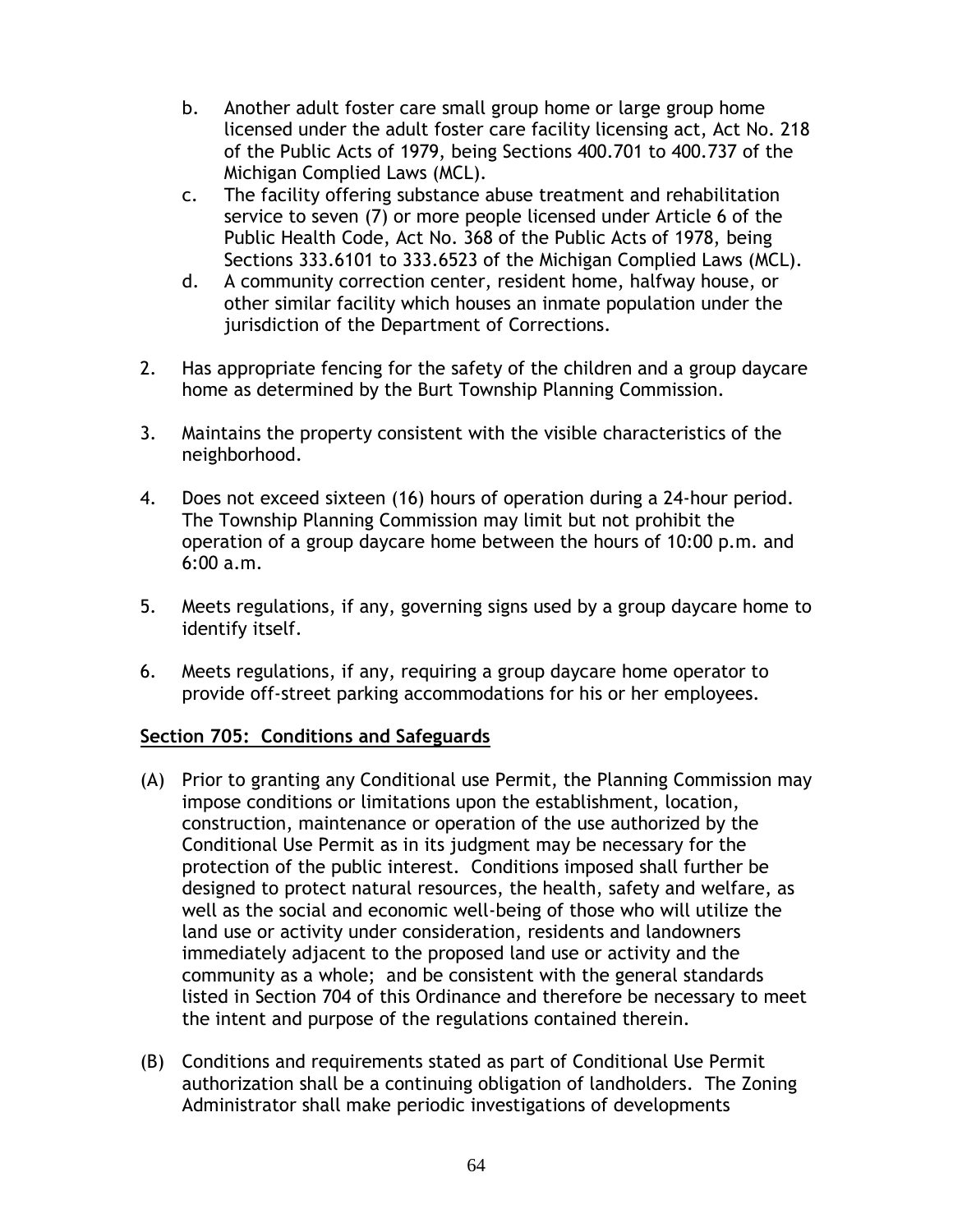authorized by Conditional Use Permit to determine compliance with all requirements.

- (C) Conditional Use Permits may be issued for time periods as determined by the Planning Commission. Conditional Use Permits may be renewed in the same manner as originally applied for.
- (D) In authorizing a Conditional Use Permit, the Planning Commission may require that a cash deposit, certified check, bond or other financial guarantee acceptable to the Township, of ample sum be furnished by the developer to insure compliance with such requirements as drives, walks, utilities, parking, landscaping, and the like. The financial guarantee shall be deposited with the Township Treasurer at the time of issuance of the permit authorizing the use or activity. As work progresses, the Planning Commission may authorize a proportional rebate of the financial guarantee upon completion of significant phases or improvements.
- (E) Revocation of a Conditional Use Permit by the Planning Commission shall be made at a public hearing following the same procedures as original approval to the effect that:
	- 1. Such conditions as may have been prescribed in conjunction with the issuance of the original permit included the requirement that the use be discontinued after a specified time period; or
	- 2. Violations of conditions pertaining to the granting of the permit continue to exist more than thirty (30) days after an order to correct has been issued. Violations of any conditions set by the Planning Commission are violations of this Zoning Ordinance.
- (F) All plans, specifications and statements submitted with the application for a Conditional Use Permit shall become, along with any changes ordered by the Planning Commission, a part of the conditions of any Conditional Use Permit issued thereto.
- (G) The standards in Section 704 are basic to all conditional uses as identified in Sections 308 through 316.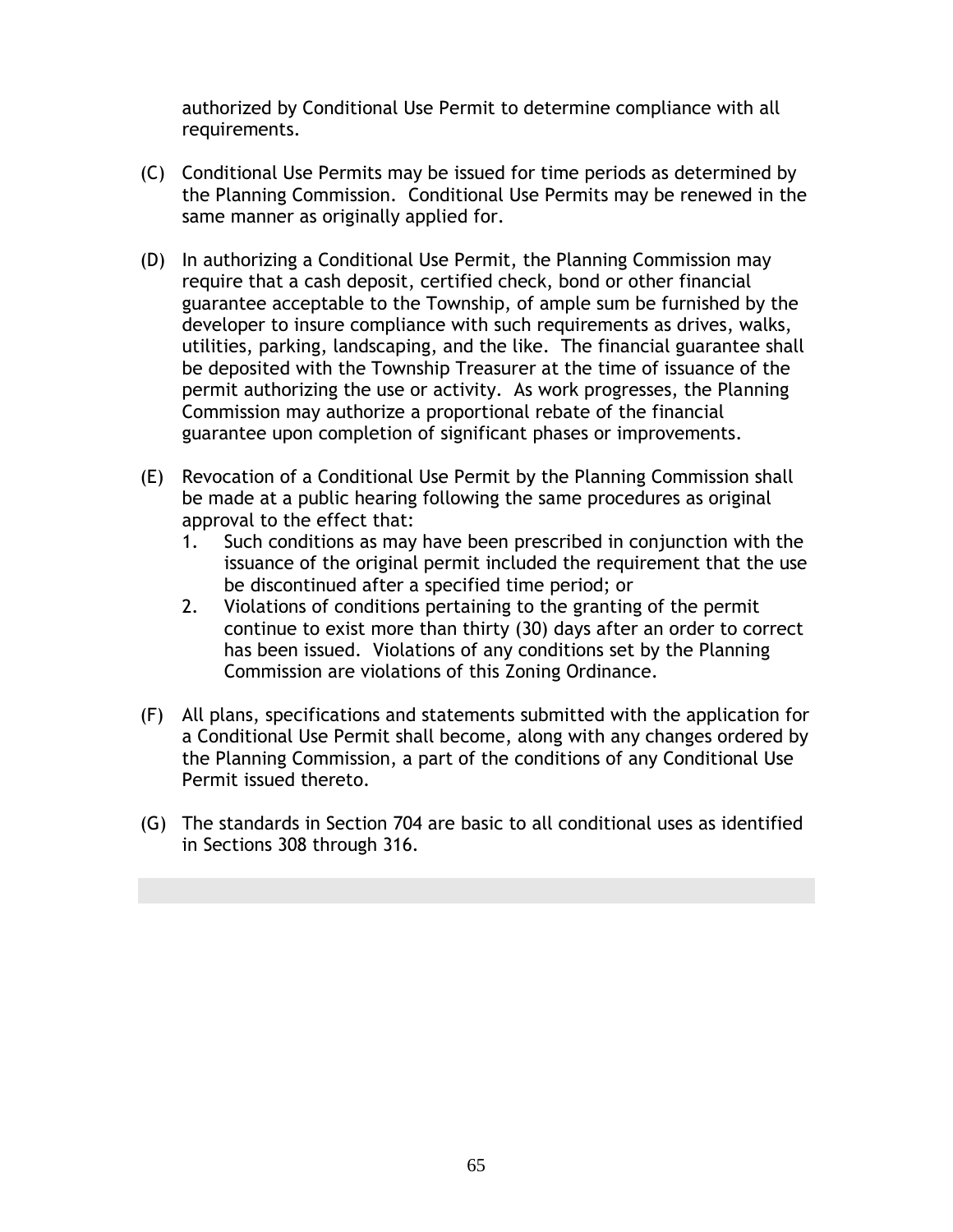# **Article VIII: Planned Unit Development**

### **Section 801: Intent**

The intent of this section is to permit great flexibility in the use and design of structures and land in situations where modifications of specific provisions of this Ordinance will not be contrary to its intent and purpose or significantly inconsistent with the planning on which it is based and will not be harmful to the neighborhood in which they occur. Planned Unit Development (PUD) shall not be allowed in the Inland Buffer Zone districts.

### **Section 802: Application and Modification Powers**

The provisions of this Section may be applied, upon application of the owner, to any lot exceeding two acres in size. The owner shall file with the Township Planning Commission a proposed site plan and detailed description of the structures to be erected, the other facilities of the project and the land uses involved. In addition, he shall furnish such other information as the Township Planning Commission may reasonably require.

In acting upon the application, the Township Planning Commission may alter setback requirements, building size limits, off-street parking regulations, landscaping rules, and density and intensity limits. It may also authorize uses not permitted in the district where the lot is located, providing such uses are desirable or convenient for the users of the lot as developed or the immediate neighborhood and provided that such uses are planned so as to assure that they will not materially alter the existing character of the neighborhood. However, uses not permitted in the district where the lot is located shall not be permitted to occupy more than ten (10) percent of the lot area nor more than ten (10) percent of the building floor area. Where the Commission determines that the application is consistent with Sub-Section (A) of this Section and with the other requirements hereof, it shall enter an order authorizing development and use in accordance with the site plan and description contained in the application, modified as the Commission may require to carry out the intent and purpose of this Section and containing any conditions or restrictions which the Commission may consider necessary to carry out the purposes of this Ordinance and to protect the public health, safety, and welfare. The order shall recite the reasons and findings of the fact upon which it is based.

#### **Section 803: Application Procedures**

The provisions of this Article shall be applied to the existing zoning district, as defined on the zoning map where the PUD is to be located. The application procedure for a PUD is as follows: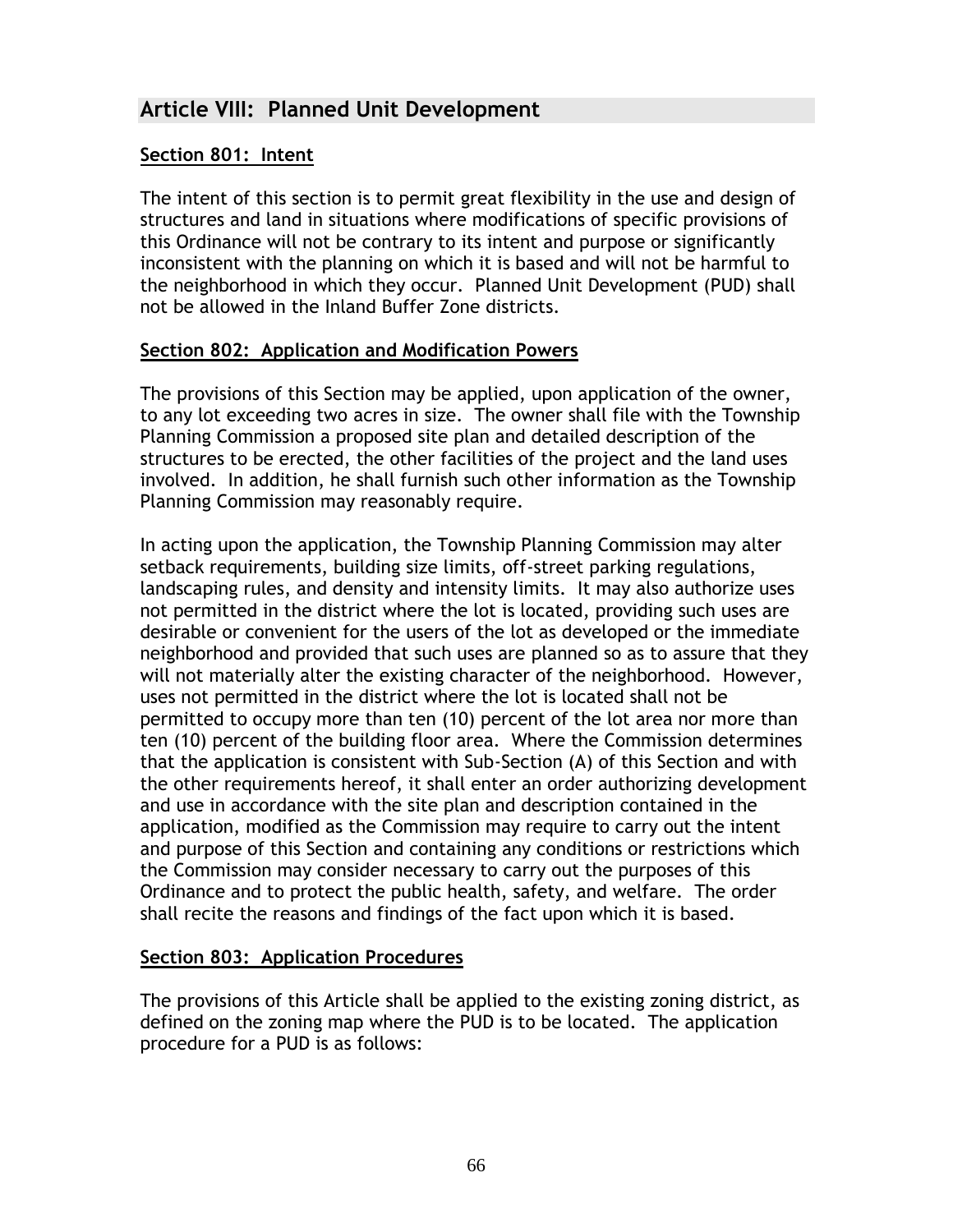- 1. Preliminary Conference Prior to preparing a formal application, the applicant shall meet with the Planning Commission to discuss the proposed development.
- 2. Preliminary Application Following a preliminary conference the Planning Commission shall hold a public hearing, held according to requirements of Section 1002 to review the preliminary application. In making its review of any portion of the PUD preliminary development plan, the Planning Commission shall find that the PUD is consistent with the standards outlined in Section 704 and Section 804 and other relevant provisions of this Ordinance. Following the review, the Planning Commission shall approve, approve with conditions, or subject to modifications, or deny in writing the preliminary application, specifying the reasons for denial.

The approval of the preliminary application does not constitute recording of the plan or plat nor authorize the issuance of building permits.

The applicant shall prepare and submit ten (10) copies of the preliminary development plan which consists of the following written and graphic documents:

- a. A written description of the PUD including:
	- 1. How the PUD meets the intent provisions of the PUD
	- 2. A statement identifying the intended uses including future sales or leasing arrangements or all or a portion of the PUD.
	- 3. A legal description of the PUD parcel.
	- 4. A listing of all owners, holders or easements, and other interested parties.
	- 5. A projected assessment of the PUD demands on public services and utilities.
- b. A preliminary development plan which is in accordance with the Site Plan requirements of Article VI.
- c. A development schedule; a list of covenants or deed restrictions; any maintenance agreements on open space or common ownership areas; and a description of the type of financial guarantees to be utilized to insure PUD development.
- d. Any other information as the Planning Commission may reasonably require to show the applicant's intent for the development and viability of the proposal.

Within a maximum of twelve (12) months following preliminary approval, the applicant shall file for final application as outlined below. For good cause, the Planning Commission may extend this time period for six (6) months. If the applicant fails to apply for final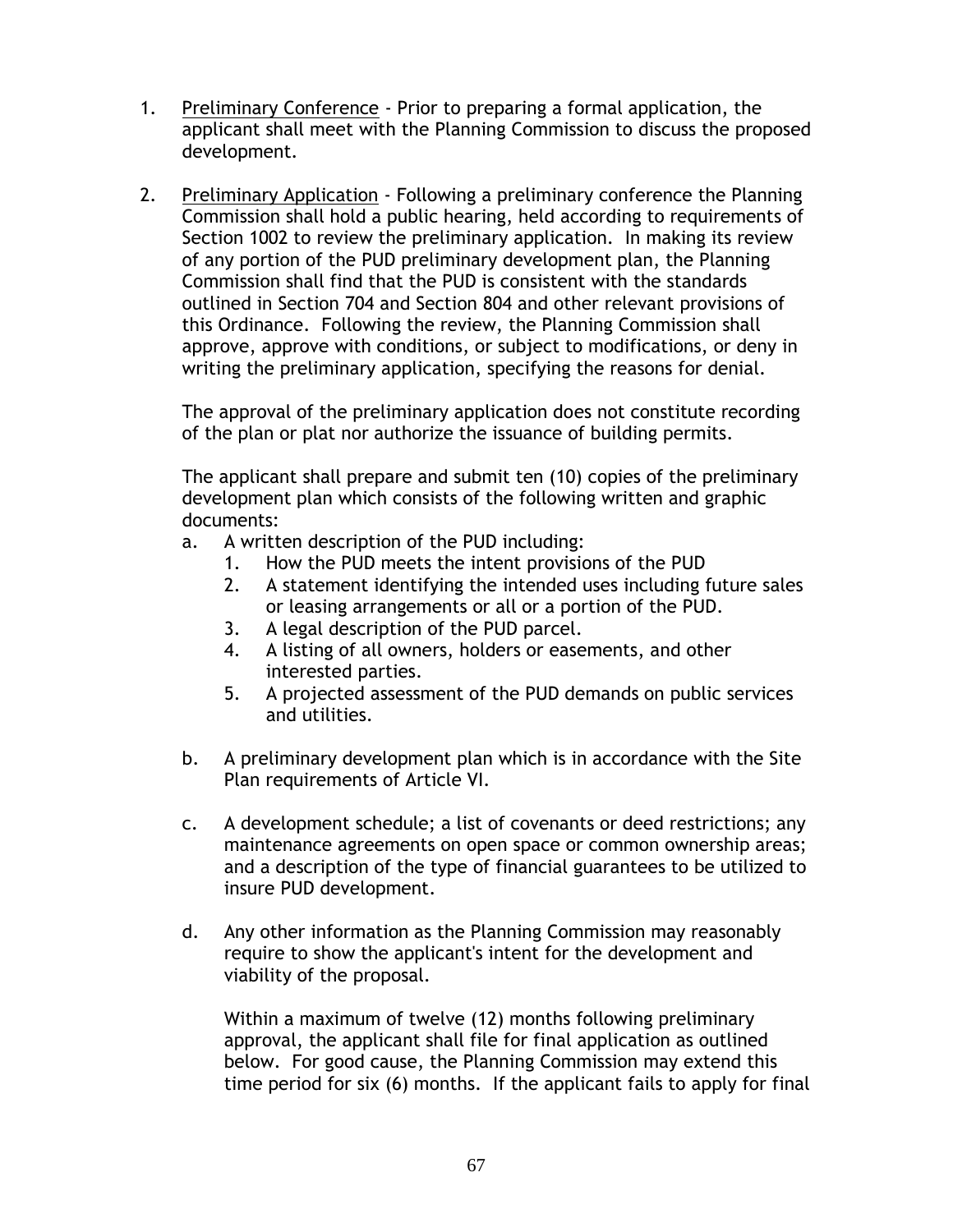application for any reason, approval or conditional approval shall be revoked.

- 3. Final Application The applicant shall prepare and submit ten (10) copies of a final development plan which shall include:
	- a. All information as required by the Planning Commission for preliminary approval or conditional approval of the preliminary development plan.
	- b. Signed copies of any preliminary plats, in accordance with Act 288 of 1967, as amended.
	- c. A detailed development timed schedule.
	- d. Deed restrictions or covenants of the parcel.
	- e. Any other plans, documentation or specifications, as the Planning Commission may require to assure final engineering review and approval, which may include building plans, elevation and perspective drawings, drainage, road or other facility designs, and letters of commitment or intent insuring adequate financing for public utilities and/or services.

Upon receipt of the final development plan, the Planning Commission shall hold a second public hearing, in accordance with Section 902 and shall determine whether or not the final plans substantially conform to the approved preliminary development plan and is in proper form for formal recording. Where the Planning Commission determines that this application is consistent with this Section and other requirements thereof, and is in proper form for recording, it shall authorize a PUD Conditional Use Permit for development and use in accordance with the final accepted development plan.

Authorizing the PUD Conditional Use Permit shall not obligate the Township Planning Commission or the Township Board to enforce any deed restrictions or covenants of a development parcel.

The PUD Conditional Use Permit shall be issued, following evidence of recording of the PUD Final Development Plan with the Alger County Register of Deeds. A denial of the PUD shall be in writing, setting forth the reasons for the denial, and any changes which would make the PUD acceptable.

#### **Section 804: PUD Design Standards and Objectives**

1. Yard, setback, lot size, type of dwelling unit, height, and frontage requirements and restrictions may be waved for the PUD, provided, however, that the spirit and intent of this Section as defined in the Intent statement are incorporated within the total development plan. The Planning Commission may determine that certain setbacks be established within all or a portion of the perimeter of the site, and shall determine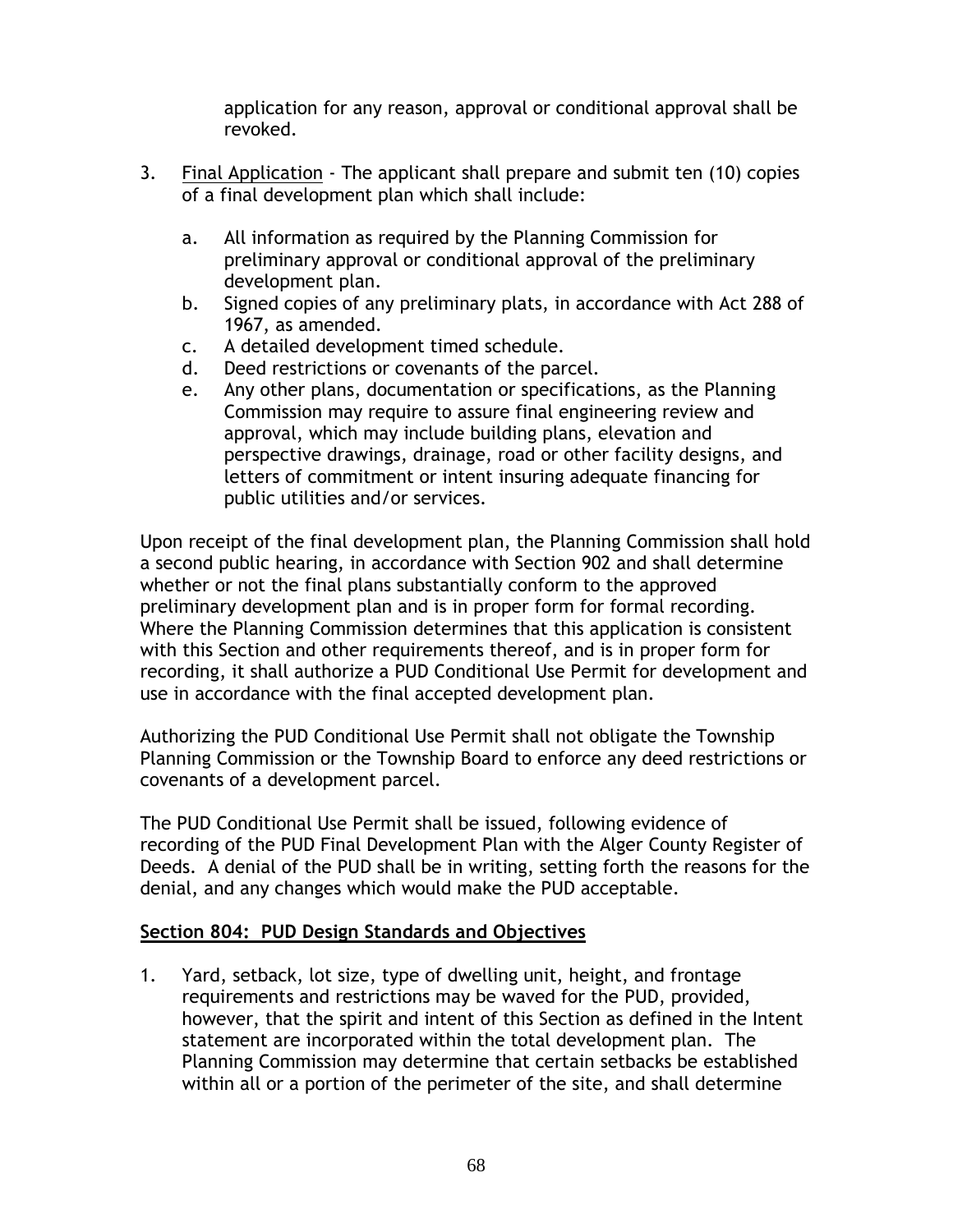the suitability of the total development plan in accordance with the intent of this Section.

- 2. Access: Every structure or dwelling unit shall have access to a public street, walkway or other areas dedicated to common use.
- 3. Land Usage: The approximate location of structures shown on the conceptual development plan, shall be so arranged as not to be detrimental to existing or proposed structures within the development or surrounding neighborhood.
- 4. Privacy: Each development shall provide reasonable visual and acoustical privacy for dwelling units. Fences, walks, barriers, and landscaping shall be used as appropriate, for the protection and aesthetic enhancement of property and the privacy of its occupants, screening of objectionable views or uses and reduction of noise.
- 5. Off-street Parking: Parking convenient to all dwelling units and other uses, shall be provided pursuant to the minimum requirements of Section 411 of this Ordinance. Common driveways, parking areas, walks, or steps may be required together with the appropriate lighting in order to ensure the safety of the occupants and the general public. Screening of parking and service areas may be required through the use of trees, shrubs, hedges or screening walls.
- 6. Development Concept: All of the elements of the site plan shall be harmoniously and efficiently organized in relation to topography, the size and type of plot, the character of adjoining property, and the type and size of buildings. Arrangement of buildings shall be done in such a way to utilize natural topography, existing vegetation and views within and beyond the site.
- 7. Utilities: PUD's shall, where feasible, provide for underground installation of utilities (including electricity and telephone) in both public ways and private extensions thereof. In no instance shall the PUD place demands in excess of the capabilities of the affected public facilities and services.
- 8. Planting: The appeal and character of the site shall be preserved and enhanced by retaining and protecting existing trees and other site features; additional new landscaping shall be added for privacy, shade, beauty of buildings and grounds, and to screen out objectionable features.
- 9. The PUD shall be consistent with the standards outlined in Section 704 and other relative provisions of this Ordinance.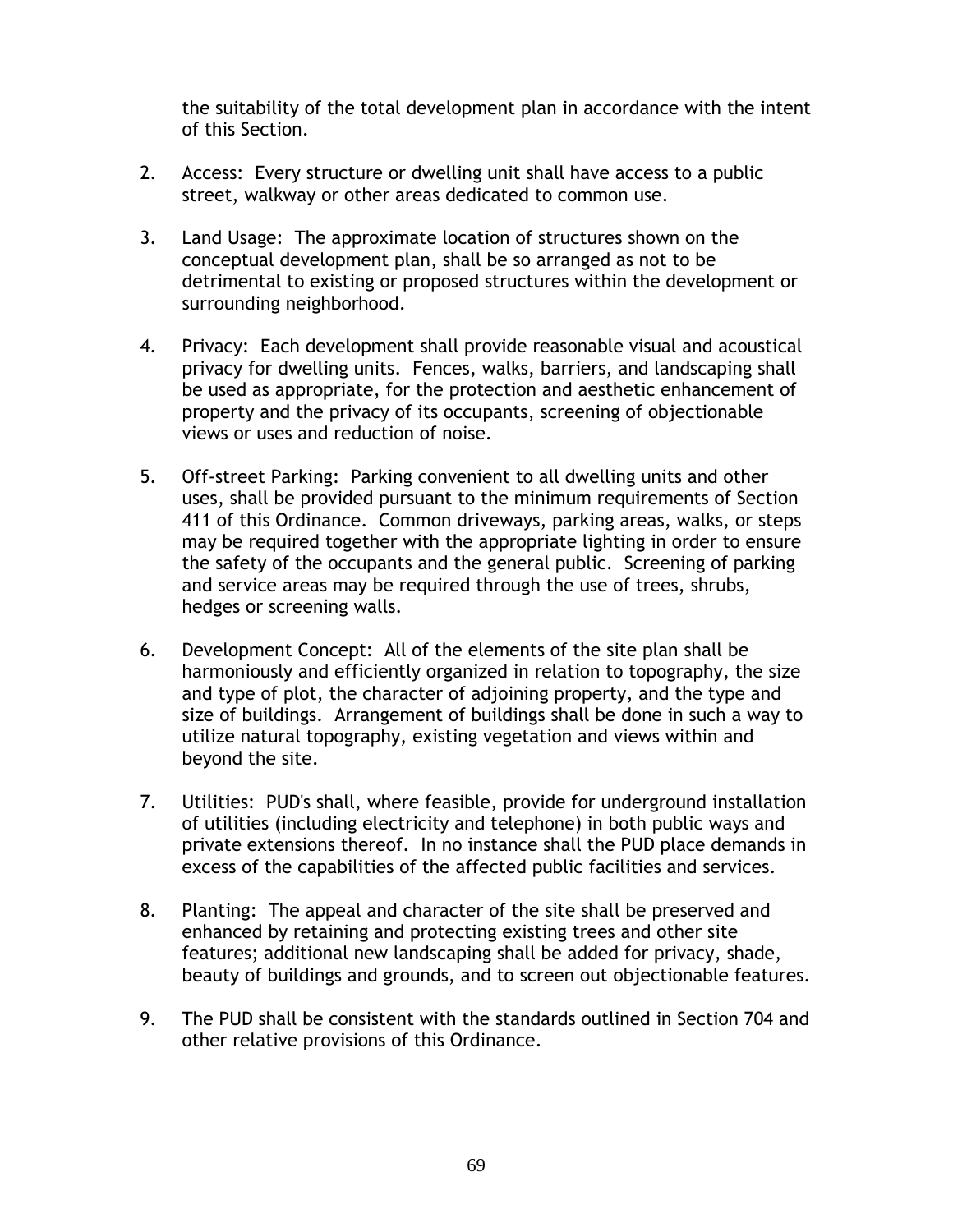#### **Section 805: Changes in Approved PUD**

Minor changes in the location site or character of the building and structures may be authorized by the Planning Commission, if required by engineering or other required circumstances not foreseen at the time the final development plan was approved. No changes so authorized may cause a change in the use, character or intent of the development, in increase in the intensity of use, changes in the overall coverage of the structures, or problems of traffic circulation, utility services, or similar services, or a reduction in the approved open space, off-street parking and loading space, or pavement width requirements. Any changes which are approved must be made and recorded in accordance with the procedures established for the recording of the initial final development plan.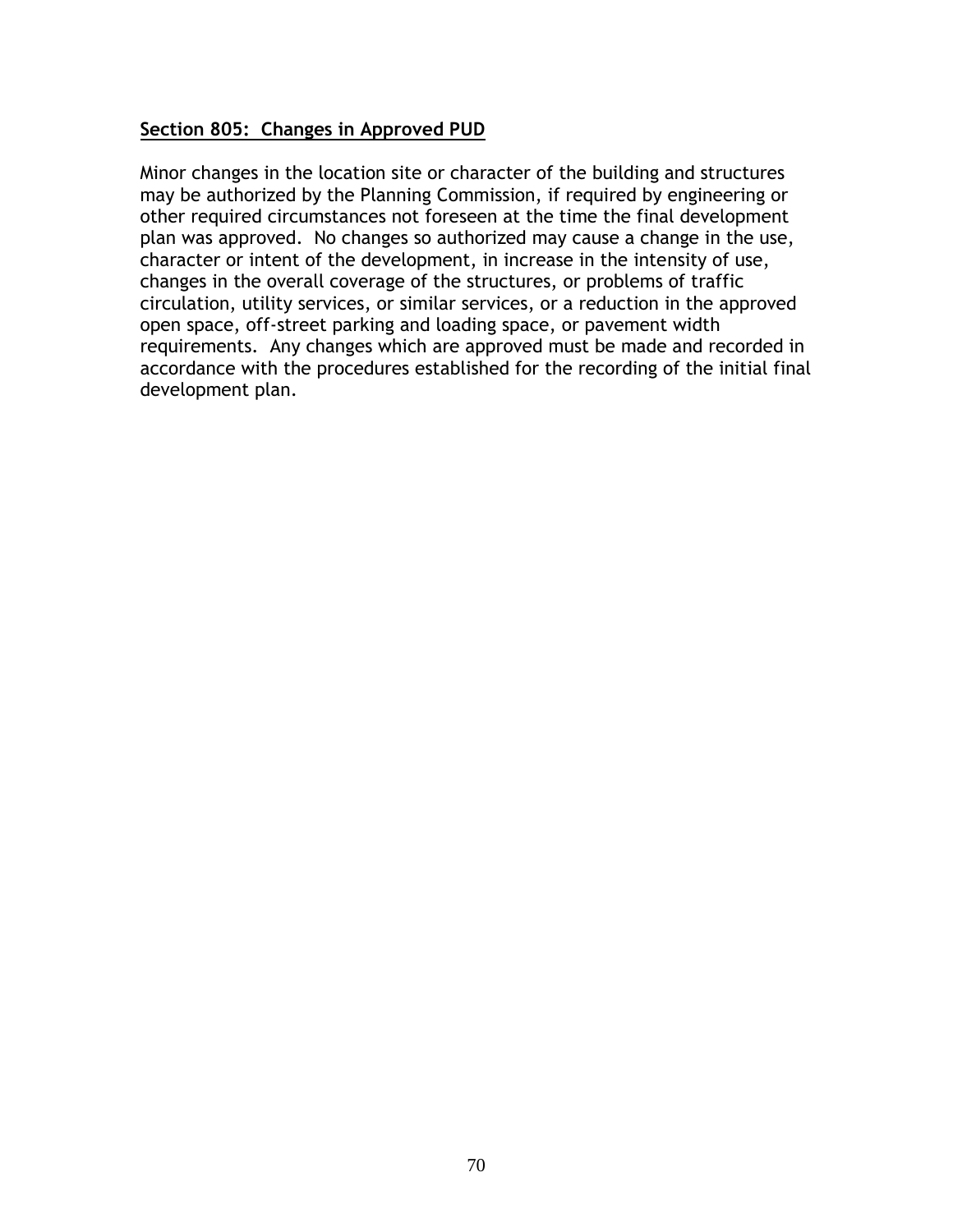# **Article IX: Nonconforming Uses and Structures**

### **Section 901: Intent**

Nonconforming uses and structures are those which do not conform to a provision or requirement of this Ordinance but were lawfully established prior to the time of its applicability. Any previous Class A designation authorized by formal action shall remain in effect. It is recognized that those nonconformities which adversely affect orderly development and the value of nearby property are not permitted to continue without restriction.

The zoning regulations established by this Ordinance are designed to guide the future use of land in Burt Township by encouraging appropriate groupings of compatible and related uses and thus to promote and protect the public health, safety and general welfare. The continued existence of nonconformities is frequently inconsistent with the purposes for which such regulations are established.

This Ordinance distinguishes by class the various nonconforming uses and structures. In general, Class A nonconforming uses and structures have been found by the Planning Commission not to be contrary to the public health, safety, and general welfare, or the spirit of this Ordinance or the Township Comprehensive Plan or other standard in this ordinance and as such should either be encouraged or at a minimum not be discouraged to continue. In contrast, the Class B nonconforming uses and structures are not consistent with the aforementioned, and as such, should be not encouraged to exist by the Township. Different regulations are established for each class. The degree of restriction over each class is a function of the degree to which that class of nonconformity is a nuisance or incompatible with the purposes and regulations of this Ordinance.

Land uses within the Buffer Zone, which are in violation of Public Law 89-668, but which are otherwise legal land uses, are regarded as nonconforming uses. As such, they are subject to all the nonconforming use provisions of this Ordinance.

Any use or structure created in violation of any preceding Burt Township Zoning Ordinance remains a violation.

### **Section 902: Class A Nonconforming Uses and Structures**

Class A nonconforming uses and structures are those which have been so designated by the Planning Commission, after application by any interested person or the Zoning Administrator. The Planning Commission shall find that the continuance thereof would not be contrary to the public health, safety,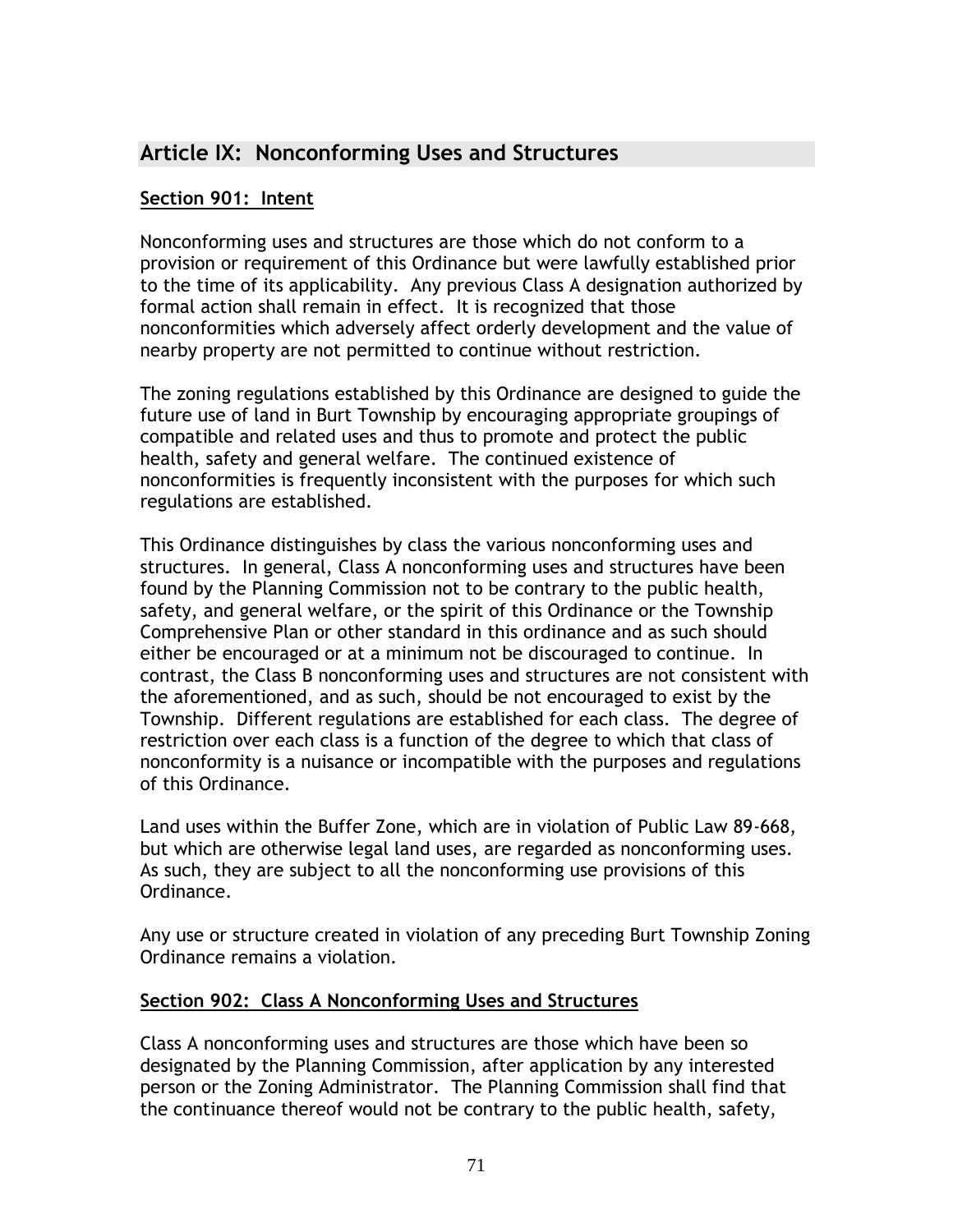and general welfare, or to the spirit of this Ordinance; that the use or structure does not and is not likely to significantly depress the value of nearby properties; that the use or structure was lawful at the time of its inception; that it meets the standards set out in Section 704 of this Ordinance; and that no useful purpose would be served by strict application of the provisions or requirements of this Ordinance with which the use or structure does not conform.

## **Section 903: Procedure For Obtaining Class A Designation**

A written application shall be filed with the Planning Commission utilizing forms obtained from the Zoning Administrator which shall include:

- (A) Name and address of property owner and applicant if not same;
- (B) A legal description of the property or lot;
- (C) A site plan pursuant to Section 603 or 604.
- (D) An explanation describing the present nonconforming use or structure.
- (E) An explanation of any proposed addition to alteration to the uses or structures.

Any requests for Class A designation affecting property within the Pictured Rocks National Lakeshore inland buffer zone shall be provided to the superintendent of the Pictured Rocks National Lakeshore. The superintendent shall be provided thirty (30) days from receipt of the request to provide the appropriate zoning body with comments regarding the request. The superintendent must determine if the proposal would adversely affect the lakeshore and if its approval would be contrary to lakeshore purposes. The superintendent must advise the zoning body whether or not the intended use is proper, requires modification and mitigation measures, or would subject the property to civil or criminal sanctions or acquisition by condemnation. No final action shall be taken on the request until such comments are received or until the thirty (30) days have elapsed.

The Planning Commission shall, upon receipt of said application, schedule a public hearing in accordance with the procedures set out in Section 1002 of this Ordinance. Upon hearing the facts and information, the Planning Commission shall make its decision in writing and set forth the findings and reasons on which it is based, pursuant to the standards identified in Section 704. Conditions may be attached, including any time limit, where necessary to assure that the use and structure does not become contrary to the public health, safety, or welfare, or the spirit and purpose of this Ordinance.

## **Section 904: Provisions for Class A Nonconforming Uses and Structures**

Where, at the effective date of adoption or amendment of this Ordinance, a lawful use of land exists that is no longer permissible under the terms of this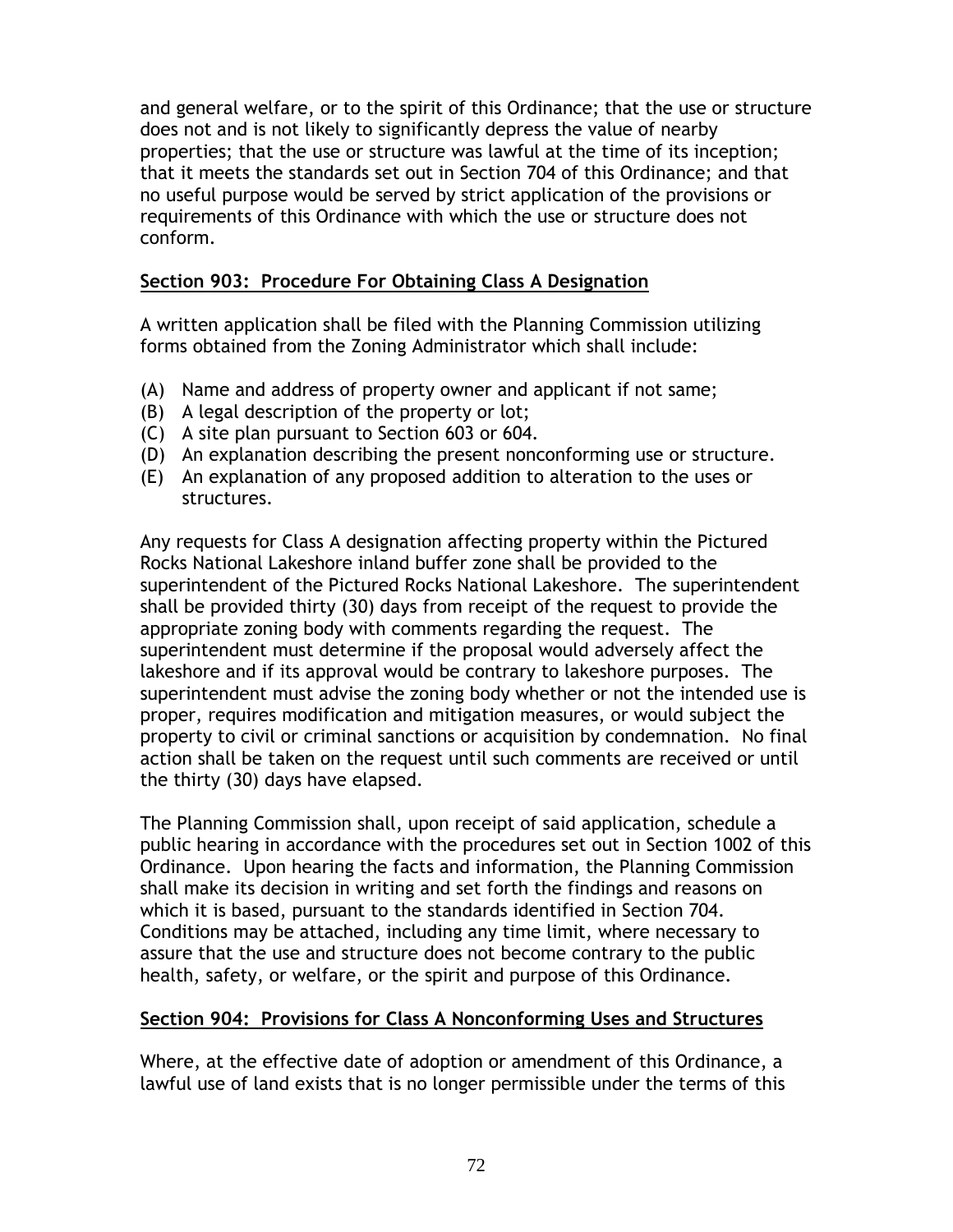Ordinance as enacted or amended, such use may be continued, so long as it remains otherwise lawful, subject to the following provisions:

- (A) No such Class A Nonconforming Use or Structure shall be enlarged or increased, or extended to occupy a greater area of land than was occupied at the effective date of adoption or amendment of this Ordinance, except with specific approval of the Planning Commission.
- (B) No such Class A Nonconforming Use or Structure shall be moved in whole or in part to any other portion of the lot or parcel occupied by such use at the effective date of adoption or amendment of this Ordinance, except with specific approval of the Planning Commission.
- (C) No Class A Nonconforming Use or Structure shall be extended to displace a permitted (conforming) use.
- (D) Class A Nonconforming Use or Structure shall not be changed to another nonconforming use, except with specific approval of the Planning Commission. Before granting such approval, the Planning Commission shall determine that such change in the Planning Commission shall determine that such change in use will have a less deleterious effect on neighboring properties than the existing nonconforming use.
- (E) No Class A Nonconforming Use shall be expanded to add another nonconforming use, except with specific approval by the Planning Commission. The proposed nonconforming use shall satisfy the standards as set out in Section 704.
- (F) Structural alterations to the interior of the building may be permitted without the prior approval of the Planning Commission.

## **Section 905: Regulations Pertaining to Class A Nonconforming Uses and Structures**

No Class A Nonconforming Use or Structure shall be resumed if it has been discontinued for a continuous period of at least eighteen months or if it has been changed to a conforming use for any period. No Class A Structure shall be used, altered, or enlarged in violation of any condition imposed in its designation.

## **Section 906: Class B Nonconforming Uses and Structures**

All nonconforming uses and structures not designated as Class A are considered as Class B. It is the purpose of this Ordinance to eliminate Class B Nonconforming Uses and Structures as rapidly as is permitted by law without payment of compensation. No Class B Nonconforming Use shall be resumed if it has been discontinued for a continuous period of at least eighteen (18) months or if it has been changed to a conforming use for any period, or if the structure in which such use is conducted is damaged by fire or other casualty to the extent that the cost of reconstruction or repair exceeds fifty (50) percent of the reproduction cost of such structure.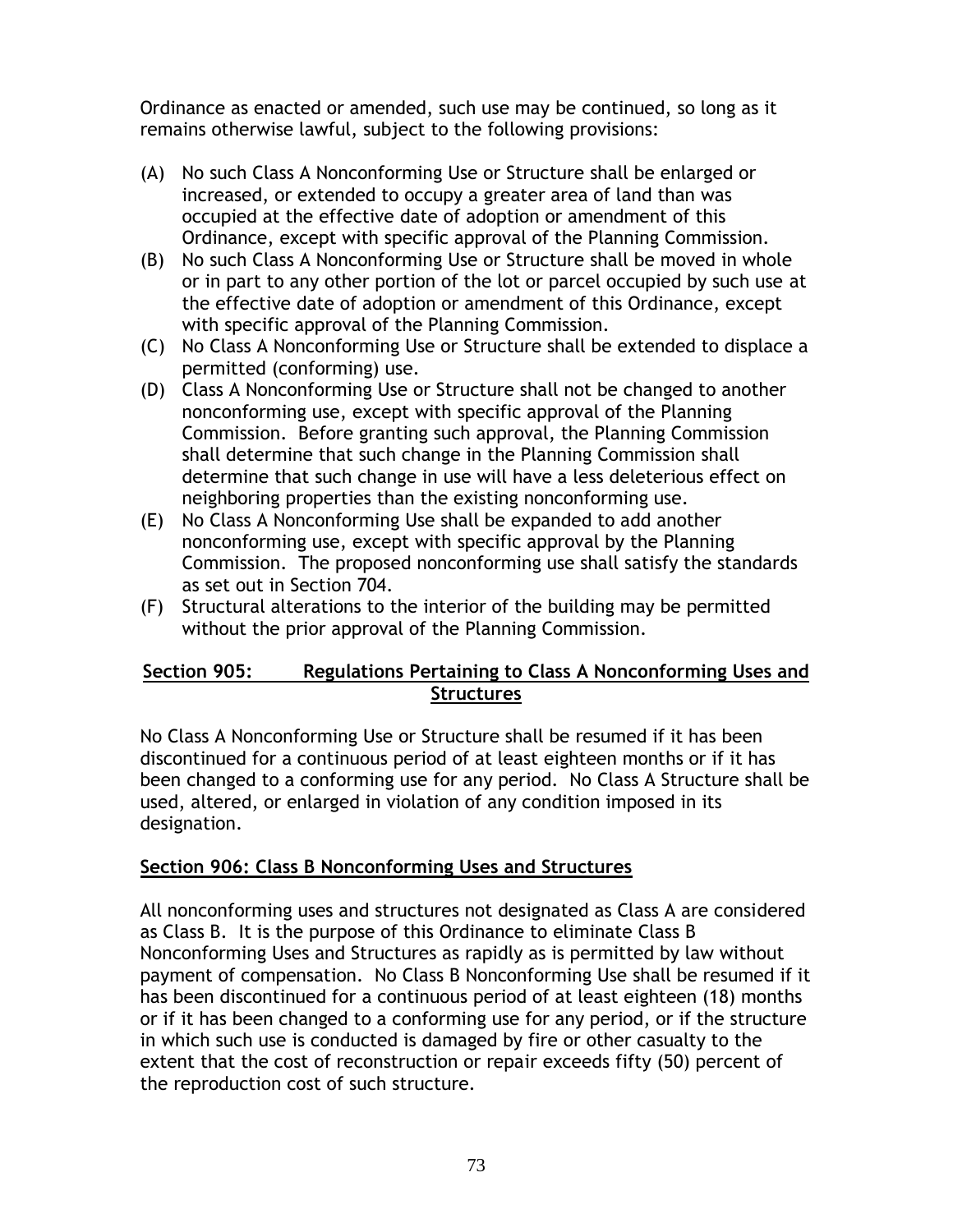No Class B Nonconforming Structure shall be enlarged or structurally altered. No Class B Nonconforming Use shall be changed to a substantially different nonconforming use, nor enlarged so as to make use of more land area than was used at the time of becoming nonconforming. No Class B Nonconforming Use or Structure shall be permitted to continue in existence if it was unlawful at the time of its inception.

### **Section 907: General Standards**

The Planning Commission shall review the particular facts and circumstances of each Class A proposal in terms of the intent of this Article and the general standards as set out in Section 704 of this Ordinance. Each individual proposal shall follow the procedure identified in Section 1002 of this Ordinance.

#### **Section 908: Revocation of Class A Nonconforming Uses and Structures**

Any Class A nonconforming use or structure maintained or used in violation of this Ordinance is a nuisance per se. Whenever the Zoning Administrator determines that a violation of this Ordinance exists, said Zoning Administrator shall issue a notice of violation. Such notice shall be directed to each property owner of or a party in interest in whose name the property appears on the last local tax assessment records. All notices shall be in writing and shall be served upon the person to whom they are directed personally, or in lieu of personal service may be mailed by regular mail, addressed to such owner or party in interest at the address shown on the tax records. An affidavit of mailing shall be maintained.

All violations of Class A nonconforming uses and structures shall be corrected within a period of time as specified on the notice of violation. A violation not corrected within this period shall be reported to the Planning Commission. The Planning Commission shall, upon receipt of said violation, schedule a public hearing in accordance with the procedure set out in Section 1002 of this Ordinance. Upon hearing the facts and information, the Planning Commission shall make it's decision to consider revocation of the Class A designation in writing and set forth the findings and reasons on which it is based.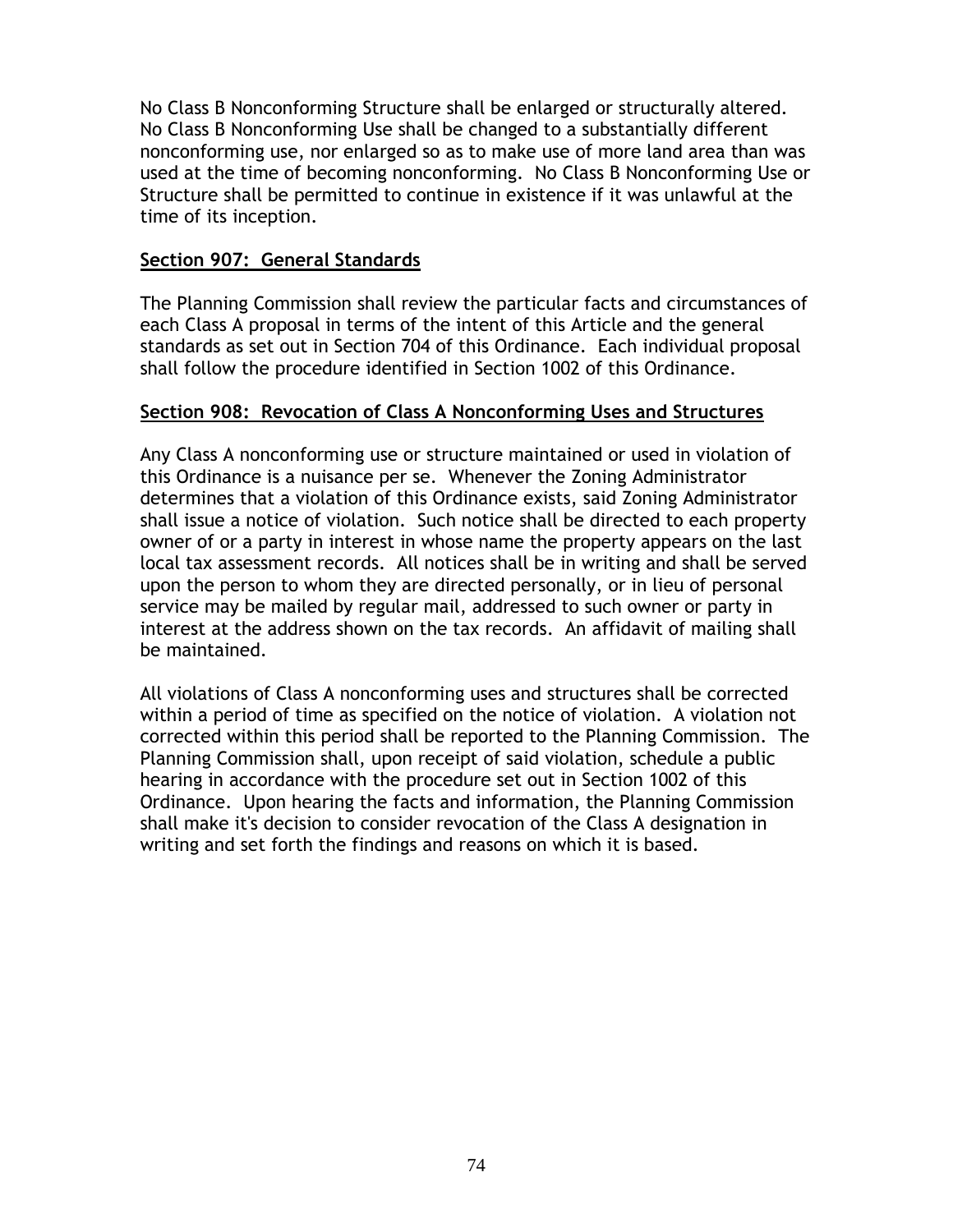# **Article X: Administration and Enforcement**

### **Section 1001: Administration**

The administration and enforcement of this Ordinance shall be the responsibility of the Township Board. The Township Board shall have the right to delegate said responsibility to appropriate township officers or employees. The person or persons administering or enforcing this Ordinance shall be known as the Zoning Administrator(s).

#### **Section 1002: Administrative Standards and Procedures**

- (A) Whenever, in the course of administration and enforcement of this Ordinance, it is necessary or desirable to make any administrative decision, then, unless other standards are provided in this Ordinance, the decision shall be made so that the result will not be contrary to the spirit and purpose of this Ordinance or injurious to the surrounding neighborhood.
- (B) Where a public hearing is required in the administration of this ordinance, the Zoning Board of Appeals and the Planning Commission:
	- 1. Any request from the zoning amendments, variances, or Class A designations affecting property within the Pictured Rocks National Lakeshore - Inland Buffer Zone shall be provided to the Superintendent of the Pictured Rocks National Lakeshore. The Superintendent shall be provided thirty (30) days from receipt of the request to provide the appropriate zoning body with comments regarding the request. The superintendent must determine if the proposal would adversely affect the lakeshore and its approval would be contrary to lakeshore purposes. The superintendent must advise the zoning body whether or not the intended use is proper, requires modification and mitigation measures, or would subject the property to civil or criminal sanctions or acquisitions by condemnation. No final action shall be taken on the request until such comments are received or until the thirty (30) days have elapsed;
	- 2. Shall base their decision upon facts presented at a public hearing. Applications that require hearings before the Burt Township Planning Commission or the Zoning Board of Appeals shall be submitted thirty (30) days prior to the regular meeting date of that body. Late applications may be scheduled for hearings upon authorization by the chair person after review of the upcoming agenda, and the workload and ability of the staff to meet legal notice deadlines and to prepare reports and recommendations. Under no circumstances may a late application be accepted less than five (5) days prior to a legal notice deadline;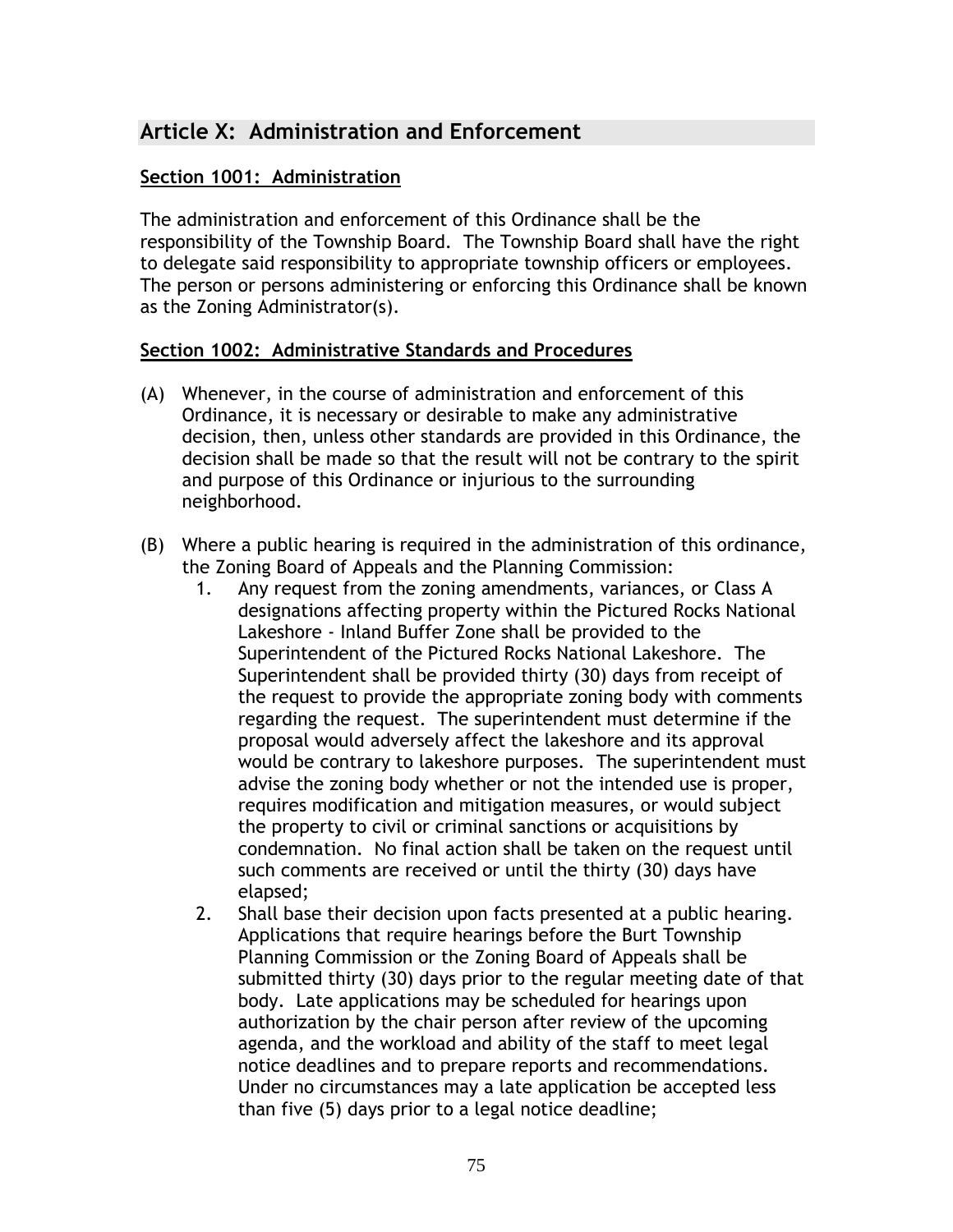- 3. For Class A Nonconforming Uses or Structures and Zoning Board of Appeals hearings, shall publish notice of the public hearing in a newspaper of general distribution, such notice to be given not less than five (5) nor more than fifteen (15) days prior to the public hearing. For conditional uses notice shall be given no less than five (5) nor more than fifteen (15) days. Notice shall also be given by mail or personal service to all property owners to whom real property is assessed within three-hundred (300) feet of the boundary of the property in question at least twenty-one (21) days prior to the hearing, and to all occupants of structures within three-hundred (300) feet. (The forgoing sentence was amended on 8/12/2008.) The current year's assessment roll shall be used as prima facie evidence of record of ownership. If a structure contains more than one dwelling unit or special area, owned or leased by different individuals, partnerships, businesses or organizations, one occupant of each unit or special area shall receive notice. In the case of a single structure containing more than four (4) dwelling units or other distinct special areas owned or leased by different individuals, partnerships, businesses or organizations, notice may be given to the manager or owner of the structure who shall be requested to post the notice at the primary entrance to the structure;
- 4. For amendments, shall publish notice of public hearing/meeting in a newspaper of general circulation in the Township at least fifteen (15) days before the hearing. (The forgoing sentence was amended on 2/29/08.) Said notice shall also go to each electric, gas, pipeline and telephone public utility company, registered to receive the notice and to railroads operating within the district affected. If the amendment is a rezoning, also notify by mail or personal service all property owners to whom real property is assessed within three hundred (300) feet of the boundary of the property in question, and to all occupants of all single and two family dwellings within three hundred (300) feet. The current year's assessment roll shall be used as prima facie evidence of record ownership. This rezoning notice shall be given at least twenty-one (21) days before the hearing; (The forgoing sentence was amended on 8/12/08.)
- 5. All hearing notices shall include the time, place and nature of the request, the geographic area included in the zoning proposal, where and when written comments will be received, and where and when the zoning ordinance and proposals or applications may be examined;
- 6. Shall permit interested parties at the hearing to present and rebut information either supporting or opposing the zoning action under consideration;
- 7. Shall prepare a comprehensive summary record of the hearing, including an exact record of motions, votes and other official action;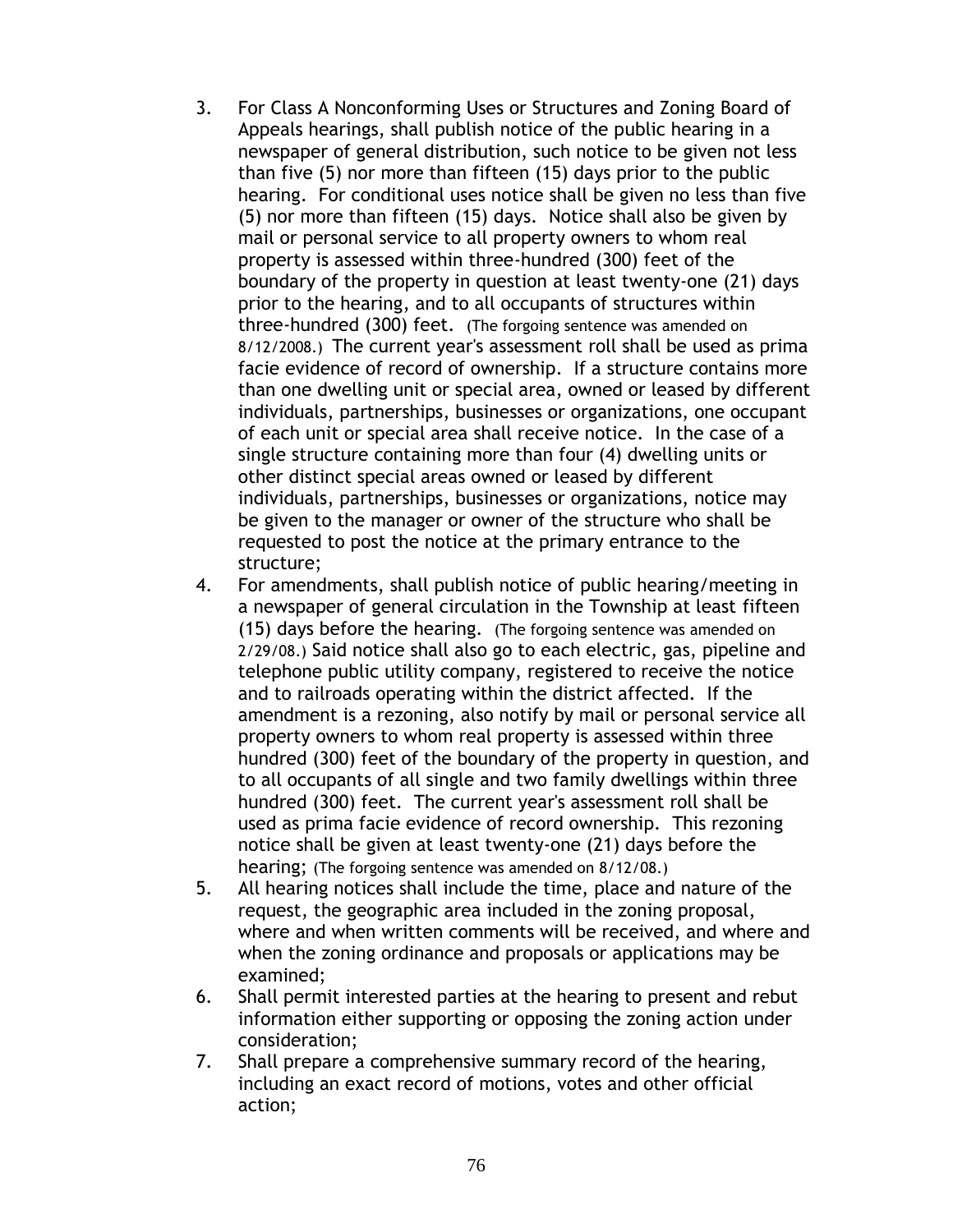- 8. Shall set forth in writing and in detail any denial, approval, conditional approval, or order and the facts supporting such decision;
- 9. Shall file the record, written testimony, or documents submitted with regard to the hearing, and the decision with the Township Clerk, and maintain an affidavit of mailing for each mailing made under this section;
- 10. Shall comply with all other requirements under the law; and
- 11. Shall have all administrative action recorded in the Official Zoning Orders Book and Map.
- (C) Wherever a discretionary decision is authorized in this Ordinance, such as, but not limited to, the issuance of conditional use permits, conditions (including, but not limited to greater setbacks, parking, screening, drainage, access control and other similar requirements) may be imposed provided they are:
	- 1. Designed to protect natural resources, the health, safety and welfare and the social and economic well-being of those who will use the land or activity under consideration, residents and landowners immediately adjacent to the proposed use or activity, and the community as a whole;
	- 2. Related to the valid exercise of the police power, and the purposes which are affected by the proposed use or activity;
	- 3. Necessary to meet the intent and purpose of the zoning ordinance, are related to standards established in the Ordinance for the land use or activity under consideration, and are necessary to insure compliance with those standards; and
	- 4. The conditions imposed with respect to the approval of a land use or activity shall be recorded in the record of the approval action, and shall remain unchanged except upon the mutual consent of the approving authority and the landowner. A record of changed condition shall also be maintained.
- (D) All administrative guides or rules developed to assist the Zoning Board of Appeals or the Planning Commission in the administration of this Ordinance shall be filed with the Township Clerk and be open to public inspection.

## **Section 1003: Zoning Administrator**

The Zoning Administrator shall be appointed by the Township Board and shall receive such compensation as the Township Board may, from time to time, determine.

*AMENDED by 5/25/2004 to remove/AMENDED 2/23/2005 to add:* The Zoning Administrator may also serve in some other capacity as an employee or appointed officer of this Township. The Zoning Administrator, or their designated employee, shall administer the provisions of this Ordinance and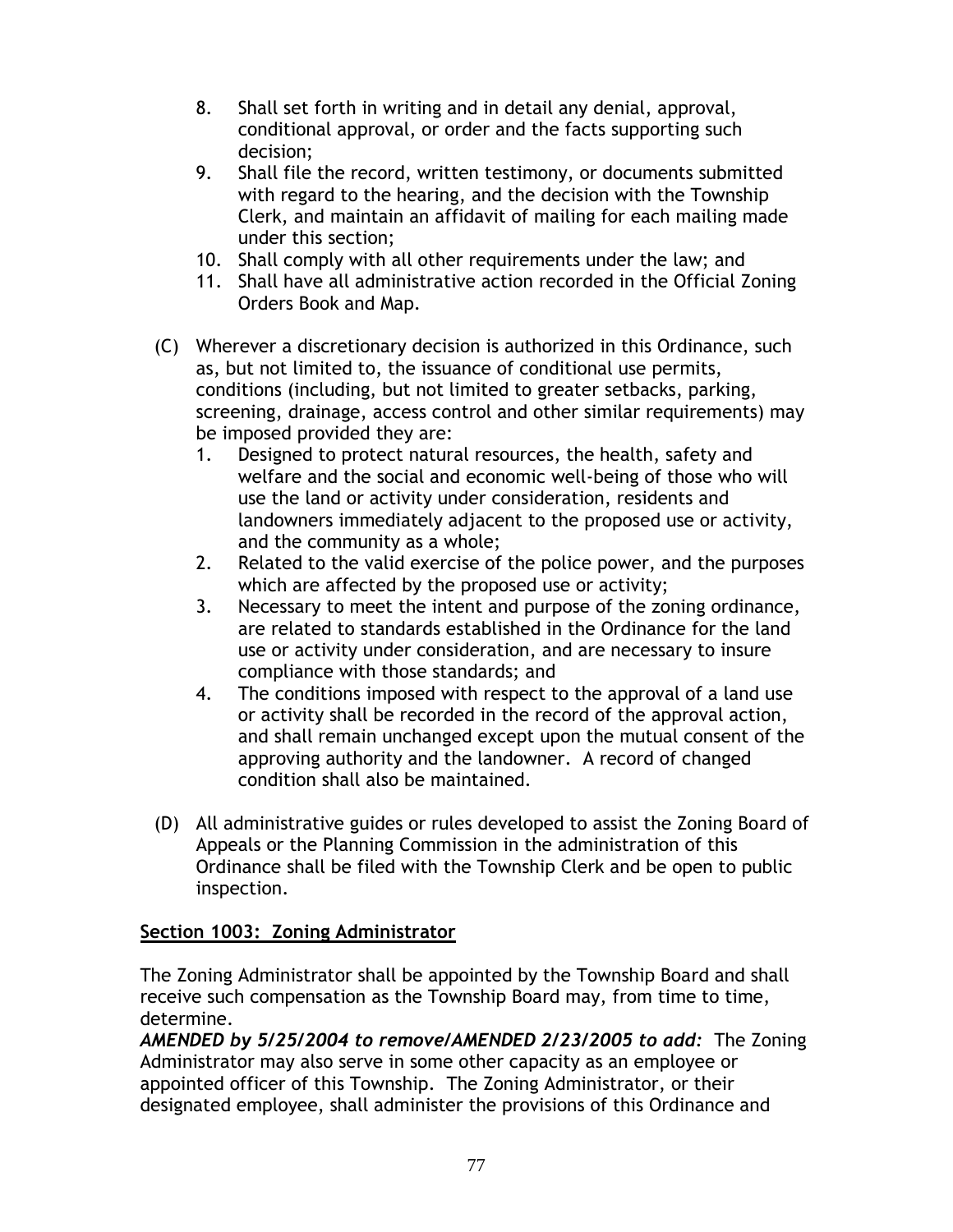shall have all administrative powers in connection therewith which are not specifically assigned to some other officer or body. They shall have no power to vary or waive Ordinance requirements.

### **Section 1004: Duties of the Zoning Administrator**

- (A) The Zoning Administrator shall have the power to issue a Zoning Compliance Permit and to review Site Plans to determine whether they are in proper form, contain all of the required information and is in accordance with the provisions of this Ordinance. The Zoning Administrator shall make inspections of premises and collect such investigative data deemed necessary to carry out his duties in the enforcement of this Ordinance.
- (B) If the Zoning Administrator shall find that any provision of this Ordinance is being violated, the Administrator shall order discontinuance of any illegal work being done; or shall take such action as authorized to insure or prevent violation of the provisions of this Ordinance.
- (C) The Zoning Administrator shall not vary, change or grant exceptions to any terms of this Ordinance, or to any person making application under the requirements of this Ordinance.
- (D) It shall be unlawful for the Zoning Administrator to issue a Zoning Compliance Permit (Land Use Permit) or other such permits, for any construction or use until he has inspected such plans and found them to conform with this Ordinance.

## **Section 1005: Zoning Compliance Permit**

- (A) It shall be unlawful to use or occupy or permit the use or occupancy of any building or premise, or both, or part thereof hereafter created, erected, changed, converted, or wholly or partially altered, or enlarged in it's use or structure until a Zoning Compliance Permit (Land Use Permit) shall have been issued therefore by the Zoning Administrator. The Permit shall state that the building, structure, and lot, and use thereof, conform to the requirements of this Ordinance.
- (B) The Zoning Administrator shall maintain a record of all Zoning Compliance Permits and said record shall be open for public inspection. Failure to obtain a Zoning Compliance Permit shall be a violation of this Ordinance.
- (C) Applicants for zoning permits within the Buffer Zone shall be informed in writing by the Zoning Administrator of any development limitations indicated by the Critical Resources and Development Limitations Map of the Inland Buffer Zone as adopted by the National Park Service in the Land Protection Plan for the Pictured Rocks National Lakeshore. The Zoning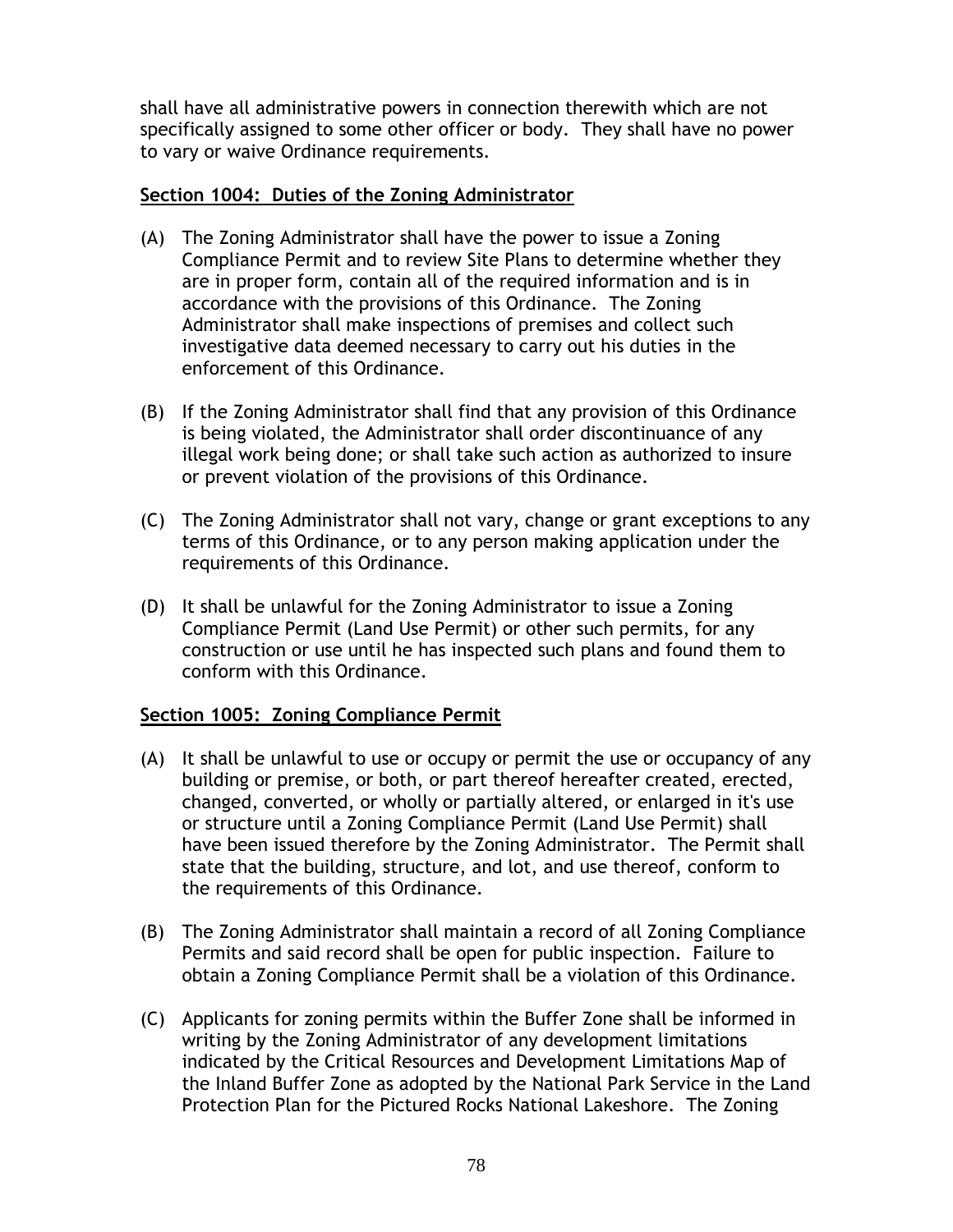Administrator shall also inform other appropriate authorities, such as the county health department and the Michigan DNR of the permit request. Reference to the Critical Resources and Development Limitations Map by the Zoning Administrator shall be for informational purposes only in order to inform the applicant and other agencies of possible development problems. The Critical Resources and Development Limitations Map shall not be used in determining if a zoning permit is to be issued.

**AMENDED 3/14/2006 TO ADD:** If no building construction has been done within twelve (12) months, this application and any granted permissions become void.

#### **Section 1006: Enforcement, Violations, & Penalties (amended 2/29/08)**

#### **1) Enforcement**

The Zoning Administrator(s) shall administer and enforce the provisions of this Zoning Ordinance.

**2) Violations & Penalties**

Any person who violates any provision of this Zoning Ordinance is responsible for a civil infraction, subject to payment of a fine of \$150.00 per day, plus costs and other sanctions, for each infraction, up to a maximum of \$10,000 until the infraction has been remedied.

- A) **Repeat Offenses**. Repeat offenses under this Ordinance shall be subject to increased fines as provided below. As used herein, "repeat offense" means a second (or any subsequent) civil infraction violation of any provision of this Zoning Ordinance committed by a person within any one (1) year period and for which the person admits responsibility or is determined to be responsible. The increased fine for repeat offenses shall be as follows:
	- 1) The fine for any offense which is a first repeat offense shall be not less than \$500.00, plus costs, up to a maximum of \$10,000 per infraction.
	- 2) The fine for any offense which is a second repeat offense or any subsequent repeat offense shall be not less than \$750.00, plus costs, up to a maximum of \$10,000 per infraction
- B) **Persons Chargeable With a Violation**. Persons chargeable with a violation of the Zoning Ordinance and subject to being responsible for a municipal civil infraction may include the following:
	- 1) The owner, agent, lessee, tenant, contractor or any other person using or having control of the land, building or premises where such violation has been committed or shall exist;
	- 2) Any person who knowingly commits, aids and abets, takes part or assists in any such violation; or
	- 3) Any person who owns or maintains any land, building, or premise on which such violation shall exist.
- C) **Contractors**. Contractors responsible for performing work in violation of any provision of this Zoning Ordinance, without proper permits, shall be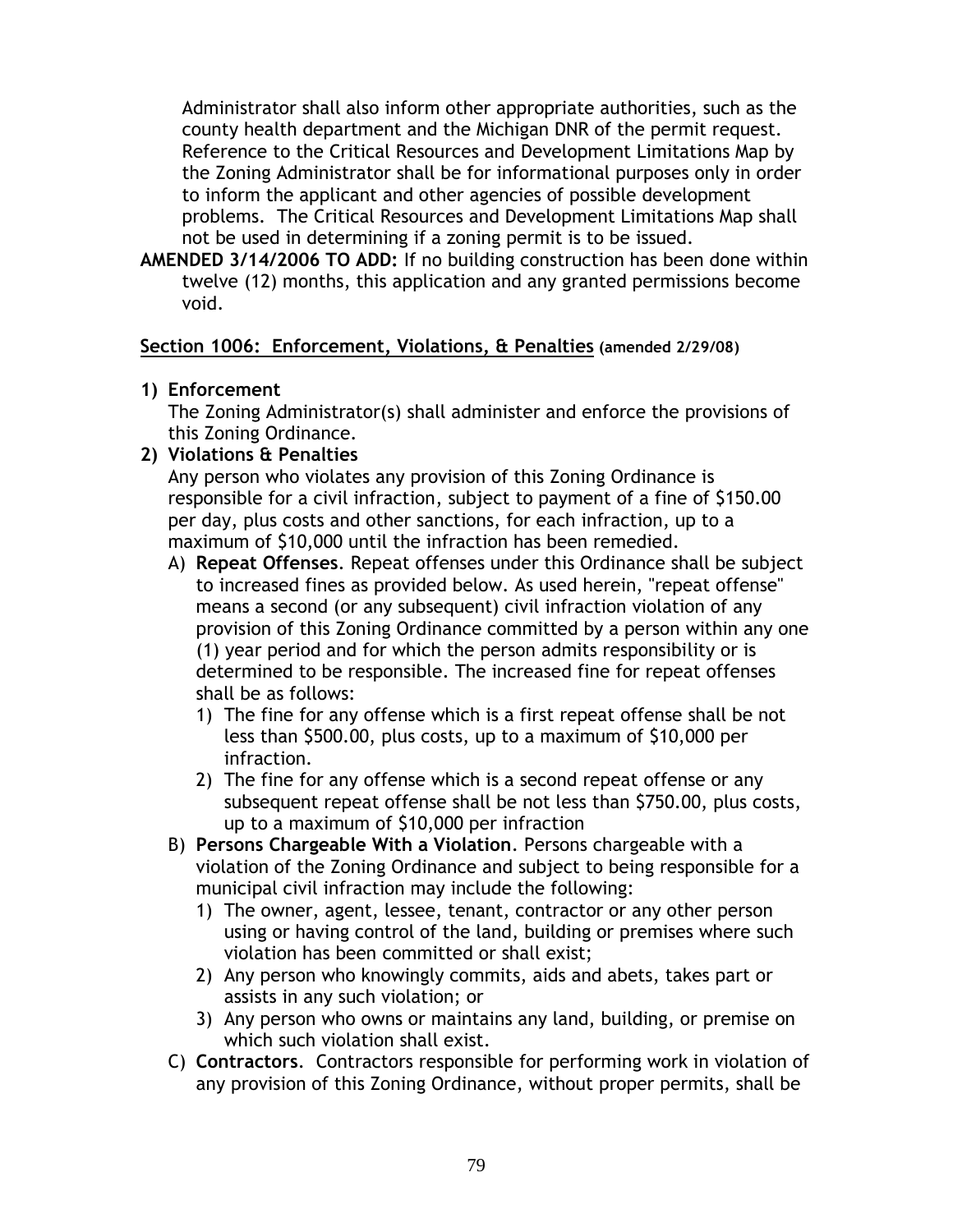charged a civil fine of \$1,000 per occurrence with notification to the State Licensing Board.

### **Section 1007: Special Zoning Orders Book and Map**

The Zoning Administrator shall keep a Special Zoning Orders Book, which shall list, with a brief description, all variances, conditional use permits, rezoning, designations of Class A Nonconformance, and any terminations of any of them. Each item shall be assigned a number when entered. The Zoning Administrator shall also keep a map, to be known as the Special Zoning Orders Map, on which shall be recorded the numbers in the Special Zoning Orders Book to indicate the locations affected by the items in the book. The Special Zoning Orders Book and Map shall be open to public inspection.

#### **Section 1008: Fees**

The Township Board shall periodically establish by resolution a schedule of fees for administering this Ordinance. The schedule of fees shall be made available in the office of the Zoning Administrator and may be changed only by the Township Board. No permit or certificate shall be issued unless such fees have been paid in full.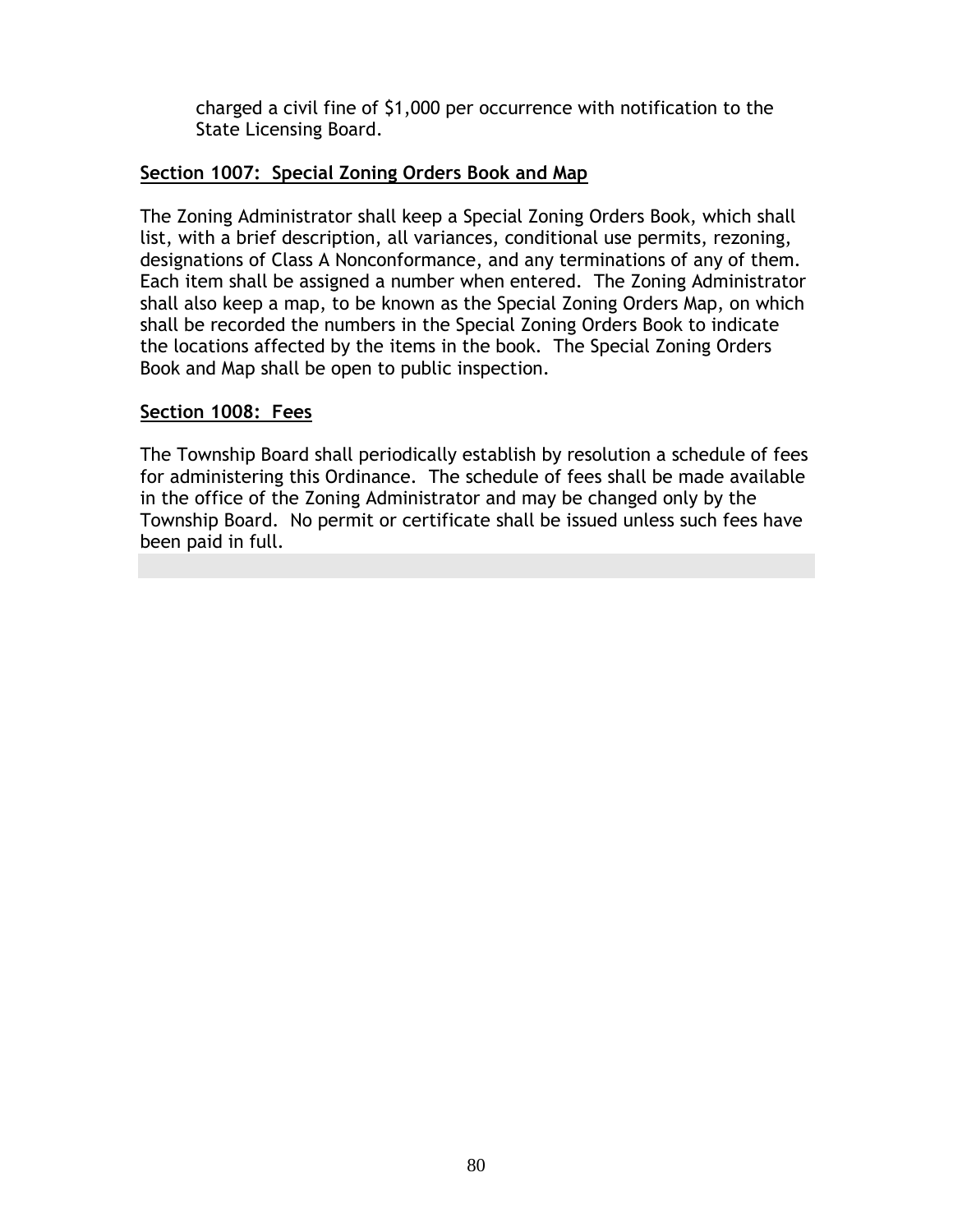# **Article XI: Zoning Board of Appeals**

### **Section 1101: Creation and Membership**

The Zoning Board of Appeals is hereby established in accordance with Act 184 of 1943, as amended. The Board shall consist of five (5) members: a member of the Planning Commission; and the remaining members appointed by the Township Board from the electors residing in the unincorporated area of the Township. One member may be a member of the Township Board. The term of office for the member of the Planning Commission shall not exceed the term of office on the Commission.

### **Section 1102: Procedures**

- (A) The Zoning Board of Appeals may adopt rules and regulations to govern it's procedures. The Zoning Board of Appeals shall appoint one of its members as chairman. The concurring vote of a majority of the members of the Zoning Board of Appeals shall be necessary to revise any order, requirements, decision or interpretation of the Zoning Administrator or to decide in favor of an applicant any matter upon which they are required to pass under this ordinance or to effect any variation in this Ordinance.
- (B) Meetings of the Zoning Board of Appeals shall be held at the call of the Chairman and at such times as its rules of procedures may specify. Minutes shall be kept of each meeting and the Board shall record into the minutes all findings, conditions, facts and other relevant factors, including the vote of each member upon any question or if absent or failing to vote indicating such fact, and all of its official actions. All meetings and records shall be open to the public. All minutes shall be filed in the office of the Township Clerk.
- (C) Any requests for variances affecting property within the Pictured Rocks National Lakeshore Inland Buffer Zone shall be provided to the superintendent of the Pictured Rocks National Lakeshore. The superintendent shall be provided thirty (30) days from receipt of the request to provide the appropriate zoning body with comments regarding the request. The superintendent must determine if the proposal would adversely affect the lakeshore and if its approval would be contrary to the lakeshore purposes. The superintendent must advise the zoning body whether or not the intended us is proper, requires modification and mitigation measures, or would subject the property to civil or criminal sanctions or acquisition by condemnation. No final action shall be taken on the request until such comments are received or until thirty (30) days have elapsed.
- (D) The Zoning Board of Appeals shall fix a reasonable time and date for a hearing. The Board shall give due notice of the hearing by regular mail to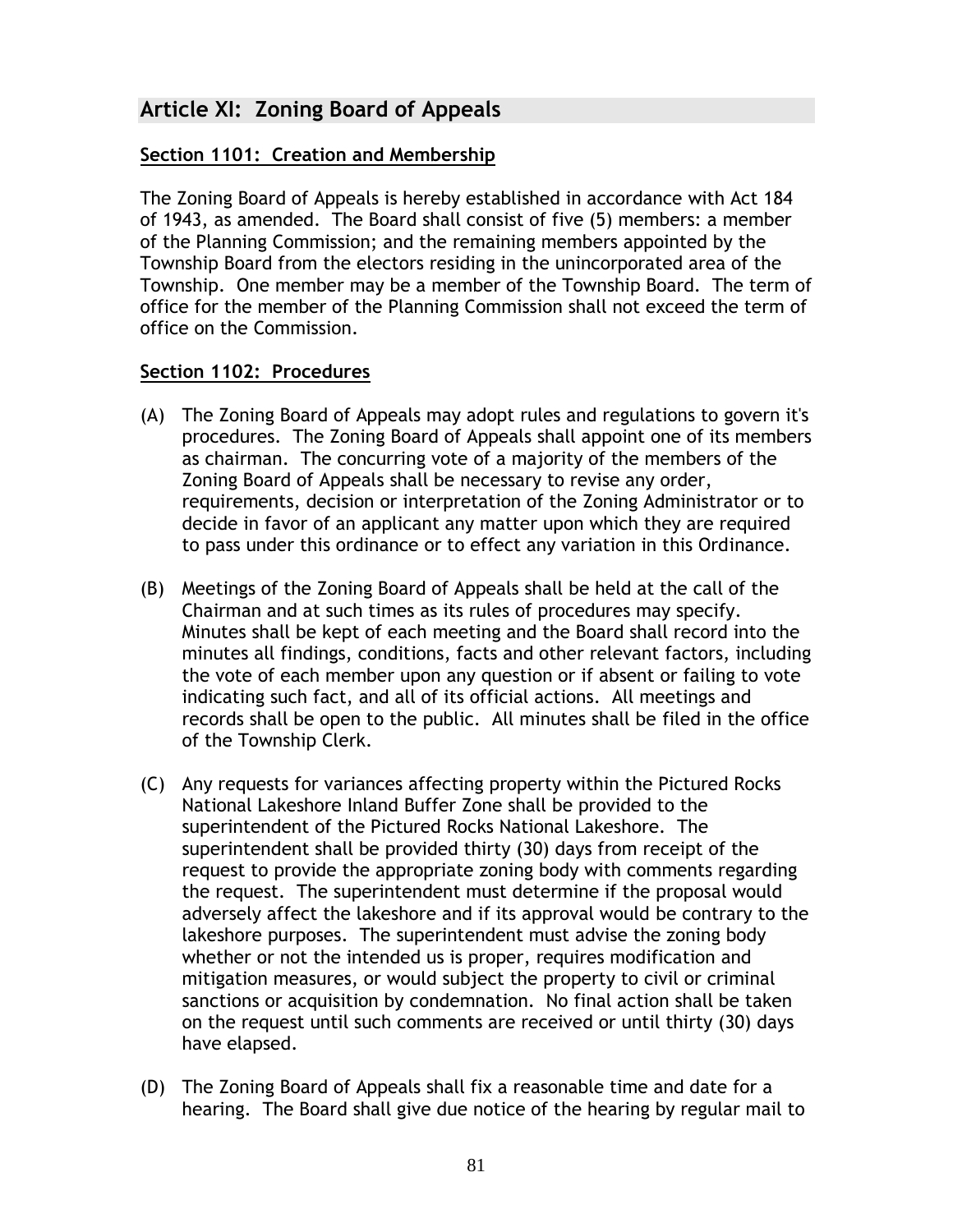the parties of interest and to owners of adjacent property in accordance with the provisions of Section 1002.

### **Section 1103: Duties and Powers**

- (A) The Zoning Board of Appeals shall perform its duties and exercise its powers as provided in Act 184 of 1943, as amended, so that the objectives of this Ordinance shall be attained, the public health, safety, and welfare secured, and substantial justice done. The Zoning Board of Appeals shall hear and decide only those matters which it is specifically authorized to hear and decide as provided therein; administrative review, interpretation of the zoning ordinance, including the zoning map and variances.
- (B) The Zoning Board of Appeals shall not have the power to alter or change the zoning district classification of any property, nor make any change in the terms or intent of this Ordinance, but does have power to act on those matters specifically provided for in this Ordinance.

### **Section 1104: Administrative Review**

- (A) The Zoning Board of Appeals shall hear and decide appeals from and review any order, requirements, decision or determination of the Zoning Administrator, with the exception of site plan appeals.
- (B) The Zoning Board of Appeals shall have the power to:
	- 1. Interpret, upon request, the provisions of this Ordinance in such a way as to carry out the intent and purpose of this Ordinance;
	- 2. Determine the precise location of the boundary lines between zoning districts when there is dis-satisfaction with a decision made by the Zoning Administrator;
	- 3. Determine the parking space requirements of any use not specifically mentioned either by classifying it with one of the groups listed in Section 417 or by an analysis of the specific needs.

## **Section 1105: Variances**

- (A) The Zoning Board of Appeals shall have the power and duty to authorize upon appeal in specific cases such variance from the provisions of this Ordinance as will not be contrary to the public interest where, owning to special conditions, a literal enforcement of the provisions of this Ordinance would result in unnecessary hardship or practical difficulty.
- (B) Any nonconforming use of neighboring lands, structures, or buildings shall not be considered grounds for the issuance of a variance.
- (C) The Zoning Board of Appeals shall make findings that the requirements of this section have been met by the applicant.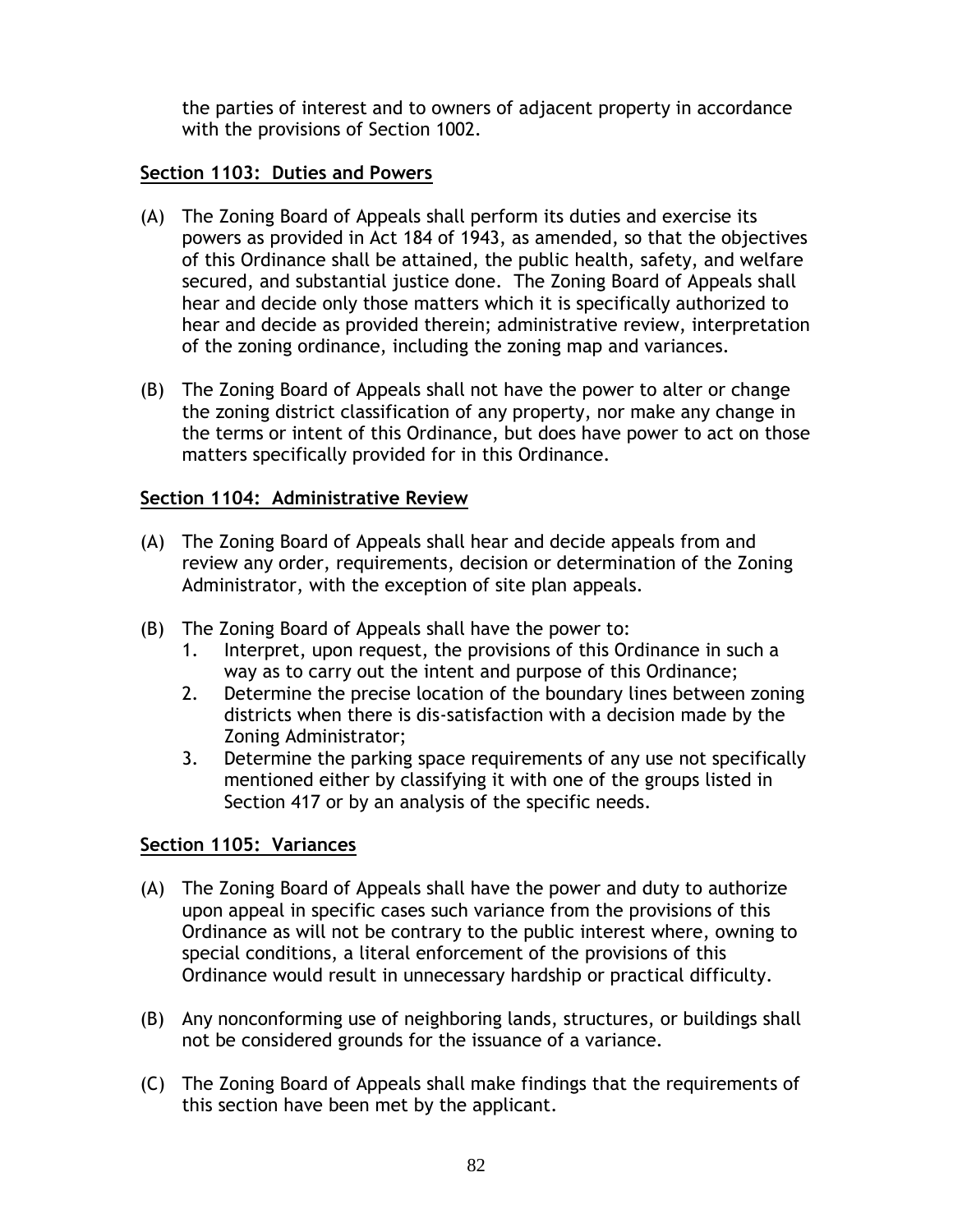- (D) The Zoning Board of Appeals shall further find that the reasons set forth in the application justify the granting of the variance, and that it is the minimum variance that will make possible the reasonable use of the land, building, or structure.
- (E) The Zoning Board of Appeals shall further find that the granting of the variance will be in harmony with the general purpose and intent of this Ordinance, and will not be injurious to the neighborhood, or otherwise detrimental to the public interest.
- (F) In granting any variance, the Zoning Board of Appeals may prescribe appropriate conditions and safeguards consistent with Section 1002(C) of this Ordinance. Violations of such conditions and safeguards, when made a part of the terms under which the variance is granted shall be deemed a violation of this Ordinance.
- (G) Under no circumstances shall the Zoning Board of Appeals grant a variance to allow a use not permissible under the terms of this Ordinance in the district involved, or any use expressly or by implication prohibited by the terms of this Ordinance in said district.
- (H) In exercising the above mentioned powers, the Zoning Board of Appeals may, so long as such action is in conformity with the terms of this Ordinance, reverse or affirm wholly or partly or may modify the order, requirements, decision, or determination appealed from and may make such order, requirements, decision, or determination as ought to be made, and to that end shall have the powers of the public official from whom the appeal was taken.

#### **Section 1106: Appeals**

- (A) Appeals concerning interpretation of the administration of this Ordinance shall be made by filing a notice of appeal specifying the grounds thereof with the Zoning Administrator within a period of thirty (30) days from the occurrence of the contested action. The Zoning Administrator shall transmit copies of all papers to the Zoning Board of Appeals constituting the record upon which the action appealed was taken from.
- (B) A fee shall be paid to the Township at the time of filing the notice of appeal. The appeal fee shall be established by the Township Board.
- (C) Any party or parties may appear at the hearing in person or by agent or attorney.
- (D) The Zoning Board of Appeals shall decide upon all matters within a reasonable time. The decision of the Board shall be in the form of a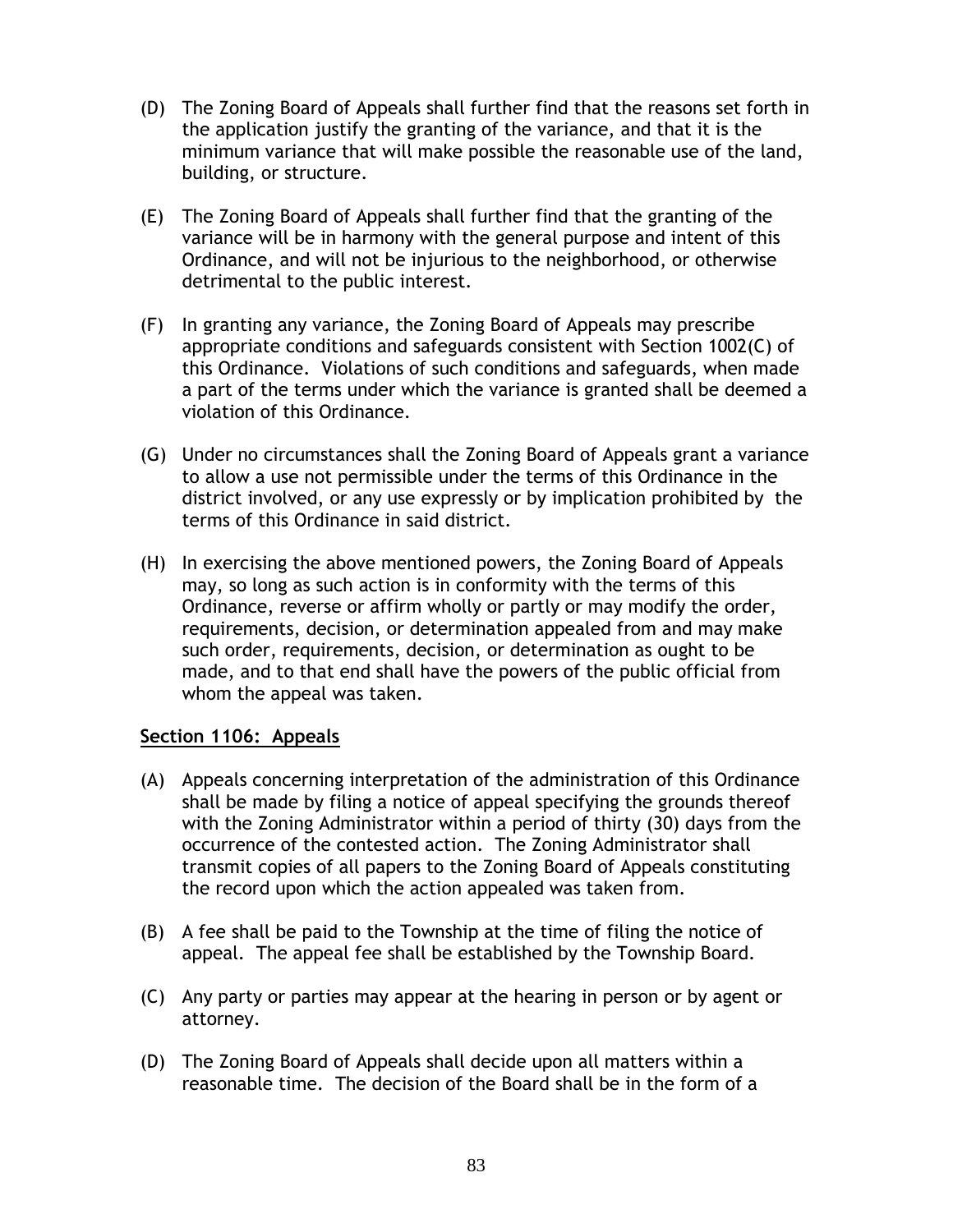resolution containing a full record of its findings and determinations in each case.

(E) An appeal shall stay all proceedings in furtherance of the action appealed, unless the Zoning Administrator certifies to the Board, that a stay would in his opinion, cause imminent peril to life or property, in which case the proceedings should not be stayed, other than by a restraining order granted by the courts.

#### **Section 1107: Duties on Matters of Appeal**

All questions concerning application of the provisions of this Ordinance shall first be presented to the Zoning Administrator. Such questions shall be presented to the Zoning Board of Appeals only on appeal from the decisions of the Zoning Administrator. Recourse from decisions of the Zoning Board of Appeals shall be to the Circuit Court of Alger County, as provided by law.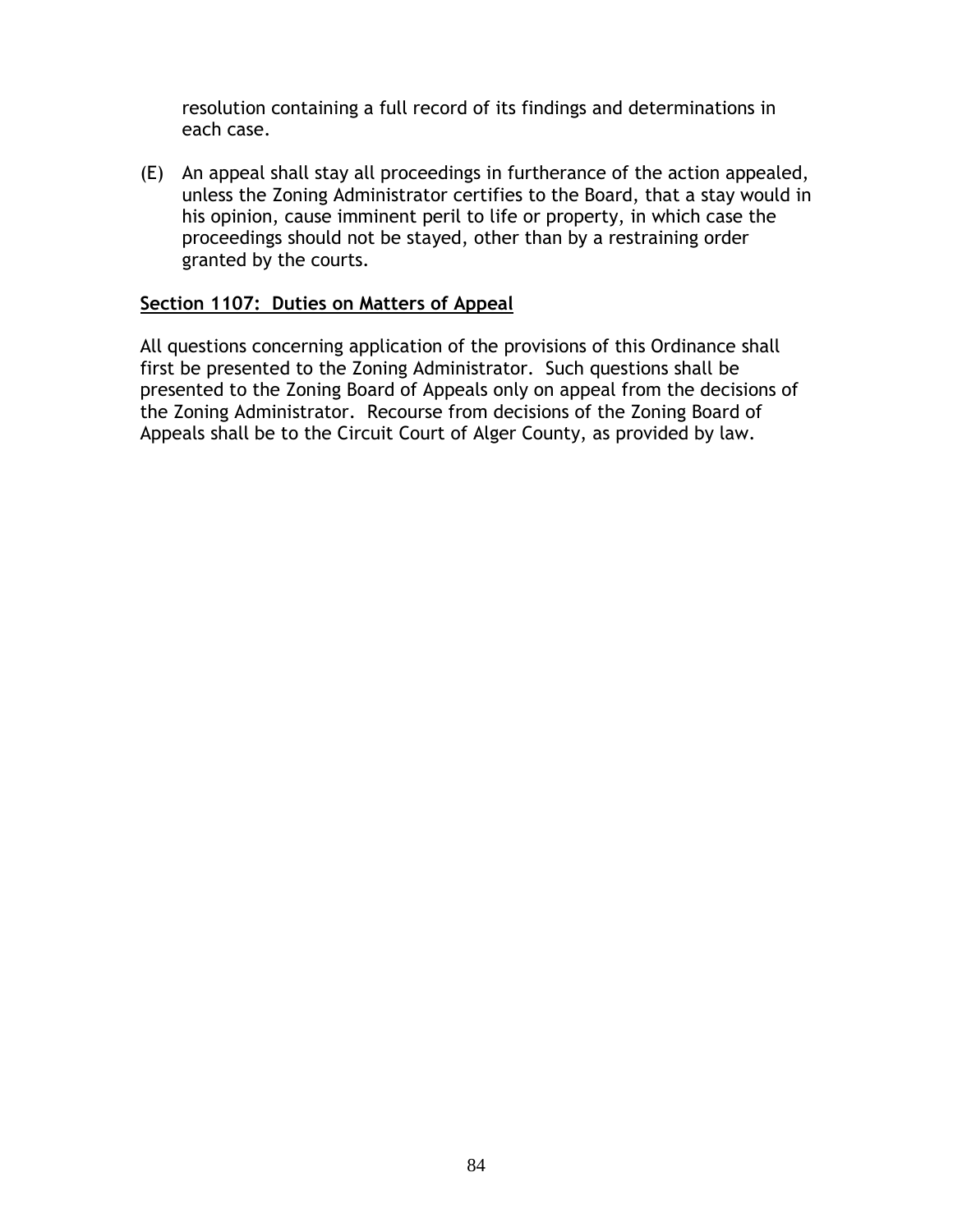# **Article XII: Township Planning Commission - Planning and Zoning Authority**

#### **Section 1201: Designation**

The Burt Township Planning Commission is hereby designated the Commission as specified in Section 1, of Act 168 of the Public Acts of 1959, as amended. Under said Act, it shall be the duty of the Commission to advise the Township Board on matters of planning. Further, the Commission shall assume the duties of the Zoning Commission prescribed in Section 4, of Act 184 of the Public Acts of 1943, as amended.

#### **Section 1202: Changes and Amendments**

Only the Township Board may amend this Ordinance. Proposals for amendments or changes may be initiated by the Township Board on its own motion, by the Planning Commission, or by an individual.

- (A) Each petition shall be submitted to the Zoning Administrator, accompanied by the proper fee, and then referred to the Planning Commission for their review at a public hearing, which is held in conformance with Section 902 of this Ordinance.
- (B) Following the public hearing, the Planning Commission shall submit the proposed zoning ordinance and any applicable maps along with their recommendations to the Township Board.
- (C) The Township Board may hold additional public hearings if it considers it necessary. Notice of public hearing held by the Township Board shall be published in a newspaper which circulates in the Township. The notice shall be given not more than fifteen (15) days or less than five (5) days before the hearing. After receiving the recommended change or amendment, the Township Board, at a regular meeting or at a special meeting called for the purpose, shall consider the recommendations and vote upon their adoption as part of the zoning ordinance for the Township. Any changes or amendments shall be approved by majority vote of the members of the Township Board. The Township Board shall not make a change or departure from the plans, text, or maps as certified by the Planning Commission unless the proposed change or departure is first submitted to the Planning Commission for it's advise or suggestions. The Planning Commission shall have thirty (30) days from after receipt of the proposed change or departure to send its report to the Township Board.
- (D) No petition for amendment, which has been disapproved by the Township Board, shall be resubmitted for a period of one (1) year from the date of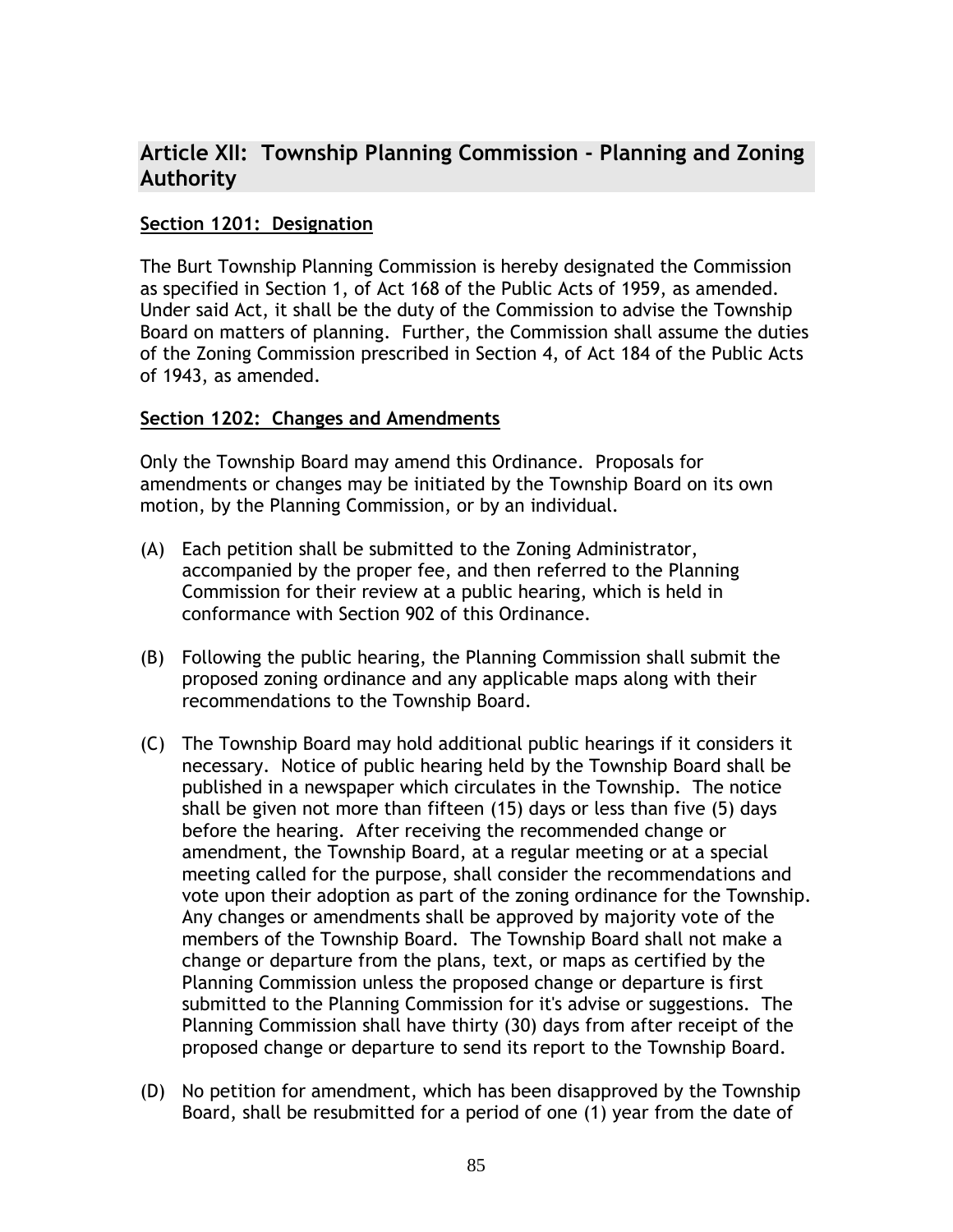disapproval, except as may be permitted by the Township Board after learning of new and significant facts or conditions which might result in favorable action upon resubmittal. Resubmittal shall follow the same procedure as outlined in this section.

- (E) If the amendment is to change the text of the Ordinance, the petitioner shall transmit proposed language for consideration by the Planning Commission. When the petition involves a change in the zoning map, the petitioner shall submit the following information:
	- 1. A legal description of the property;
	- 2. A scaled map of the property, correlated with the legal description, and clearly showing the property's location;
	- 3. The name and address of the petitioner;
	- 4. The petitioner's interest in the property;
	- 5. Date of filing with the Zoning Administrator;
	- 6. Signatures of petitioner(s) and owner(s) certifying the accuracy of the required information; and
	- 7. The desired change and reasons for such change.
- (F) In viewing any petition for a zoning amendment, the Planning Commission shall identify and evaluate all factors relevant to the petition, and shall report it's findings in full, along with its recommendations for disposition of the petition, to the Township Board within thirty (30) days. All findings of fact shall be made a part of the public records of the meetings of the Planning Commission and the Township Board.
- (G) The general standards to be considered by the Planning Commission shall include, but not limited to, the following:
	- 1. Whether the requested zoning change is justified by a change in conditions since the original Ordinance was adopted or by an error in the original Ordinance;
	- 2. Is the requested zoning change consistent with the Goals and Policies, and other elements of the Burt Township Comprehensive Plan;
	- 3. The precedents, and the possible effects of such precedents, which might likely result from approval or denial of the petition;
	- 4. The ability of the Township or other government agencies to provide any services, facilities, and/or programs that might be required if the petition is approved;
	- 5. Are there any significant and negative environmental impacts which would potentially occur if the petitioned zoning change and resulting permitted structures were built, including but not limited to, surface water drainage problems, wastewater disposal problems, or the loss of locally valuable natural resources;
	- 6. Effect of approval of the petition on adopted development policies of the Township and other governmental units.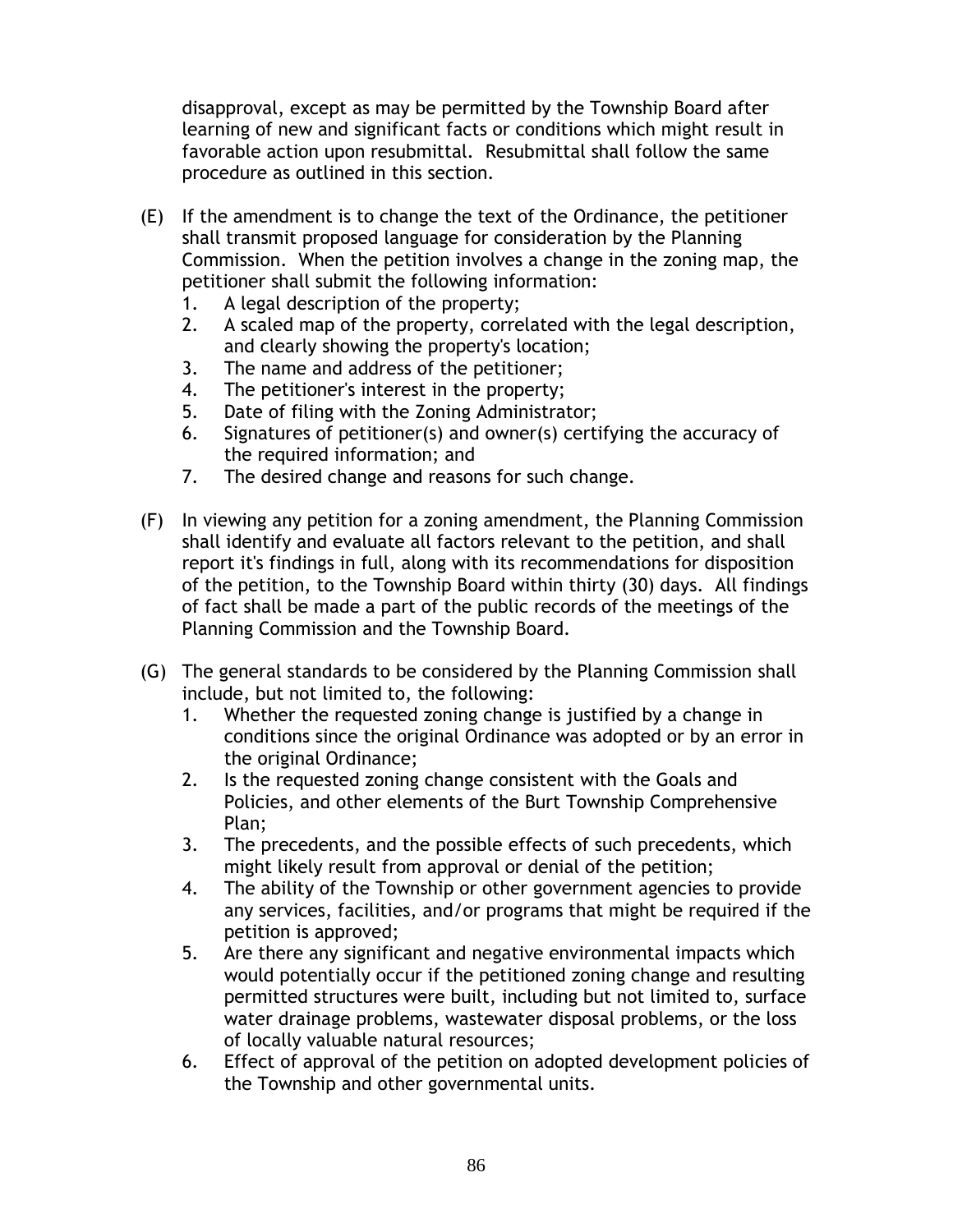# **Article XIII: Interpretation, Severability, Vested Right, Penalties, and Effective Date**

# **Section 1301: Interpretation and Conflict**

In interpreting and applying the provisions of this Ordinance, they shall be held to be the minimum requirements adopted for the promotion of the public health, safety, comfort, convenience, prosperity and general welfare. Unless specifically provided for, it is not intended by the Ordinance to repeal, abrogate, annul, or in any way impair or interfere with the existing and unrepealed provision of law or ordinance or any rules, regulations, or permits previously adopted or issued pursuant to law relating to the use of building or land, provided, however, that where this Ordinance imposes a greater restriction upon the courtyards or other open spaces that are imposed or required by such existing provisions of law or ordinance or by such rules, regulations or permits, the provisions of this Ordinance shall control.

## **Section 1302: Severability**

This Ordinance and the various parts, sections, subsections, and clauses, thereof, are hereby declared to be severable. If any part, sentence, paragraph, subsection, section, or clause is adjudged unconstitutional or invalid, it is hereby provided that the remainder of the Ordinance shall not be affected thereby. If any part, sentence, paragraph, subsection, section, or clause is adjudged unconstitutional or invalid, as applied to a particular property; building, or structure, it is hereby provided that the application of such portion of the Ordinance to other property, buildings, or structures shall not be affected thereby. Whenever any condition or limitation is included in an order authorizing any conditional use permit, variance, zoning appliance permit, site plan approval, or designation of Class A Nonconformance, it shall be conclusively presumed that the authorizing officer or body considered such condition or limitation necessary to carry out the spirit and purpose of this Ordinance or the requirement of such provision thereof, and to protect the public health, safety, and welfare, and that the officer or board would not have granted the authorization to which the condition or limitation pertains except in the belief that the condition or limitation was lawful.

#### **Section 1303: Vested Right**

Nothing in this Ordinance should be interpreted or construed to give rise to any permanent vested rights in the continuation of any particular use, district, zoning classification, or any permissible activities therein; and, they are hereby declared to be subject to subsequent amendment, change or modification as may be necessary to the preservation or protection of public health, safety, and welfare.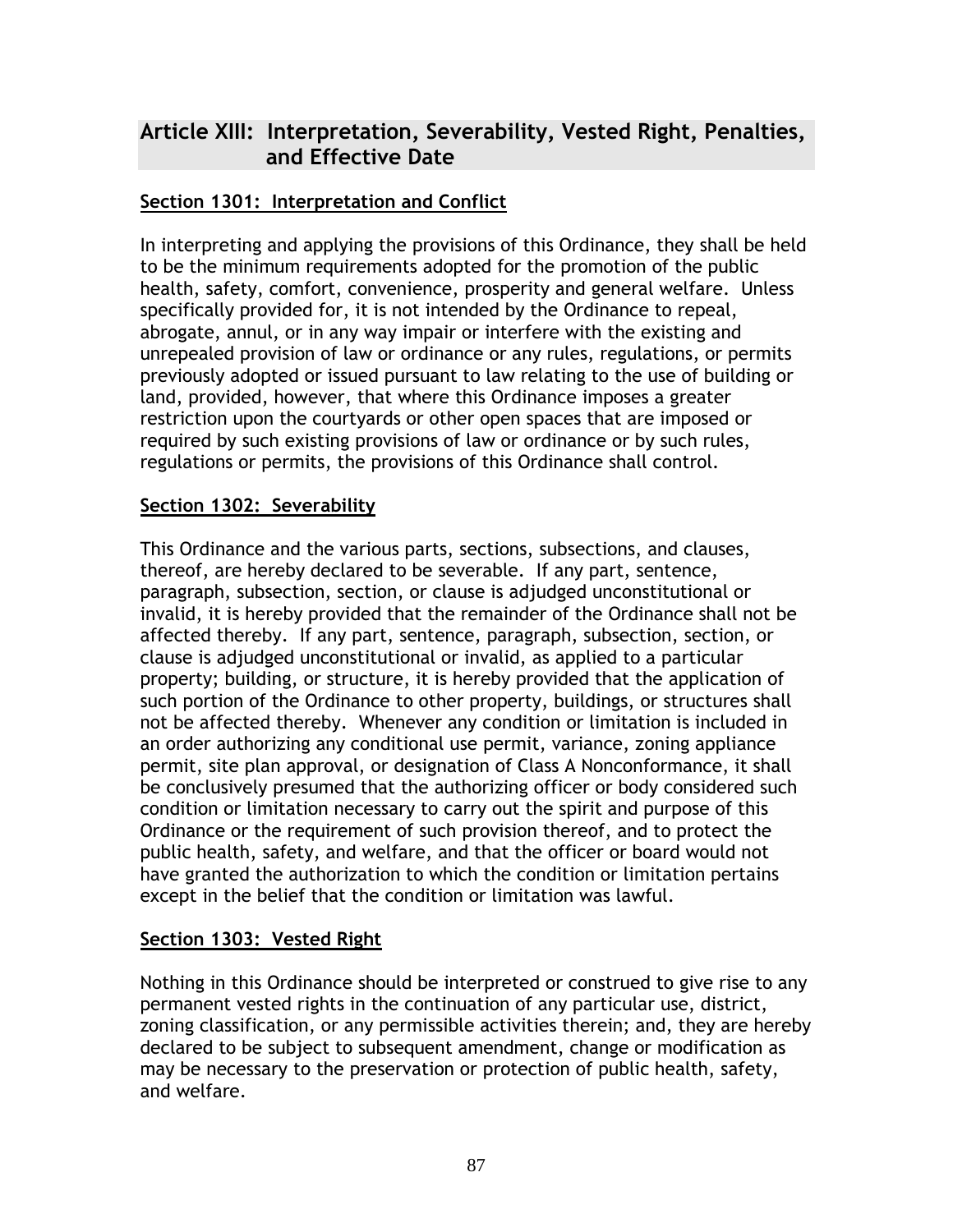# **Section 1304: Civil & Administrative Remedies: (amended 2/29/08)**

## **1) Civil Remedies**

In addition to the municipal civil infraction remedies provided above, the violation of any provision of this Zoning Ordinance may be legally enjoined and otherwise abated in any manner provided by law, including Township removal of the offending structure at the property owner's expense.

# **2) Administrative Remedies**

- A) **Cease and Desist Orders** The Zoning Administrator(s) shall have the authority to issue a cease and desist order in the form of a written notice for the violation of any provision of this Zoning Ordinance. A cease and desist order may be issued to any person referred to in Section 2 (b) hereof. Such cease and desist order shall become effective once it has been posted on the property where the violation has occurs and a copy of the notice has been sent to the person involved by first class mail at the person's last known address. Once a cease and desist order is effective, any use or work done in violation of the Zoning Ordinance shall stop immediately and shall not be restarted until the Zoning Administrator(s) issues a written notice dissolving the cease and desist order. Any person who violates a cease and desist order shall be responsible for a municipal civil infraction as authorized above. Any decision of the Zoning Administrator(s) regarding a cease and desist order may be appealed to the Zoning Board of Appeals. A cease and desist order shall be in addition to the other violation penalties and remedies provided in this Chapter.
- **B) Correction of violation –** the persons chargeable with a violation as referred to in Section 2 (b) shall submit a corrective action plan to the zoning administrator(s) for review. The Zoning Administrator(s) shall be responsible for ensuring that the plan meets the ordinance in all respects. Once any fines have been paid to the Township Treasurer and approval of the corrective action plan has been granted by the Zoning Administrator(s), the cease and desist order may be lifted.
- C) **Building Permits and Certificates of Occupancy**
	- 1) **Site Plan or Zoning Review** Development requiring site plan review or any other type of zoning review approval under the authority of this Ordinance shall not receive a building permit until it has received the necessary Township approvals and a Certificate of Zoning Compliance from the Planning Department.
	- 2) **Issuance** No building permit or Certificate of Occupancy shall be issued by the Building Inspector unless there is compliance with this Ordinance and other applicable ordinances and laws, decisions of the Planning Commission, Zoning Board of Appeals, Township Board or court decisions.
	- 3) **Revocation** The Building Inspector may revoke a Building Permit or Certificate of Occupancy in those cases where an administrative determination has been duly made that false statements or misrepresentations existed as to material fact(s) in the application or plans upon which the permit of approval was based.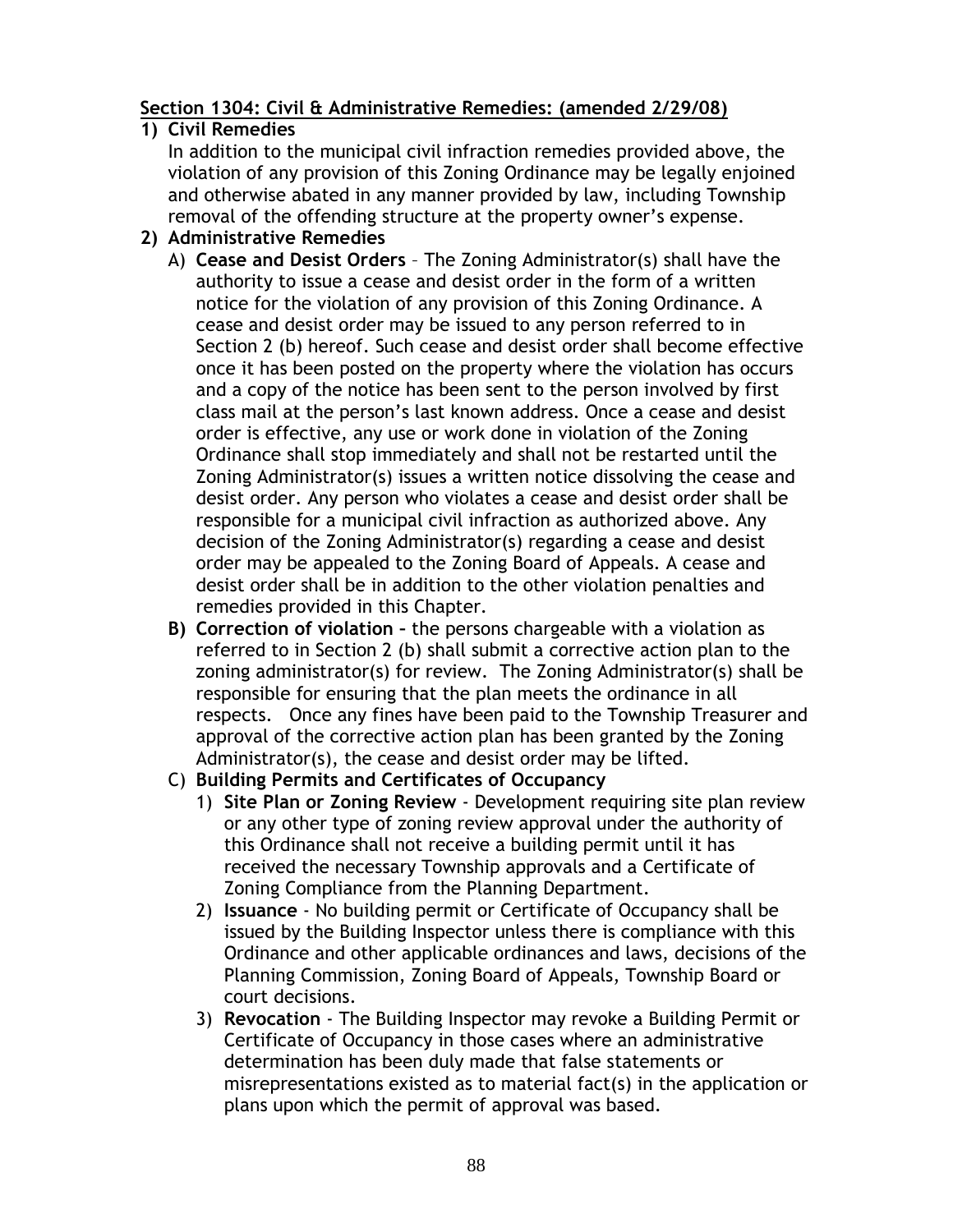4) **Suspension** - The Building Inspector may suspend a Building Permit or Certificate of Occupancy where an administrative determination has been duly made that an error or omission on either the part of the permit applicant or government agency existed in the issuance of the permit or certificate. A new permit or certificate shall be issued in place of the incorrect permit or certificate after correction of the error or omission.

### 3) **Notice and Appeal**

All Building Inspector decisions concerning the issuance, revocation, or suspension of Building Permits and Certificates of Occupancy pursuant to this Ordinance shall be stated in a written notice to the permit applicant. Any decision of the Building Inspector with regards to this Ordinance may be appealed to the Zoning Board of Appeals.

#### **Section 1305: Repealing Clause**

The Burt Township Zoning Ordinance, as adopted by the Burt Township Board in December, 1982, and subsequent amendments, is hereby repealed upon the effective date of this Ordinance.

#### **Section 1306: Effective Date**

This Ordinance shall become effective the day following publication of the adoption of the Ordinance in accordance with Section 11a of the Township Rural Zoning Act.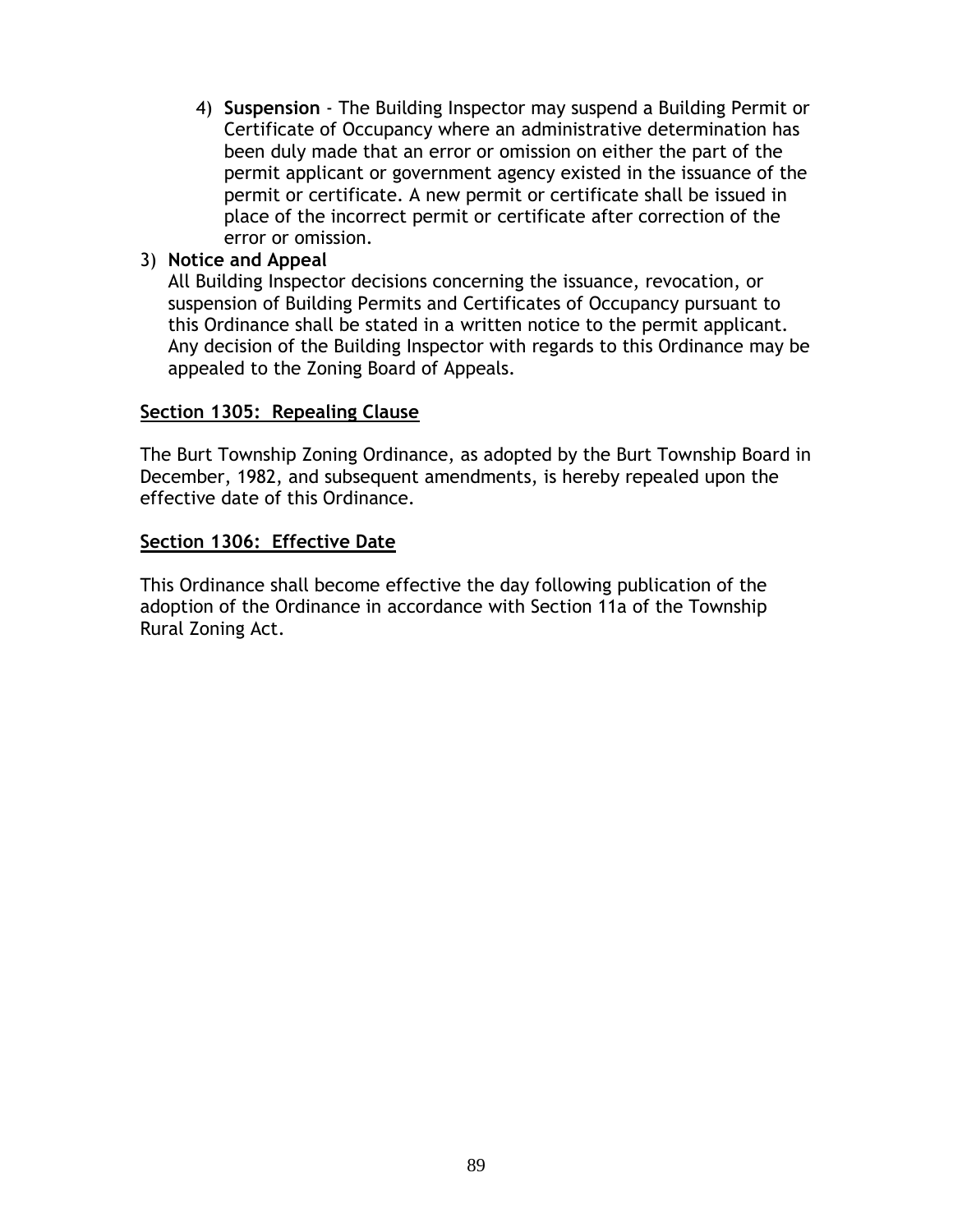# **Article XIV: Condominium and Site Condominium**

# **Section 1401 Purpose**

1. The purpose of this section is to provide for the review and approval process for all condominium and site condominium projects within Burt Township.

# **Section 1402 General Requirements**

- Each applicant shall comply with the following general requirements:
	- 1. The applicant shall pay a reasonable fee determined by the township board prior to submitting a condominium subdivision plan for review.
	- 2. No instruction, grading, work or other development shall be done upon the land intended to be used for a site condominium until a final condominium subdivision plan has been approved, except with the express permission of the planning commission. This requirement shall include contractible, conversion, and expandable site condominiums.
	- 3. A required site plan for a building, a structure, or use to be placed on a condominium unit requires site plan approval under Article VI Site Plan Review before a zoning compliance permit may be issued.
	- 4. The Planning commission shall have the authority to review and approve or deny a preliminary and final condominium subdivision plan based on whether or not the plan complies with the provisions of this Ordinance.
	- 5. Each condominium unit shall be located in a zoning district that permits the proposed use.
	- 6. For the purpose of this Article, each site condominium unit shall be considered equivalent to a single lot and shall comply with all regulations of the zoning district in which located. In the case of a site condominium containing single-family detached condominium units, no more than one single structure shall be located on a condominium unit, nor shall a dwelling unit be located on a condominium unit with any other principal structure or use. Required setbacks shall be measured from the boundaries of a condominium unit. Ground floor coverage and floor area ratios shall be calculated using the area of the condominium unit.
	- 7. Relocation of boundaries between adjoining condominium units, if permitted in the condominium documents and as provided in Section 48 of the Condominium Act, shall comply with all regulations of the zoning district in which it is located shall be approved by the zoning administrator. These requirements shall be made part of the condominium bylaws and recorded as part of the master deed.
	- 8. Each condominium unit that results from a subdivision of another condominium unit if such subdivision is permitted by the condominium documents and as provided in Section 49 of the Condominium Act, shall comply with all regulations of the zoning district in which it is located and shall be approved by the Zoning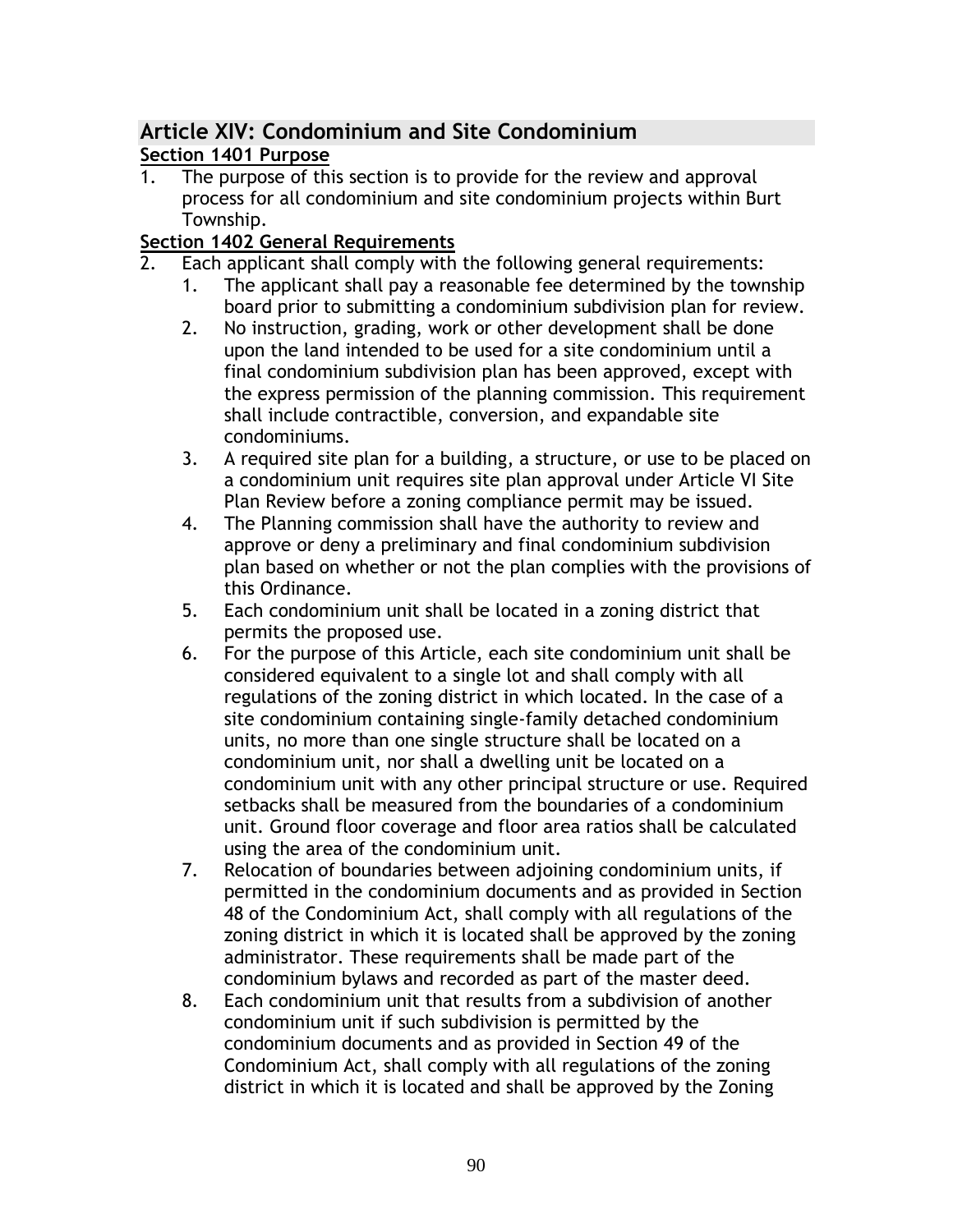Administrator. These requirements shall be made part of the condominium bylaws as part of the master deed.

- 9. Revisions to the final, approved condominium subdivision plan shall be submitted for review and approval or denial by the Planning commission.
- 10. Any amendment to a master deed or condominium bylaws that affects the approved preliminary or final condominium subdivision plan shall be reviewed and approved by the Planning commission. The Planning commission may require review of any amended condominium subdivision plan if in its opinion such changes in the master deed or condominium bylaws require corresponding changes in the approved condominium subdivision plan.
- 11. The Planning commission may require as a condition of approval that the applicant enter into a development agreement incorporating the terms and conditions of final condominium subdivision plan approval and record the same with Alger County Register of Deeds.
- 12. All streets and roads proposed for any site condominium shall at a minimum conform to the standards and specifications promulgated by the Alger County Road Commission for construction of roads in singlefamily residential subdivisions.
- 13. Monuments shall be set in accordance with the Condominium Act and all other state rules and regulations. The Planning commission may grant a delay in the setting of required monuments for a reasonable time, but not to exceed one year, on condition that the developer deposit with the township clerk cash, a certified check, or any irrevocable bank letter of credit in an amount determined by resolution of the township board. Such deposit shall be returned to the developer upon receipt of a certificate by a registered surveyor that monuments and irons have been set as shown on the condominium subdivision plan. If the developer defaults, the township board shall promptly require a registered surveyor to set the monuments and irons in the ground as shown on the condominium subdivision plan, at a cost not to exceed the amount of the security deposit.
- 14. All right-of-way and utility easements shall be described separately from individual condominium lots. The rights-of-way and utility easements shall be separately described for their individual purpose, such as, access, roadway, or location, installation, maintenance and replacement of public utilities. Utilities placed within the road rights-of-ways are subject to the requirements imposed by the Burt Township Board, Alger County Road Commission and/or the State of Michigan.
- 15. All condominium projects shall comply with applicable federal and state statutes and local ordinances.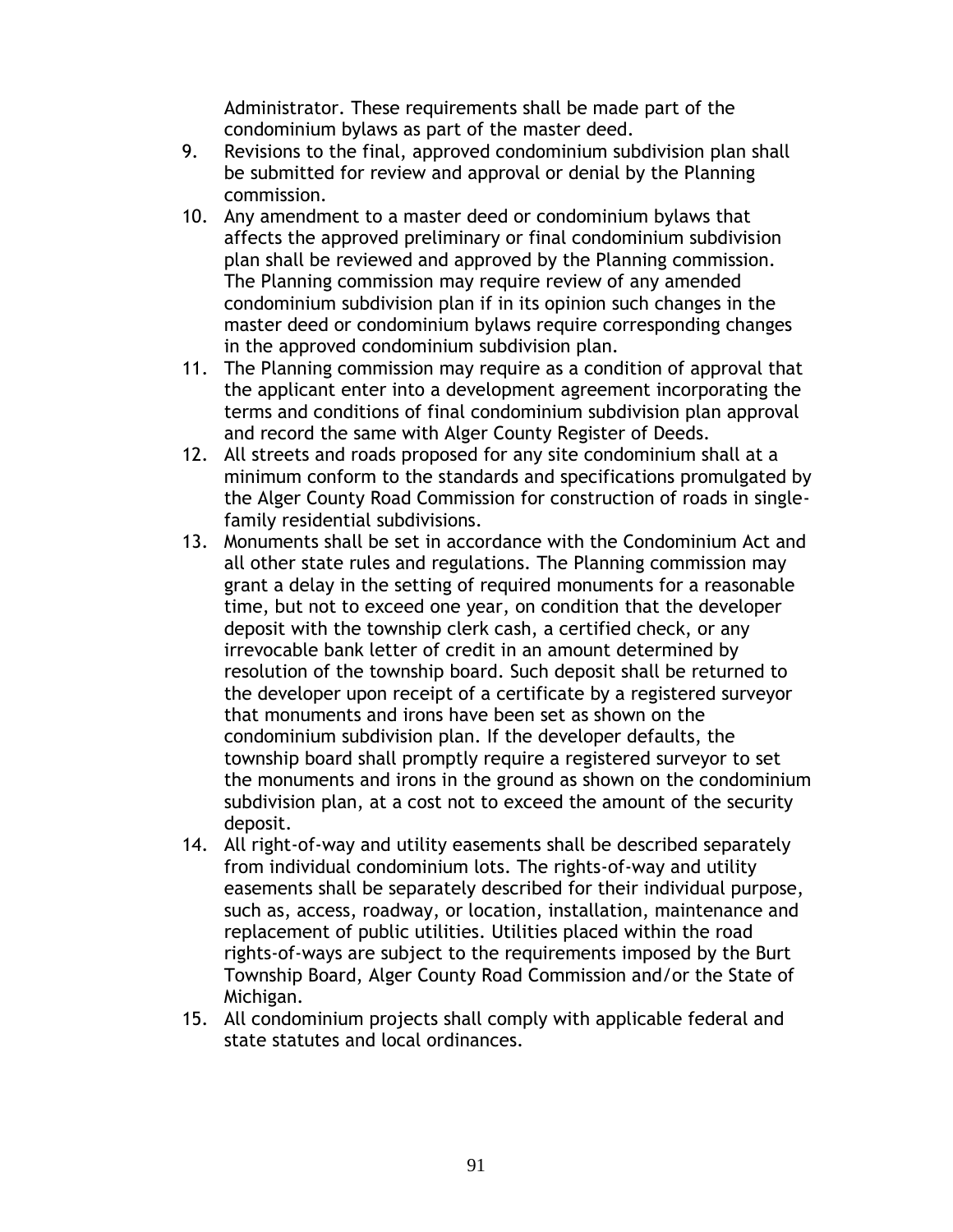# **Section 1403 Application and Approval Process**

- (A) The application shall consist of a pre-application conference, review and approval of a preliminary condominium subdivision plan and approval of the final subdivision plan.
- (B) Before submitting any formal documents for approval of a condominium subdivision plan, the applicant shall meet with the Zoning Administrator for a pre-application conference. It shall be the responsibility of the Zoning Administrator to contact and invite appropriate officials to such a meeting, including a representative of the Planning commission and the Township Board. The general outline of the proposed site condominium, evidenced by sketch plans, will be reviewed at the meeting. The applicant will present the proposal to the Planning commission.
- (C) The requirements for a Preliminary Condominium Subdivision Plan are:
	- 1. A preliminary condominium subdivision plan shall be filed for approval with the Planning commission.
	- 2. The preliminary condominium subdivision plan shall include all land that the developer intends to include in the site condominium project
	- 3. The preliminary condominium subdivision plan shall include information required in Section 66 of the Condominium Act. The preliminary site plan shall also include all information required in Article VI herein, except in the case of a development that consists only of condominium units and not buildings or other structures at the time of submittal. In such case, the location and dimensions of condominium units rather than individual buildings and required yards shall be shown on the preliminary condominium subdivision plan.
	- 4. A final condominium subdivision plan for any phase of development shall not be filed nor reviewed by the Planning commission unless a preliminary condominium subdivision plan has been approved by the Planning commission and is in effect.
- (D) The requirements for a Final Condominium Subdivision Plan are:
	- 1. A final condominium subdivision plan shall be filed for review for each phase of development shown on the approved preliminary condominium subdivision plan.
	- 2. A final condominium plan shall include all information required in Section 66 of the Condominium Act, and the master deed and condominium bylaws. The final condominium subdivision plan shall also include all information required in Article XIV herein, except in the case of a development that consists only of condominium units and not buildings or other structures at the time of site plan application. In such case, the location and dimensions of condominium units rather than individual buildings and required yards shall be shown on the final condominium subdivision plan.
	- 3. The applicant shall provide proof of approvals by all local county and state agencies having jurisdiction over the improvements in the site condominium development, including but not limited to the county